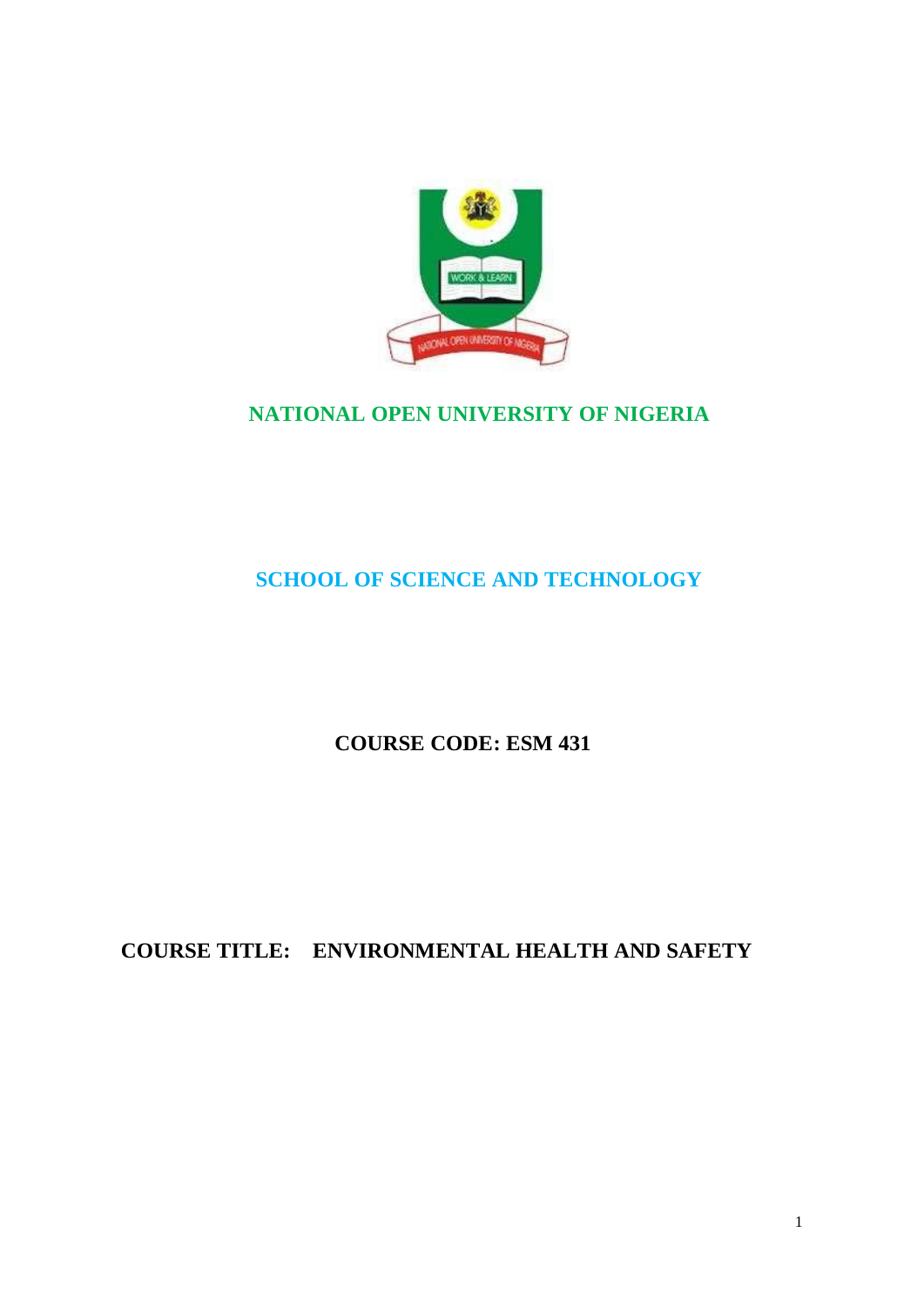| <b>MAIN</b>     |                                               |             |  |
|-----------------|-----------------------------------------------|-------------|--|
| <b>COURSE</b>   |                                               |             |  |
| <b>CONTENTS</b> |                                               | <b>PAGE</b> |  |
| <b>Module 1</b> | <b>Environmental Management</b>               | 1           |  |
| Unit 1          |                                               | 1           |  |
| Unit 2          | Need for Environmental Sustainability         | 9           |  |
| Unit 3          |                                               | 14          |  |
| Unit 4          | Environmental Management Systems (EMS)        | 21          |  |
| <b>Module 2</b> | <b>Environmental Assessment</b>               | 28          |  |
| Unit 1          | Environmental Impact Assessment               | 28          |  |
| Unit 2          | Strategic Environmental Assessment            | 40          |  |
| Unit 3          |                                               | 45          |  |
| Unit 4          |                                               | 51          |  |
| Unit 5          |                                               | 58          |  |
|                 | <b>Module 3 Health and Safety Management</b>  | 67          |  |
| Unit 1          |                                               | 67          |  |
| Unit 2          | Environmental Risk Management                 | 74          |  |
| Unit 3          |                                               | 87          |  |
| Unit 4          | Health and Safety Policies in Industry and    |             |  |
|                 |                                               | 94          |  |
| Unit 5          |                                               | 104         |  |
| 114             |                                               |             |  |
| Unit 1          |                                               | 114         |  |
| Unit 2          | Accidents: Classification, Causes and Costs   | 122         |  |
| Unit 3          |                                               | 128         |  |
| Unit 4          | Health and Safety Audits as Management Tools  | 136         |  |
| Unit 5          |                                               | 145         |  |
| <b>MODULE 1</b> | <b>ENVIRONMENTAL MANAGEMENT</b>               |             |  |
| Unit 1          | <b>Our Planet</b>                             |             |  |
| Unit 2          | Need for Environmental Sustainability         |             |  |
| Unit 3          | <b>Environmental Legislation</b>              |             |  |
| Unit 4          | <b>Environmental Management Systems (EMS)</b> |             |  |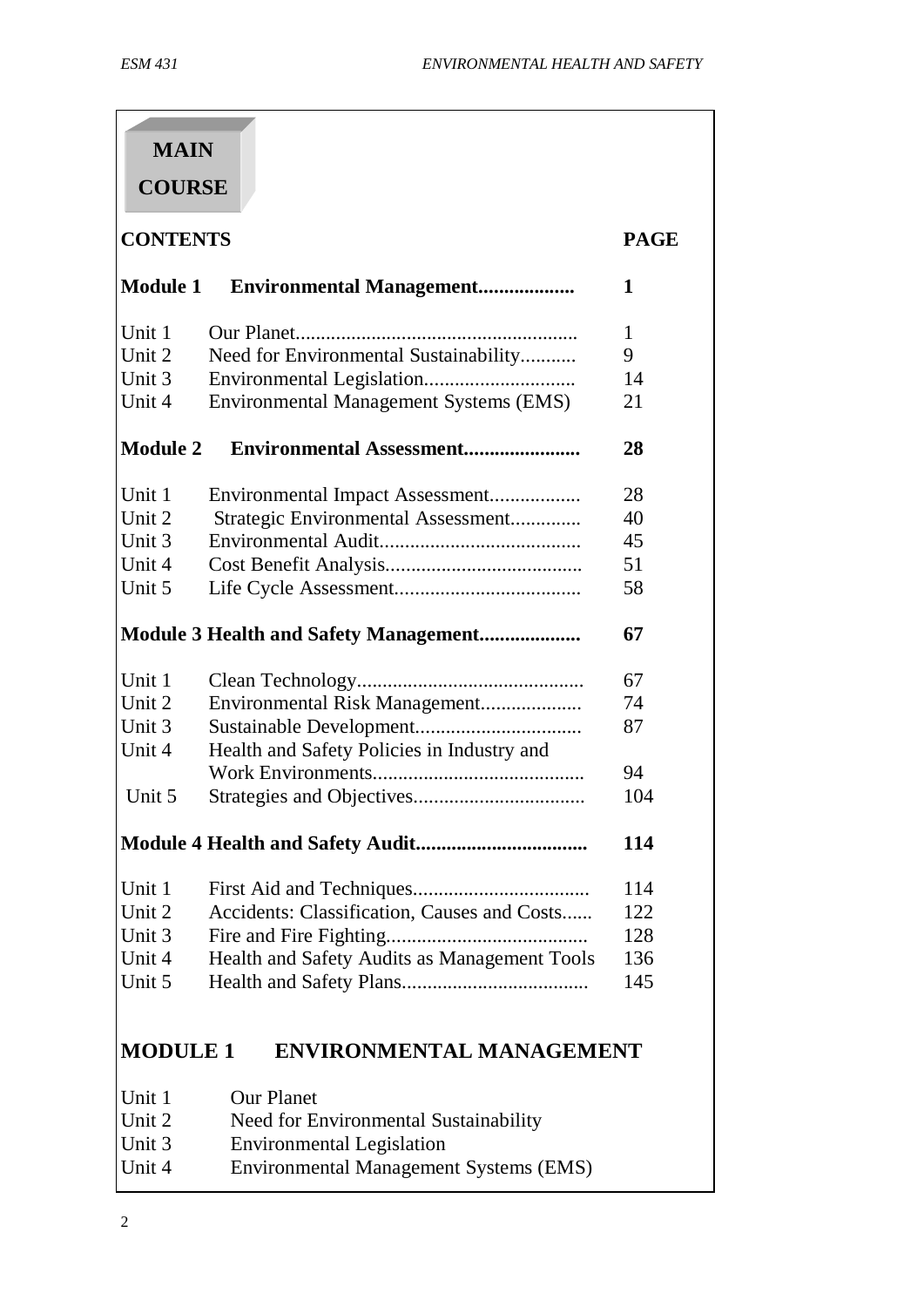# **UNIT 1 OUR PLANET**

## **CONTENTS**

- 1.0 Introduction
- 2.0 Objectives
- 3.0 Main Content
	- 3.1 Man's Effect on his Environment
	- 3.2 Man's Effect on his Environment
- 4.0 Conclusion
- 5.0 Summary
- 6.0 Tutor-Marked Assignment
- 7.0 References/Further Reading

## **1.0 INTRODUCTION**

In order to have an understanding of the concept of environmental health, one must understand: what the environment is, which normal processes occur in the environment, how man affects his environment and how the various effects of all the activities of man on his environment ultimately affect him.

## **2.0 OBJECTIVES**

At the end of this unit, you should be able to:

- define the concept environment
- explain some of the natural processes that keep the earth stable
- enumerate some of the activities of man currently degrading the planet.

## **3.0 MAIN CONTENT**

## **3.1 Natural Processes that Keep the Earth Stable**

Most people think the environment is something "out there" that doesn't affect them. The environment is where we live and consists of all the living and non-living things around us.

Pruss-Ustun and Corvalan define the environment as all the physical, chemical and biological factors external to a person, and all the related behaviours. The non-living (physical) part of the environment includes air, water, soil, minerals and climatic factors such as temperature and humidity. The living part consists of all microorganisms, plants and animals (man inclusive). Everything we need to live is ultimately provided by our planet and its natural life support systems. If the environment is unable to provide those life support services, then man will suffer.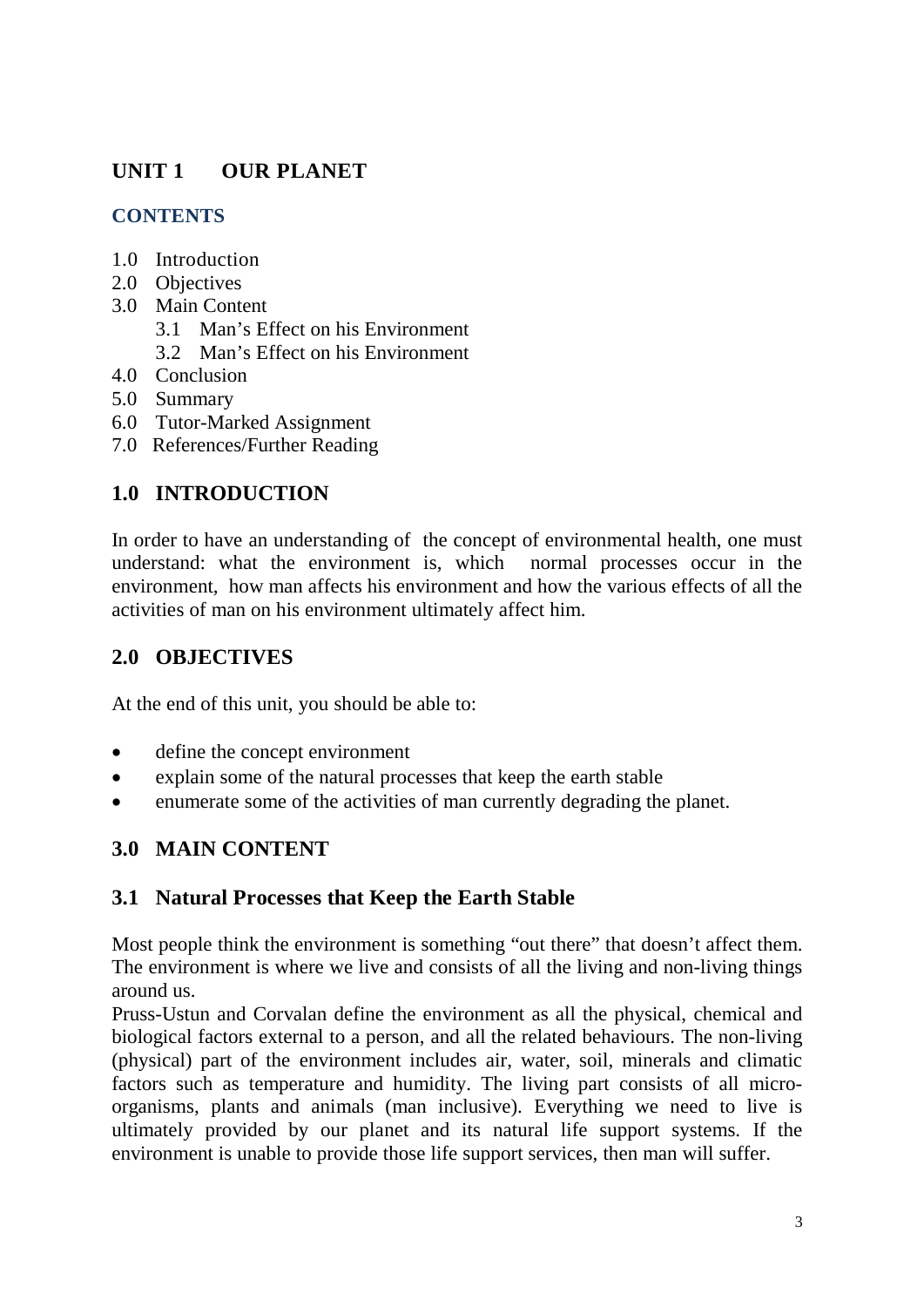## **3.2 Some Benefits of the Environment to Human Health**

- 1. Stable climate A stable and comfortable climate is essential for human development
- 2. Protection from ultra-violet radiation: Our atmosphere, specifically the ozone layer, protects life against the most harmful ultraviolet light from the sun. Ultraviolet light can damage DNA in plants and animals. It is a cause of skin cancers, crop damage and can harm sea creatures.
- 3. Provision of fresh water All the water we have on the earth now is all the water we have ever had. Most of the earth's water is in the oceans (97%) or locked away as ice. Freshwater is mostly stored underground as groundwater (0.6%) and a very small proportion (0.01%) is in lakes, streams and rivers. Nature provides fresh water continuously, as rain or snow, as melt-water from glaciers, and by releasing clear filtered water from springs. We tap into natural underground reservoirs of water which have been filtered through porous rocks when we get water from wells.
- 4. Provision of breath-able air Wind disperses pollution. Rain washes pollutants out of the air. Plants can trap and filter out pollutants. When plants photosynthesis (make sugar from carbon dioxide and water) they release oxygen. All of these help to ensure that animals of all kinds can breathe clean and fresh air.
- 5. Food webs Food webs are the complex inter-relations of plants and animals which rely on each other for food. The start of it all is photosynthesis. Green algae and plants create their own stored food by using the energy from sunlight to turn carbon dioxide and water into simple sugars. This is the basis of every live on the planet, as animals eat the plants or each other, and living organisms eat other dead organisms.
- 6. Fertile soils In most land-based food webs, plants also need fertile soil, which is provided through the weathering of rocks, the rotting of dead organisms, and the presence of microscopic living organisms which bind the soil together.
- 7. Food We depend on nature for our food. There are about 270,000 plant species yet only 7,000 (less than 1%) have been used for food by humans.
- 8. Fuel We use a lot of fuel including hydrocarbons e.g. coal, gas and oil as sources of energy. These sources are not renewable. Other sources of energy include wind and sunlight which are renewable.
- 9. Raw materials We use raw materials for building, clothing, tools, equipment, dyes and books.
- 10. Medicines Plants and animals also provide us with medicines such as birth control drugs, antibiotics, cancer drugs, cardiac drugs, anti-malaria and analgesics.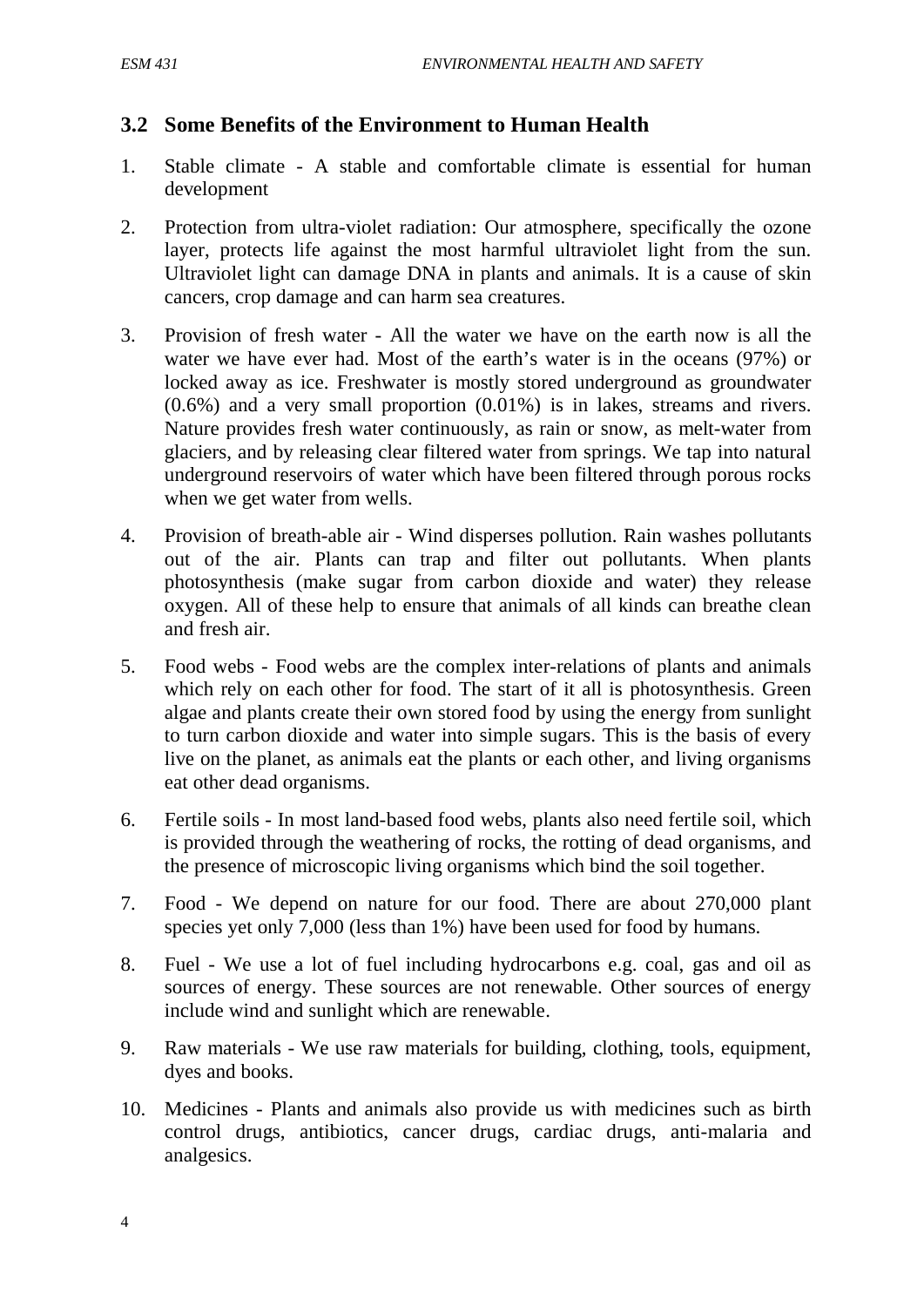- 11. Water recycling, disposal and clean up Natural cycles such as the carbon cycle, water cycle, nitrogen cycle and phosphorus cycle play a part in neutralising and filtering waste and pollution. Over time natural substances broke down, are digested or eaten by micro-organisms, worked on by water or light, rotted and absorbed in the planet cycles which move carbon, water and many other materials around.
- 12. Soil Soil is crucial to agriculture, the production of many raw materials (from plants and animals) and to the food webs which keep so many of the planet cycles functioning. Soil also plays an important role in storing water and slowing down the speed with which it flows back to the sea.
- 13. Biodiversity The Convention for Biodiversity (CBD) (1992) defines biological diversity or biodiversity as the term given to the variety of life on earth and the natural patterns it forms. The biodiversity seen on earth today is the result of billions of years of evolution, natural processes and, increasingly, human influence. It forms the web of life of which we are part and which we fully depend on. Thus, individual species and varieties provide us with resources: food, raw materials and medicines.

## **3.3 Man's Effect on his Environment**

Man has however had an effect which has degraded the environment and is affecting his own health.

#### **1. Climate**

One major way in which man impacts the climate is through adding greenhouse gases to the atmosphere. The greenhouse effect is a natural phenomenon, keeping the Earth warm and helping to support life. We are adding greenhouse gases such as carbon dioxide released when fossil fuels are burnt for energy, methane (formed when plant and animal remains rot without oxygen being present – in rice fields, the stomachs of cows, rubbish dumps etc, water vapour**,** chlorofluorocarbons(CFCs), halogenated fluorocarbons (HFCs) and other 'halogenated' gases (used as solvents, in dry cleaning, as refrigerants, in car air-conditioning systems, as insulators in electrical applications), nitrous oxide (also formed when fossil fuels are burnt, e.g. by cars), ground-level ozone (a by-product formed when other types of air pollution react with sunlight).

This has resulted in more heat being trapped and the warming of the Earth. Apart from adding more greenhouse gases to the atmosphere, we are making it harder for nature's cycles to remove them. Carbon dioxide is used by plants and when the plants die and decompose, it can be stored in the soil. Forests are being cut down and soils farmed so hard that they cannot store as much carbon. This is leading to a wide variety of changes in the climate, including more extreme weather like droughts, floods, and severe storms. We are also impacting on the climate by cutting down forests – which changes the pattern of rainfall.

#### **Essential climatic terms**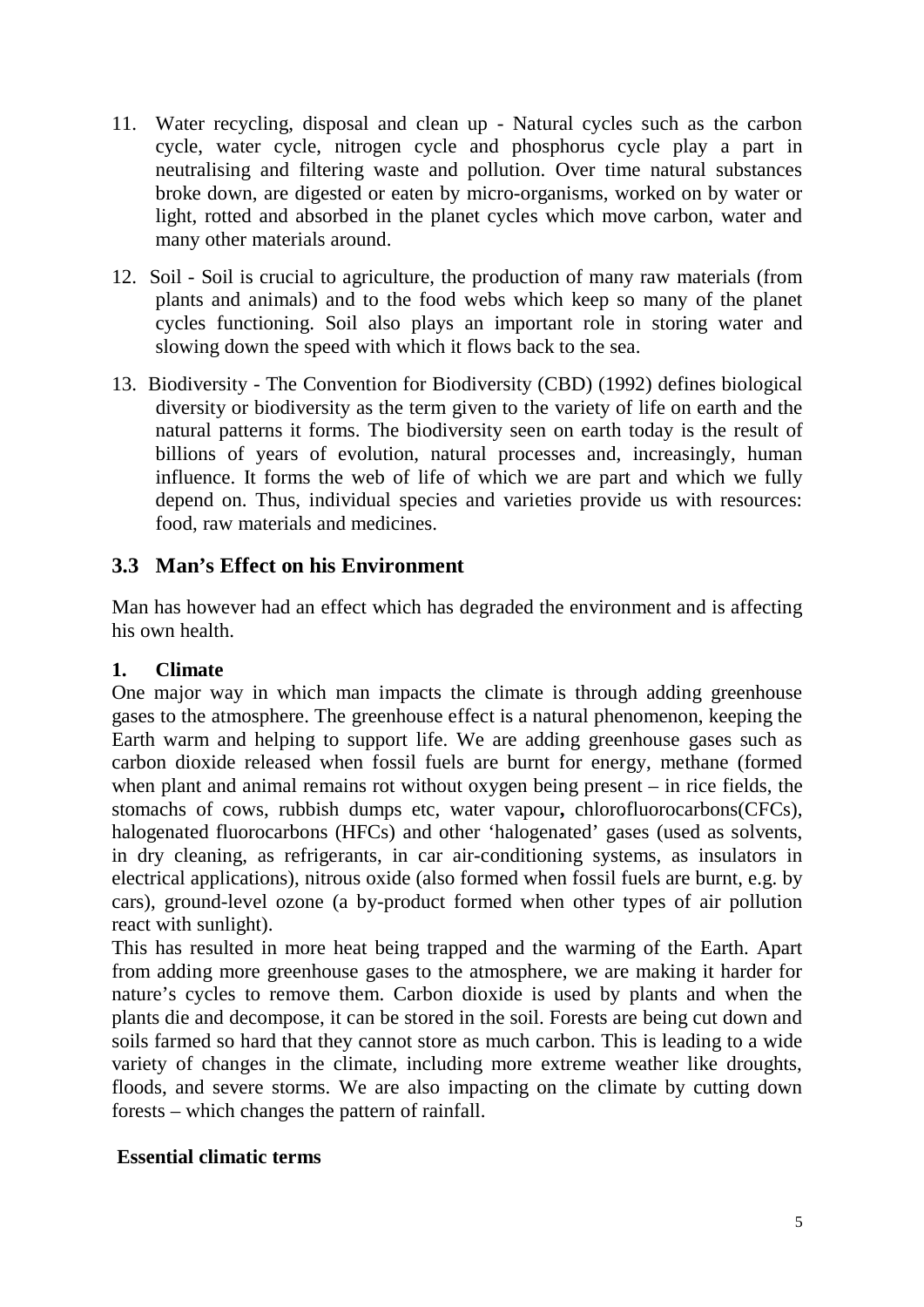### **a. Global warming**



**Fig. 1.1: Effect of Solar Radiation on the Earth Source: IEMA Environmental awareness trainers Manual**

The increased greenhouse gases in the atmosphere caused by man's activities, causes more heat to be trapped on the Earth. This is causing overall temperatures to rise. The average surface temperature has increased by between 0.3 and 0.7 ºC over the last century. The Earth is warming faster than at any time in the past 10,000 years resulting in a retreat of snow cover, glaciers and ice sheets, a 40% drop in the amount of Arctic ice since the 1970s and a thawing of the whole western Siberian sub-Arctic region for the first time since its formation, 11,000 years ago.

#### **b. Climate change**

The Earth is warming, and as a result the climate and sea levels are changing. What the weather will be like in the future is hard to predict, but it is likely to be more extreme (with more frequent severe storms, flash floods, heat waves and droughts, tsunamis, reactivation of volcanoes). The pattern of temperature and rain around the world will shift and people will need to adapt to different agriculture, and different ways of living their lives. Plants and animals will also be affected, migrating at different times of the year, to places which no longer have the same weather they would have expected.

#### **c. Protection from radiation**

The ozone layer has been severely damaged and has become very thin over some parts of the planet. The cause is the release of man-made chemicals like Chloro-Flouro-Carbons (CFCs), Halogenated Flouro Carbons (HFCs) and other 'halogenated' chemicals, which drift up to the upper atmosphere and destroy the ozone layer.

#### **2. Fresh water**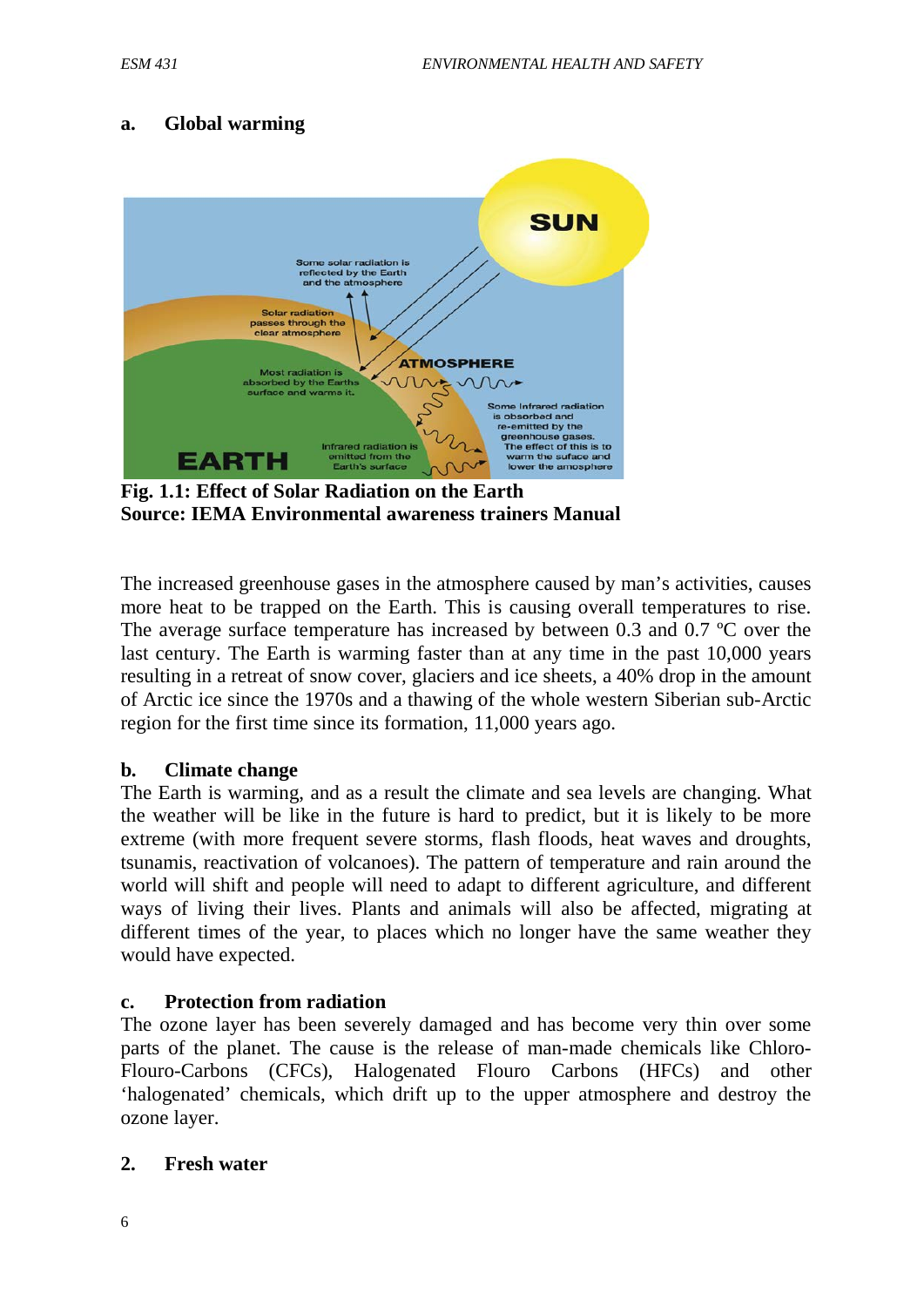Man is polluting lakes, rivers and the underground natural reservoirs known as ground water. Once polluted, it is extremely hard to clean up. Secondly, we are diverting and using water often in a very wasteful way smaking it unavailable downstream, where it would otherwise have been expected. Thirdly, we are draining marshes, cutting down forests and stopping rivers from using natural flood plains. This means that water passes through an area much faster than it would have done previously, rather than being stored up and gradually emerging later in the season.

#### **3. Breathable air**

Man is polluting the air and creating pollutants which do not occur naturally. In cities, levels of air pollution often go above safe levels. Even in the countryside, where pollution ought to be low; high levels of pollution is still found as pollutants from fumes, exhausts and other human activities are carried by the wind from the cities to the countryside.

#### **4. Food webs**

The physical destruction of habitats (forests, lakes and so on) adversely affects other creatures which depend on those habitats for food or shelter. As such, creatures which depend on them for food suffer. Logging, draining, building, mining, quarrying and plowing for farming are some of the ways that we disrupt food webs.

#### **5. Fertile soils**

By taking away the covering and protection provided by plants, soil is left uncovered and can be washed or blown away. If the plants which grow in an area are removed each year, then the soil can become poor and thin, as the nutrients and organic matter are not replaced. The microscopic life of the soil is reduced, and the soil becomes less fertile and prone to erosion.

#### **6. Food**

Although 7,000 species of plants have been used for food by humans over our history, today we use fewer than 20 species for most of our food. This makes our own food supplies very vulnerable to changes - because of the lack of variety - if there is a big problem with one source of food, we have very few species to fall back on. On the other hand, rural communities in more than 60 countries get much of their protein from wild animal meat and fish. This makes them vulnerable if that source of protein shrinks, because of the reasons above.

The most important wild source of protein, globally, is fish. Nearly 70% of the world's fish stocks are fished at dangerously high levels that is, more fish are taken out each year than are replaced by natural reproduction and growth, and fish are increasingly being caught before they are mature, so stocks will be even lower in future years.

#### **7. Fuel wood**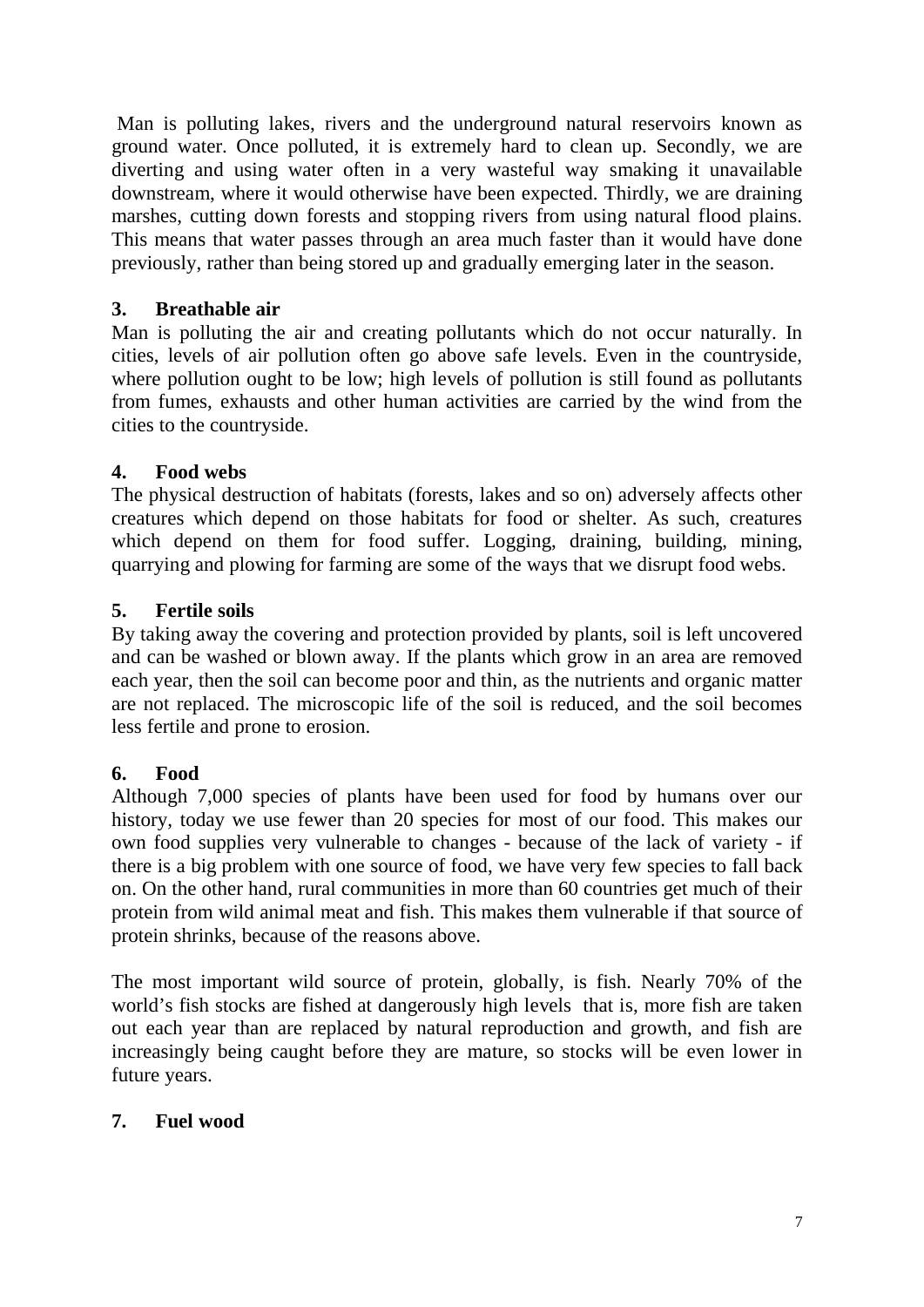When people depend on wood as a source of fuel, use it at a faster rate than can be replaced, and in a way which damages the forest as a whole, it means that the supply of fuel wood gets smaller over time.

### **8. Raw materials**

When plants and animals are consumed at a faster rate than can be reproduced, then the overall stock of materials goes down. In addition, the ecosystems (food webs and habitats) which they are part of get damaged. We have a tendency to use both raw and processed minerals very wastefully; throwing them away into rubbish dumps, rather than reusing, repairing or recycling them.

### **9. Medicines**

We get a lot of our medicines from plants and animals. We might be missing out on more, for example by destroying rainforests and the plants and animals which live there, before we fully understand what other useful medicines we might get from them.

### **10. Waste recycling and disposal**

Nature can absorb and process our natural waste products - food waste and other plant and animal wastes can be decomposed, used as fertiliser or as food by other animals. But if there is too much of it at any one time or in any one place, nature's systems are overwhelmed. Too much sewage spread on land or draining into rivers can upset the balance, and certain types of algae rapidly increase, suffocating or poisoning other plants and animals. Too much carbon dioxide being released to the atmosphere means that nature's systems cannot reabsorb it all, and the greenhouse effect becomes greater. Some kinds of wastes cannot be processed by natural systems, this leads to their build-up to a level whereby they poison animals or stop them from reproducing. These include chemicals like DDT (a pesticide) and PCBs (used as flame retardants and in electrical equipment), which are now banned.

#### **11. Population**

At the turn of this century, the population of the world was put at about 6 billion, presently, it is 7 billion. By the middle of this century it is estimated there will be almost 10 billion people utilising the world's resources.

*Table 1.1: World Population Trends*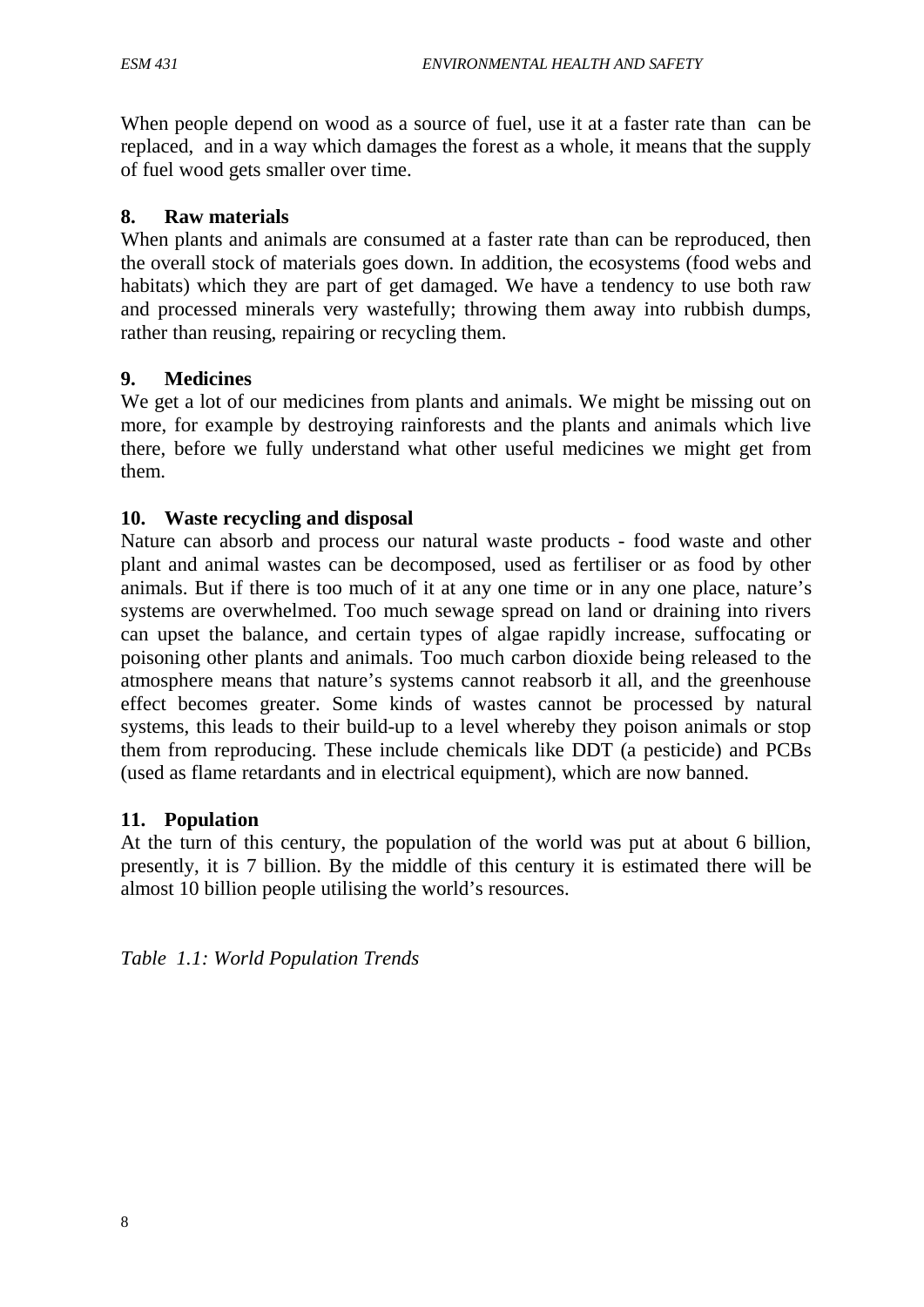| World population trends                            |                        |  |  |
|----------------------------------------------------|------------------------|--|--|
| Year                                               | Total world population |  |  |
| Pre-history<br>settled<br>$\overline{\phantom{a}}$ | 10 million             |  |  |
| agriculture,<br>c50,000                            |                        |  |  |
| BС                                                 |                        |  |  |
| AD1                                                | 300 million            |  |  |
| 1974                                               | 4 billion              |  |  |
| 1995                                               | 5.7 billion            |  |  |
| 1998                                               | 6 billion              |  |  |
| 2025                                               | billion<br>8.3         |  |  |
|                                                    | (UN median projection) |  |  |
| 050                                                | 9 - 9.8 billion        |  |  |

 **Source: United Nations World Population Prospects**

## **4.0 CONCLUSION**

We can see that a lot of the resources of nature are not renewable, and even when they are, not as fast as man is utilising these resources. Thus in order to safeguard the future of present and future generations, man will have to review his activities or risk destroying the earth.

## **5.0 SUMMARY**

The environment is where we live and consists of all the living and non-living things around us. Some natural processes keep the earth stable by ensuring a stable climate, availability of fresh water, soil, provision of food, biodiversity, raw materials, medicine, clean up and disposal. These processes involve cycles like the carbon, nitrogen, phosphorus and water cycles with integral processes such as photosynthesis, respiration, phagocytosis. Man's activities are currently destabilising the earth, resulting in climate change and global warming and depleting the earth of resources such as soil, biodiversity, raw materials and fresh water.

## **6.0 TUTOR-MARKED ASSIGNMENT**

- i. What is meant by the term "environment"?
- ii. Discuss five ways by which nature keeps the environment stable and the negative impact of man's activities have on them.

## **7.0 REFERENCES/FURTHER READING**

Al Gore (2007). *Earth in the Balance.* London: Earthscan.

DETR (1998). *Sustainable Development: Opportunities for Change.* London: DETR.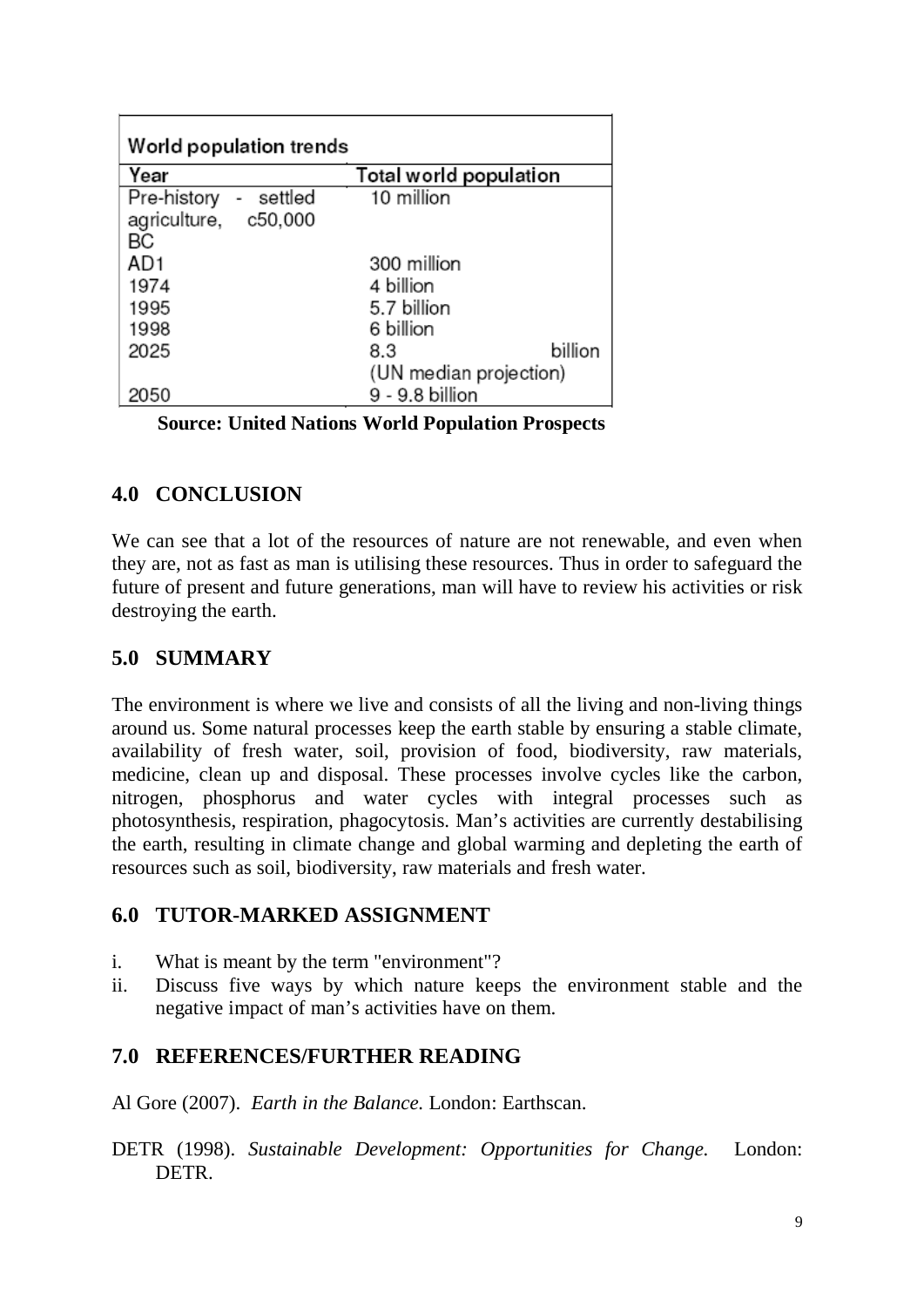Ghazi, P. & Lewis, R. (2007). *The Low Carbon Diet.* London: Short Books.

Goodland & Ledoc (1987). ''Neoclassical Economics and Principles of Sustainable Development.'' *Ecological Modeling 38:* 36.

IEMA (2007). *IEMA Environmental Awareness: Trainers Manual.* London: IEMA.

- United Nations World Population Prospects, the 1998 Revision and estimates by the Population Reference Bureau.
- [http://www.prb.org/Content/NavigationMenu/](http://www.prb.org/Content/NavigationMenu)PRB/Educators/Human\_Population/Po pulation\_Growth/Population\_Growth.htm
- World Commission on Environment and Development (1987). *Our Common Future.* Oxford: Oxford University Press.

# **UNIT 2 NEED FOR ENVIRONMENTAL SUSTAINABILITY**

## **CONTENTS**

- 1.0 Introduction
- 2.0 Objectives
- 3.0 Main Content
	- 3.1 What are we doing to Nature?
	- 3.2 The Need for Environmental Sustainability
	- 4.0 Conclusion
	- 5.0 Summary
	- 6.0 Tutor-Marked Assignment
	- 7.0 References/Further Reading

## **1.0 INTRODUCTION**

We have seen in the previous unit that there is a need for man to review his present activities in order to ensure the earth is preserved for present and future generations. Thus while man tries to meet his needs today he should do so in a way that the planet can go on providing for the needs of future generations.

## **2.0 OBJECTIVES**

At the end of this unit, you should be able to:

• explain the reasons for environmental sustainability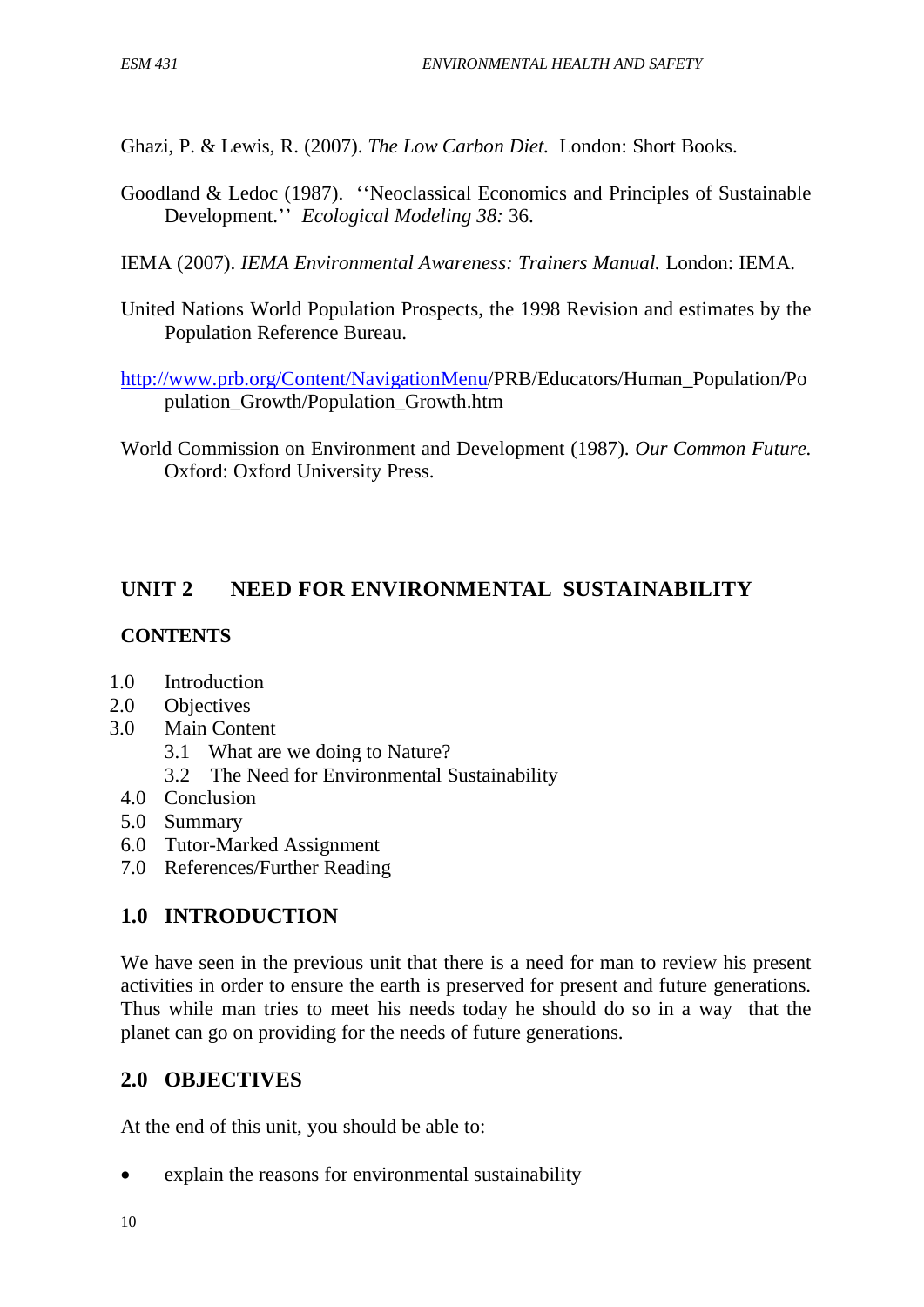• enumerate measures within your home or work place which will encourage environmental sustainability.

## **3.0 MAIN CONTENT**

### **3.1 What are we doing to Nature?**

It has been observed that the needs of large proportion of the present generations are not met as shown by the following facts:

- 1. One and half billion people in developing countries having no access to clean water
- 2. Nearly 11million young children dying each year from preventable illnesses
- 3. Increasing death rates in sub-Saharan Africa
- 4. High under 5 mortality rates
- 5. High rates of adult and childhood illiteracy.

Man is also not staying within the planet's environmental limit so as to be able to provide for future generations. Ecological studies have shown that given the state of the environment, and the number of people on the planet, a sustainable footprint should be 1.8 global hectares per person. But the actual average footprint is 2.2 global hectares with7.3 million hectares of forest being lost without being replaced each year, and half of the world's wetlands having disappeared during the 20th century. To preserve and conserve the environment for quality human life, the following factors must be considered:

#### **Waste and inequality**

One way in which we could help to get back within environmental limits, and ensure more people's basic needs are met, is to be more efficient in how needs are met.

When resources are used wastefully, environmental damage is done, with less good done on the 'benefit' side of the deal. More efficient use of resources means more 'benefit' for less 'damage'. Energy, food, consumer goods, water are wasted particularly in developed countries.

This waste is much less in developing nations where poverty is rampant.

Greenhouse gases build up in the atmosphere as a result of thousands of short and long-terms decisions made by everyone, such as: Where we get our energy?, How much do we use? How much do we waste? What we do with our refuse? How we move around? Where do we buy our needs? Which chemicals do we use to make everyday products as well as specialised industrial products? To ensure that everyone enjoys the best from nature, there are certain things that we should do, at work and at home. These include:

1. Using energy wisely: choose energy-efficient appliances and light bulbs, use manual or hand-operated alternatives, do not leave appliances on stand-by; rather, switch them off.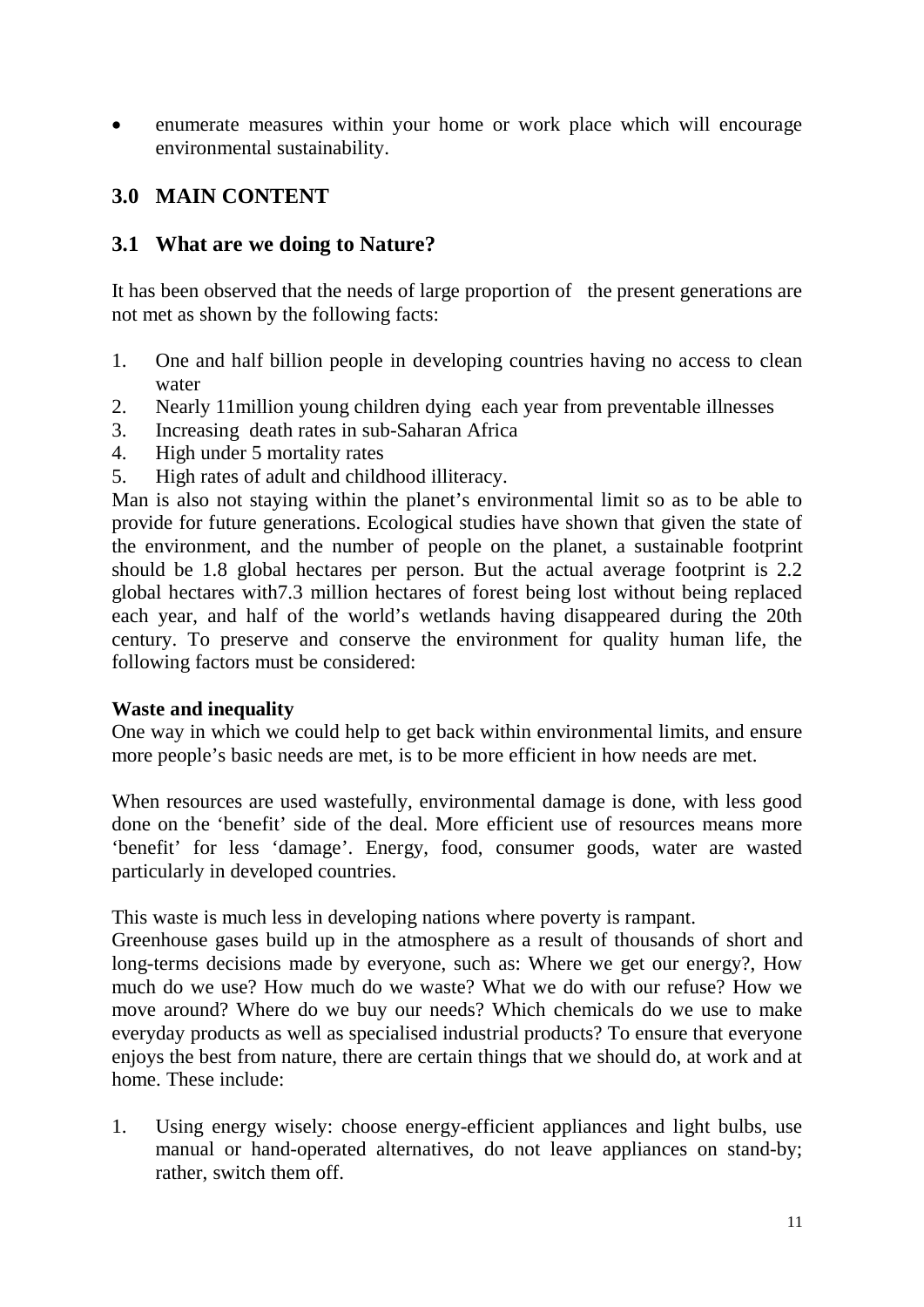- Use alternative energy sources such as wind, solar, geo-thermal, biomass and tidal wave.
- Avoid the use of ozone depleting substances and ensure that all appliances especially those using ozone depleting chemicals such as CFCs are disposed of properly. Air conditioning and cooling systems, and fireextinguishers should be disposed of or maintained safely.
- Use public transport, walk or cycle.
- 2. Freshwater conservation: We use water for drinking, generating energy, agriculture, harvesting fish and seafood, running machinery, carrying waste, washing, cooking, recreation, gardening, etc. It is important therefore, to conserve water in terms of:
	- quantity use water more efficiently, use water wisely, do not waste it.
	- quality reduce water pollution by avoiding disposal of sewage and solid waste in water, don't drop paints, varnish, oil or other polluting substances down the drain.
	- regulate effluents from industries including agricultural industries.
	- regulate the use of artificial fertilisers and encourage the use of organic fertilisers.
- 3. Guide against air pollution**:** Reduce your use of things which contribute to air pollution: drive less and keep your car well maintained. Use public transport, walk or ride bicycle, avoid flying. Choose paint and other DIY (Do it yourself) products which have low levels of VOCs (volatile organic compounds). Don't burn garden waste and rubbish on a bonfire - recycle or compost it. Buy food and other goods which have been produced locally -this cuts down on the amount of transport.

#### **Food webs and fertile soils, fuel, medicines and raw materials**

Choose food and other products which have been produced in a 'sustainable' way such as foods produced using organic fertilizers, where soil is not over cultivated or unsuitable cultivation methods are not used, or where large expanses of forests are not destroyed (deforestation) to make way for mechanised farming.

#### **Biodiversity**

Help provide places for wildlife, and rebuild natural soil fertility.

#### **Waste disposal**

1. Reduce the amount of waste produced by avoiding unnecessary purchases.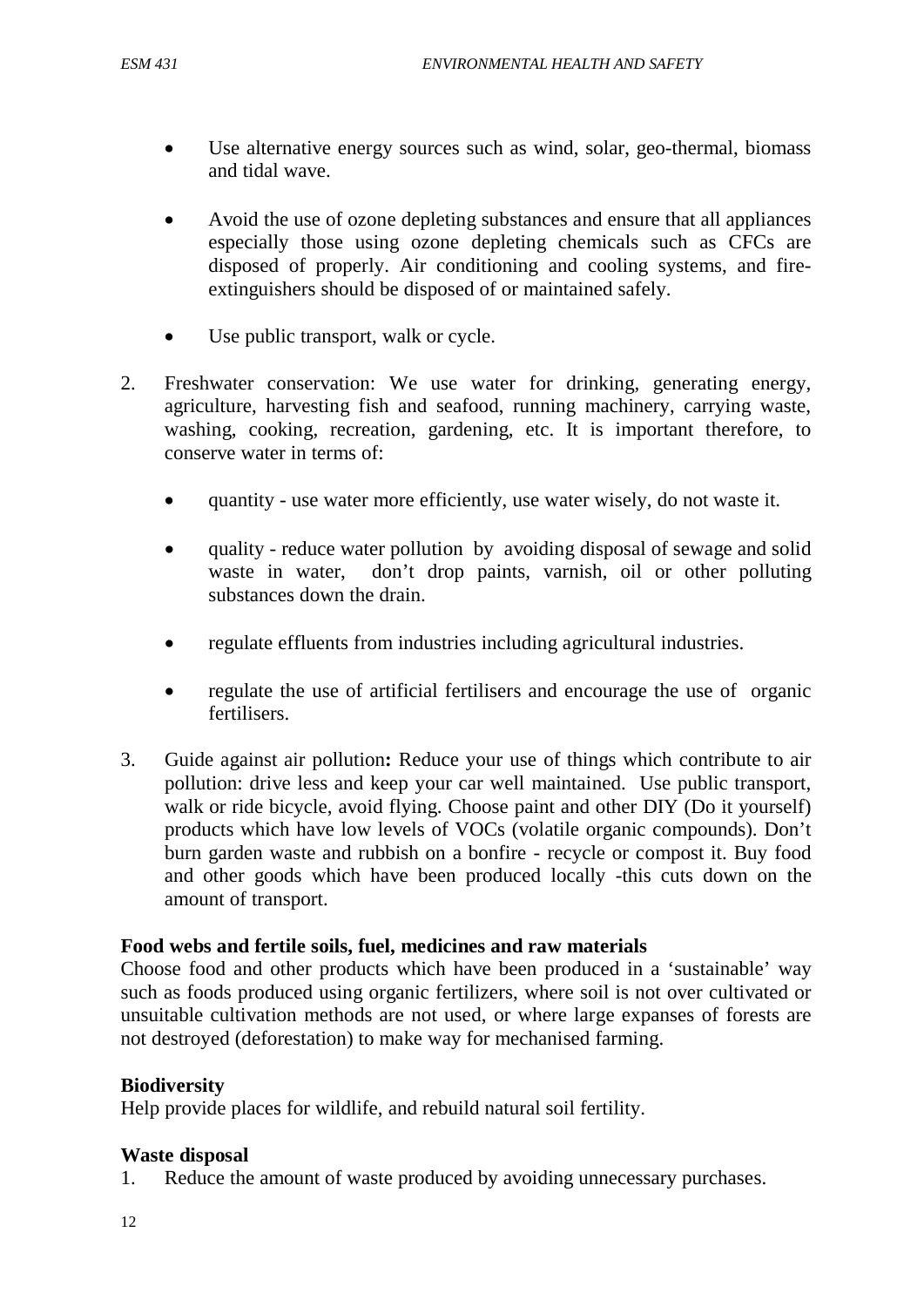- 2. Reuse Give products to other people who may find it useful; donation of second hand clothing, furniture, appliances or find alternative use for the same products.
- 3. Recycle Use products as raw materials for a different product such as the use of tyres as playground mats, the use of pure water sachets as raw materials for refuse bags.

### **Travel**

Think twice before making a journey by car or plane. Use public transport, walk or cycle.

## **3.2 The Need for Environmental Sustainability**

Being better informed about environmental matters, and reducing the environmental impact is not just in the long-term interests of the planet. It can bring short-term and direct benefits to all organisations (not just businesses).This is often called the ''business case'' for environmental improvement. There are cost savings (ecoefficiency) from using things more efficiently thus resulting in reduced wastage, reduced cost of labour and capital requirements, additional streams of income from waste products and reduced costs of disposal of by- products or waste products.

## **4.0 CONCLUSION**

The little measures we take at home, at work, at school, at play all reduce our impact on the environment. These measures include walking instead of taking a bike or a car for short distances, carrying a water bottle around instead of buying drinks in disposable containers. Every little bit helps when put together globally.

## **5.0 SUMMARY**

There is a need for man to review his present activities in order to ensure the earth is preserved for present and future generations. Decisions concerning where we get our energy from and how much we use, how much we waste and what we do with our rubbish, how we get around and where we buy things from, the chemicals used to make everyday products as well as for special industrial uses are important in terms of sustaining the environment.

## **6.0 TUTOR-MARKED ASSIGNMENT**

As a manger in a printing factory situated in your region, explain the possible impact your factory may have on the environment and discuss measures to encourage environmental sustainability.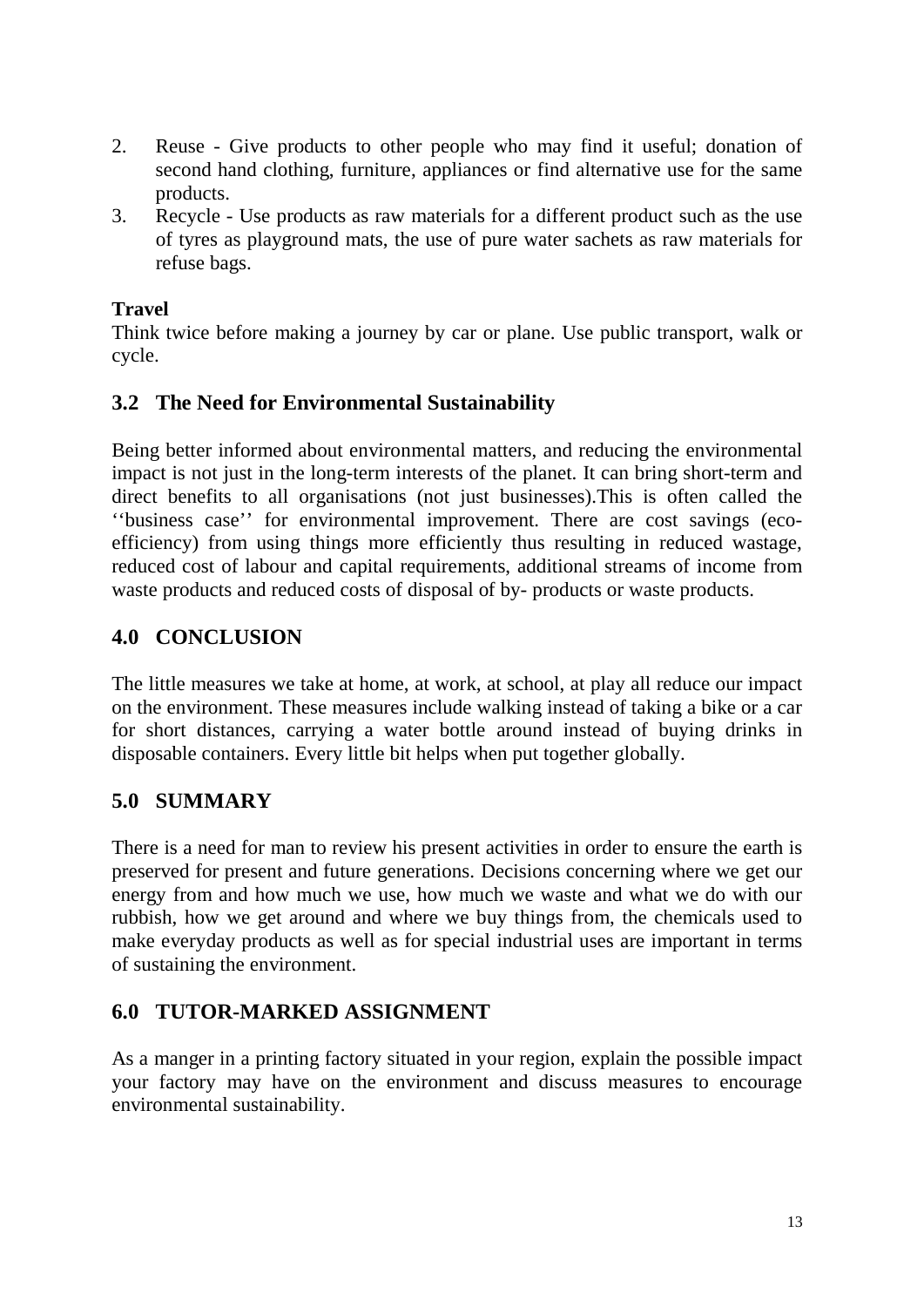#### **7.0 REFERENCES/FURTHER READING**

- DETR (1998). *Sustainable Development: Opportunities for Change.* London: DETR.
- Ghazi, P. & Lewis, R. (2007). *The Low Carbon Diet.* London: Short Books.
- Goodland & Ledoc (1987). ''Neoclassical Economics and Principles of Sustainable Development.'' *Ecological Modeling 38:* 36.
- UNEP (1992). *Banking and the Environment: A statement by Banks on Sustainable development.* Geneva: UNEP.
- World Commission on Environment and Development (1987). *Our Common Future.* London: Oxford University Press.

### **UNIT 3 ENVIRONMENTAL LEGISLATION**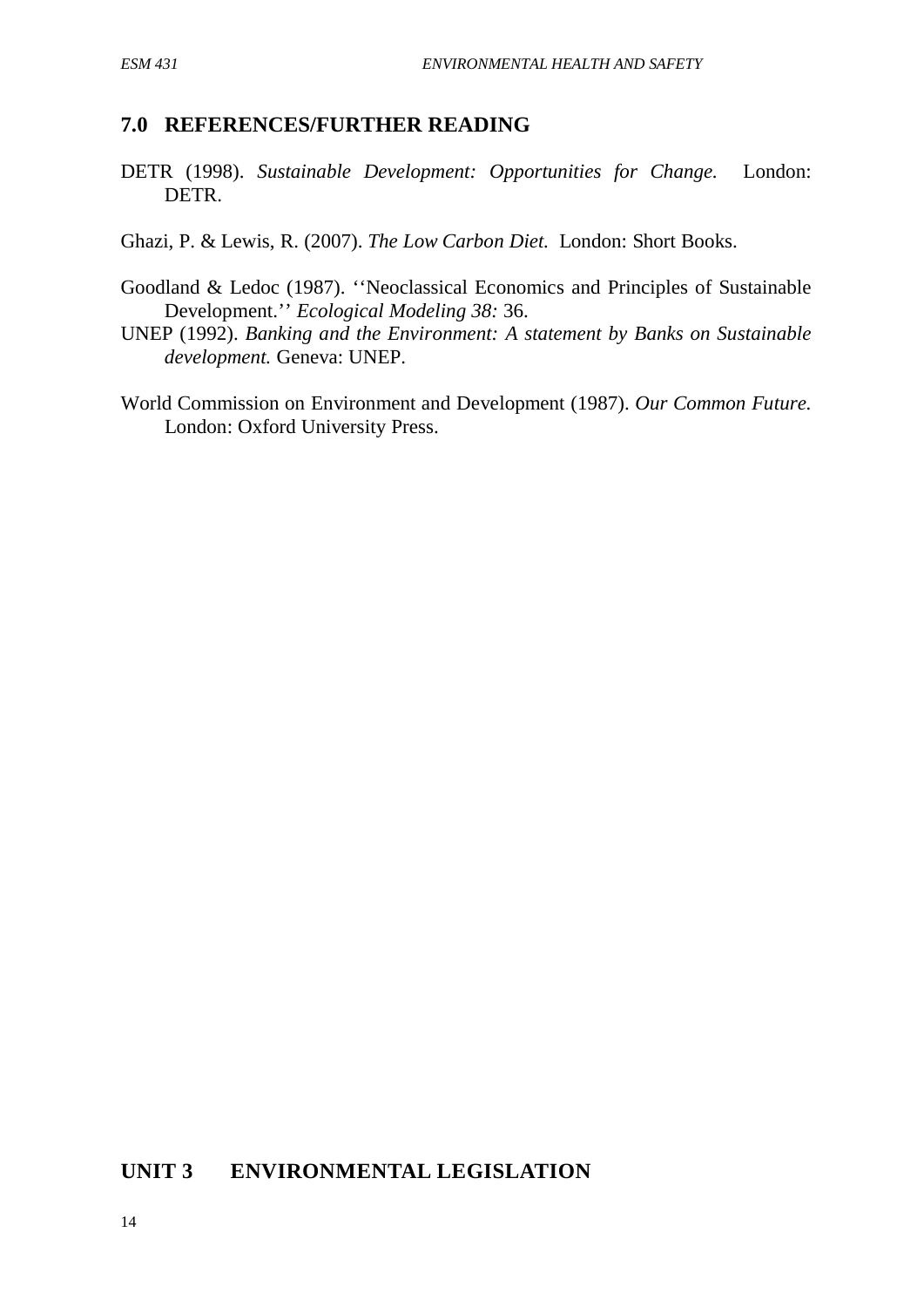## **CONTENTS**

- 1.0 Introduction
- 2.0 Objectives
- 3.0 Main Content
	- 3.1 Environmental Legislation
	- 3.2 Environmental Standards
	- 3.3 Development of Environmental Legislation and Agencies in Nigeria
	- 3.4 International Environmental Regulation
- 4.0 Conclusion
- 5.0 Summary
- 6.0 Tutor-Marked Assignment
- 7.0 References/Further Reading

# **1.0 INTRODUCTION**

Once it was observed that there was a need to preserve the planet for present and future generations, it became necessary to establish environmental laws and standards by which individuals, organisations or nations could be judged.

Before this, environmental laws had been enmeshed with public health laws, which had evolved over time by experience and common sense. However as man has continued to develop, it became necessary to have laid down guidelines expressly developed to protect the environment.

## **2.0 OBJECTIVES**

At the end of this unit, you should be able to:

- define environmental legislation
- trace the history of environmental legislation in Nigeria
- list the main agencies involved in legislating for the environment
- discuss the history of international environmental lwith reference to some conventions and protocols.

## **3.0 MAIN CONTENT**

## **3.1 Environmental Legislation**

A law is generally defined as a way of regulating human behaviour.

For the purpose of law, the environment is defined along the terms of its physical components including air, water, space, land, plants and wildlife.

Environmental law/legislation is that law or legislation which relates primarily to the protection of the whole or part of the physical components of the environment (Bell. 1997).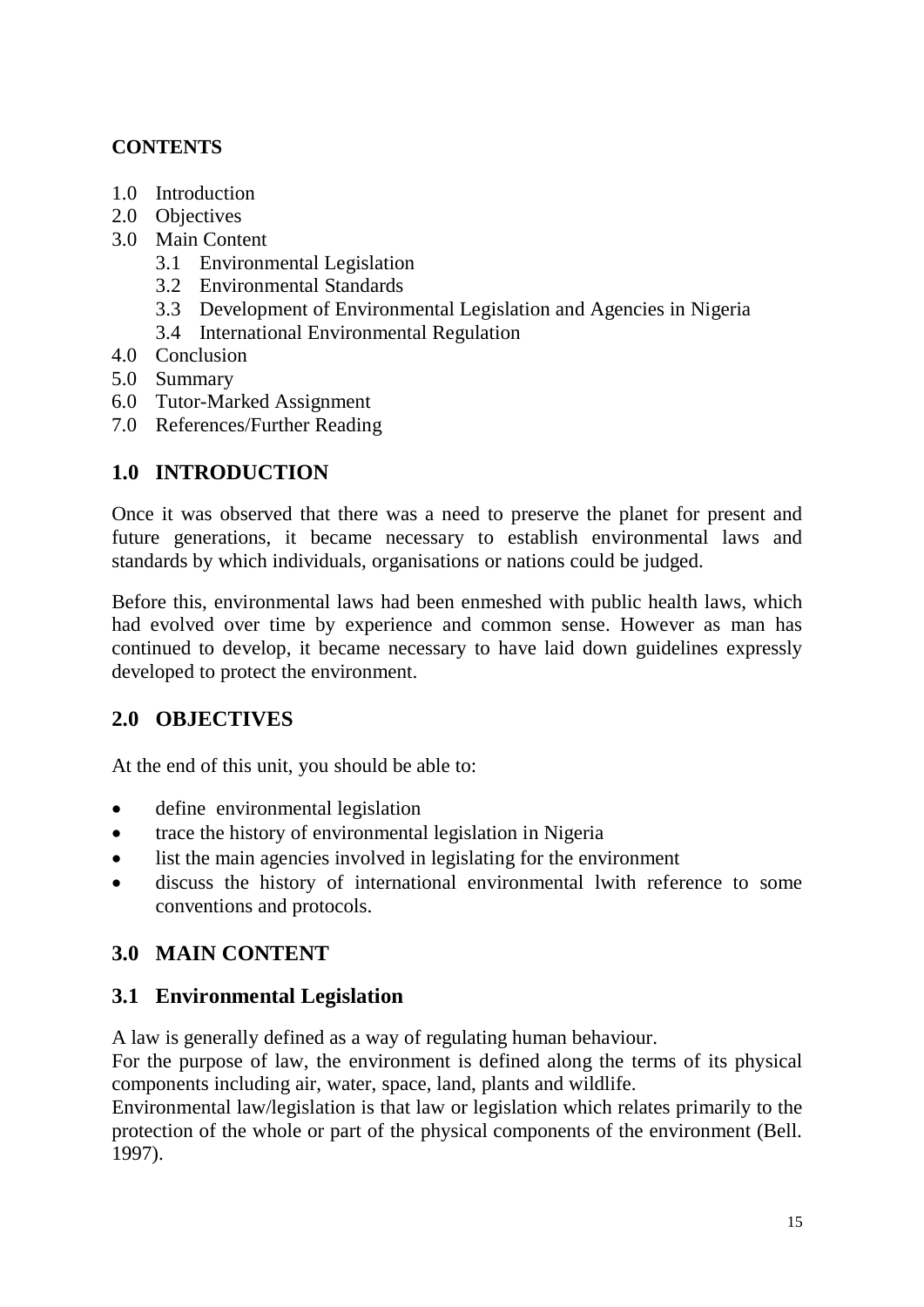However, laws which relate primarily to the public health or particular groups of individuals such as consumers or workers are covered under public health or occupational health laws.

Regulation of environmental protection can be achieved by the use of regulations.

Regulation is the application of rules and procedures to achieve a measure of control over the activities of individuals and organisations**.**

These regulations may exert

- a. Anticipatory controls such as:
	- outright bans (e.g. Ban of  $CFCs$ )
	- prohibition unless notified (e.g. use of certain nature reserve)
	- prohibition unless registered (e.g. waste disposal)
	- prohibition without license (e.g. importation of chemicals).
- b. Continuing controls –continuous controls of activity such as control of factory premises by agencies such as NESREA, LASEPA, OGEPA.

#### **3.2 Environmental Standards**

Effective environmental control requires standards which may be

- 1. Target standards: These are also called environmental quality standards and are set by reference to particular targets and include:
	- emission standards standardises what is emitted
	- process standards standardises a whole or part of processes used
	- product standards standardises characteristics of the final product.
- 2. Source standards: These are set by reference to the source involved such as standards for specific companies or industries.

Environmental legislation and policies are enacted to protect the health and safety of the general public from adverse interference with environmental resources arising from human and industrial activities. They prescribe minimum standards and grant statutory approvals/permits. Non-compliance with legislation may attract prosecution, imposition of fines and/or imprisonment.

#### **3.3 Development of Environmental Legislation and Agencies in Nigeria**

Prior to 1988, there were no laws in force to regulate industrial pollution or hazardous waste. Existing environmental legislation only focussed on the protection and conservation of economically important natural resources (e.g. Oil Pipeline Act 1956, Forestry Act 1958, Mineral Oil (Safety) Regulations 1963, Oil in Navigable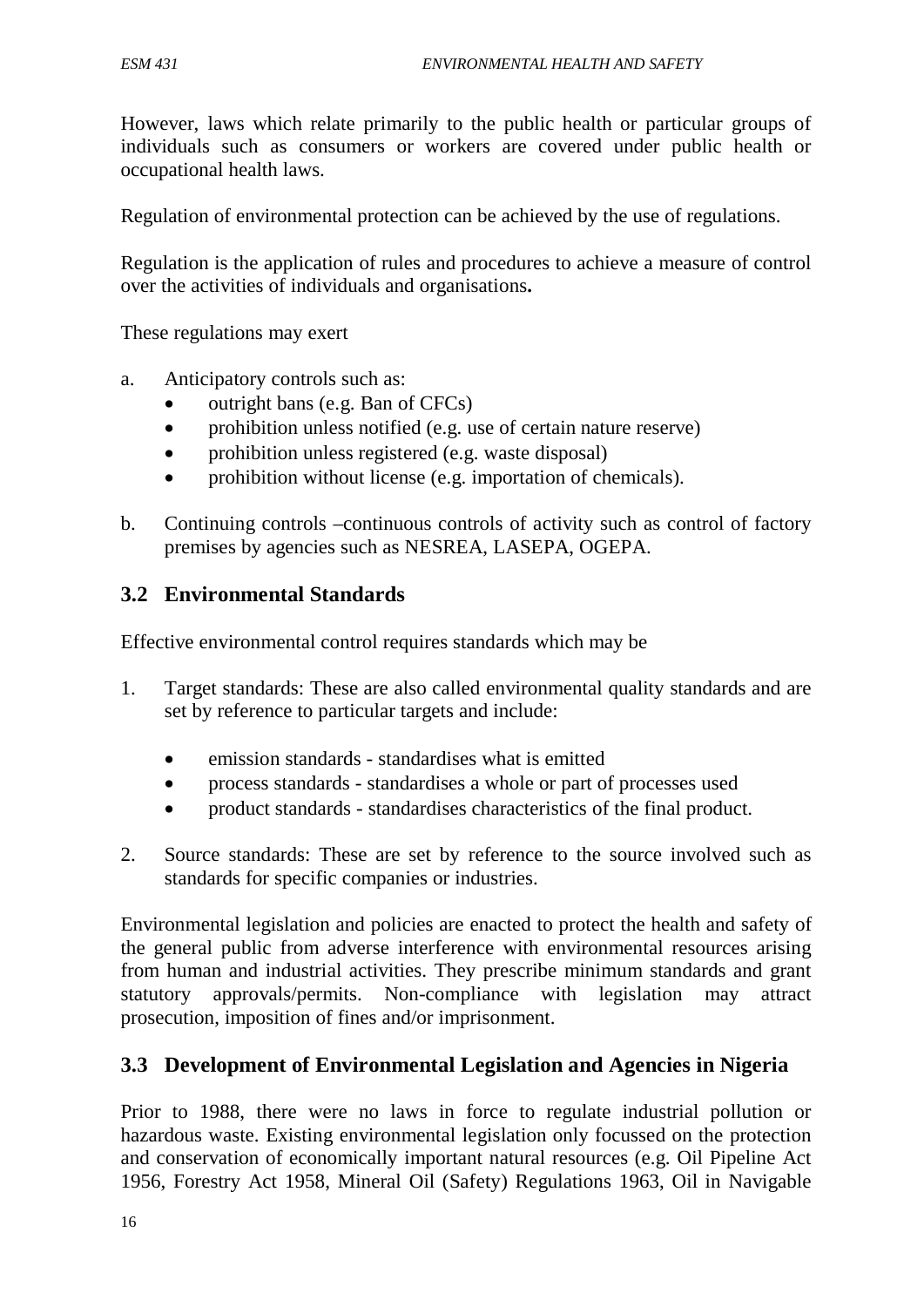Waters Act 1968). Generous concessions were granted by Federal and State governments to business promoters to establish industries with little or no attention paid to the pollution generated from their operational activities. The Koko toxic waste incident of 1988, in which barrels of toxic waste were imported by a businessman, and dumped in Koko(Delta State), changed this trend and resulted in the FEPA Decree(now an Act) of 1988 and the creation of FEPA (Federal Environmental Protection Agency).

### **FEPA**

FEPA was created by Decree 58 of 1988 as the overall body charged with the responsibility of protecting the environment in Nigeria in cooperation with federal and state ministries, local governments, statutory bodies.

Its functions include establishing and prescribing national guidelines, criteria and standards for:

- a. water quality
- b. air quality and atmospheric protection
- c. noise levels
- d. gaseous emissions and effluent limits
- e. ozone protection

The agency was empowered to monitor and control hazardous substances, supervise and enforce compliance.

#### **National Policy on the Environment of 1998**

A National Policy on the environment was promulgated in 1998. The goals of the policy are:

- a. secure quality environment adequate for good health and wellbeing of the people
- b. conserve  $\&$  use environmental resources for the benefit of present  $\&$  future generations
- c. restore, maintain and enhance the ecosystem
- d. raise public awareness and promote understanding of the environment
- e. collaboration with other countries and international agencies on environmental protection

#### **Nigeria's agenda 21**

Nigeria's Agenda 21 programme seeks to:

- a. integrate environment into development planning at all levels of government and the private sector
- b. commence a transition to sustainable development
- c. address sectoral priorities, plans, policies and strategies for the major sectors of the economy
- d. foster regional and global partnerships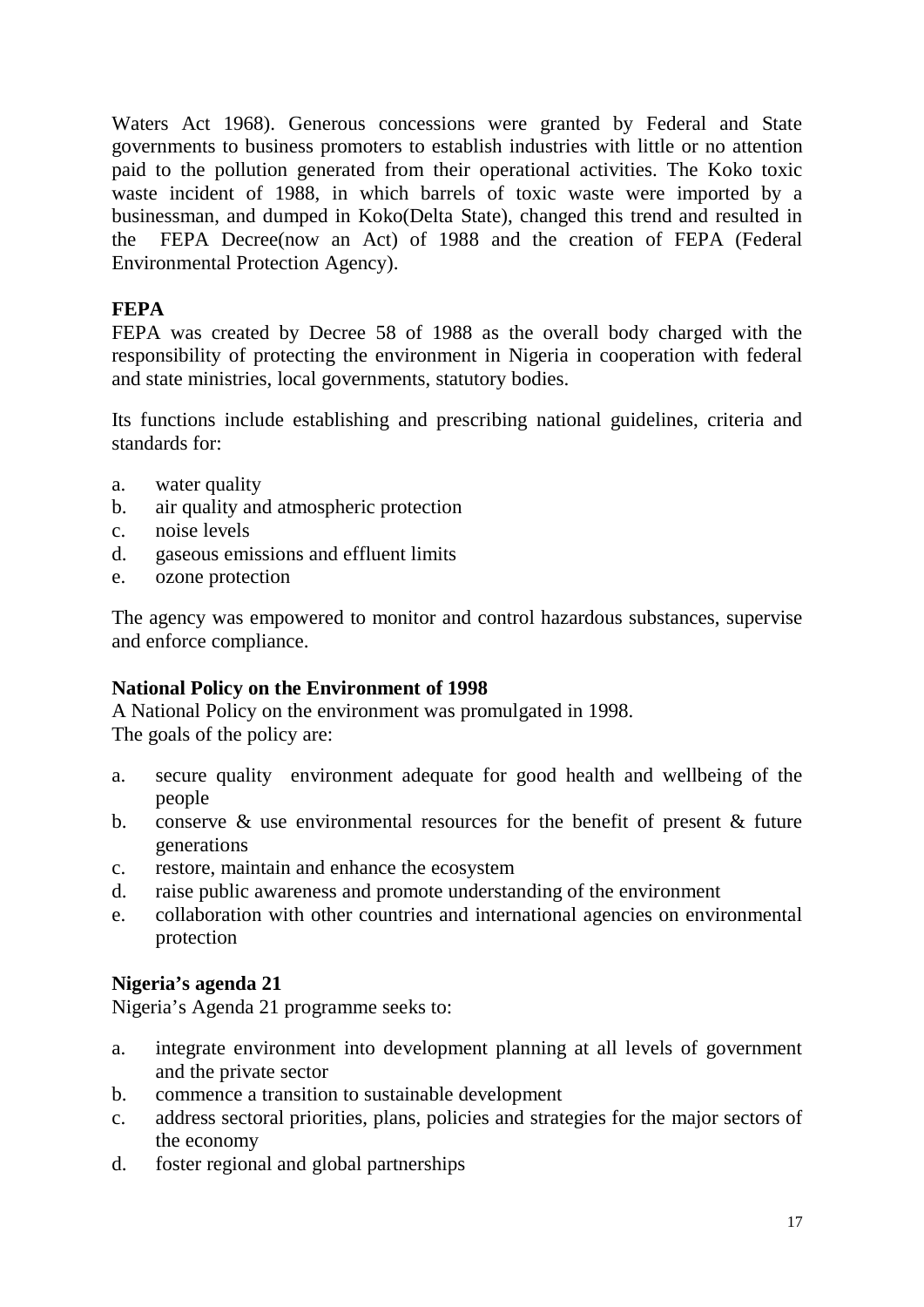#### **National Environmental Standards and Regulations Enforcement Agency (NESREA)**

In 1999 FEPA was scrapped and its functions taken over by the newly created Federal Ministry of Environment. In 2007 the National Assembly established the National Environmental Standards and Regulations Enforcement Agency (NESREA), as a parastatal of the Ministry of Environment. NESREA Act repealed FEPA Act of 1988. NESREA now has the responsibility of enforcing environmental laws, regulations and standards and deterring people, industries and organisations from polluting and degrading the environment.

NESREA's mandate includes the following:

- enforcement of environmental standards, regulations, rules, laws, policies and guidelines protection and development of the environment, biodiversity conservation and sustainable development in Nigeria.
- liaison with relevant stakeholders within and outside Nigeria.
- developing guidelines, regulations and standards on the environment other than in the oil and gas sector.

NESREA has powers to:

- prohibit processes and use of equipment or technology that undermine environmental quality.
- conduct field follow-up of compliance with set standards and take procedures prescribed by law against any violator.
- establish mobile courts to expeditiously dispense cases of violation of environmental regulation.

Other regulatory agencies include:

**State EPAs** such as OGEPA (Ogun State Environmental Protection Agency), RISEPA (Rivers State Environmental Protection Agency).

**Department of Petroleum Resources (DPR) -** enforces safety and environmental regulations in the oil & gas industry and ensures that operations conform to national and international industry practices and standards.

**Standards Organisation of Nigeria (SON) -** implements, audits and certifies ISO 14000 Standards in Nigeria. The ISO 14000 family addresses "Environmental Management". This means what the organisation does to minimise harmful effects on the environment caused by its activities, and to achieve continual improvement of its environmental performance.

## **3.4 International Environmental Regulation**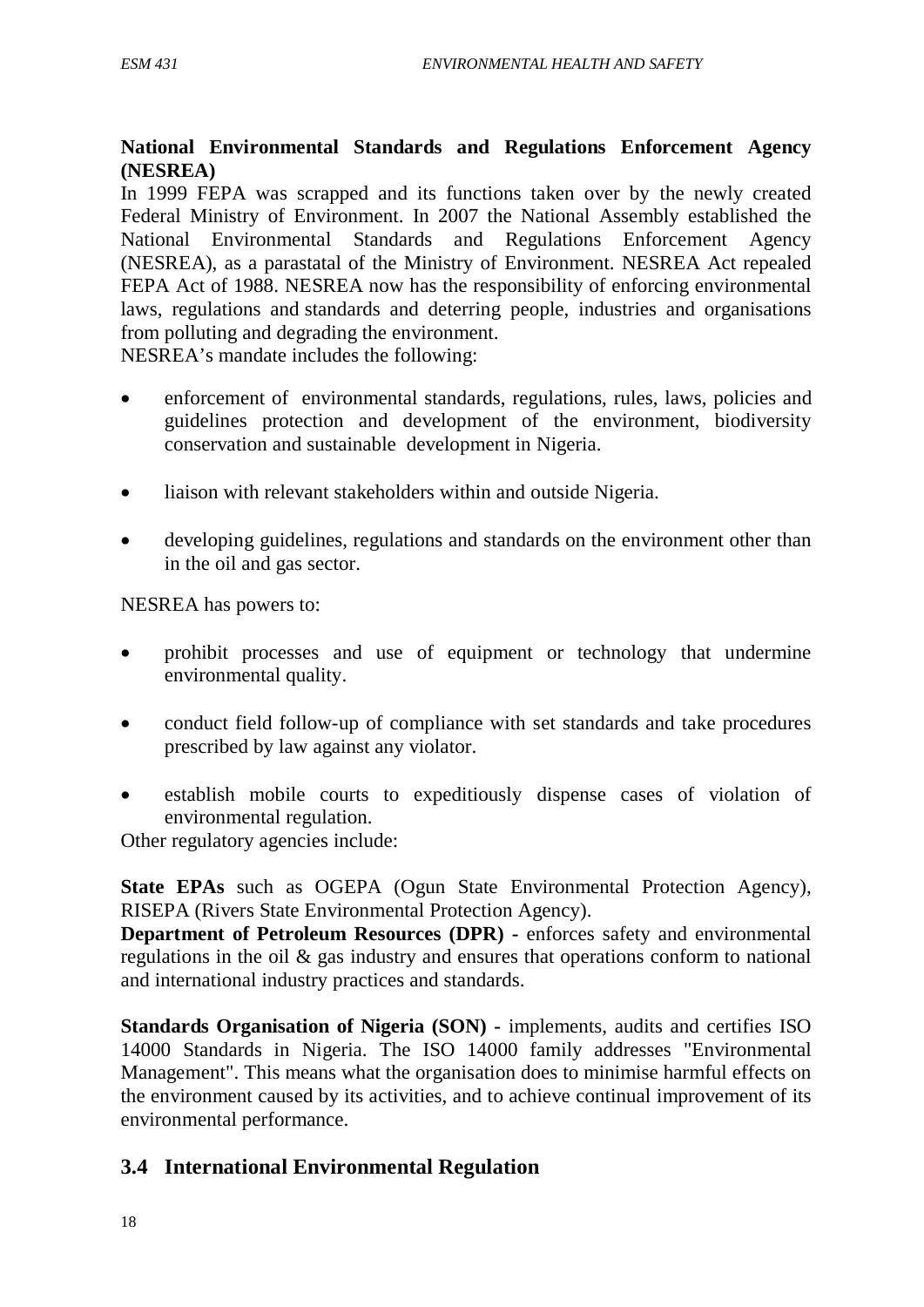Following the Stockholm Conference in 1970, many countries established ministries of environment and environmental legislation began to increase. There was also growing recognition that pollution does not respect land borders and pollution from one country crosses to another. In addition phenomena such as the greenhouse effect, global warming were identified. As such, there was a need to develop international environmental legislation. This has resulted in the signing of various treaties under the umbrella of various international organisations such as the United Nations (UN).

The most common treaties called conventions include:

- i. UN Law of the Sea (1982)
- ii. UN Convention on Biological Diversity (1992)
- iii. UN Framework Convention on Climate Change (1992)
- iv. UN Convention to Combat Desertification (1994)
- v. Vienna Convention for the Protection of the Ozone Layer (1985)
- vi. Stockholm Convention on Persistent Organic Pollutants (2001)
- vii. Basel Convention on the Trans-Boundary Movement of Hazardous Wastes (1989)
- viii. Bamako Convention on the Ban of the Import into Africa and the Control of Tran- Boundary Movement and Management of Hazardous Wastes within Africa (1991)

Subsidiary agreements called protocols include:

- i. Montreal Protocol on Substances that deplete the Ozone Layer (1987 )
- ii. Cartagena Protocol on Bio-safety (2003)
- iii. Kyoto Protocol to the Framework Convention on Climate Change ( 1997, effective 2005)

## **4.0 CONCLUSION**

Environmental legislation is a fairly new and emerging field when compared to other aspects of law. It is still evolving in Nigeria and as such the agencies charged with this function are many and continue to evolve. Despite this, it is important to understand the basis for the environmental laws and the agencies involved, as stiffer penalties are currently being applied for flouting environmental laws or polluting the environment. Furthermore, there is a move to organise an international legal system once the problems associated with the various conventions and protocols are ironed out.

## **5.0 SUMMARY**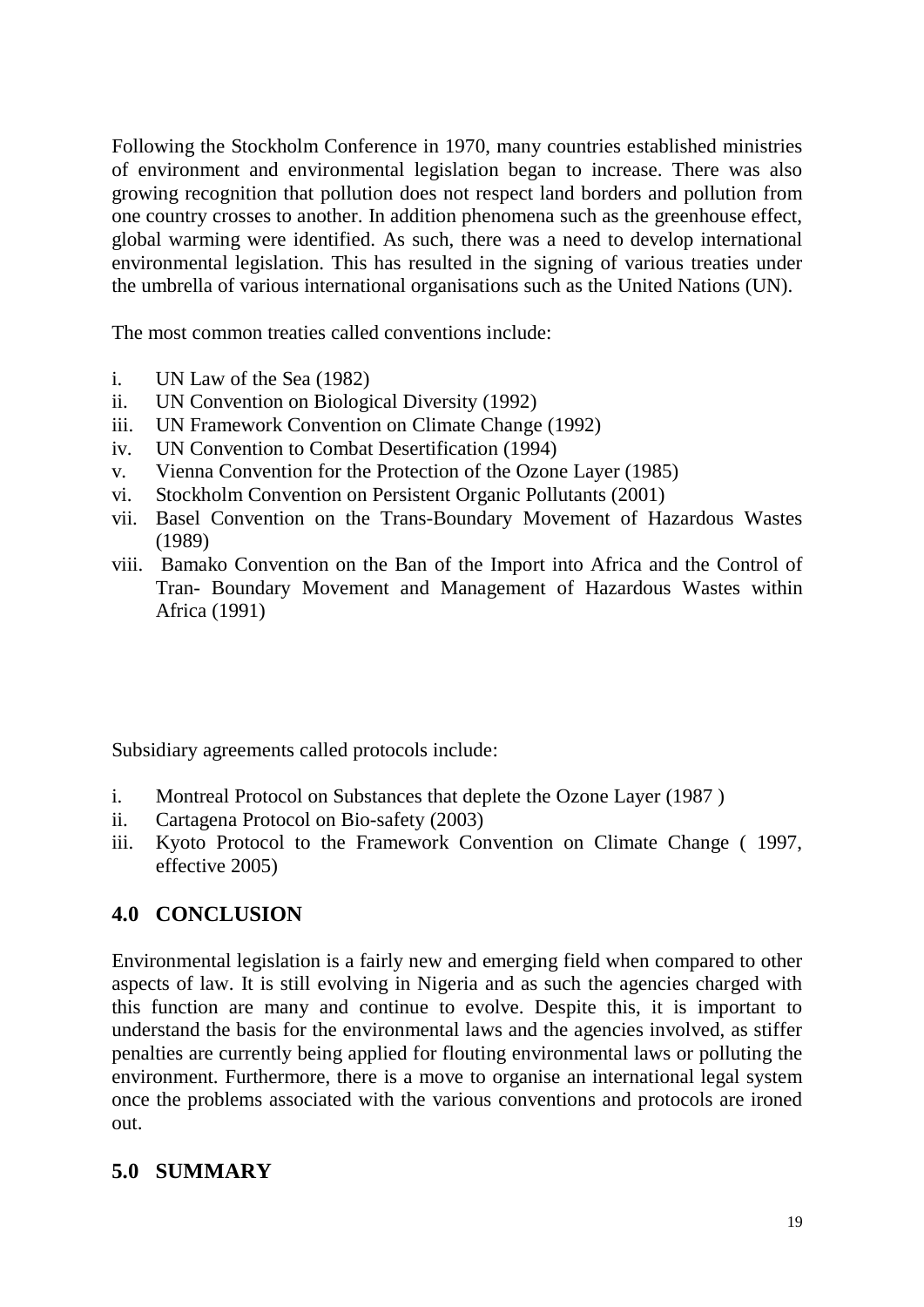Environmental laws/legislations are those laws or legislations which relate primarily to the protection of the whole or part of the physical components of the environment. Regulation is the application of rules and procedures to achieve a measure of control over the activities of individuals and organisations **.**These regulations may exert anticipatory control or continuing control.

Effective environmental control requires standards. FEPA was created by Decree 58 of 1988 and charged with the responsibility of protecting the environment. In 1999 FEPA was scrapped. In 2007 the National Assembly established the National Environmental Standards and Regulations Enforcement Agency (NESREA), a parastatal of the Ministry of Environment. Following the Stockholm Conference in 1970, many countries established ministries of environment and environmental legislation has increased.

#### **SELF-ASSESSMENT EXERCISE**

- i. What incident necessitated environmental legislation in Nigeria and what was Government's response?
- ii. List three agencies involved in the control and management of the environment in Nigeria and discuss their functions.

## **6.0 TUTOR-MARKED ASSIGNMENT**

Environmental legislation was introduced formally in Nigeria in 1988. As the Senior Special Assistant to the Commissioner of Environment in your state, Evaluate the present state of legislation and discuss the impact (If any) this legislation has had on the environment and propose a plan for improving the impact.

#### **7.0 REFERENCES/FURTHER READING**

Bell, S. (1997). *Ball &Bell on Environmental Law*. London: Blackstone Press.

- Birnie, P. & Boyle, A. (1992). *International Law and the Environment*. Oxford: Oxford University Press.
- Federal Government of Nigeria (1999). *Constitution of the Federal Republic of Nigeria (1999).* Lagos: Federal Government Press.
- Federal Government of Nigeria (1988). *Federal Environmental Protection Act of 1988.* Lagos: Federal Government Press.
- Federal Government of Nigeria (1998). *National Policy on the Environment of 1998.*  Lagos: Federal Government Press.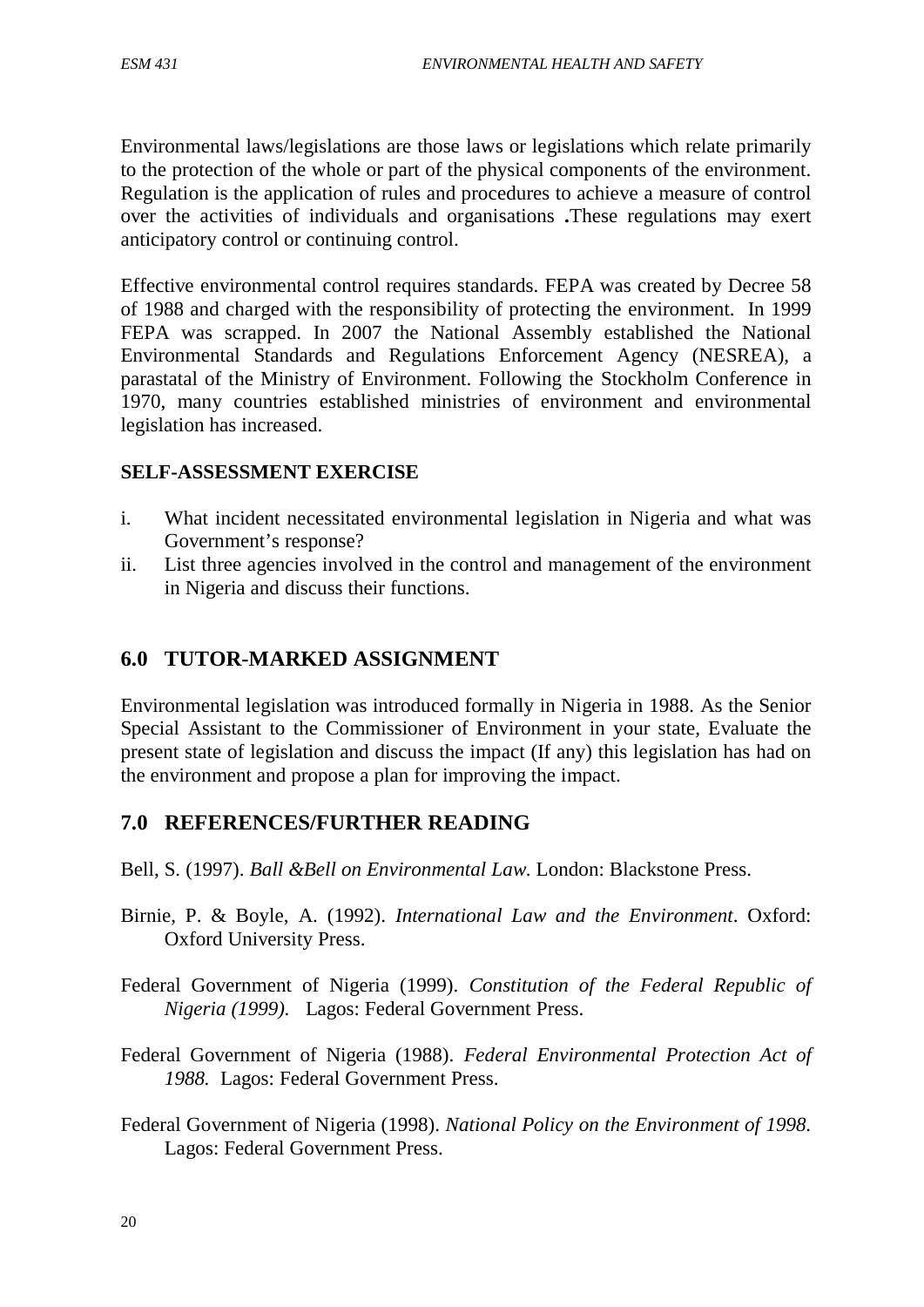Federal Government of Nigeria (2007). *NESREA Act of 2007.* Lagos: Federal Government Press.

www.treaties.un.org/

# **UNIT 4 ENVIRONMENTAL MANAGEMENT SYSTEMS**

### **CONTENTS**

- 1.0 Introduction
- 2.0 Objectives
- 3.0 Main Content
	- 3.1 Definitions of EMS
	- 3.2 Elements of EMS
	- 3.3 ISO 14000
	- 3.4 Elements of ISO 14001
- 4.0 Conclusion
- 5.0 Summary
- 6.0 Tutor-Marked Assignment
- 7.0 References/Further Reading

## **1.0 INTRODUCTION**

In the previous units, we looked at various environmental challenges and the laws which have evolved in order to contain these challenges and ensure environmental sustainability. In order to ensure regulatory compliance, Environmental Management Systems (EMS) have been developed. The most prominent framework is the ISO14001, which requires verification and certification; however other frameworks also exist which do not require certification but have the same generic concepts as ISO 14001.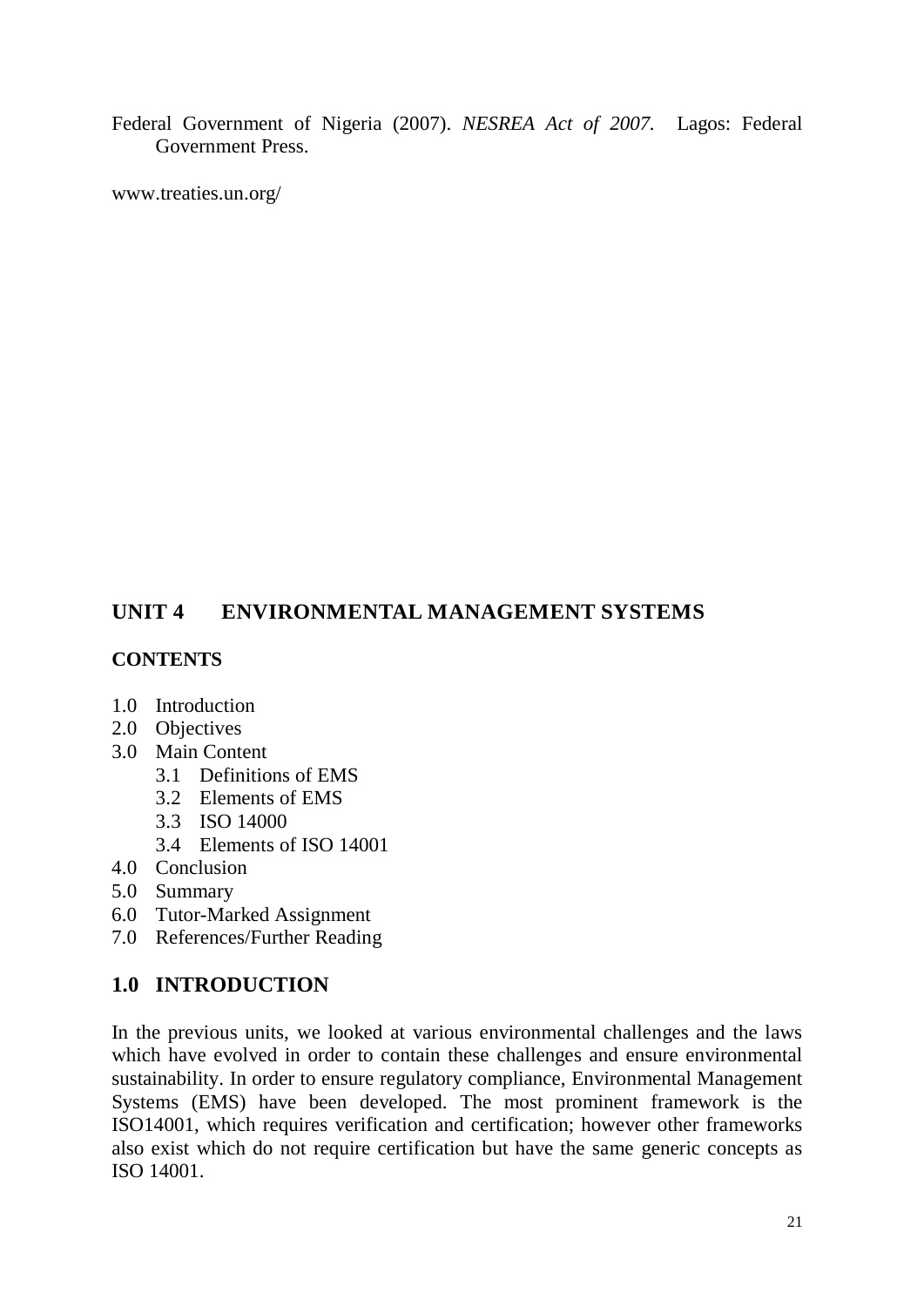## **2.0 OBJECTIVES**

At the end of this unit, you should be able to:

- define EMS
- explain the general characteristics and aims of an EMS
- explain the role of EMS and identify the elements of an EMS
- identify the main elements of ISO 14001.

### **3.0 MAIN CONTENT**

### **3.1 Definitions of EMS**

Environmental management systems are defined as "explicit sets of arrangements and processes designed to manage environmental issues and ensure that organisations' environmental performance, goals and objectives are achieved" (Bragg, 1994).

EMS has also been defined as a part of an organisation management system used to develop, implement and manage its environmental policy.

A management system is a set of interrelated elements used to establish policy and objectives and how to achieve those objectives.

A management system includes organisational structure, planning activities, responsibilities, practices, procedures, processes and resources (ISO 14001, 2004).

Thus environmental management systems are means by which organisations comply with environmental regulations and legislation; identify; minimise and manage their environmental impacts.

In order to implement an EMS, organisation must identify performance goals and objectives. To do this, one needs to first identify environmental aspects.

Environmental aspects (also called environmental effects or impacts) are substances which cause environmental impacts.

Environmental aspects are defined as "an element of an organisation's activities or products or services that interact with the environment'' ISO 14001(2004).

Environmental aspects can be divided into categories such as those discussed in the previous units. These are:

- 1. Air pollution and odour
- 2. Land pollution
- 3. Water pollution including surface, ground, waste water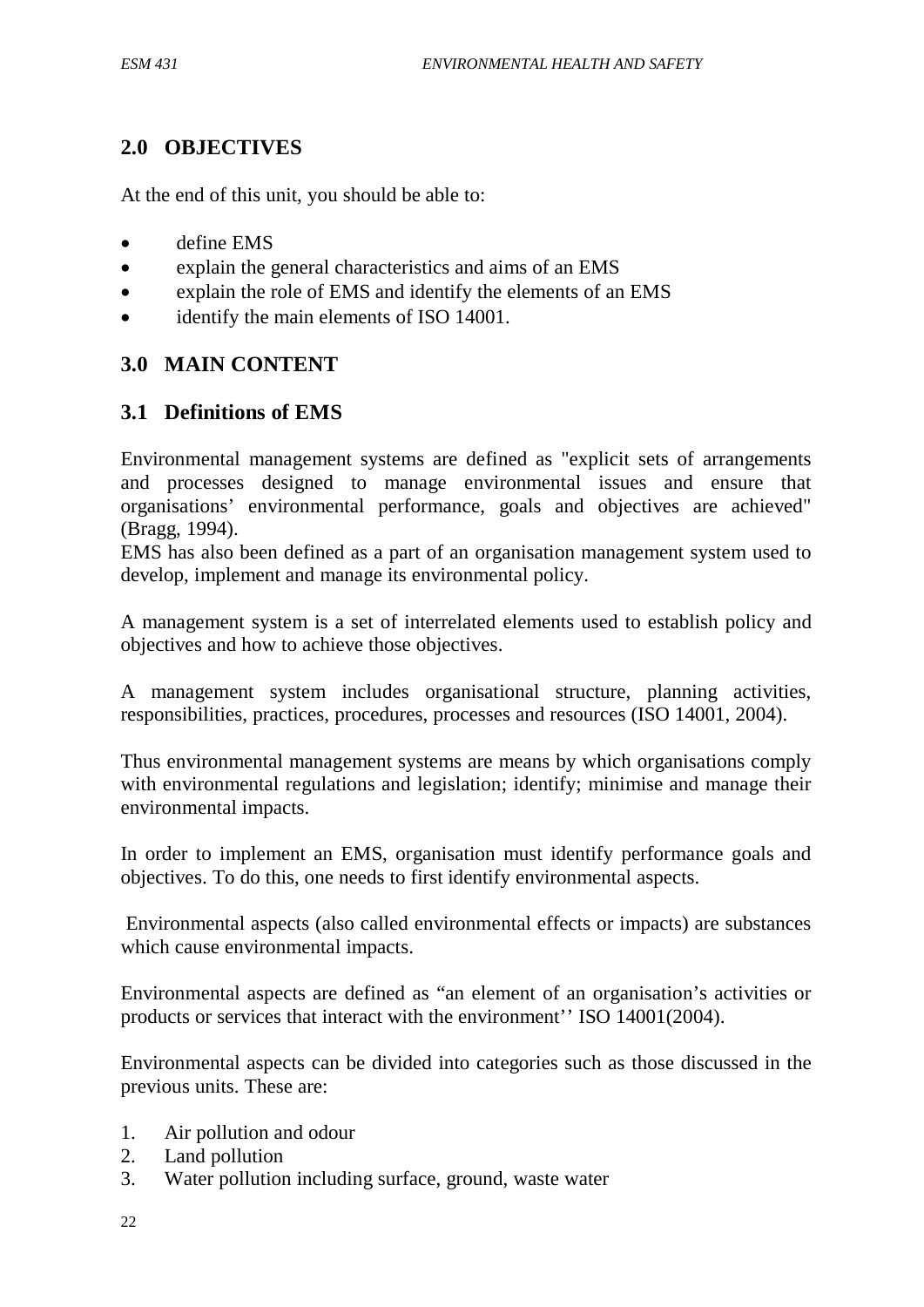- 4. Noise
- 5. Use of natural resources
- 6. Natural habitats

Aspects should be differentiated into aspects which can be directly controlled such as emissions, discharges, solid waste and aspects which can only be influenced such as selection of materials, customer consumption etc.

To set up a successful EMS, an organisation must identify possible environmental aspects, separate controllable aspects from aspects that can be influenced, then identify aspects with significant impacts.

Environmental impacts are ''any change in the environment whether adverse or beneficial, wholly or partially resulting from an organisation's activities, products or services'' (*ISO* 14001, 2004).

Once the impact of the organisations products and services are established, one must determine which of them are significant, then set objectives and targets to address significant impacts over which the organisation has control.

# **3.2 Elements of EMS**

An EMS will include the following main elements:

## **1. Planning (Plan): This entails the following action:**

- i. Establish an environmental policy -the policy commits an organisation, and is defined as ''the overall intentions and direction of an organization related to its environmental performance as formally expressed by top management." The policy must commit to continual improvement, pollution prevention, regulatory compliance and meet other organisational requirements.
- ii. Identify and evaluate environmental aspects -this forms a baseline analysis for comparing set objectives and targets. It involves identification of aspects whether past, present or future; abnormal or normal; frequent or infrequent; controllable or those that can be influenced; significance evaluation based on data, experience, information to determine the significance of aspects. This helps to determine aspects which need control or improvement.
- iii. Identify relevant legal and regulatory requirements a procedure to ensure that the organisation has access to applicable environmental and legal requirements and to determine how these requirements apply to its environmental aspects must be in place.
- iv. Develop objectives and targets to control impacts management should formulate specific performance objectives, targets and goals. These objectives should be SMART i.e.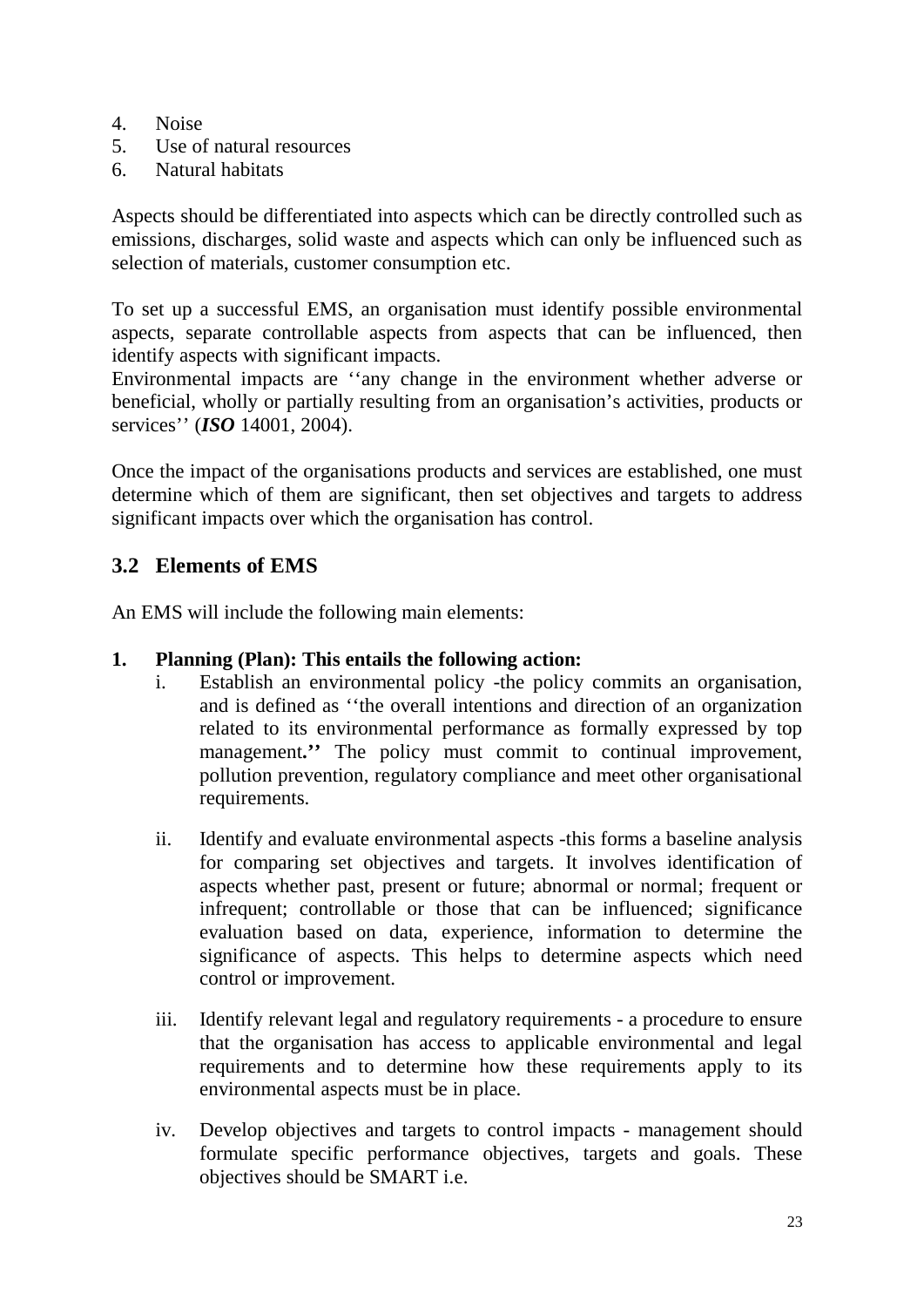S - Specific M - Measurable A - Attainable R - Relevant T - Time bound

They should be documented and aimed at specific functions and levels in the organisation. Technology, finance, operations, business and views of interested parties should be taken into account.

These objectives and targets may be classified in relation to:

Control - relating to operating parameters such as objectives and targets to meet laws and regulations.

- Improvement based on goals and requirements of stakeholders, organisational vision and available technologies.
- Investigation into future improvements i.e. research.

To ensure interactions with the environment are controlled and improvements of environmental performance are made and maintained, there are four possible measures:

- a. Prevention Best
- b. Elimination
- c. Reduction
- d. Control



These measures control and improve environmental impact. In terms of preference, prevention is the best while control is the worst.

v. Establish and maintain an environmental programme to achieve objectives and targets - the environmental programme outlines how an organisation intends to meet the objectives and targets that are set. It ensures that policy goals, objectives and targets are supported by strategy for implementation. It designates responsibility, plan, authority, control and time scales.

#### **2. Implementation and operation**

The responsibilities of different organisational units within the EMS are very important. Job descriptions need to be defined, communicated and understood; and specific environmental management structures should be built into existing ones.

Implementation of EMS including training, documentation, operational control and emergency preparedness; and response requires that the competencies/ qualifications required should be clearly defined and documented.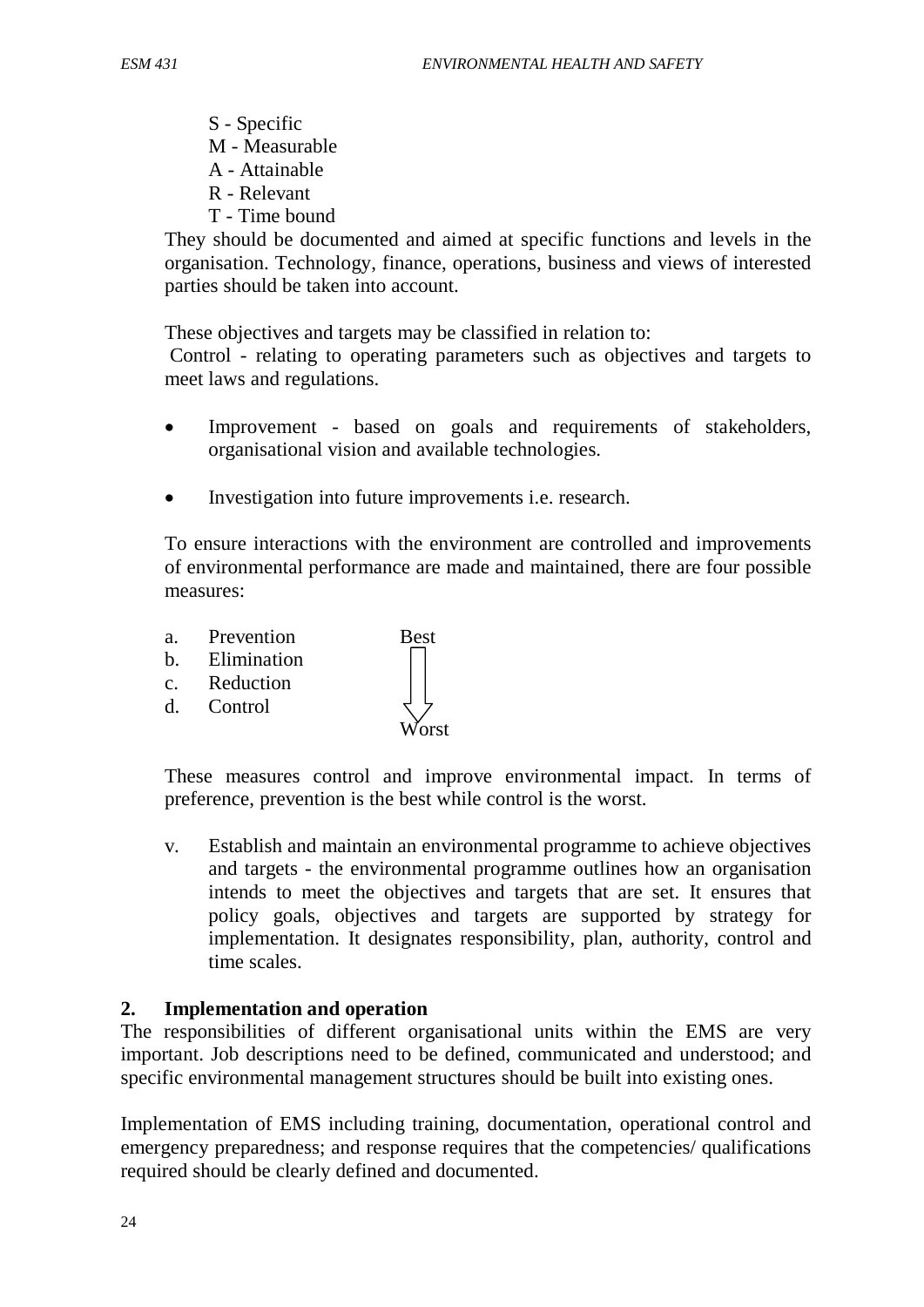### **3. Checking and corrective action (check)**

- i. Monitoring of activities and record keeping- the monitoring and measurement techniques will depend on the significant environmental aspects, related objectives and targets. Measurements may be scientific e.g. sampling, metering or quantitative e.g. informed estimates.
- ii. EMS audit procedures

Audits may be any of the following:

- a. internal- auditor is employee of organisation being monitored
- b. external- auditor is independent second party from outside the organization
- c. third party external audit auditor is an independent party e.g. certifying agency.

Parameters such as the targets, regularity, personnel responsible, resources necessary, audit protocol, communication procedures, mechanism for corrective actions and preventive and prevention of reoccurrence should be clearly spelt out.

#### **4. Management review (act)**

This takes place periodically to determine effectiveness, adequacy and suitability. Based on the review, recommendations are made and incorporated into the company policy. This may require formulation of new objectives and programme modification to achieve these objectives.

## **3.3 ISO 14000**

During preparations for the 1992 UN Conference on Environment and Development which took place in Rio de Janeiro, Brazil, the Business Council for Sustainable Development decided there was a need to develop international standards in environmental performance. Thus the International Standards Organisation (ISO) developed ISO 14001 from British Standards (BS) 7750.The ISO 14000 series covers standards in the field of environmental management tools and systems but excludes test methods for pollutants, limit value of pollutants, setting environmental performance levels, standardisation of products.

ISO 14001 is an auditable standard for systems management and provides the framework for performance improvement, control and regulatory compliance as well as demonstrates commitment to customers and stakeholders. It is intended that the implementation of an environmental management system will result in improved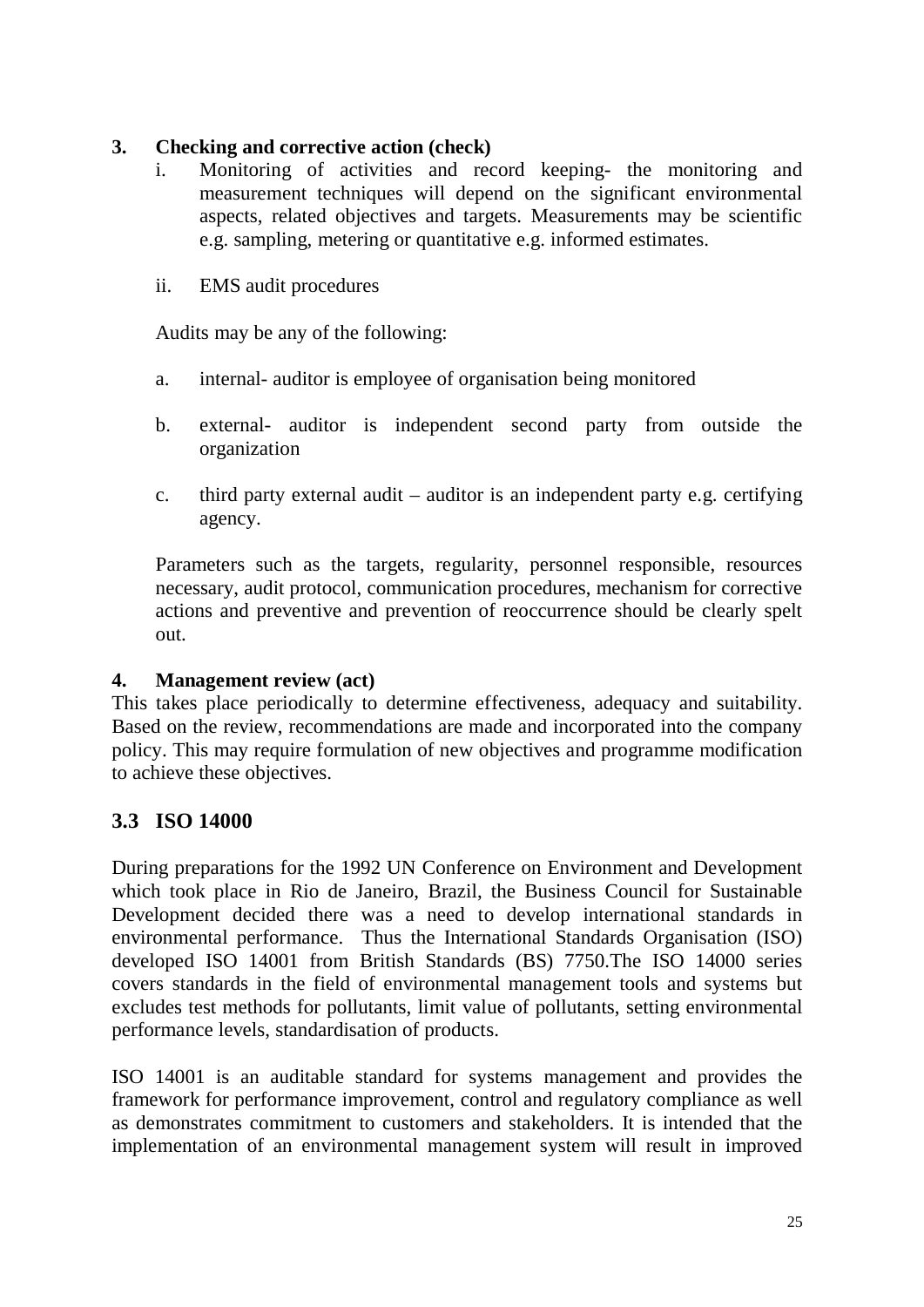environmental performance. Environmental performance is the measurable results of an organisation management of its environmental aspects.

## **3.4 Elements of ISO 14001**

ISO 14001 specifies that the requirements for an EMS may be certified by a third party and includes:

- i. Development of an environmental policy
- ii. Identification of environmental aspects
- iii. Establishment of relevant legal and regulatory requirements
- iv. Development of environmental objectives and targets
- v. Establishment of an environmental programme
- vi. Implementation of an EMS including training, documentation, operational control and emergency preparedness and response
- vii. Monitoring and measurement of operational activities including record keeping
- viii. EMS audit
- ix. Management review to determine the effectiveness and suitability of EMS

## **5.0 CONCLUSION**

Environmental management systems are prescribed options for responding to environmental challenges with ISO 14001 being the most prominent framework. However ISO 14001 is not a regulation, it is voluntary and not all organisations will aim to achieve ISO 14001 as a result of costs, intrusion and perceptions of added value which accompanies the certification and verification. However any organisation can manage these challenges using the generic concepts embodied in ISO 14001.

## **6.0 SUMMARY**

Environmental management systems are explicit sets of arrangements and processes designed to manage environmental issues and ensure that organisation environmental performance goals and objectives are achieved. To set up a successful EMS, an organisation must identify possible environmental aspects, separate controllable aspects from aspects that can be influenced, then identify aspects with significant impacts.

Once the impact of the organisation's products and services are established, it is necessary to determine which of them are significant, thereafter, set objectives and targets to address significant impacts over which the organisation can have control.

## **SELF-ASSESSMENT EXERCISE**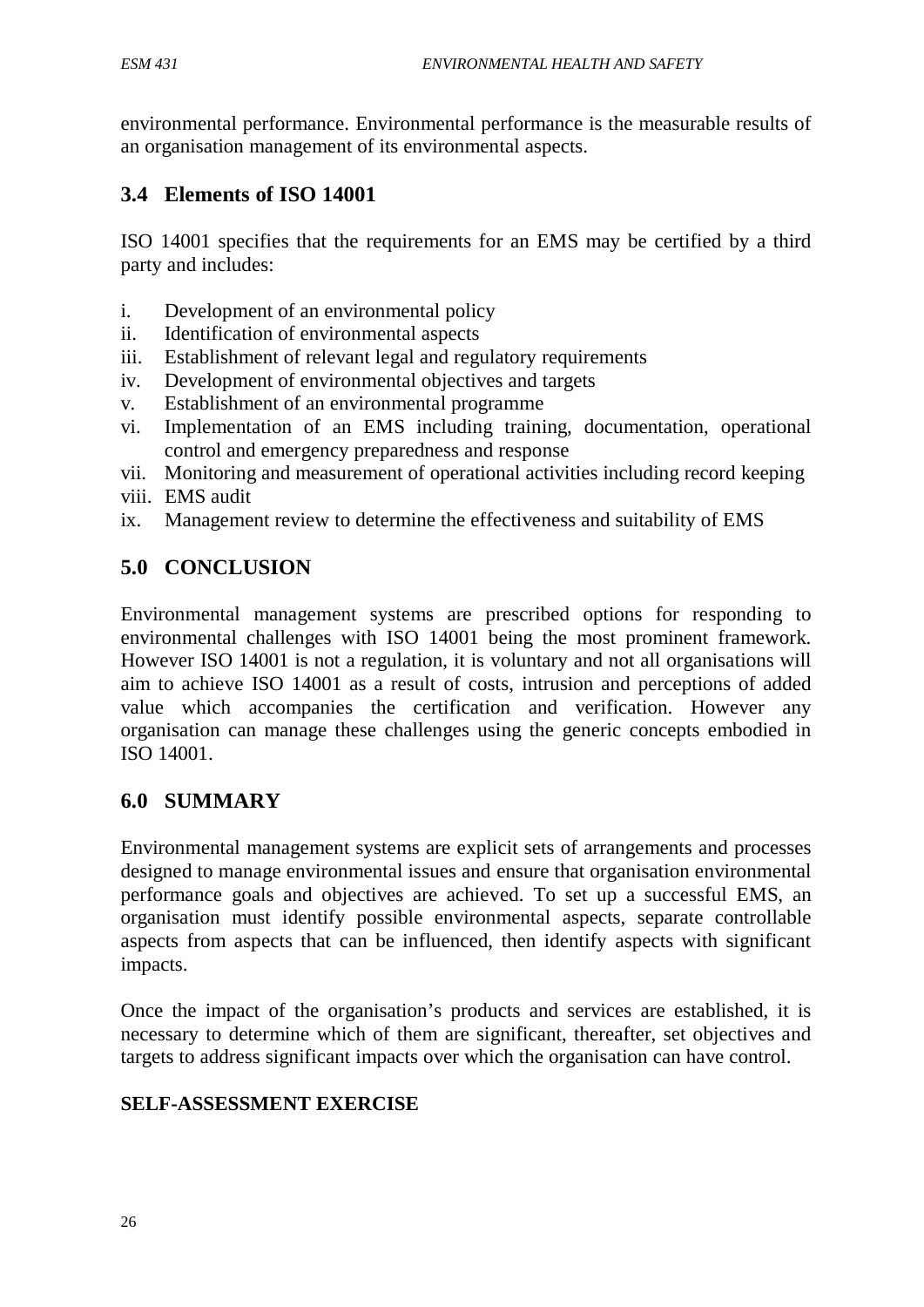Set an objective and target with respect to energy consumption in a printing company and outline the key elements of the environmental management programme e.g. person responsible, tasks and deadlines.

## **6.0 TUTOR-MARKED ASSIGNMENT**

Explain the elements of a generic EMS and identify its difference from the ISO 14001 EMS.

## **7.0 REFERENCES/FURTHER READING**

- Bragg, S. et al. (1994). *Improving Environmental Performance: A Guide to a Proven and Effective Approach.* Cheltham: Stanley Thornes.
- *BSI (1992) BS 7750.* London: BSI.
- Gilbert, M. (1993). *Achieving Environmental Management Standards.* London: Pitman Publishing.
- Hillary, R. (1993). *The Eco- Management and Audit Scheme: A Practical Guide.* Letchworth: Technical Communications (Publishing) Ltd.

International Standard Organisation (2004). *ISO 14000 series*. London: BSI.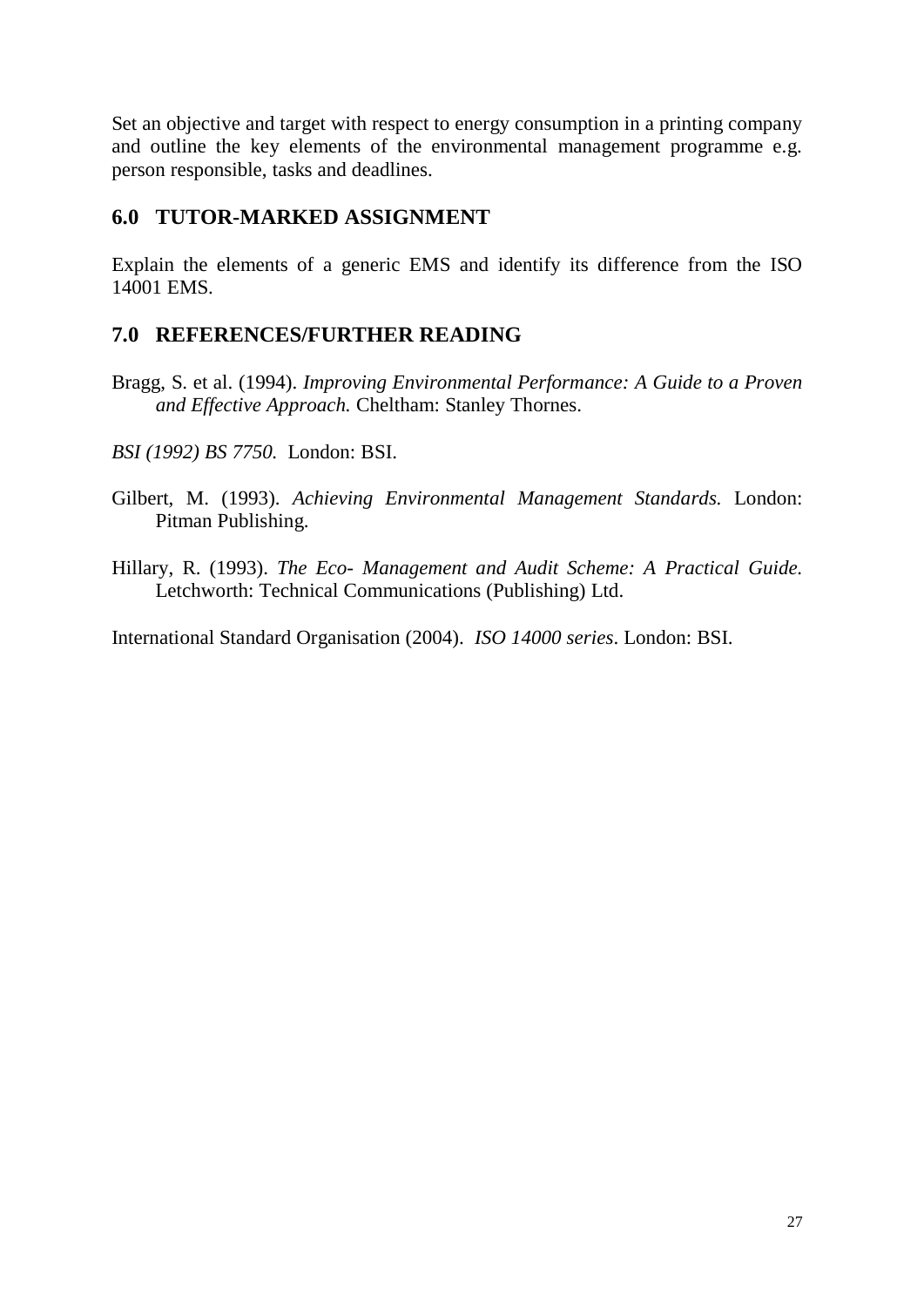## **MODULE 2 ENVIRONMENTAL ASSESSMENT**

- Unit 1 Environmental Impact Assessment
- Unit 2 Strategic Environmental Assessment
- Unit 3 Environmental Audit
- Unit 4 Cost Benefit Analysis
- Unit 5 Life Cycle Assessment

## **UNIT 1 ENVIRONMENTAL IMPACT ASSESSMENT (EIA)**

## **CONTENTS**

- 1.0 Introduction
- 2.0 Objectives
- 3.0 Main Content
	- 3.1 Definition of EIA
	- 3.2 Origins of EIA
	- 3.3 Origins of EIA
	- 3.4 Environmental Impact Assessment
	- 3.5 Development of EIA in Nigeria
	- 3.6 Principles and Procedures of EIA Legislation
	- 3.7 Processes of EIA in Nigeria
	- 3.8 Environmental Impact Assessment (EIA) Decree 86 of 1992
	- 3.9 Challenges to EIA in Nigeria
- 4.0 Conclusion
- 5.0 Summary
- 6.0 Tutor-Marked Assignment
- 7.0 References/Further Reading

## **1.0 INTRODUCTION**

If an organisation is actively seeking to attain the goals of improved environmental performance, it has been discussed from the unit on environmental management systems that the best possible measure is prevention. The most effective tool is one that identifies the implication of an action and prevents it before the action takes place. This tool would allow the decision maker to be fully informed as to the possible consequences of a decision; whether or not an action should go ahead. The EIA takes on the role of the proactive assessment of the potential effects of a project or an action. EIA should identify potential problems and sort them out at a stage when plans can still be modified. Indeed EIA has a particularly useful role to play in the context of an EMS particularly during the identification and evaluation of aspects.

## **2.0 OBJECTIVES**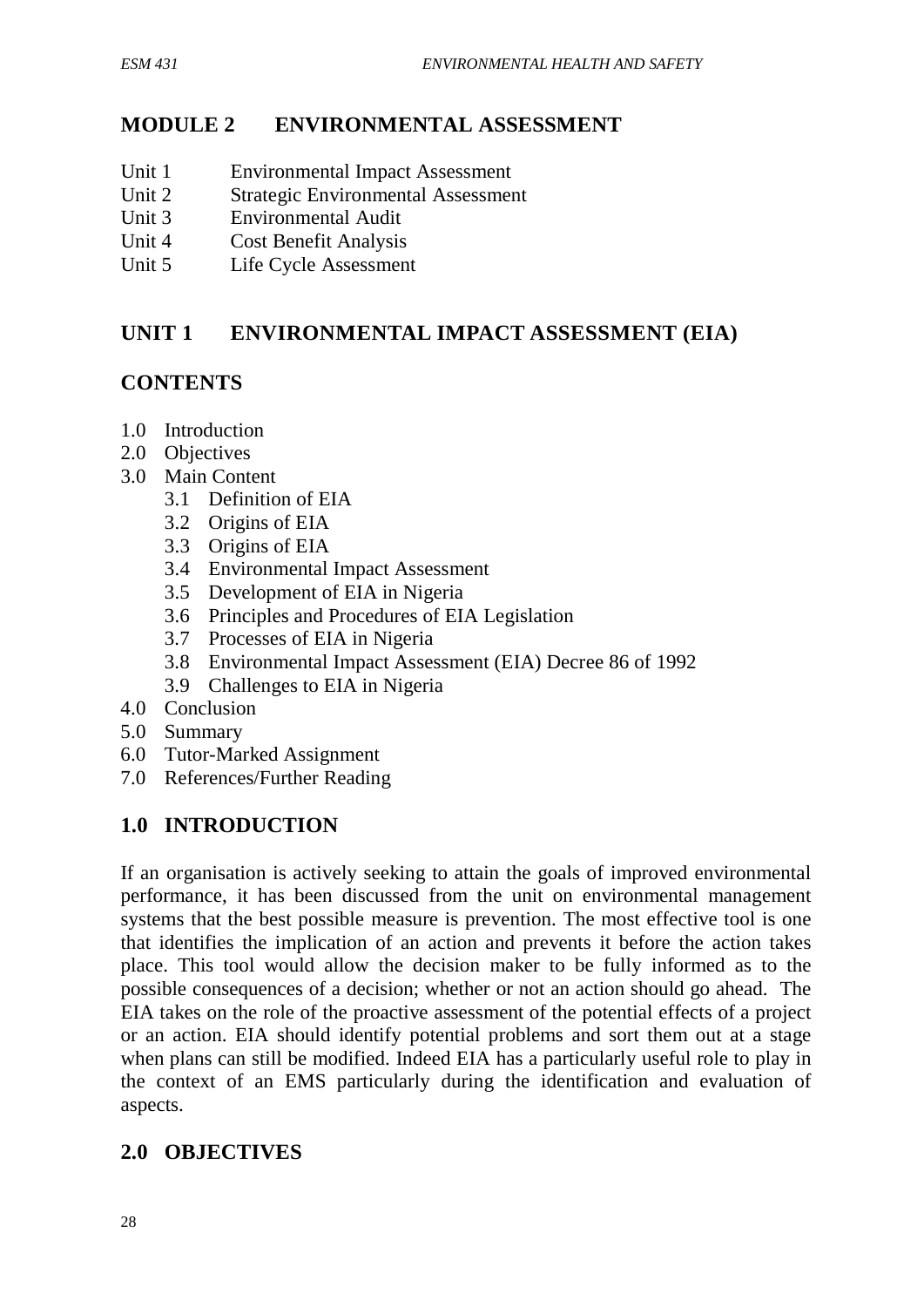At the end of this unit, you should be able to:

- define EIA
- review the history of the EIA internationally and nationally
- describe EIA and identify projects which mandatorily require an EIA
- list the challenges to EIA in Nigeria.

## **3.0 MAIN CONTENT**

# **3.1 Definition of EIA**

Environmental Impact Assessment is a "pre-project" anticipatory process.

The term describes a procedure that must be followed for certain types of project before they can be given "development consent". The procedure is a means of drawing together, in a systematic way, an assessment of a project's likely significant environmental effects. This helps to ensure that the importance of the predicted effects, and the scope of reducing them, is properly understood by the public and the relevant competent authority before it makes its decision.Thus Environmental Impact Assessmen*t* is defined by Wathern (1988) "as the process of identifying and evaluating the likely consequences of human actions on the environment and when appropriate mitigating these consequences."

## **3.2 Origins of EIA**

Environmental Impact Assessment originated from the USA in 1969. The US National Environmental Policy Act (NEPA) of 1969 was the first legislation to require an EIA. It initially applied to US federal projects or projects where the Federal Government was directly involved but was later extended to private projects.

The aims were to minimise the long-term environmental effects of federal actions, to specify society's right to a safe/healthy/aesthetic environment, to ensure the widest beneficial use of the environment without undesirable consequences, to preserve historic, cultural and natural heritage, to balance population and resources and to recycle scarce and natural resources.

The following factors are taken into consideration:

- a. the environmental impact of the proposed action
- b. any adverse environmental effects which cannot be avoided should the proposal be implemented
- a. alternatives to the proposed action
- b. the relationship between local short term uses of man's environment and the maintenance and enhancement of long term productivity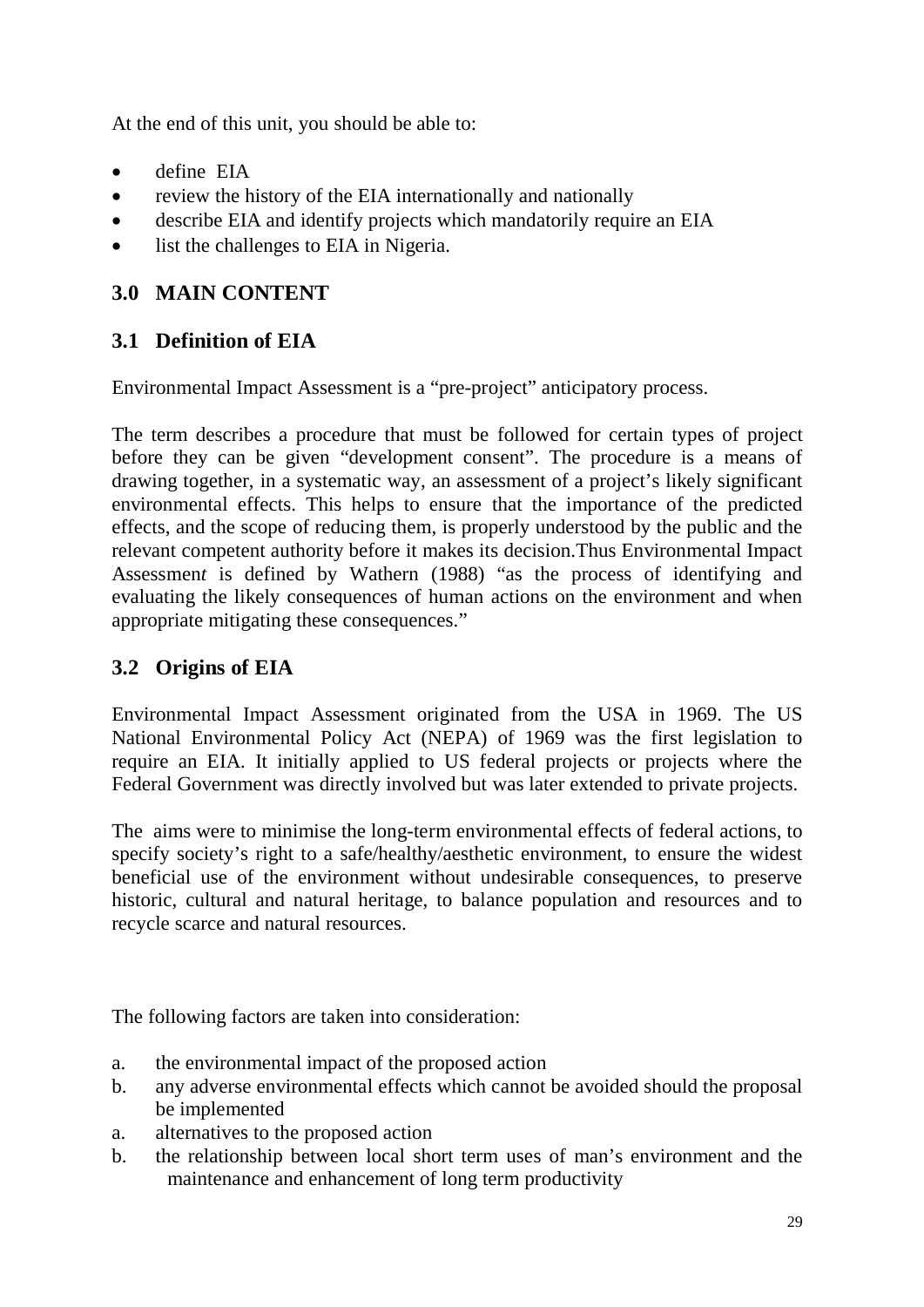c. any irreversible and irretrievable commitments of resources which would be involved if implemented

#### **The spread of EIA around the world**

EIA spread to different countries following this time-line

- Canada  $(1973)$
- Colombia (1974)
- Australia (1974)
- West Germany (1975)
- France  $(1976)$
- Philippines (1977)
- European Commission Directive (1985)
- United Kingdom (1988)
- Kazakhstan (1991)
- Nigeria (1992)

By 1996 more than 100 countries had established EIA systems.

## **3.3 Environmental Impact Assessment**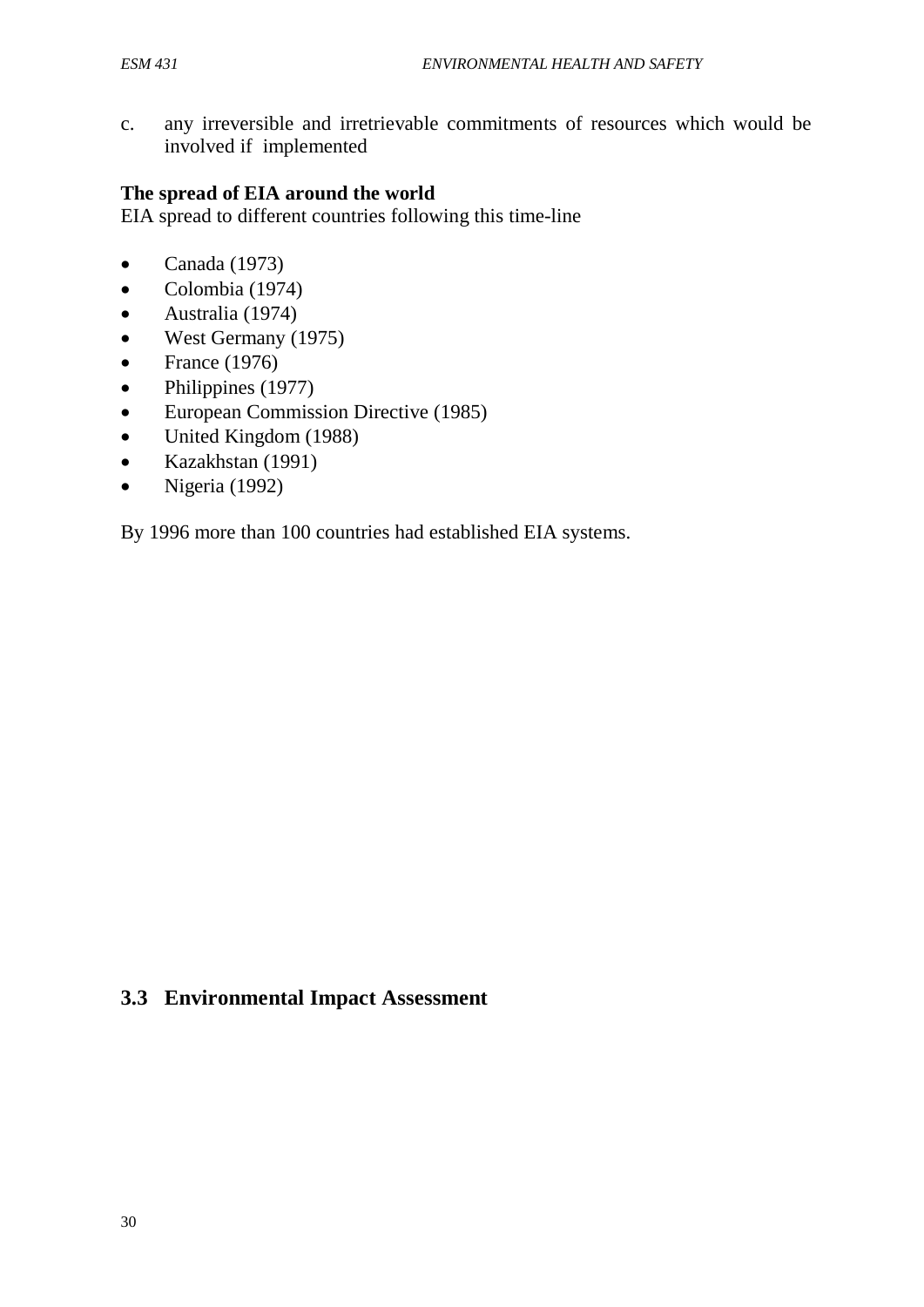

**Figure 2.1: Flow Diagram of the EIA Process and Parallel Studies Source: FAO irrigation and drainage papers: Environmental impact assessment of irrigation and drainage projects** 

The EIA process ensures environmental issues are raised when a project or plan is first discussed. Issues are addressed as a project progresses to implementation. It is institutionalised in more than 100 countries. Recommendations made by the EIA result in redesign of some project components, further studies and cause changes that affect the economic viability of the project or cause a delay in implementation. It is best that an environmental assessment be done early in the project cycle so that recommendations can be built into the design and cost-benefit analysis without causing major delays or increased design costs. The EIA should lead to a mechanism whereby adequate monitoring is done to realise environmental management.

The way in which an EIA is carried out is not rigid; it is a process comprising series of steps. However in some cases, particularly small projects, the transition from identification to detailed design may be rapid and some steps in the EIA process omitted.

The main steps in the EIA process are:

i. **Screening**- results in the categorisation of the project. From this, a decision is made on whether or not a full EIA is to be carried out. This may be determined by the size of the project, or on site specific information.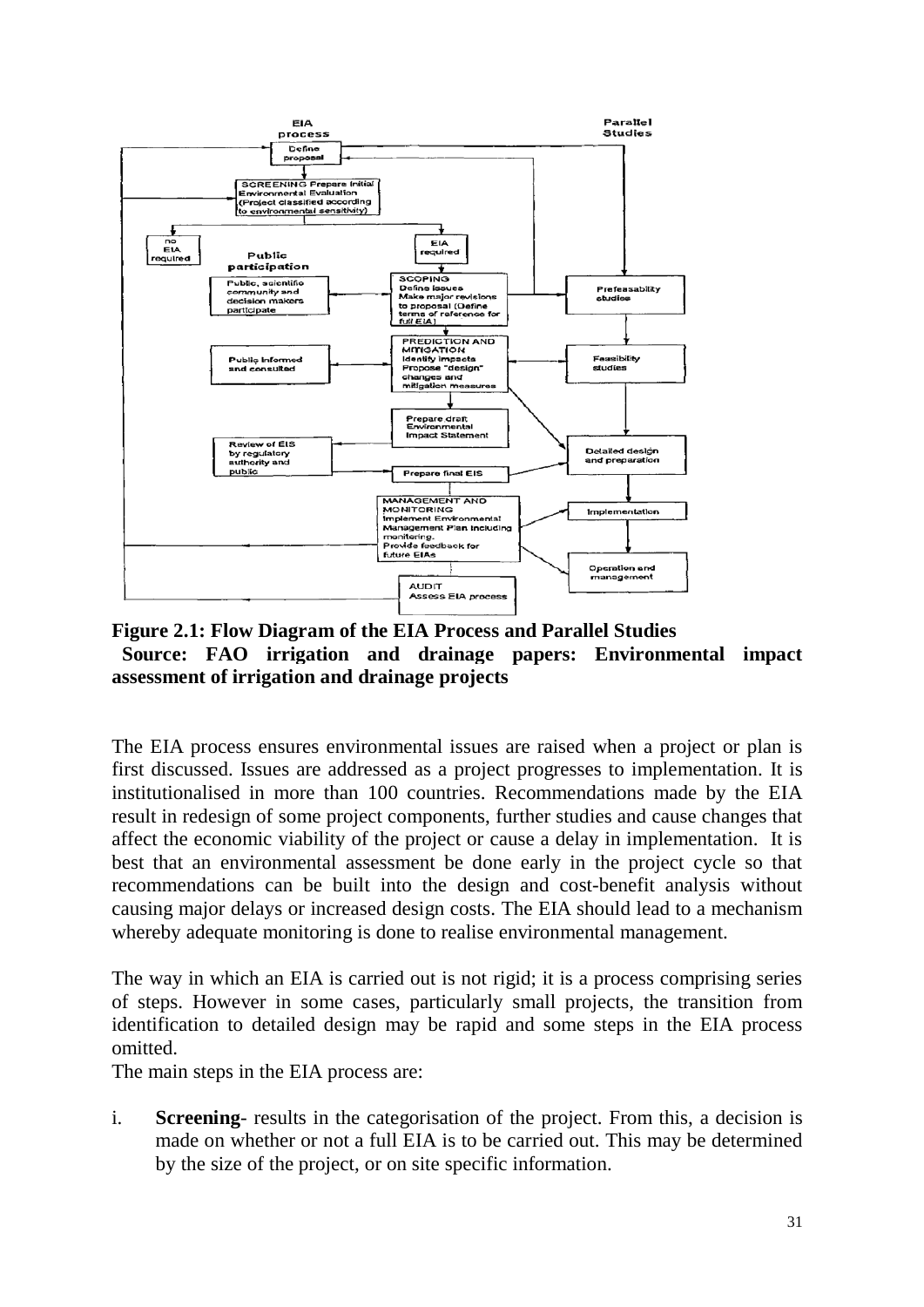- ii. **Scoping** determines the most critical issues to study. It involves community participation. It is at this early stage that EIA can strongly influence the proposal. The project can be cancelled or drastically revised should major environmental problems be identified. It may also be the end of the EIA process should the impacts be found to be insignificant.
- iii. **Impact analysis** (**prediction) and mitigation** these studies follow scoping. The main output report is called an "environmental impact statement" and contains a detailed plan for managing and monitoring environmental impacts both during and after implementation.
- iv. Finally, an **audit** of the EIA process is carried out sometime after implementation. The audit serves a useful feedback and learning function.

In other countries, public participation is very important and takes place at a much earlier point than in the Nigerian system. The level of consultation will vary depending on the type of plan or project and new projects involving resettlement or displacement will require the most extensive public participation.

## **3.4 Development of EIA in Nigeria**

Prior to 1988, there were no laws in force to regulate industrial pollution or hazardous waste as previously discussed. The Koko toxic waste incident (1988) led to the enactment of the FEPA Act of 1988. The Federal Environment Protection Agency (FEPA) was charged with the responsibility of protecting the environment in Nigeria. FEPA established and prescribed national guidelines, criteria and standards for: water quality, air quality and atmospheric protection, noise levels, gaseous emissions and effluent limits. The agency was also empowered to monitor and control hazardous substances, supervise and enforce compliance and the EIA was one of the tools FEPA utilised to do this.

The National Environmental Standards and Regulations Enforcement Agency (NESREA) was established by an Act of the National Assembly in 2007. The NESREA Act repealed FEPA Act of 1988. NESREA is now charged with the responsibility of enforcing environmental laws, regulations and standards and deterring people, industries and organisation from polluting and degrading the environment.

## **3.5 Principles and Procedures of EIA Legislation**

EIA principally affects new development projects and may be mandatory, discretionary or voluntary EIA. EIA seeks to compare various alternatives which are available for any project or programme. Each alternative will have economic costs and benefit as well as environmental impacts both adverse and beneficial. EIA is essentially a predictive process which is interdisciplinary in nature. The Project proponent/developer is the sole decision maker who commissions an EIA study of a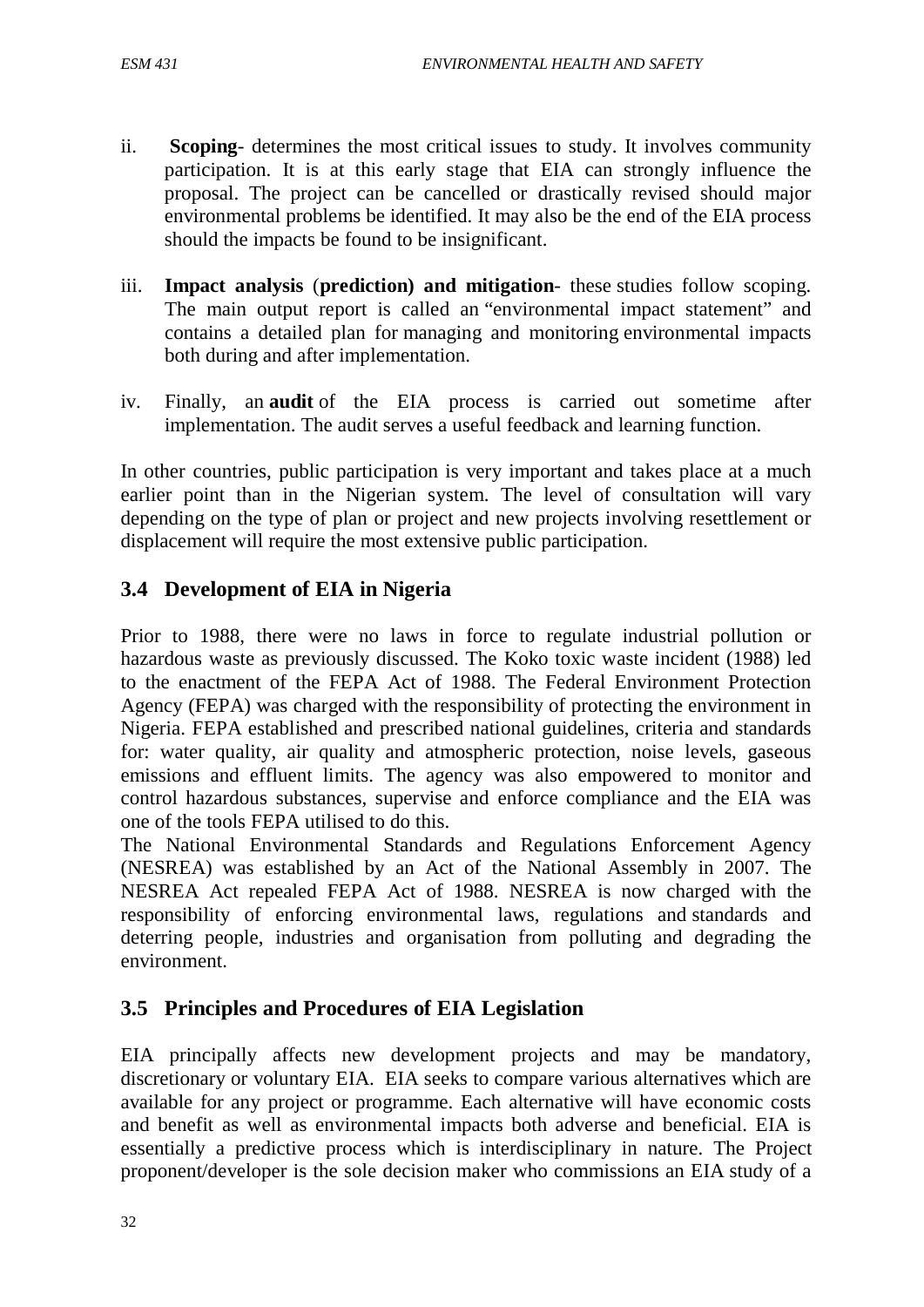project. In Nigeria, he employs an environmental consultant who acts as the proponent agent and liaison officer with EIA Division of the Federal Ministry of Environment, Abuja to commence the study. EIA is a multidisciplinary exercise, the study team comprises of:

- a. A project leader
- b. A project coordinator
- c. Environmental scientists: experts in chemistry, biology (botany, zoology, microbiology), geology, geography, geographical information science
- d. Environmental engineers, planners and architects
- e. Social scientists: Economics, Sociologists, Anthropologists, Archeologists.
- f. Medical scientists: doctors, medical statisticians, medical recorders, public health scientists
- g. Other relevant specialists depending on the type and nature of the project
- h. Proponent's expert representatives



Fig. 2.2: Activity Diagram for EIA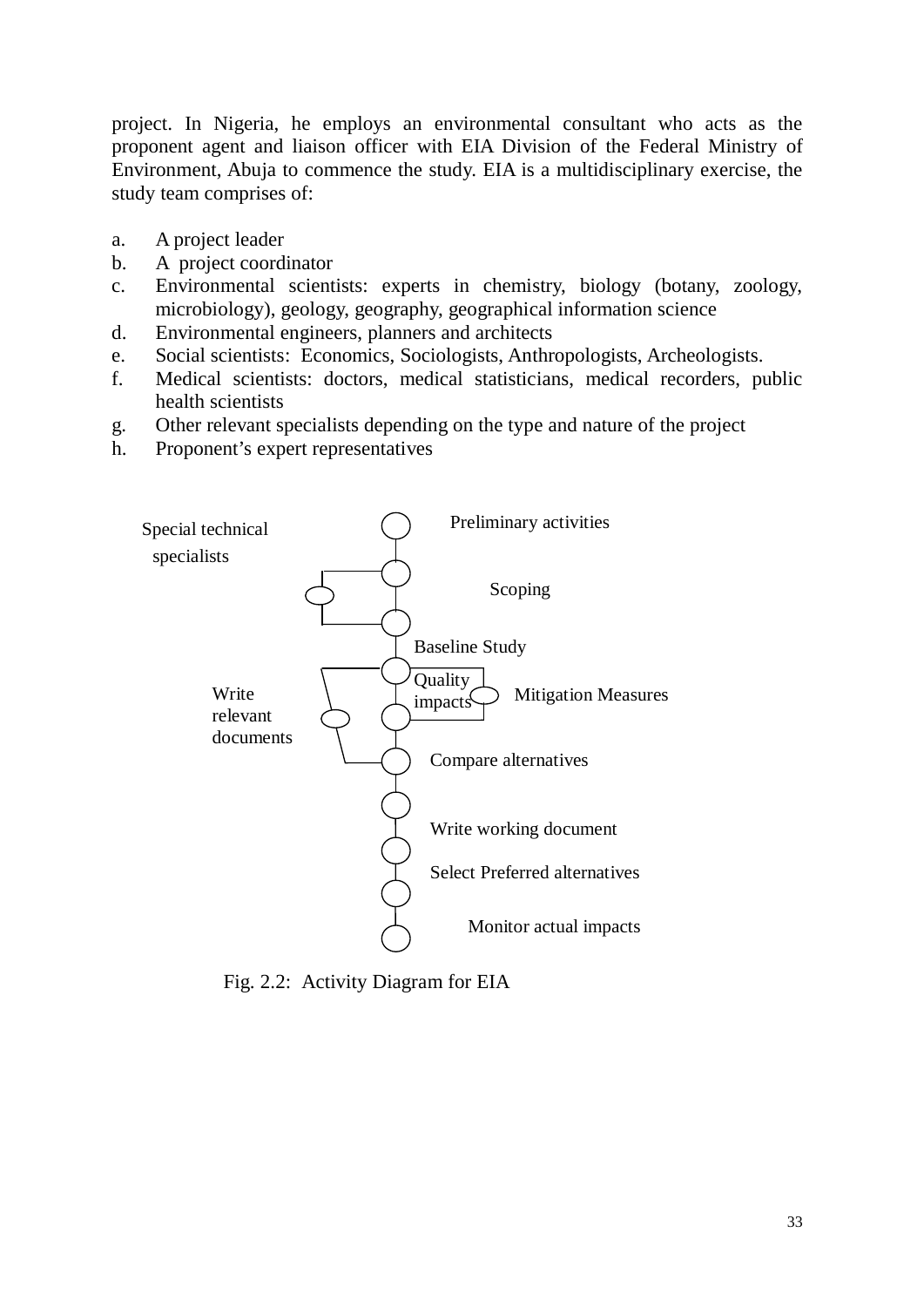

**Fig. 2.4: The Process of screening projects to determine if an EIA is required in the Nigerian system Source: EIA Law (1992)** 

**3.6 Processes of EIA in Nigeria**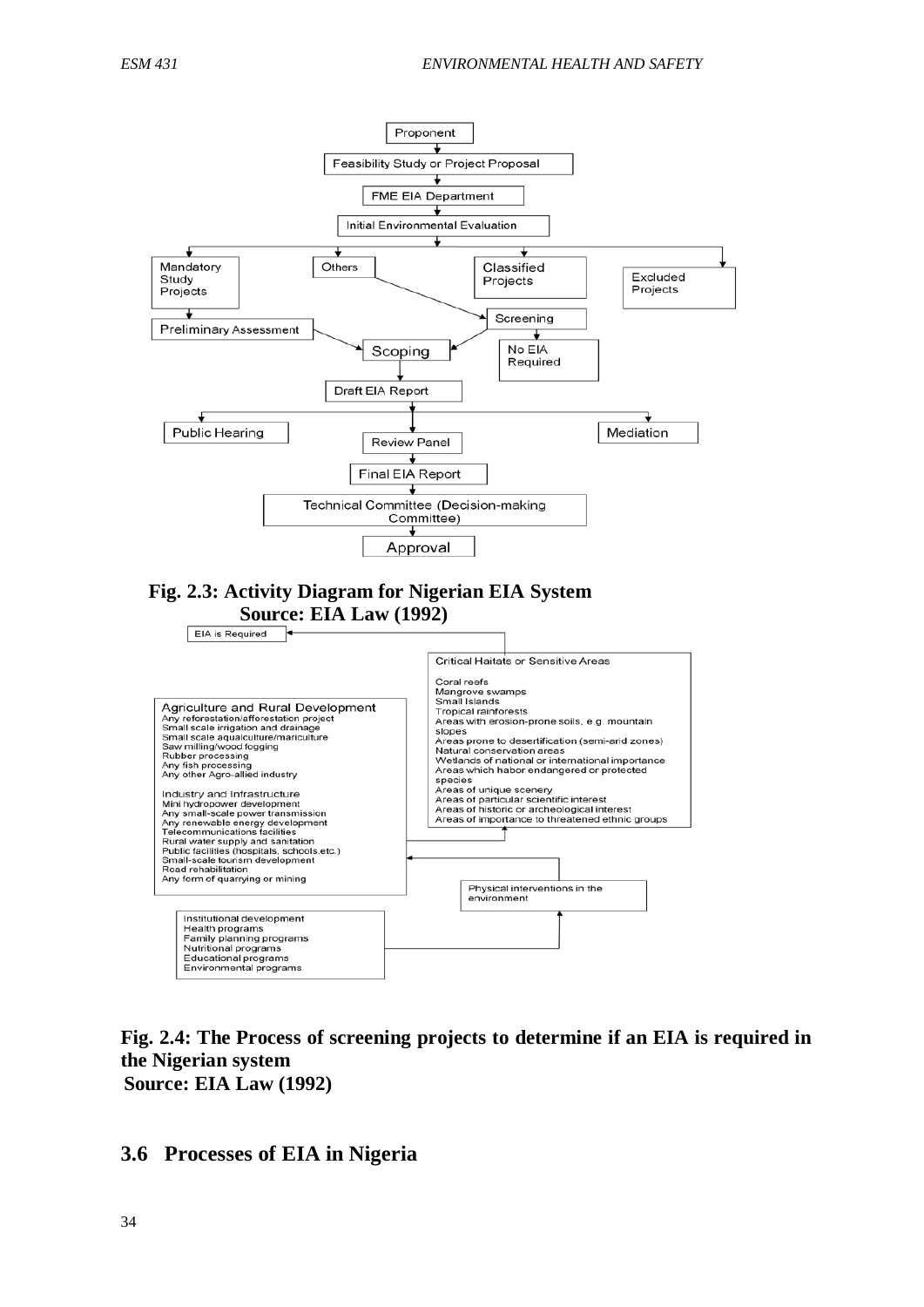#### **a. Screening**

Screening of all projects must take place. Screening aims to determine whether an EIA is required. Three categories of projects are defined.

- i. Category I projects (Mandatory EIA)- large-scale activities such as agriculture (500 hectares or more), airport **(25**00m or longer airstrip),drainage and irrigation (200 hectares or more),land reclamation (50 hectares or more), fisheries (land based aquaculture of 50 hectares or more),forestry (50 hectares or more conversion), industry - chemical (100 tonnes/day), petrochemical (all sizes), non ferrous, non metallic, iron and steel, ship yards, pulp and paper, infrastructure - hospital, industrial estate, expressways, new township, port, pit mining, petroleum, power generation and transmission, quarries , railways, transportation, resort and recreational development, waste treatment and disposal (all waste disposal),water supply.
- ii. Category II projects Screening to determine whether or not EIA is required.
- iii. Category III projects EIA is not required and EIS certificate will be issued.

Once it is determined that there is a need for an EIA, preliminary activities which comprise of writing a description of the proposed study commence. The result is a benchmark statement specifying the exact aims of the project.

#### **b. Scoping**

Impact identification i.e. scoping are identified and marked down for studying. An EIA exercise is intended to review the potential impacts of a proposed project on the following environmental factors:

- effects on water
- effects on air
- effects on land
- effects on flora & fauna
- effects on soil & geology
- effects on the climate
- effects on the landscape.

#### **c. Baseline study**

Field-work at the project site(s) would entail in-depth studies involving data gathering to constitute the "baseline" research. This is a record of what existed in the area prior to action. Field-work involves physical data collection on project as well as literature search for useful existing information relevant to the project.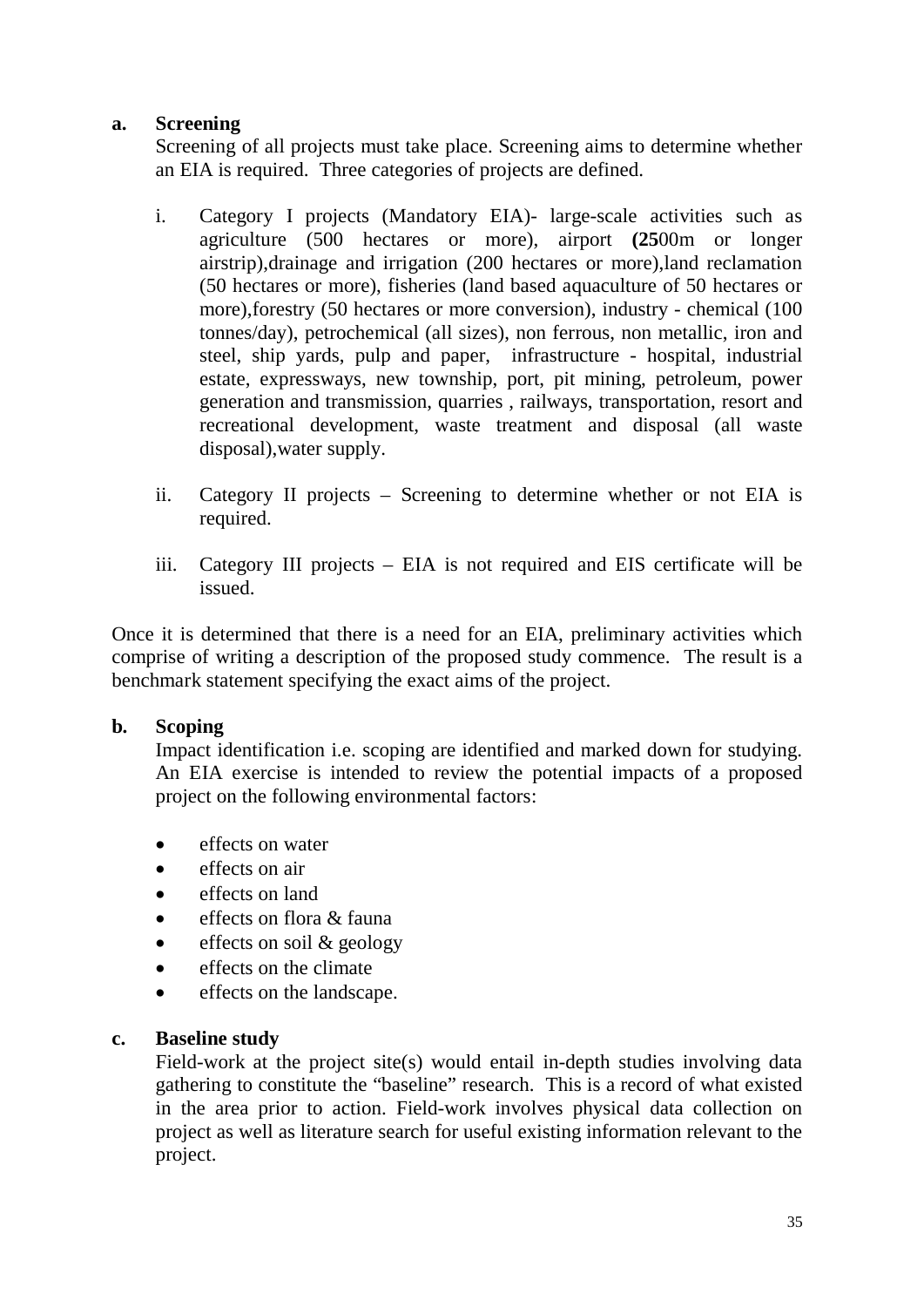#### **d. Prediction of "likely significant" impacts**

This prediction relies heavily on the experience of the team of experts using previous knowledge or experience to predict positive or negative impacts on the environment. These impacts may be direct as a result of the development itself or indirect as a result of, but not due to the development itself.

#### **e. Proposed mitigation measures**

Measures are proposed to militate against negative impacts or to enhance positive impacts.

#### **f. Public consultation**

The public consultation process involves the mandatory newspaper publications in which the Ministry invites the public to read draft copies of the EIA at designated centres throughout the States and Federal Capital Territory. The Ministry calls for comments and public hearings are held to consider the entire EIA report. The stakeholders concerns and issues are discussed at this hearings and the feedback at the public hearings is incorporated into the final EIA report.

#### **g. Submission of EIA report**

The reviewed and revised EIA report is submitted to the Federal Ministry of Environment for scientific review by independent experts.

#### **h. Grant of consent by a competent authority**

On the acceptance of the final report by the Ministry of Environment, an Environmental Impact Statement (EIS) is issued under the signature of the Honourable Minister of Environment signaling approval for the project to commence.

**i.** Monitoring & Audit.

## **3.7 Environmental Impact Assessment (EIA) Decree 86 of 1992**

This is the principal legislation on EIA in Nigeria and introduced environmental considerations into development project planning and execution. There are published EIA sectoral guidelines which outline project areas and sizes of projects requiring EIA and prescribed sanctions for non- compliance.

#### **Minimum content of an EIA**

- i. A description of the proposed activity
- ii. A description of the possible affected environment
- iii. A description of practical activities
- iv. An assessment of the likely or potential environment impacts of the proposed activity
- v. An identification and description of measures to mitigate the adverse environmental impacts
- vi. A brief and non- technical summary of the report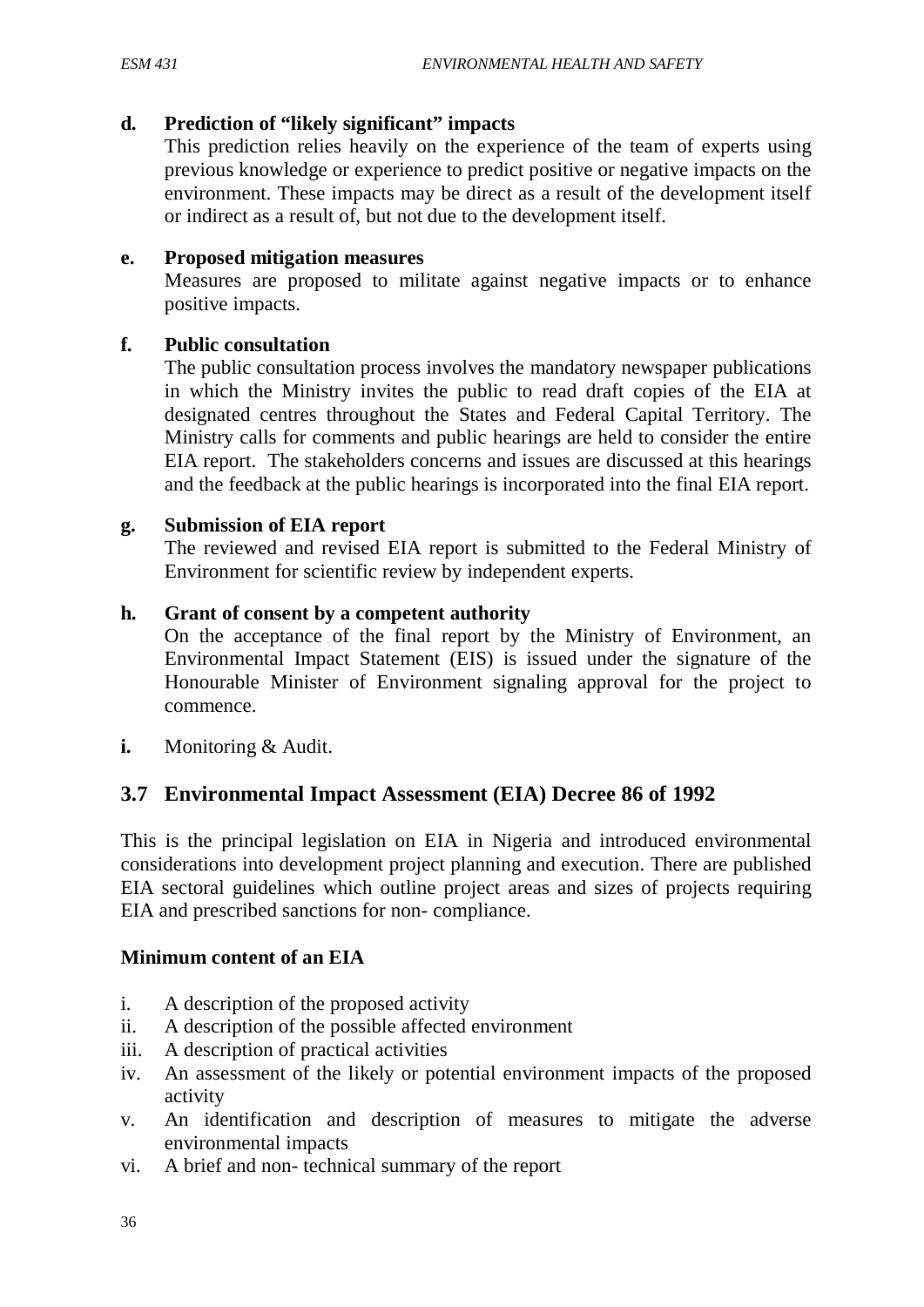# **3.8 Challenges to EIA in Nigeria**

- i. Policy inconsistency and environmental management not accorded political priority
- ii. Poor environmental awareness within the business community
- iii. Weak regulatory framework
- iv. Weak organisational structure to enforce EIA system
- v. Manpower issues and technical competence
- vi. Lack of funding
- vii. Lack of coordination
- viii. Multiple regulators at the Federal/State levels
- ix. Public consultation rarely enforced
- x. Alternatives rarely considered
- xi. Low quality reports

# **4.0 CONCLUSION**

Although the role of EIA in environmental management cannot be over-emphasised since it facilitates increased efficiency, reduced waste, reduced risk and improve stakeholder relationships, it has been seen that EIA is better incorporated at the planning stage, and that it is not over when a project is up and running, as continuous monitoring and feedback must be part of the process.

As is often the case, EIA may only be attempting to reduce impacts which could have been completely avoided if Strategic Environmental Assessments (SEAs) was utilised. This is because while EIA focuses on the mitigation of impacts, SEA maintains a chosen level of environmental quality. Thus SEAs are currently replacing EIAs in the developed world.

# **5.0 SUMMARY**

Environmental Impact Assessment is the process of identifying and evaluating the consequences of human actions on the environment and when appropriate mitigating these consequences. Environmental Impact Assessment originated from the USA in 1969. It is essentially a predictive process which is interdisciplinary in nature. Processes in EIA include screening, scoping, conduction of baseline study, prediction of "likely significant" impacts, proposal of mitigation measures, public consultation, submission of EIA report, grant of consent by a competent authority and monitoring and audit. EIAs are currently being replaced by SEAs in the developed world.

# **SELF-ASSESSMENT EXERCISE**

List 10 category one projects that require a mandatory EIA in Nigeria.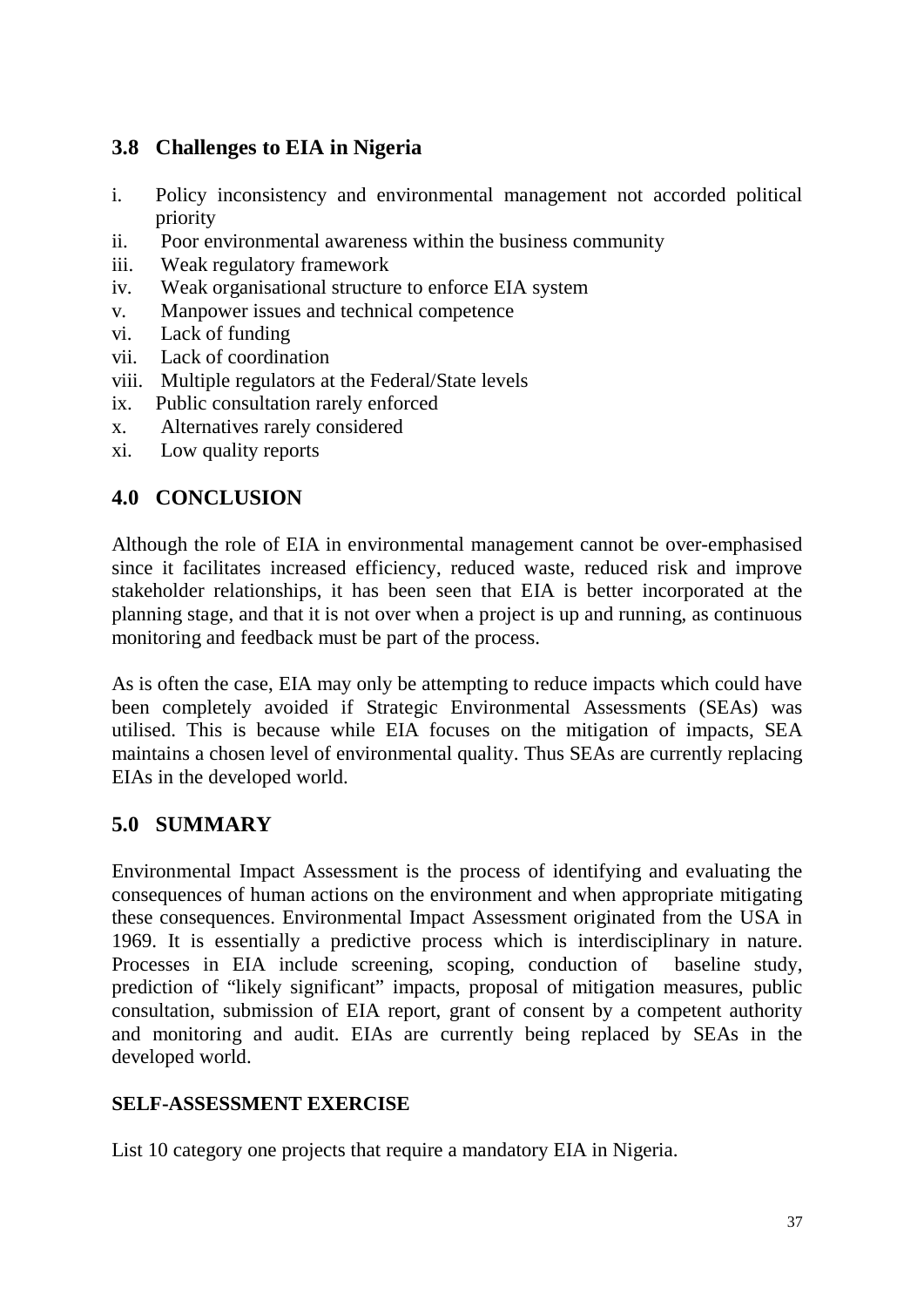# **6.0 TUTOR-MARKED ASSIGNMENT**

- i. What is Environmental Impact Assessment?
- ii. As the Environmental Officer of an agricultural plantation about to begin a rubber plantation of 400 hectares, explain the process of EIA in Nigeria to your Finance Manager.

# **7.0 REFERENCES/FURTHER READING**

- Council on Environmental Quality Executive Office of the President (2007). *A Citizens Guide to NEPA: Having Your Voice Heard*. www.nepa.gov
- FAO (1995). *FAO Irrigation and Drainage Papers: Environmental Impact Assessment of Irrigation and Drainage Projects.* Rome: FAO.
- Federal Ministry of Environment (1992) *EIA law 1992*. Lagos: Federal Government Press.
- Federal Government of Nigeria (1988). *Federal Environmental Protection Act of 1988.* Lagos: Federal Government Press.
- Federal Government of Nigeria (2007). *NESREA Act of 2007.* Lagos: Federal Government Press.
- IEMA (2004). *Guidelines for Environmental Impact Assessment*. Lincoln: IEMA.
- Office of the UK Deputy Prime Minister (2000). *EIA Guide to Procedures*. London: HMSO.
- Wathern, P. (Ed.). (1992). *Environmental Impact Assessment.* (2<sup>nd</sup> ed.). London: Unwin Hyman.
- United States Congress (1969). "US National Environmental Policy Act (NEPA) of 1969*"; 42 USC 4331.* [www.epa.gov/lawsregs/laws/nepa](http://www.epa.gov/lawsregs/laws/nepa)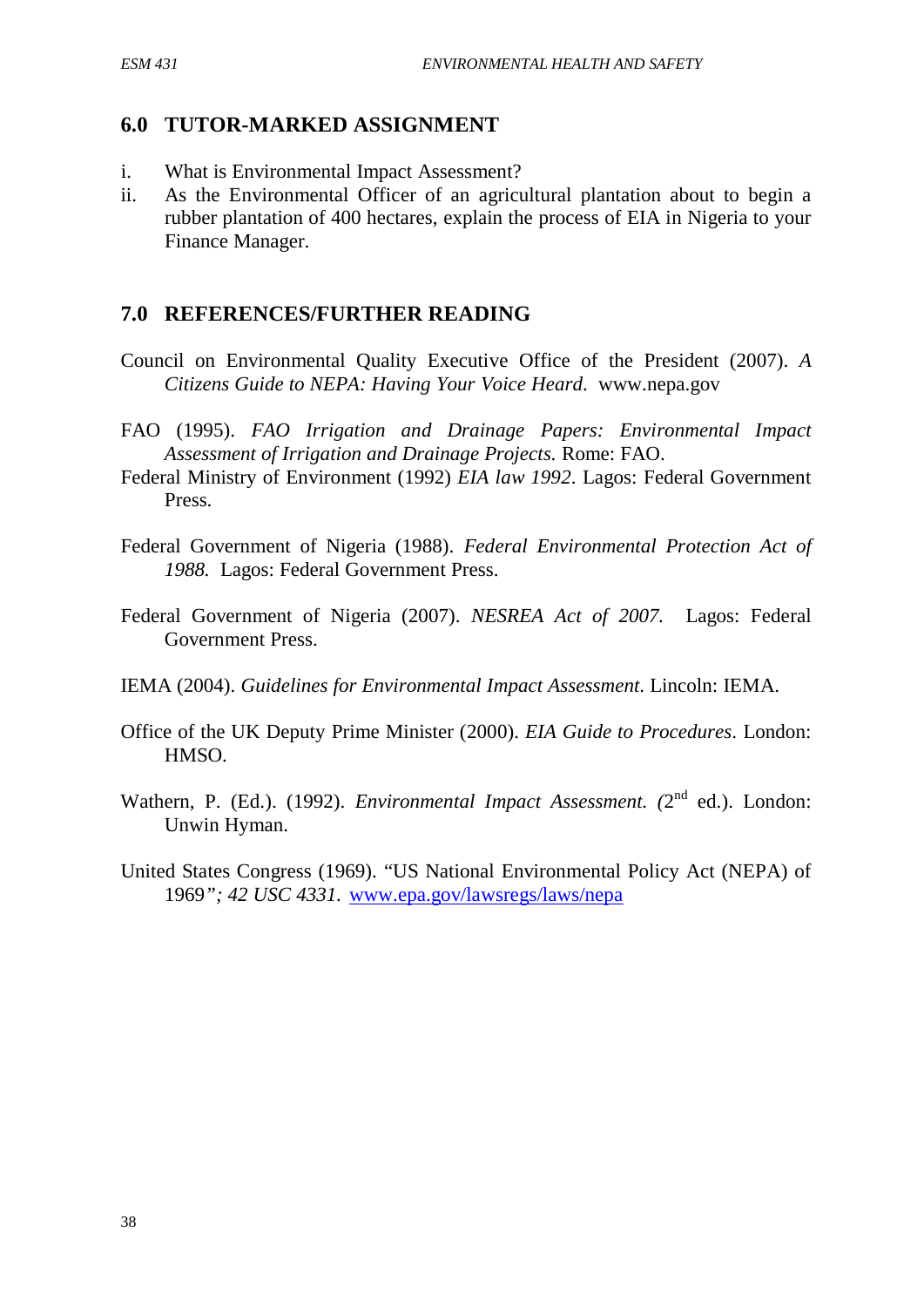# **UNIT 2 STRATEGIC ENVIRONMENTAL ASSESSMENT (SEA)**

### **CONTENTS**

- 1.0 Introduction
- 2.0 Objectives
- 3.0 Main Content
	- 3.1 Definitions
	- 3.2 SEA Procedures
	- 3.3 Advantages of SEA
	- 3.4 Problem Areas in SEA
- 4.0 Conclusion
- 5.0 Summary
- 6.0 Tutor-Marked Assignment
- 7.0 References/Further Reading

# **1.0 INTRODUCTION**

We have seen that the EIA process is usually applied in major development projects to ensure that likely environmental problems are anticipated and appropriate mitigation measures proposed before project commencement and throughout the project cycle. It however became obvious with the global environmental issues and an increased need for a sustainable development that the EIA process occurred too late in the planning process. Strategic Environmental assessment developed from the application of the tenets of the EIA process to actions including policies, plans and programmes.

# **2.0 OBJECTIVES**

At the end of this unit, you should be able to:

- define strategic environmental assessment (SEA)
- explain the relationship between EIA and SEA
- describe the process of SEA and identify where it differs from EIA in Nigeria
- name the advantages and problem areas in SEA.

### **3.0 MAIN CONTENT**

### **3.1 Definitions**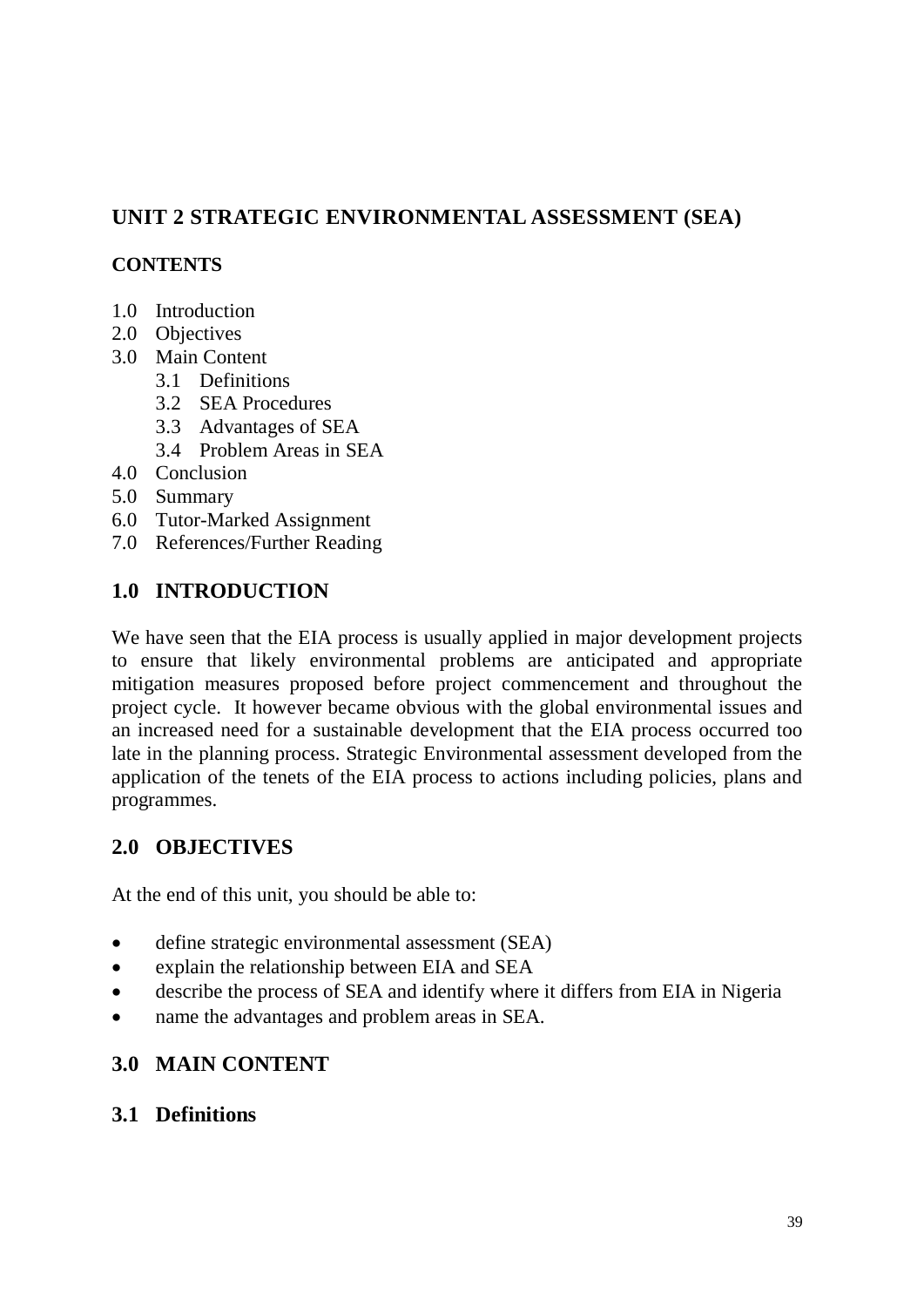SEA is defined by Therivel (2004) as *"*the formalised, systematic and comprehensive process of evaluating the environmental impacts of a policy, plan, programme and its alternatives, including the preparation of a written report on the findings of that evaluation, and using the findings in publicly accountable decision making.*"*

Policies were defined by Glasson et al*. (2005)* as "an inspiration and guidance for action"*.*

Plans were defined as *"*sets of coordinated and timed objectives for the implementation of policy. Programmes are sets of projects in a particular area."

| <b>EIA</b>                               | <b>SEA</b>                                 |  |  |
|------------------------------------------|--------------------------------------------|--|--|
| Actions are immediate, operational       | visionary,<br>Actions<br>strategic,<br>are |  |  |
|                                          | conceptual                                 |  |  |
| Detailed decisions to do with location,  | Wide development options e.g. fiscal,      |  |  |
| design, construction, operation of a     | regulatory, organisational, spatial        |  |  |
| project                                  |                                            |  |  |
| Short or medium timeline                 | Medium or long timeline                    |  |  |
| Reactive, mitigates negative impacts by  | Proactive, prevents negative impacts,      |  |  |
| design                                   | promotes positive chances                  |  |  |
| Focus, methods and techniques specific.  | Focus, methods and techniques change       |  |  |
| More structured.                         | based on decision making level of          |  |  |
|                                          | practitioner                               |  |  |
| More specific assessment methods legal   | Assessment based on<br>professional        |  |  |
| and industry requirements in assessment. | judgments objective benchmarks and         |  |  |
| Rigour more certain                      | good practice. Rigour more uncertain       |  |  |
| Uses more quantitative data              | Uses more qualitative data                 |  |  |
| geared towards sustainable<br>Less       | sustainable<br>More geared towards         |  |  |
| development due to methodology           | development                                |  |  |
|                                          | due to methodology                         |  |  |

|  |  | Table 2.1 Differences between EIA and SEA |  |  |  |  |
|--|--|-------------------------------------------|--|--|--|--|
|--|--|-------------------------------------------|--|--|--|--|

# **3.2 SEA Procedures**

These procedures are

- a. EIA based: structured and rigorous using specific steps.
- b. Non-EIA based: less structured and less rigorous, used for decision and higher policy making.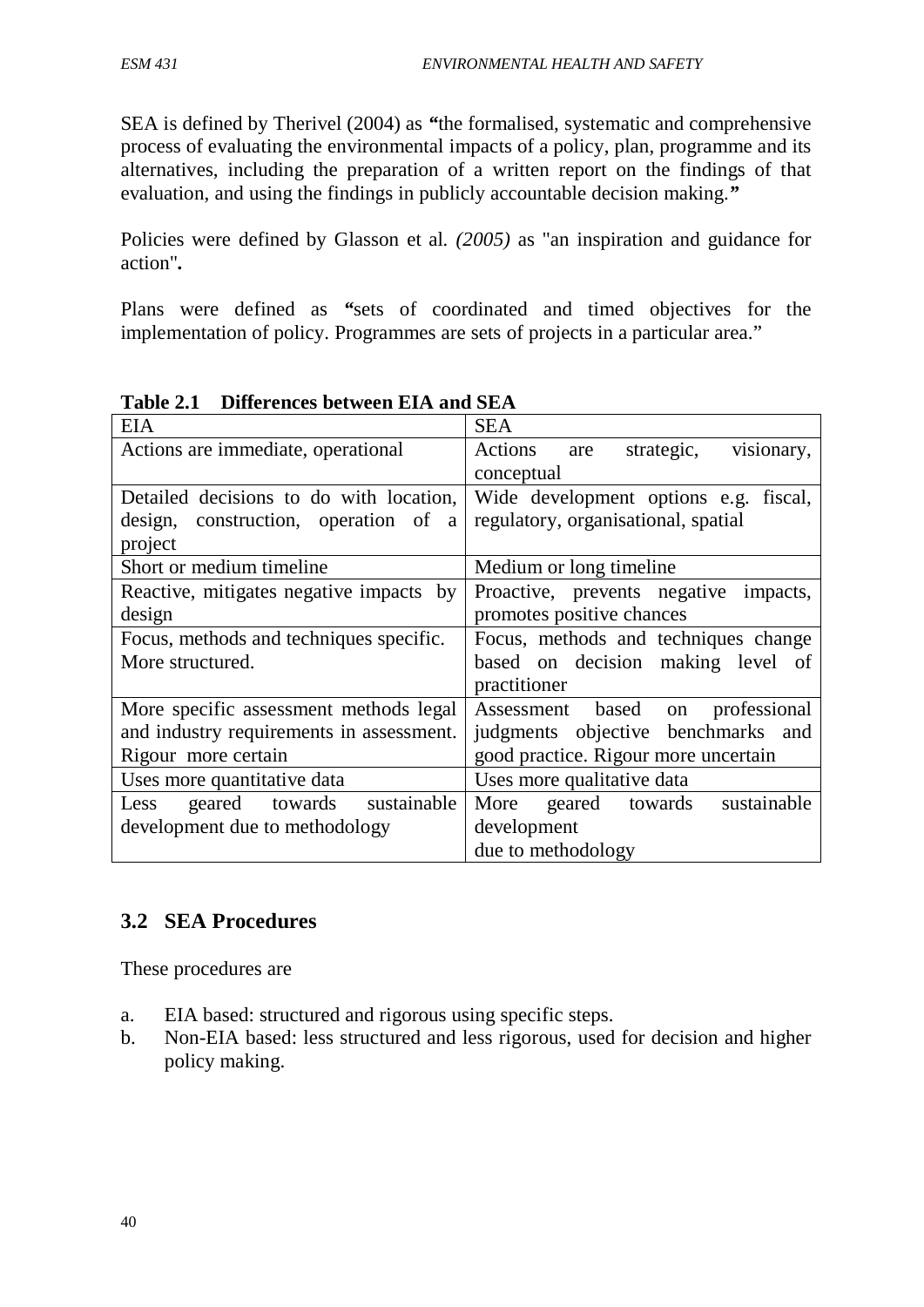

**Fig. 2.5: Stages of the SEA Process** 

|                     | rabic 2.2. Comparison or the Emir and SEM Frocess |                             |  |  |
|---------------------|---------------------------------------------------|-----------------------------|--|--|
|                     | <b>EIA</b><br><b>SEA</b>                          |                             |  |  |
| <b>Screening</b>    | List method                                       | 2 methods used:             |  |  |
|                     |                                                   | list method                 |  |  |
|                     |                                                   | definition method           |  |  |
|                     |                                                   |                             |  |  |
| <b>Scoping</b>      | information<br>Baseline                           | On-going, depends on        |  |  |
|                     | detailed and extensive                            | resources and purpose       |  |  |
|                     |                                                   |                             |  |  |
| <b>Assessment</b>   | Based on specific methods, Relies on professional |                             |  |  |
|                     | requirements and<br>legal                         | judgement                   |  |  |
|                     | industry standards                                |                             |  |  |
|                     |                                                   |                             |  |  |
| <b>Report</b>       | Environmental statement                           | <b>Environmental Report</b> |  |  |
|                     | (called EIA Report in                             |                             |  |  |
|                     | Nigeria)                                          |                             |  |  |
| <b>Monitoring</b>   | Continuation of baseline                          | Includes<br>iterative       |  |  |
|                     | surveys                                           | feedback                    |  |  |
|                     |                                                   | review measures<br>for      |  |  |
|                     |                                                   | monitoring                  |  |  |
| <b>Consultation</b> | No consultation in Nigeria                        | Consultation starts<br>at   |  |  |
|                     | only a public hearing after                       | scoping all the way to      |  |  |
|                     | draft EIA report completed                        | findings                    |  |  |
|                     |                                                   |                             |  |  |

**Table 2.2: Comparison of the EIA and SEA Process**

**<sup>3.3</sup> Advantages of SEA**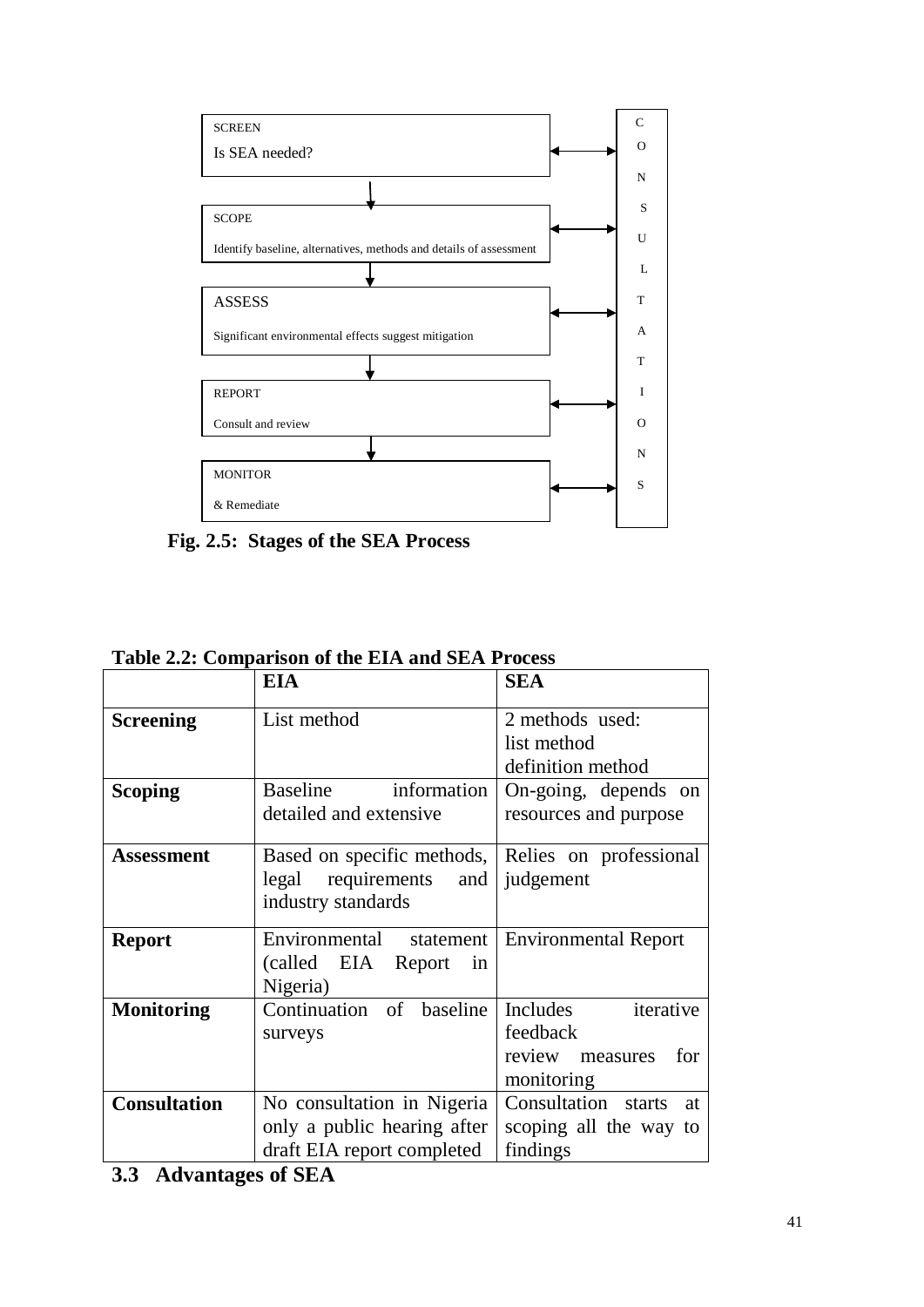- a. Encourages consideration of environmental objectives during policy, plan and programme making for all organisations.
- b. Helps consultation between all stake holders.
- c. Enables formulation of standard mitigation measures.
- d. Encourages consideration of alternatives rejected in EIA.
- e. Helps in the identification of the right sites for projects before EIA.
- f. Helps thorough analysis of cumulative effects of projects.
- g. Helps in the consideration of long-term or delayed impacts.

# **3.4 Problem Areas in SEA**

- a. Long timelines and large geographical areas.
- b. Ensuring use of relevant baseline information.
- c. Limited information.
- d. Choice of right alternatives.
- e. Identification and assessment of cumulative effects.
- f. Difficulty in understanding concepts and methods by stakeholders.
- g. Use of SEA as a creative process in strategic decision making.

# **4.0 CONCLUSION**

Strategic Environmental Assessment (SEA) is a process to ensure that significant environmental effects arising from policies, plans and programmes are identified, assessed, mitigated, communicated to decision makers, monitored and that opportunities for public involvement are provided.

Strategic Environmental Assessment is a generic tool and has become important instrument to assist in achieving sustainable development in public planning and policy making in the developed nations. The SEA process informs planners, decision makers and affected public on the sustainability of strategic decisions. It also facilitates the search for the best alternative and ensures a democratic decision making process. This in turn leads to more cost and time effective environmental impact analysis at the project level.

# **5.0 SUMMARY**

SEA is the formalised, systematic and comprehensive process of evaluating the environmental impacts of a policy, plan, programme and its alternatives, including the preparation of a written report on the findings of that evaluation, and using the findings in publicly accountable decision making. Although SEA evolved from EIA, SEA procedures may be EIA-based, structured and rigorous using specific steps or non EIA-based, less structured and less rigorous, used for decision making and higher policy making. While EIA deals with detailed decisions about location, design, construction, operation of a project; SEA deals with wide development options e.g. fiscal, regulatory, organisational and spatial. The processes of SEA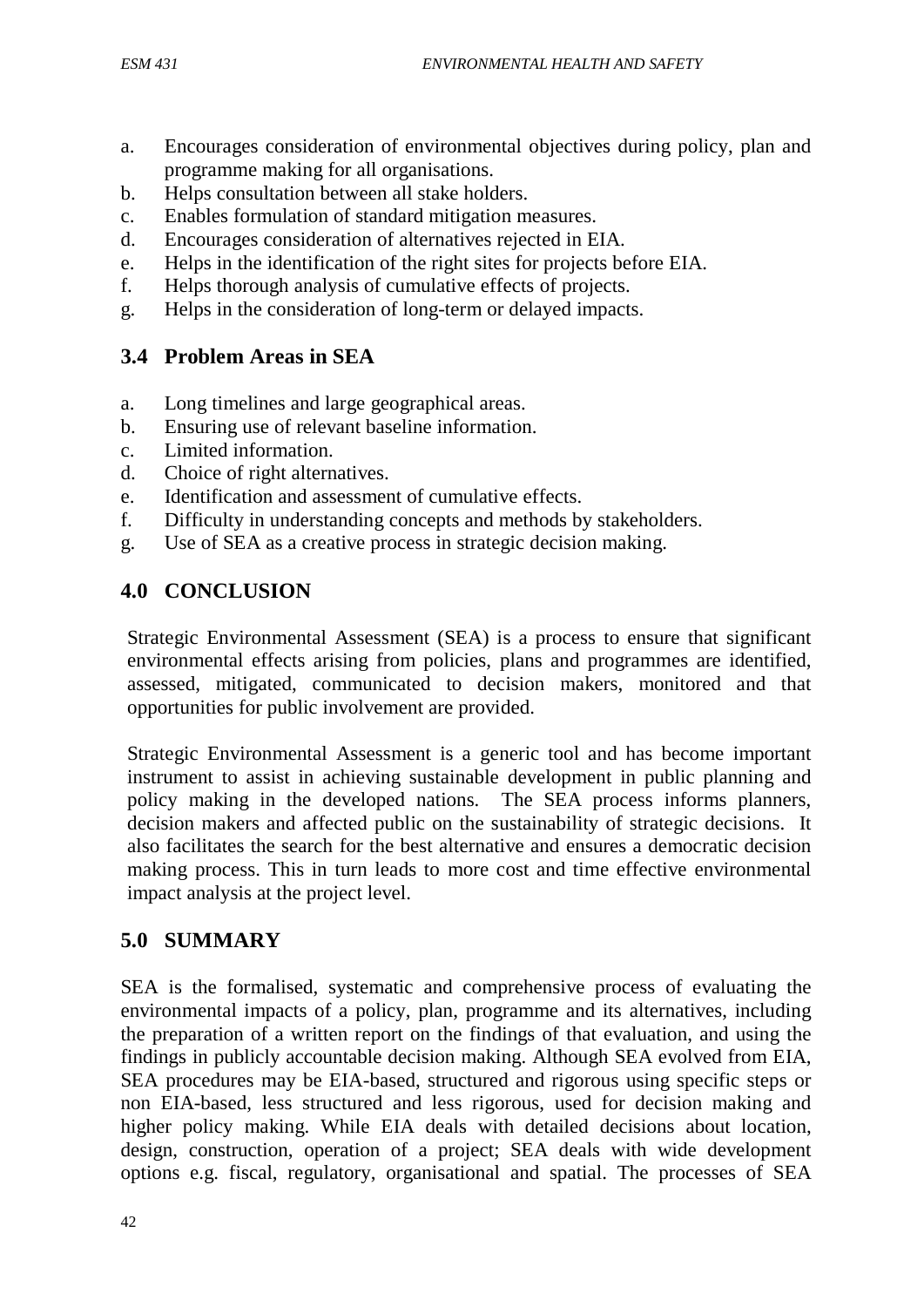include screening, scoping, assessment, report production, monitoring and consultation.

#### **SELF- ASSESSMENT EXERCISE**

- i. Define the term strategic environmental assessment (SEA).
- ii. Compare and contrast the terms EIA and SEA.

#### **6.0 TUTOR-MARKED ASSIGNMENT**

- i. Define the term SEA.
- ii. Identify the reasons why SEA should be introduced in Nigeria and mention possible problem areas.

### **7.0 REFERENCES/FURTHER READING**

- Glasson, J., Therivel, R.. & Chadwick, A. (2005). *Introduction to Environmental Impact Assessment.* Abingdon: Routledge.
- Royal Society for the Protection of Birds (2007). *SEA Learning from Practice.*  London: RSPB.
- Therivel, R.. & Partidario, M. (1996). *The Practice of Strategic Environmental Assessment in Action*. London: Earthscan.
- Therivel, R. et al. (2004). *Strategic Environmental Assessment in Action.* London: Earthscan.
- Wood, C. & Djeddour, M. (1992). "Strategic Environmental Assessment: EA of Policies, Plans and Programme*s." Impact Assessment Bulletin* 10: 2-22.
- World Bank (2001). *Making Sustainable Commitments: An Environmental Strategy for the World Bank.* Washington: World Bank.

### **UNIT 3 ENVIRONMENTAL AUDIT**

#### **CONTENTS**

- 1.0 Introduction
- 2.0 Objectives
- 3.0 Main Content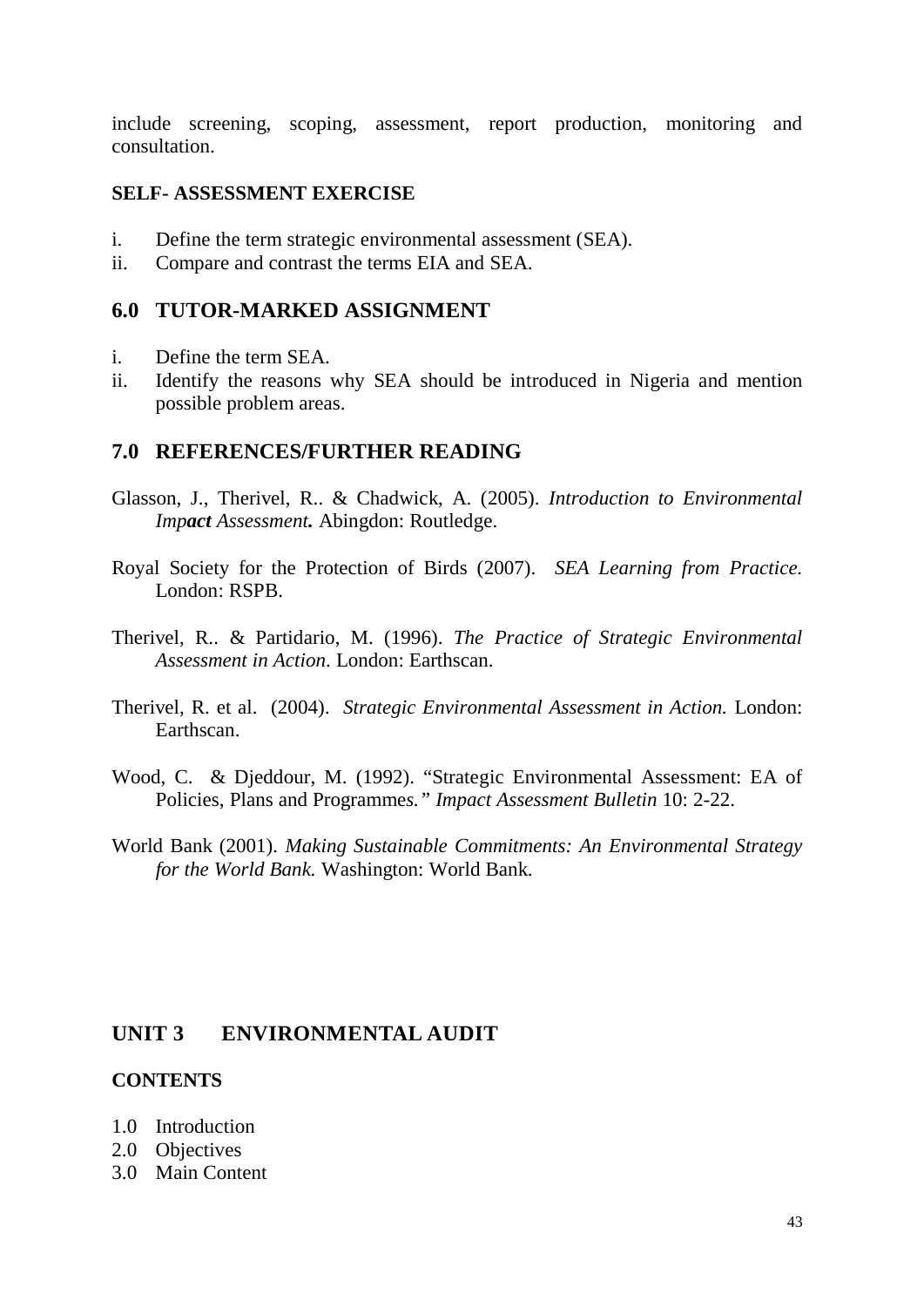- 3.1 Definitions of Environmental Audit
- 3.2 Types of Environmental Audits
- 3.3 Costs of Environmental Audits
- 3.4 Benefits of Environmental Audits
- 3.5 The Process of Environmental Audit
- 3.6 Important Elements of an Audit Report
- 4.0 Conclusion
- 5.0 Summary
- 6.0 Tutor- Marked Assignment
- 7.0 References/Further Reading

# **1.0 INTRODUCTION**

We have already encountered environmental audit as part of environmental management system. We saw how the audit is used to assess how well the EMS is conforming to the programme and how effective the EMS is fulfilling the organisation's environmental policy. In order for an organisation to effectively manage or control its environment, it has to be able to assess whether the systems already in place are effective.

In order to do this, the aim is to compare the prevailing conditions with baseline conditions or with set criteria. As we have seen, audits can be internal, external or third party audits. Environmental audits were adapted from accounting audits and usually lead to the identification of risks or cost saving activities.

# **2.0 OBJECTIVES**

At the end of this unit, you should be able to:

- define environmental audit
- explain the different types of environmental audits
- identify the advantages and costs associated with environmental audits
- outline the steps for carrying out an environmental audit.

# **3.0 MAIN CONTENT**

# **3.1 Definitions of Environmental Audit**

Environmental audit has been defined by the International Chamber of Commerce as; "A management tool comprising a systematic documented and periodic and objective evaluation of how well environmental organisation, management and equipment are performing with the aim of helping to safeguard the environment by:

facilitating management control of environmental practices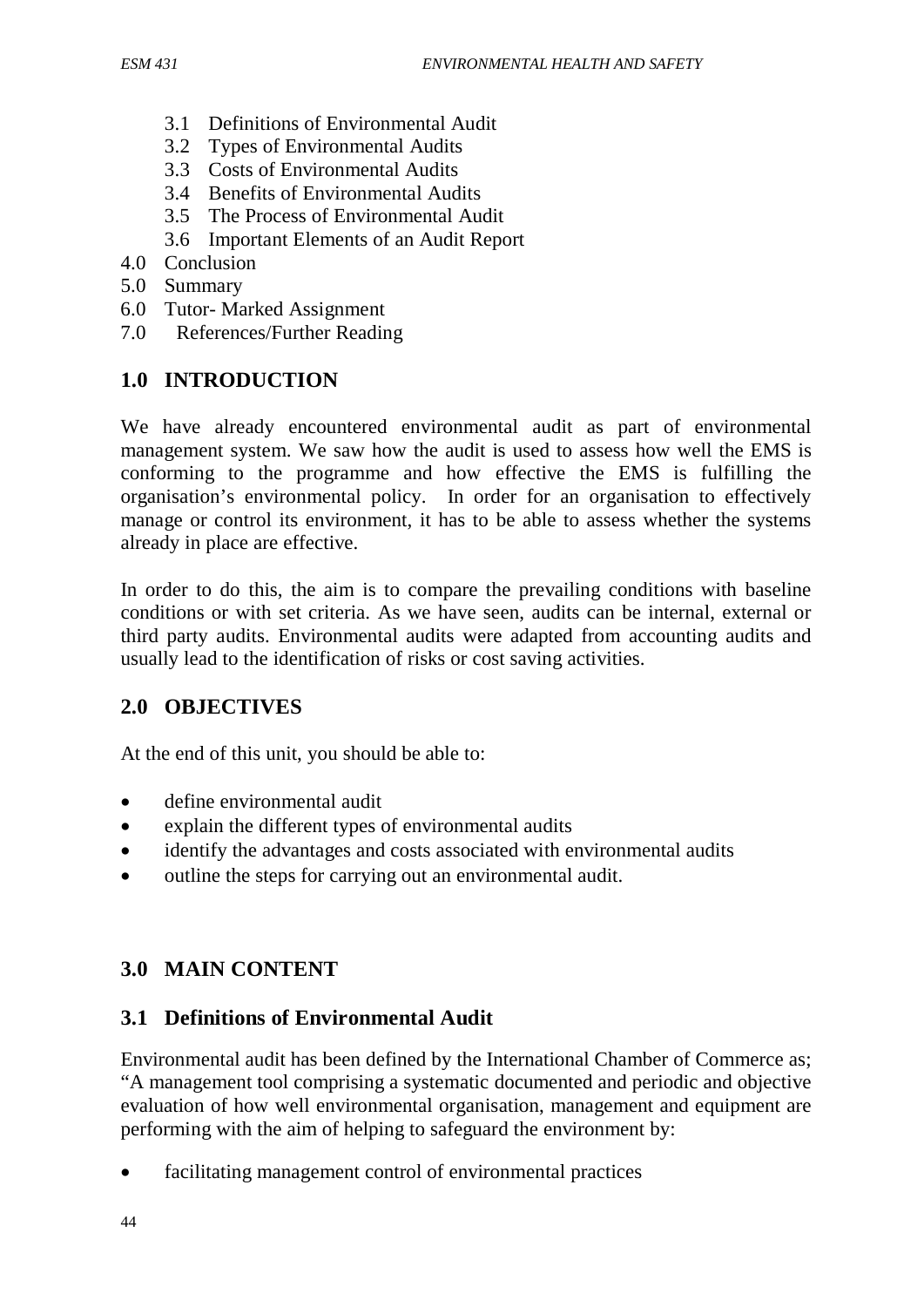assessing compliance with company policies, which would include meeting regulatory requirements."

This definition means that audits can be used to:

- i. Verify compliance with environmental requirements
- ii. Evaluate the effectiveness of environmental management systems already in place
- iii. Assess risk from regulated or unregulated materials and practices

Environmental management standards such as the ISO have definitions which refer specifically to the EMS. Thus environmental audit has been defined by ISO as "A systematic, independent and documented process for obtaining audit evidence and evaluating its objectivity to determine the extent to which the EMS audit criteria set up by the organisation are fulfilled.*"* 

Environmental auditing involves a series of activities set up by management to evaluate the environmental performance of organisations. Legislative compliance checks as well as an assessment of all aspects of the organisation that may impact the environment are carried out. Environmental audit is a vital management tool that works as part of a process of continuous improvement. Audit was first used in the context of the environment in the U.S.A and developed from the audit procedure used for financial reporting.

# **3.2 Types of Environmental Audits**

Environmental audits are divided into three broad classes based on how specific it is to a particular task, issue or activity. This is to suit the needs of different organisations as a result of the aspect those organisations would want to consider.

- 1. **Liability audits -** Used to identify anything that may result in liability. These are:
	- compliance audits- checks extent to which present and future regulations are complied with.
	- environmental risk audits-to identify potential environmental risks as a result of processes and procedures.
	- due diligence audits-liability audit carried out before purchase of new plants or equipments.

The frequency of liability audit is put at three months frequency, compliance audits done quarterly by in-house auditors; biannually by external auditors.

2. **Managerial environment audits -** These focus on certain aspects of management such as EMS audits, policy audits and corporate audits. The frequency of management audit is usually four years in the oil and gas industry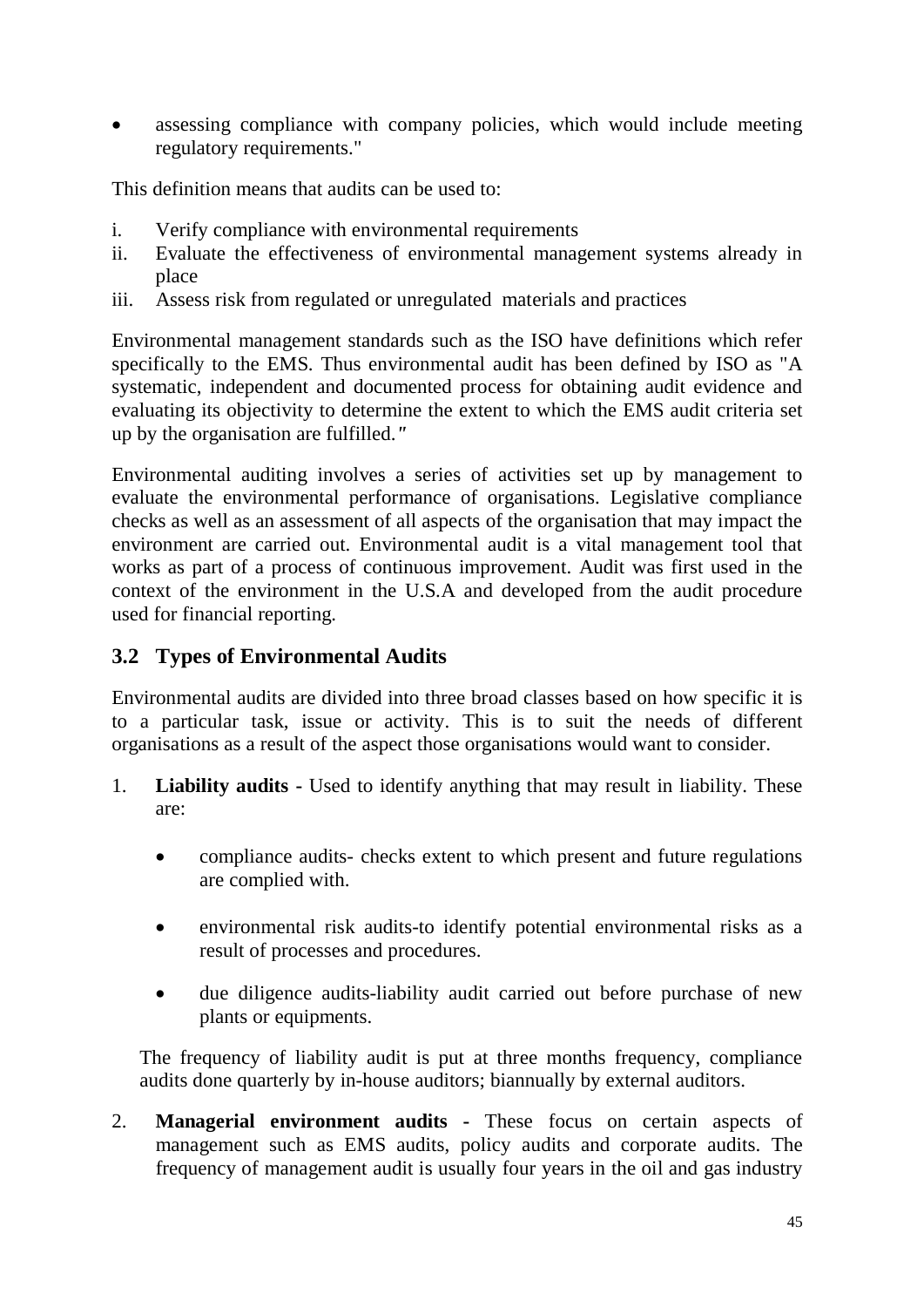(as recommended by Department of Petroleum Resources in the "Environmental Guidelines and Standards for the Petroleum Industry in Nigeria" (EGASPIN). The EU Regulations and ISO 14001 (International Organisation for Standardisation) recommends three years cycle.

3. **Activity audits** - Specific areas or activities audited and includes technical and management issues associated with area/ activity such as product audits, waste audits, energy audits.

# **3.3 Costs of Environmental Audits**

These costs may be direct costs or hidden costs.

#### **Direct costs**

- i. Opportunity cost of management and staff time
- ii. Cost of training internal auditors
- iii. Cost of external auditors or verifiers
- iv. Disruption during audit
- v. Cost of preparation and publishing of audit

#### **Hidden costs**

Cost of acting on the audit findings to correct breaches or irregularities.

### **3.4 Benefits of Environmental Audits**

- i. Legal compliance: Assured legal compliance
- ii. Eliminate the cost of non compliance such as fines
- iii. Reduced risk exposure and lower insurance premiums
- iv. Stakeholder appeasement: Stakeholders are well informed and companies benefit from goodwill
- v. Improved community relations, media coverage and increased staff commitment
- vi. Environmental efficiency: Leads to reduction in waste and operating costs
- vii. Improved materials efficiency and product quality

# **3.5 The Process of Environmental Audit**

Audit process consists of three phases:

- 1. Audit preparation-planning and preparation
- 2. Facility visit -audit proper

Final list of sites

activities and

Incations

Authority to proceed

Instruction from

Client

3. Assessment and report -reporting and follow up

Each process is reviewed in the figure below.

| <b>Environmental &amp; Social Due Diligence Auditing</b>        |                                    |                                  |  |
|-----------------------------------------------------------------|------------------------------------|----------------------------------|--|
| ist of sites.<br>vities and<br>cations.<br>thority to<br>oceed. | Provision of<br>information / data | Confirmation /<br>clarifications |  |

Issue: 1.2

Client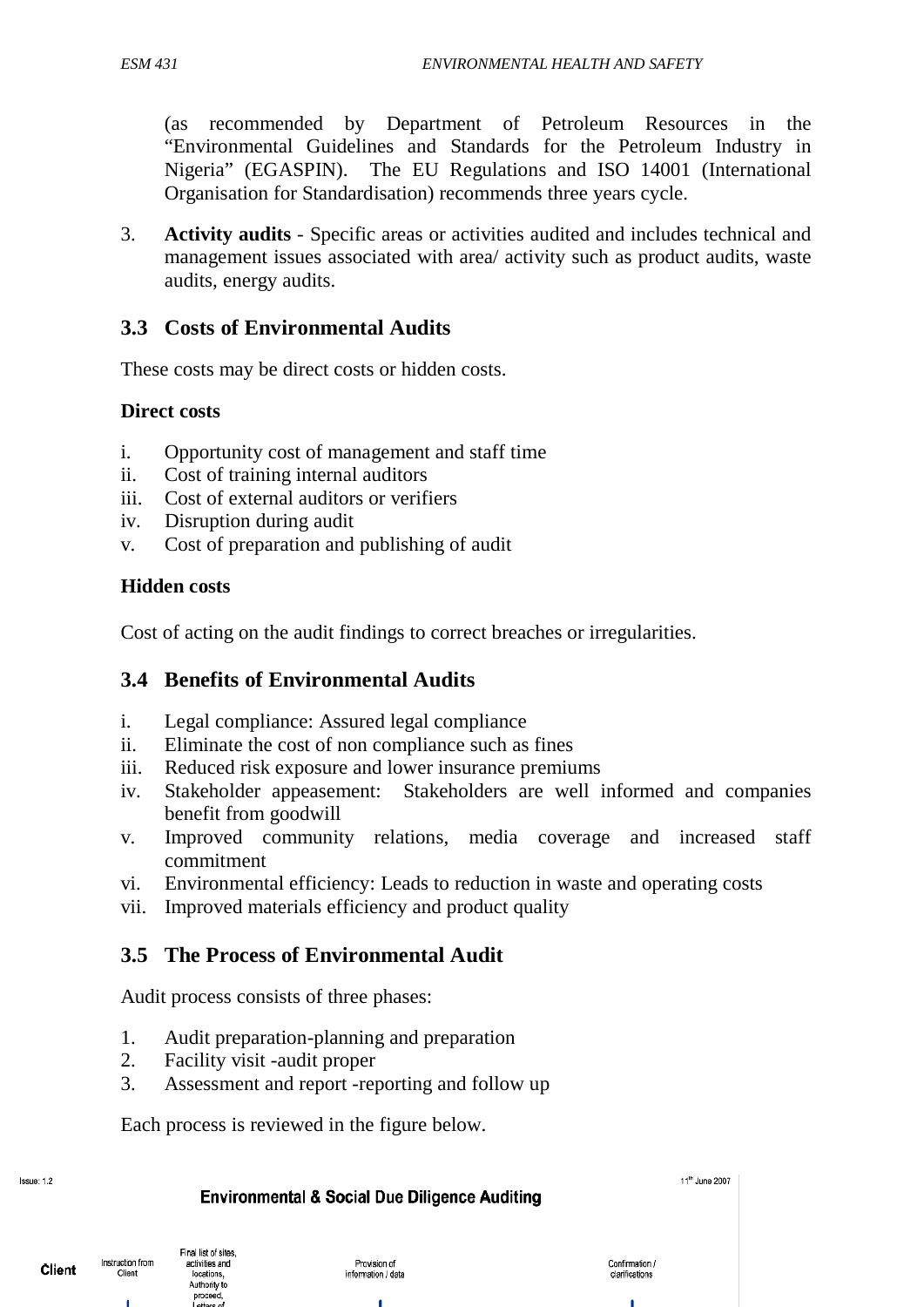### *An audit report should have the following features:*

*Figure 8.1 Environmental and due diligence audit flow chart Source Atkins* 

# **3.**

Figure 7.1: Methodology of Environmental and due diligence audit process Source: Atkins Methodology of Environmental and Social due Diligence Auditing

# **3.6 Important Elements of an Audit Report**

- i. Accuracy findings of fact must be validated and must be free from errors
- ii. Clarity avoid jargons and technical terminologies
- iii. Conciseness brevity and straight to the point
- iv. Timeliness a draft should be prepared within a week of the audit being completed and the final report ready within four to five weeks of the closing meeting
- v. Tone report should be written in simple English without embellishments

An audit report should contain the following information

- a) Contents list
- b) Executive summary
- c) Purpose and scope of the audit
- d) Discussion and analysis of the findings
- e) Reference to items for corrective action
- f) A list of actions and recommendations
- g) The distribution list
- h) Records of the audit programme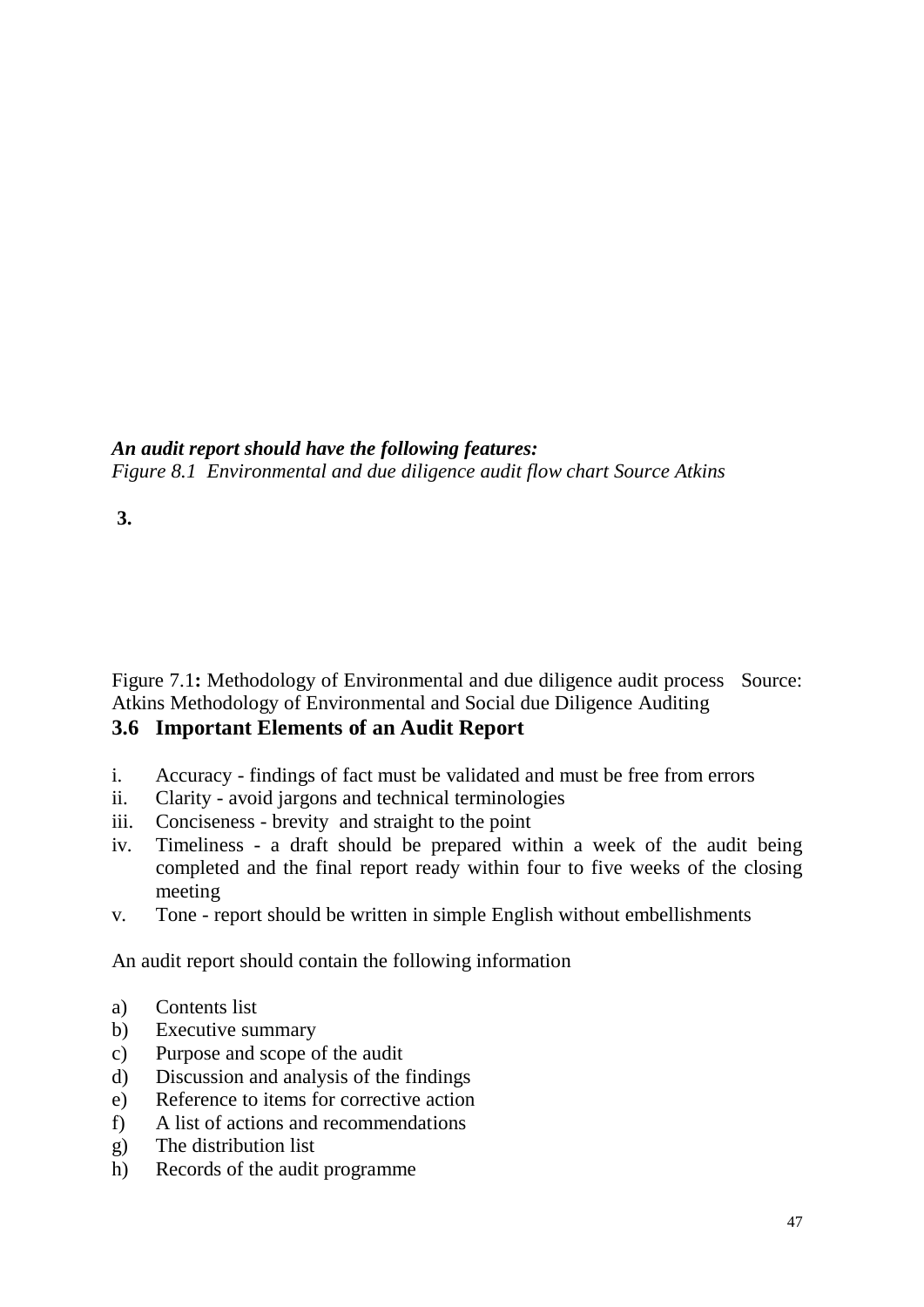#### i) List of participants

Ideally, a quality environmental audit report should not be more than 25 pages.

# **4.0 CONCLUSION**

Although environmental audits evolved from accounting, they have now become essential to all environmental programmes and projects.

# **5.0 SUMMARY**

Environmental audit is a management tool which involves a systematic, documented, periodic and objective evaluation of how well environmental organisation, management and equipment are performing. EAs are divided into three broad classes: liability audits, managerial environment audits and activity audits.

Costs of environmental audits may be direct costs or hidden costs. Audit process consists of three phases: audit preparation; facility visit; and reporting and follow up.

### **SELF-ASSESSMENT EXERCISE**

Define environmental audit and explain the different types of environmental audits.

### **6.0 TUTOR-MARKED ASSIGNMENT**

As the Chief Executive Officer of a printing company in one of the six geopolitical regions of Nigeria, you are required to plan an environmental audit for your company. Explain how you would do this stating the main elements expected of such a report.

### **7.0 REFERENCES/FURTHER READING**

Atkins (2007). *Atkins Methodology for Environmental Social and Due Diligence Auditing.* London: Atkins.

Environmental Protection Department, City of Hong Kong (2010).

- ''Environmental Audit- A Simple Guide." http://www.epd.gov.hk/epd/english/how\_help/tools\_ea/tools\_ea.html
- International Chamber of Commerce (1991). *ICC Guide to Effective Environmental Auditing*. London: ICC Publishing.

International Standards Organisation (2004). *ISO 14000 Series* (2004). London: BSI.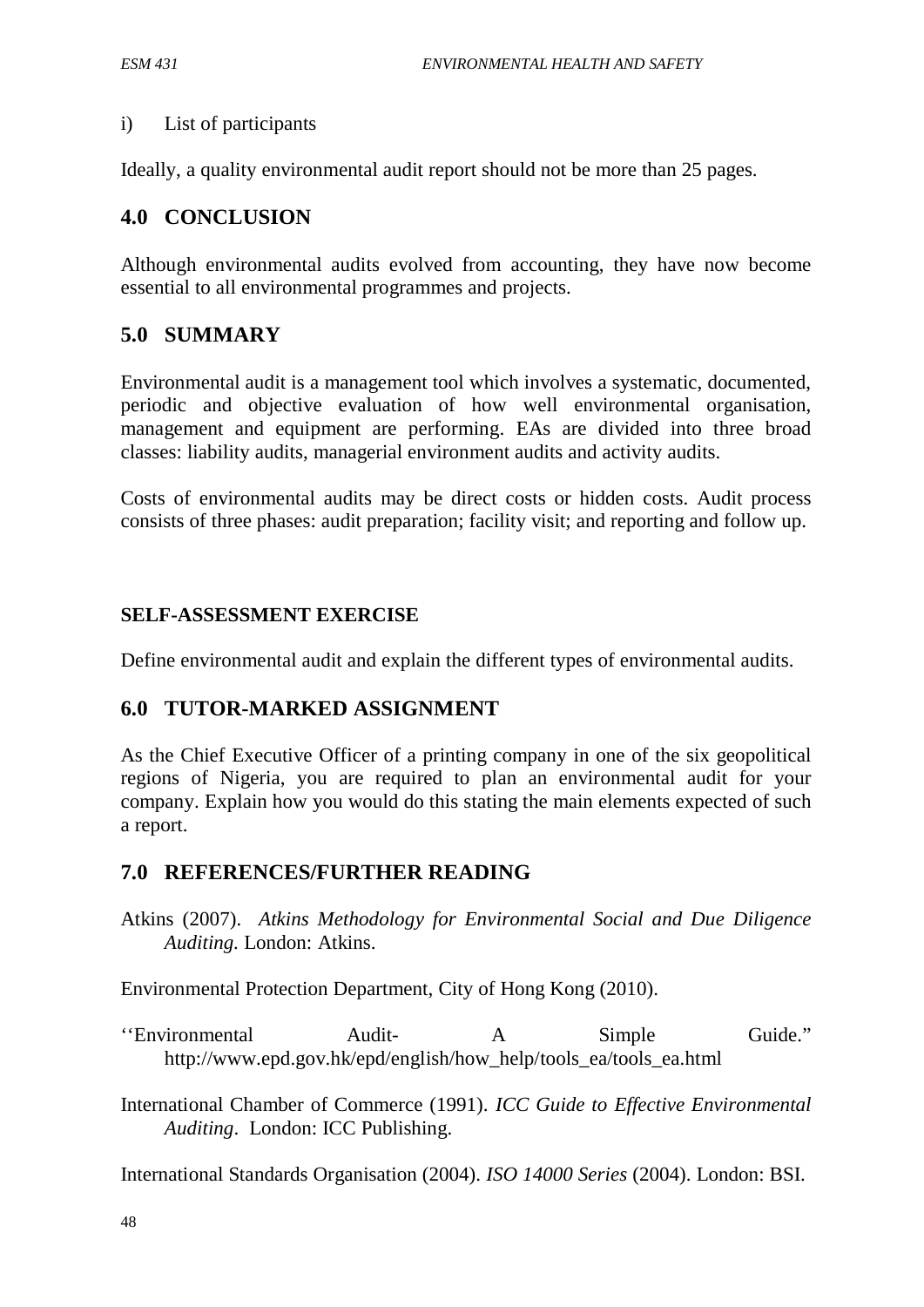The Institute of Environmental Management (1995). *The Internal Audit IEM Journal 3(1).* Edinburgh: IEM.

# **UNIT 4 COST BENEFIT ANALYSIS**

# **CONTENTS**

- 1.0 Introduction
- 2.0 Objectives
- 3.0 Main Content
	- 3.1 Definition of Cost Benefit Analysis
	- 3.2 Methodology of Cost Benefit Analysis
	- 3.3 Cost Benefit Analysis Framework
	- 3.4 Identify and Quantify Project Effects
	- 3.5 Value Costs and Benefits
	- 3.6 Decision Making
	- 3.7 The use of CBA in EMS
- 4.0 Conclusion
- 5.0 Summary
- 6.0 Tutor-Marked Assignment
- 7.0 References/Further Reading

# **1.0 INTRODUCTION**

Once an organisation decides to run an environmental project or programme, it should assess the economic consequence of this programme. Thus, the advantages (benefits) are compared to the disadvantages (costs) to assess how desirable the project is. Traditionally, while organisations are used to rendering financial reports to their shareholders, they must now also assess their environments and give the information obtained from this cost benefit analysis (CBA) to their stakeholders. Thus the CBA has a vital role to play in environmental programmes.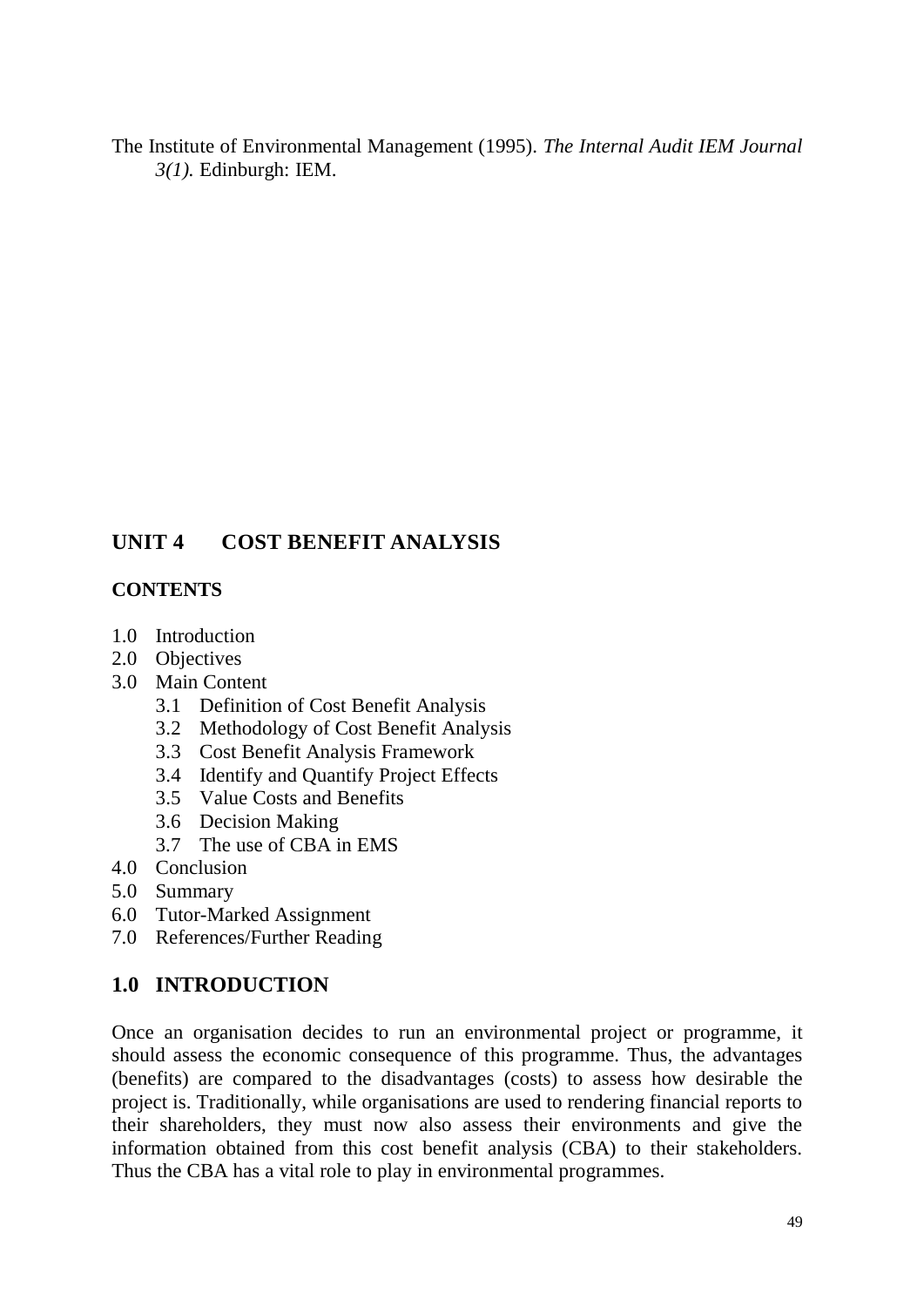# **2.0 OBJECTIVES**

At the end of this unit, you should be able to:

- define CBA
- explain the main activities involved in CBA
- identify the importance of CBA as an EMS tool.

# **3.0 MAIN CONTENT**

### **3.1 Definition of Cost Benefit Analysis**

Cost benefit analysis is defined by Boyd and Frears (2007) as "a broader project appraisal tool which provides a framework for measuring the economic costs and benefits of project on society (the stakeholder community) as a whole, including environmental effects, irrespective of whether they are captured in an investor's financial accounts". Project appraisal can range anywhere between two extremes; from simple financial appraisal to complex full-scale social cost benefit appraisal. The choice of type of appraisal would depend on the investor's objective. If the objective is to maximise shareholder's value, then, financial appraisal is the route. However if an investor is interested in addressing the concerns of all relevant stakeholders (not just shareholders ) including environmental concerns, then CBA is the route to go.

# **3.1 Methodology of Cost Benefit Analysis**

Cost benefit analysis approach may be divided into three main activities or stages.

- a. Identification of all parties affected by the project and quantifying the impacts of the project on these parties.
- b. Attaching an appropriate price tag to all economically relevant impacts.
- c. Discounting of all costs and benefits that occur in different time periods to determine the net benefit and make a decision on the relative economic project benefit.

# **3.2 Cost Benefit Analysis Framework**

The following figure depicts the framework of cost benefit analysis.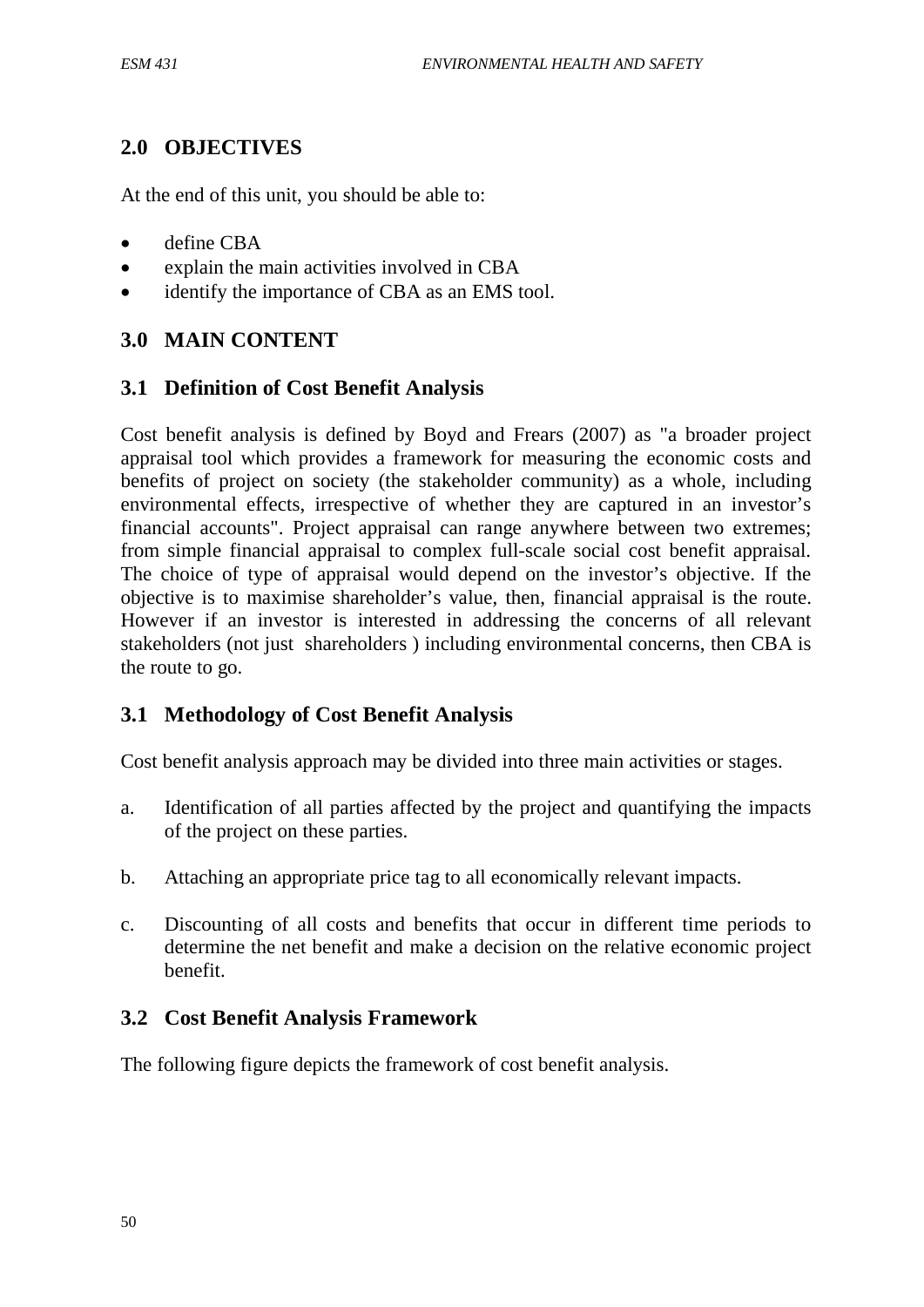

Fig**. 2.7: Cost Benefit Analysis Framework Source: Integrated Environmental Management Core Module 2** 

# **3.3 Identify and Quantify Project Effects**

Costs are usually divided into:

- a. Capital or investment costs which are costs incurred at the set up of the project and may be referred to as non-recurrent expenditure. This includes costs of land and property, infrastructure and equipment costs as well as installation costs.
- b. Recurrent costs are those costs due to operation and maintenance and include energy costs, labour costs, material costs.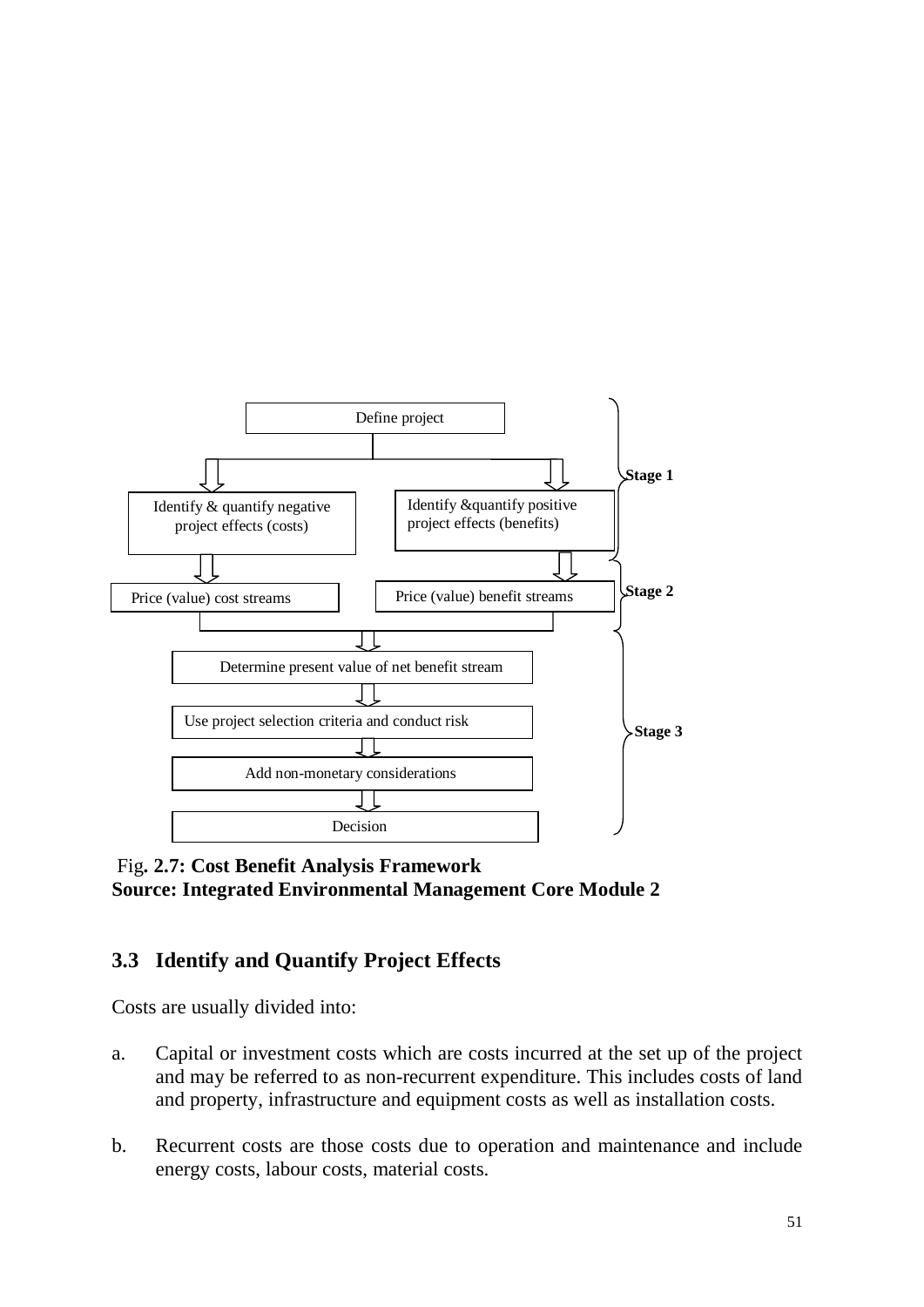c. External or third party; these may be as a result of activities which adversely affect third parties such as water pollution by industry ; causing illness and all the costs associated with the illness.

Benefits may be:

- a. Direct revenue earned from the project's output.
- b. Cost savings as a result of the project.
- c. Forgone or avoided external costs must also be included in a project's benefit streams.

In identifying ascribed costs or benefits, the base situation is always used as a comparison since it is defined as the 'do nothing' case.

# **3.4 Value Costs and Benefits**

While tangible costs and benefits can be valued using market prices, environmental commodities do not have market prices but must be valued nonetheless. A range of valuation techniques have been developed and which attempt to measure either willingness- to- pay (for improvement in environmental quality) or willingness- toaccept (compensation for reduction in environmental quality). The techniques used to assess this fall into three groups. These are:

- 1. Actual market price approach It is possible to value costs and benefits which can be priced whether the project effects can be seen or not. It uses the same valuation method as normal financial accounting.
- 2. Methods used include:
	- Change in productivity here, a change in the environment results in a change in the ability to produce a commodity or increase the cost of producing it. An example is air pollution causing reduced farm production. The change in usual production can be evaluated. A dose response method is used such that you can predict the change in output per unit change in environmental quality.
	- Preventive expenditure/ replacement cost approaches Replacement cost approach uses the cost of repairing or replacing an asset affected by the environmental change as an estimate of the benefit of eliminating the negative environmental change.

Preventive expenditure approach uses the expenditures as an estimate of the benefit of eliminating the negative environmental change.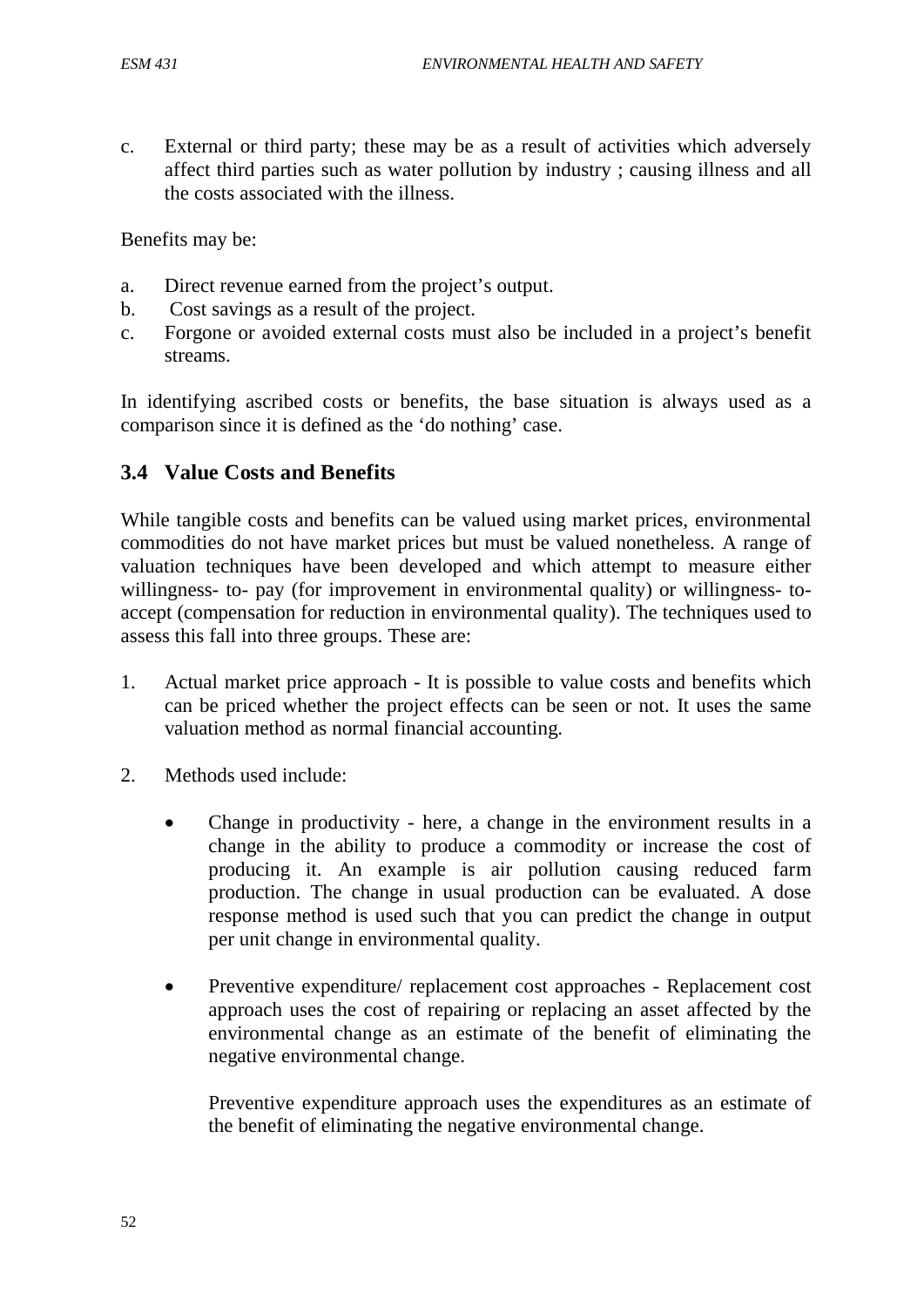- 3. Surrogate Market Approach The value of substitute goods in surrogate markets are used to value environmental goods and services. Surrogate market approach includes:
	- Property value approach- using price differentials between houses with different attributes including environmental attributes, the implicit values of the environmental attributes are determined and changes in the attributes can then be valued.
	- Wage differential approach similar jobs in locations with different environmental conditions are valued, assuming that you need higher wages where increased level of pollution and greater risks to life and health exist. The changes in wage rates are used to determine the effect of the environmental changes.
	- Travel cost approach the value placed on a recreational activity is inferred from demand. These values are used to monetise changes in quality and/or quality of the recreational activity and its environmental components.
- 4. Survey Based Approach Where the market valuation methods- surrogate market techniques and market price techniques- cannot be used, methods based on responses to surveys are used. These methods include:
	- Contingent valuation method- Personal valuations of respondents' willingness to pay or willingness to accept compensation. The valuations are for changes in quality or quantity based on hypothetical and not real situations.
	- Contingent rating Choices are ranked on hypothetical situations on different goods including environmental attributes.

# **3.5 Decision Making**

Once the inputs and outputs are priced you need to make a decision. This involves comparing costs and benefits and applying a decision rule. However projects tend to run for a period of time, costs incurred today must be compared with benefits accruing in the future. Thus weighting to allow comparison for different points in time occurs to calculate the present value of the costs and benefits. This process is called discounting.

The criteria for discounted project are

a. Net present value (NPV) method- This is the present value of estimated benefits net of costs. A project is accepted if the present value is greater than zero. A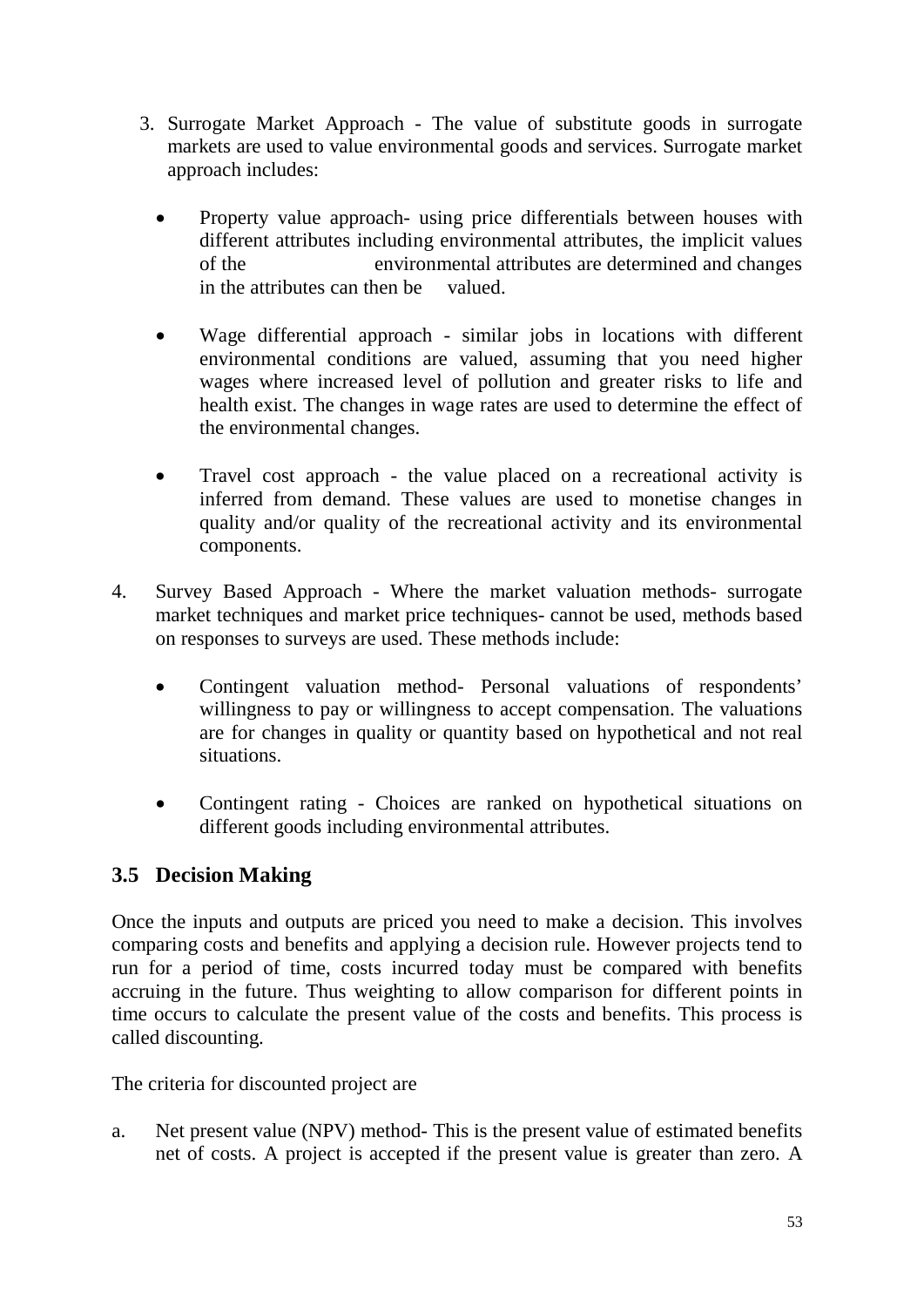positive NPV means benefits outweigh costs and a negative NPV means that costs outweigh benefits.

- b. Benefit- cost ratio method- This is the ratio of sum of the discounted net benefits (benefits-costs) to the discounted investment costs i.e. B/C. A project is accepted if B/C ratio is greater than 1. This implies that NPV is positive.
- c. Internal rate of return (IRR) method- The internal rate of return is rate of discount at which discounted net benefits equal discounted investment costs. At this discount rate selected (IRR rate) the NPV is equal to zero. A project is acceptable if its IRR is greater than the discount rate selected thus NPV is positive.

In addition to these three methods the non-monetary or unquantifiable effects are itemised and quantified as much as possible and determine to what extent they would affect the already determined NPV negatively or positively.

# **3.6 The use of CBA in EMS**

In attaining the environmental objectives and targets set by an EMS in line with the environmental policy of an organisation, resources will need to be committed. To ensure efficient use of these resources, an appraisal of the costs and benefits needs to be carried out i.e. a CBA.

Moreover if environmental effects are to be compared with tangible goods and services the means of comparing them in equivalent monetary units is the CBA.

# **4.0 CONCLUSION**

Cost benefit analysis has an important role to play in determining the effects of environmental projects or programmes. Its basic principles are in economics and accounting and by determining net costs to benefits, a decision is made as to whether a programme or project should continue or not.

# **5.0 SUMMARY**

Cost benefit analysis is as a broader project appraisal tool which provides a framework for measuring the economic costs and benefits of project on society as a whole, including environmental effects, irrespective of whether they are captured in an investor's financial accounts.

CBA approach may be divided into three main stages which are identification of all parties affected by the project and quantifying of the impacts, attaching an appropriate price tag to all economically relevant impacts, discounting of all costs and benefits that occur in different time periods to determine the net benefit and make a decision on the relative economic project benefit.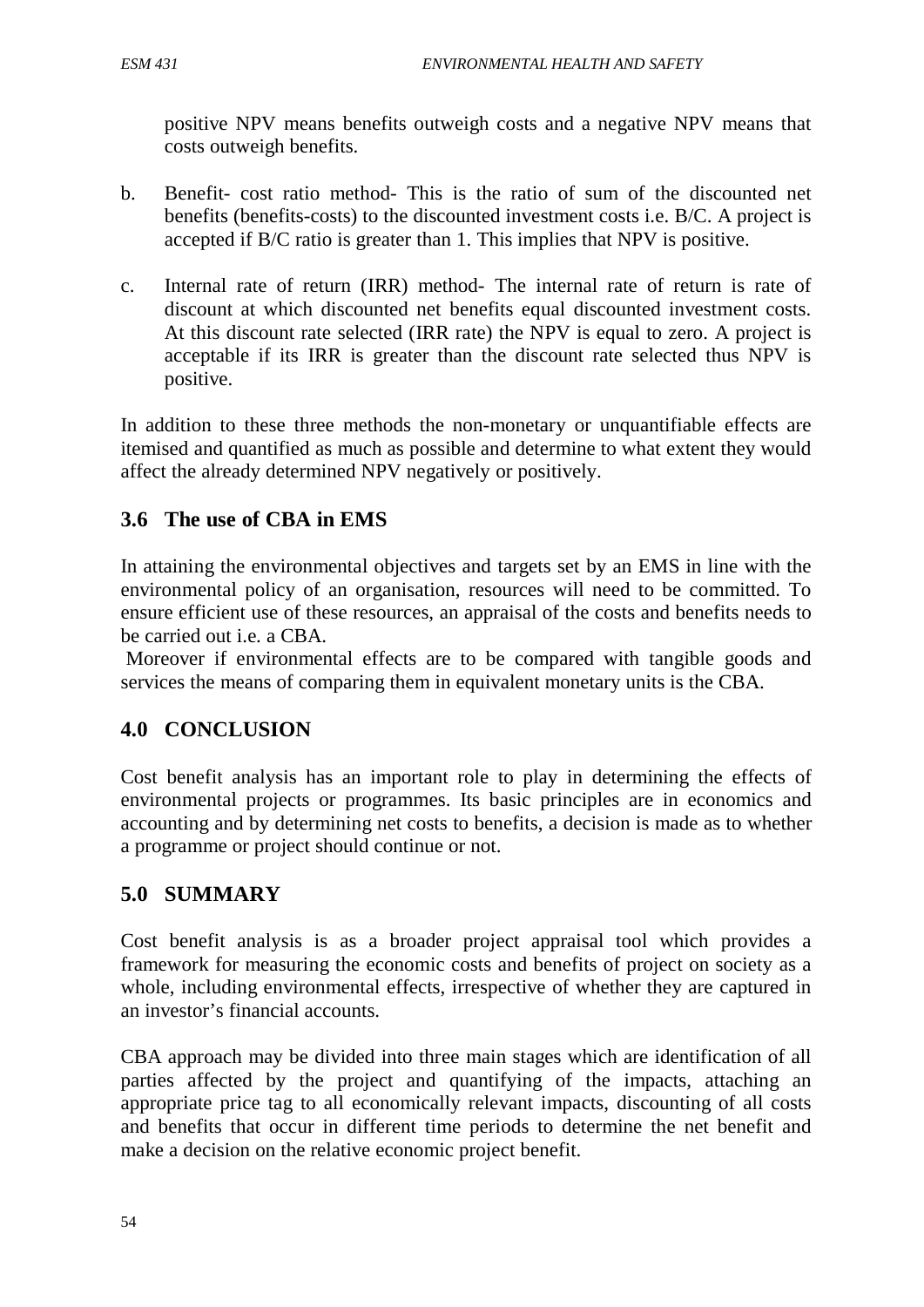The criteria for discounted project are net present value (NPV) method, benefit- cost ratio method and the internal rate of return (IRR) method.

CBA ensures efficient use of these resources and enables environmental effects to be compared with tangible goods and services by comparing them in equivalent monetary units.

### **SELF-ASSESSMENT EXERCISE**

- i. Define cost benefit analysis.
- ii. Identify the three main approaches to valuation of tangible costs under CBA.

# **6.0 TUTOR-MARKED ASSIGNMENT**

Explain the process of making a decision using the CBA and discuss how the three discounted project criteria are used in this context.

# **7.0 REFERENCES/FURTHER READING**

- Abelson, P. (1996). *Project appraisal and Valuation of the Environment.* London: Macmillan Press Limited.
- Boyd, R. & Frears, F.(n.d)*. Integrated Environmental Management Core Module 2*. Bath: University of Bath.
- Department of the Environment Great Britain (1990). *This Common Inheritance: A Summary of the White Paper on the Environment.* London: HMSO.
- Tietenberg, T. (1992). *Environmental and Natural Resource Economics.* New York: Harper Collins Publishers Inc.

Turner, K. et al. (1994). *Environmental Economics.* Hertfordshire: Wheatsheaf.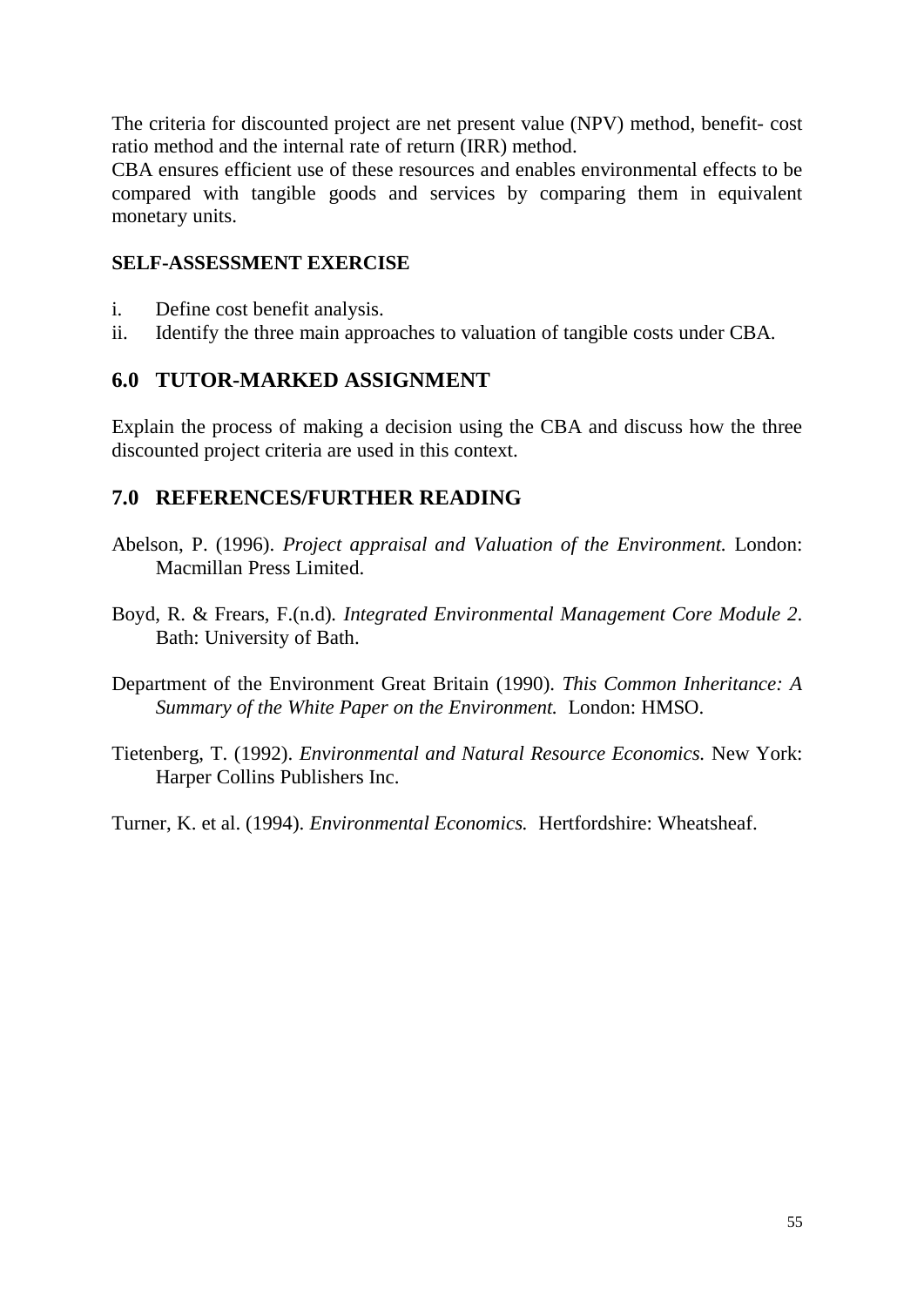# **UNIT 5 LIFE CYCLE ASSESSMENT**

### **CONTENTS**

- 1.0 Introduction
- 2.0 Objectives
- 3.0 Main Content
	- 3.1 History of Life Cycle Assessment
	- 3.2 Definition of Life Cycle Assessment
	- 3.3 Methodology of Life Cycle Assessment
	- 3.4 Uses of Life Cycle Assessment
- 4.0 Conclusion
- 5.0 Summary
- 6.0 Tutor-Marked Assignment
- 7.0 References/Further Reading

# **1.0 INTRODUCTION**

As concern has increased over the relationship between the economy and the environment, various techniques have been developed to assess the effect of human and industrial activities on the environment. Life cycle assessment (LCA) serves the function of taking the account of the environmental effects of a product or service through all of its life stages from raw material to final disposal of the product. It assesses all the relevant effects of the product from cradle-to-grave.

# **2.0 OBJECTIVES**

At the end of this unit, you should be able to:

- define life cycle assessment and give a brief history of its development
- explain the methodology of LCA
- List the uses of LCA.

# **3.0 MAIN CONTENT**

# **3.1 History of Life Cycle Assessment**

As concern over climate change increased in the late 60's and early 70's, several projects evolved to quantify industry use of raw materials and energy. These were initially called **energy analysis** but their focus broadened to consider use of resources and waste production. The projects are now called **resource analysis***.* One of the first resource analysis studies conducted for the Coca Cola Company to determine alternative container systems with the lowest energy and natural resource consumption developed a process which analysed this from cradle to grave*.* This process was called the **Resource and Environmental Profile Analysis (REPA).**This and other studies formed the basis for the life cycle inventory phase of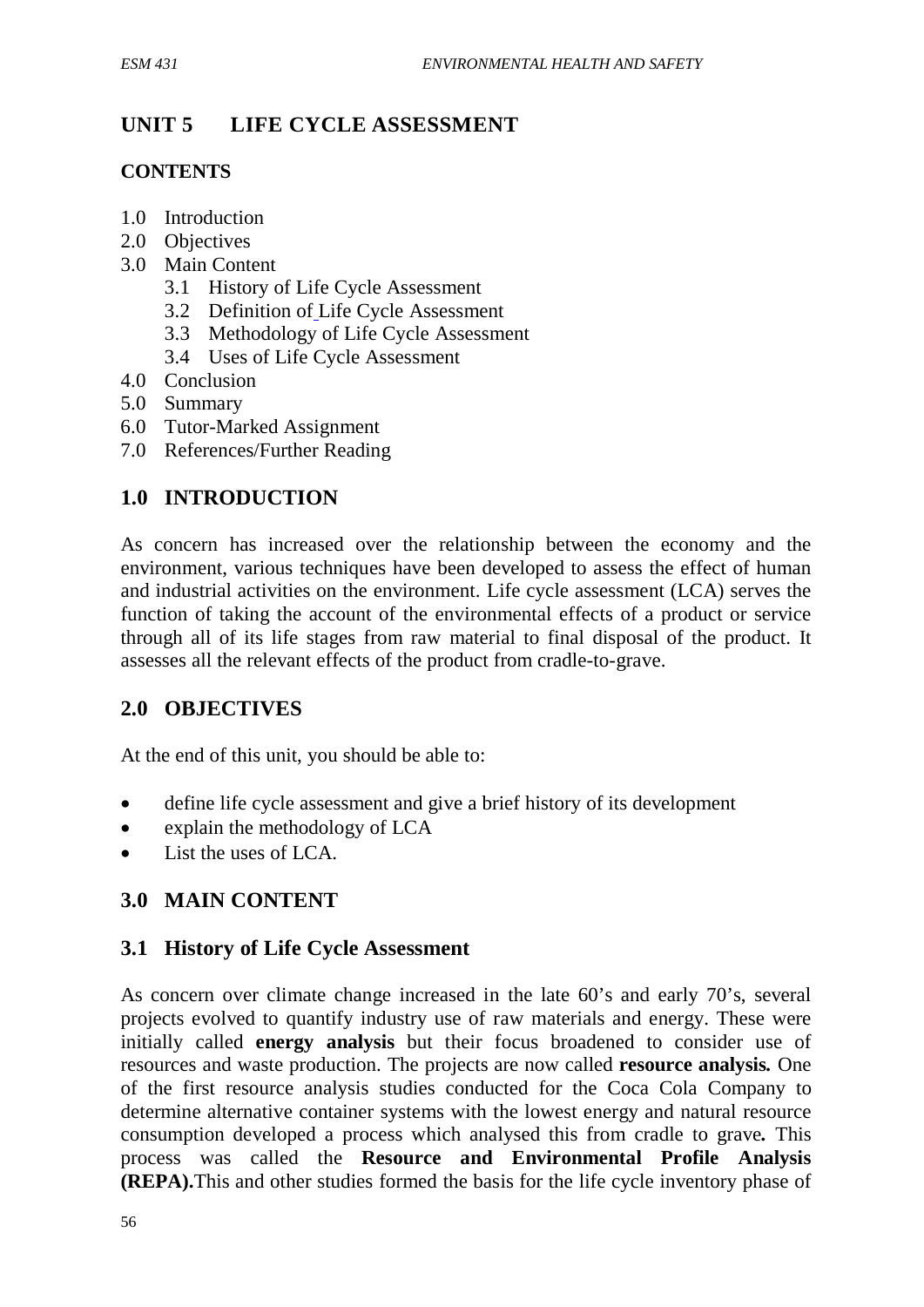LCA. Analysis of pollution problems caused by industry as a result of smog in Los Angeles and Tokyo, acid rain in Scandinavia, global warming and ozone depletion resulted in the expansion of the use of methodology to calculate energy and resource consumption, to analyse pollution to land water and air. This expanded analysis was called eco-balance and evolved to be part of the LCA.

The Society for Environmental Toxicology and Chemistry (SETAC) played a leading role in developing terms and methodology of LCA. They developed a methodological framework and a code of practice for LCA to ensure consistent approach, practice and reporting of LCAs. SETAC also had an important role in integrating impact assessment into LCA.

In 1993 however, since LCA was becoming a standard tool for making environmental claims, there was a need for standardisation. The International Organisation for Standardisation evolved some standards in order to achieve this.

*ISO 14040 Life Cycle Assessment: Principles and Framework ISO 14041 Life Cycle Assessment: Life Cycle Inventory Analysis ISO 14042 Life Cycle Assessment: Impact Assessment ISO 14043 Life Cycle Assessment Interpretation ISO 14048 Life Cycle Data Documentation Format ISO 14049 Life Cycle Assessment- Examples of Application of ISO 14040 Goal and Scope Definition and Inventory Analysis*

# **3.2 Definition of Life Cycle Assessment**

LCA is defined by ISO as "the compilation and evaluation of the inputs, outputs and the potential environmental impacts of a product system throughout its life cycle''.

It has also been defined by the Society for Environmental Toxicology and Chemistry (SETAC) as "a process to evaluate the environmental burdens associated with a process, product or activity by identifying and quantifying energy and materials used and wastes released to the environment; and to identify and evaluate opportunities to affect environmental improvements. The assessment includes the entire life cycle of the product, process or activity, encompassing, extracting and processing raw materials; manufacturing, transportation and distribution; use, re-use, maintenance; recycling and final disposal".

LCAs attempt to quantify the environmental burdens caused by industrial or product systems since the system generates the waste and not the product. A product system is a collection of operations connected by flows of intermediate products which perform one or more detailed functions. When describing a product system it must be done such that another practitioner can duplicate the inventory analysis.

Thus the scope of the LCA must clearly specify the functions of the system being studied. The functional unit is a measure of the performance of the functional outputs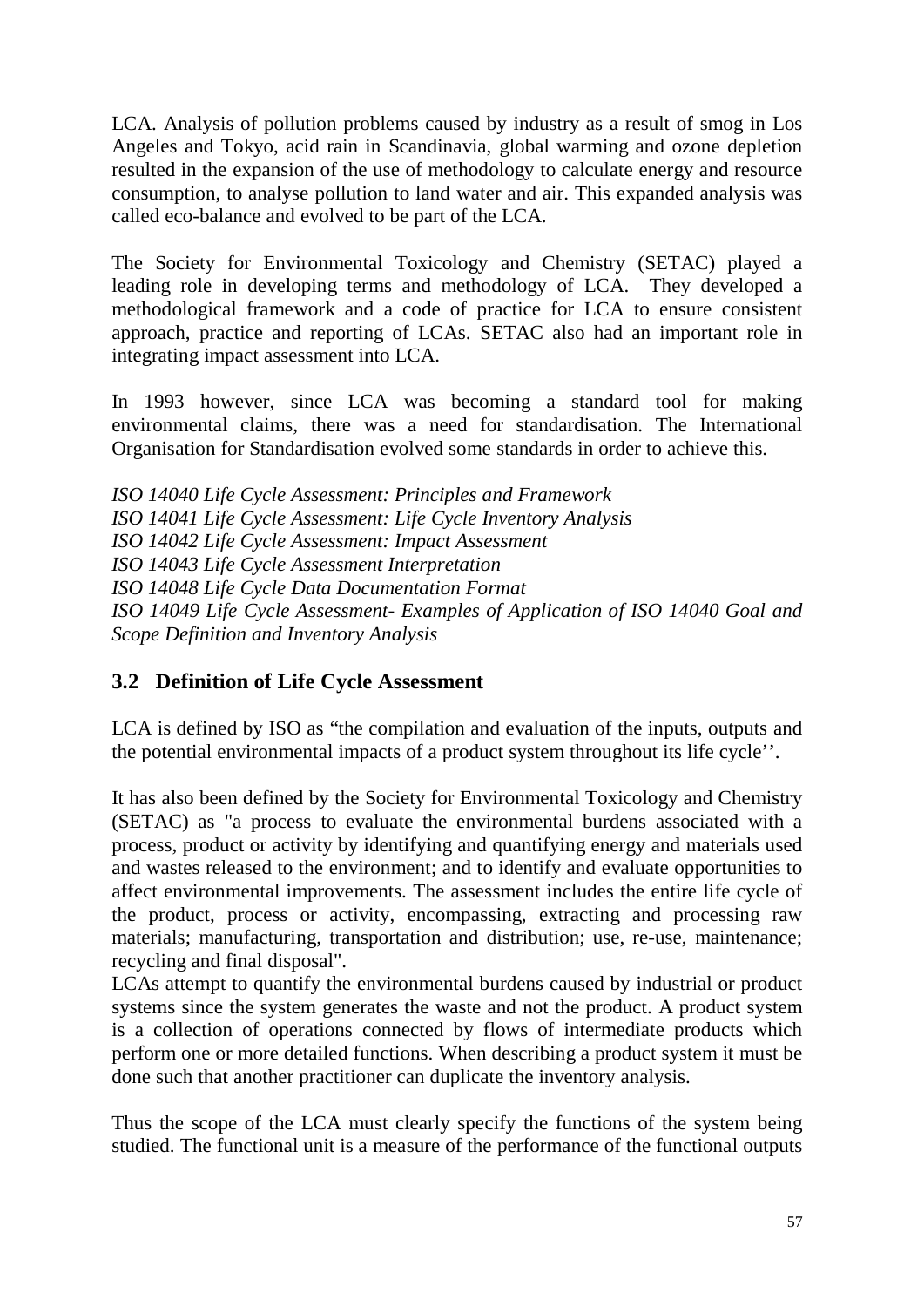58

of the product system. A functional unit must be measurable as it forms the basis of the LCA.

After identifying the industrial/product system, you must draw the system boundary differentiating it from the system environment which is the source of all inputs and the receiver of all outputs. There are also usually sub-systems or unit processes which have the same characteristics as the industrial main system and should be enclosed within their own system boundary.

# **3.3 Methodology of Life Cycle Assessment**

There are four key steps to the LCA as defined by ISO14000

- a. Define the goal and scope- decide what you want to achieve
- b. Life cycle inventory analysis (LCI) –gather and process relevant data
- c. Life cycle impact assessment- determine the main environmental impacts
- d. Life cycle interpretation- evaluate their relative interpretation

#### **a. Define the goal and scope**

It is vital to identify exactly the purpose for carrying out the study i.e. goal definition. The goal of an LCA should unambiguously state the intended application, the reasons for carrying out the study and the intended audience. The goal defines what is to be accomplished by the LCA, how results will be used, what decisions will be based on the LCA output and if results will be used externally or internally. These answers affect the scope of the study. An example of a goal is the quantification of energy, raw materials, air emissions, effluents and solid wastes of a printing factory.

As resources are limited, the researcher must decide the breadth and depth of the study based on the goal. The scope should be well defined to ensure that the breadth and the details of the study are compatible and self sufficient to address the stated goal. Scoping will entail defining the function under study, the system which performs the function, the boundaries of this system, data categories needed to address the stated goal. Sometimes a detailed scoping pinpoints the main impacts of the system and based on the goal removes the need for a full LCA or leads to a reformulation of original decisions concerning the study.

While there is no correct system, it is necessary to specify the system in a clear and transparent manner i.e. system specification, in addition the LCA must cover the life cycle of the system from cradle to grave.

The starting boundary at which the system is considered must be clearly stated, so also the boundaries at the end points of the system .Then the unit operations in between should be defined. This is represented using a process tree.

|  | Raw material Acquisition |
|--|--------------------------|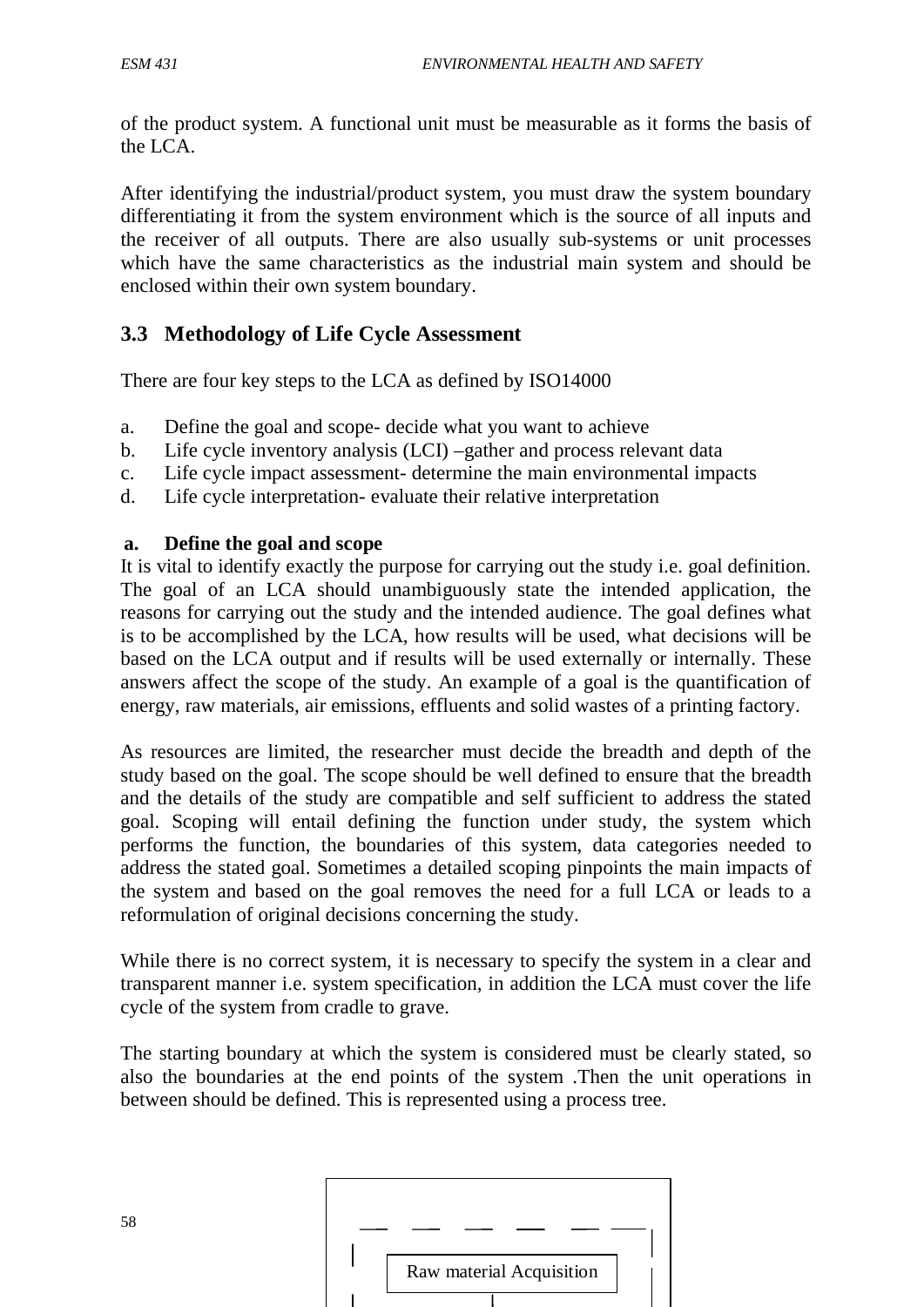### **Fig. 2.8: Process Tree of LCA Source: Integrated Environmental Management Core Module 2**

In addition to the main production process represented in the process tree, it is necessary to assess the following:

- i. Energy which is a main industrial component. Thus the gross energy requirement which is the total energy resource extracted from the environment must be accounted for.
- ii. Ancillary materials which are inputs required for manufacturing but do not form part of the main product.

Sometimes there are various inter- linkages within the system and the system must then be represented as a network.

**b. Life –cycle inventory Analysis (LCI)**



59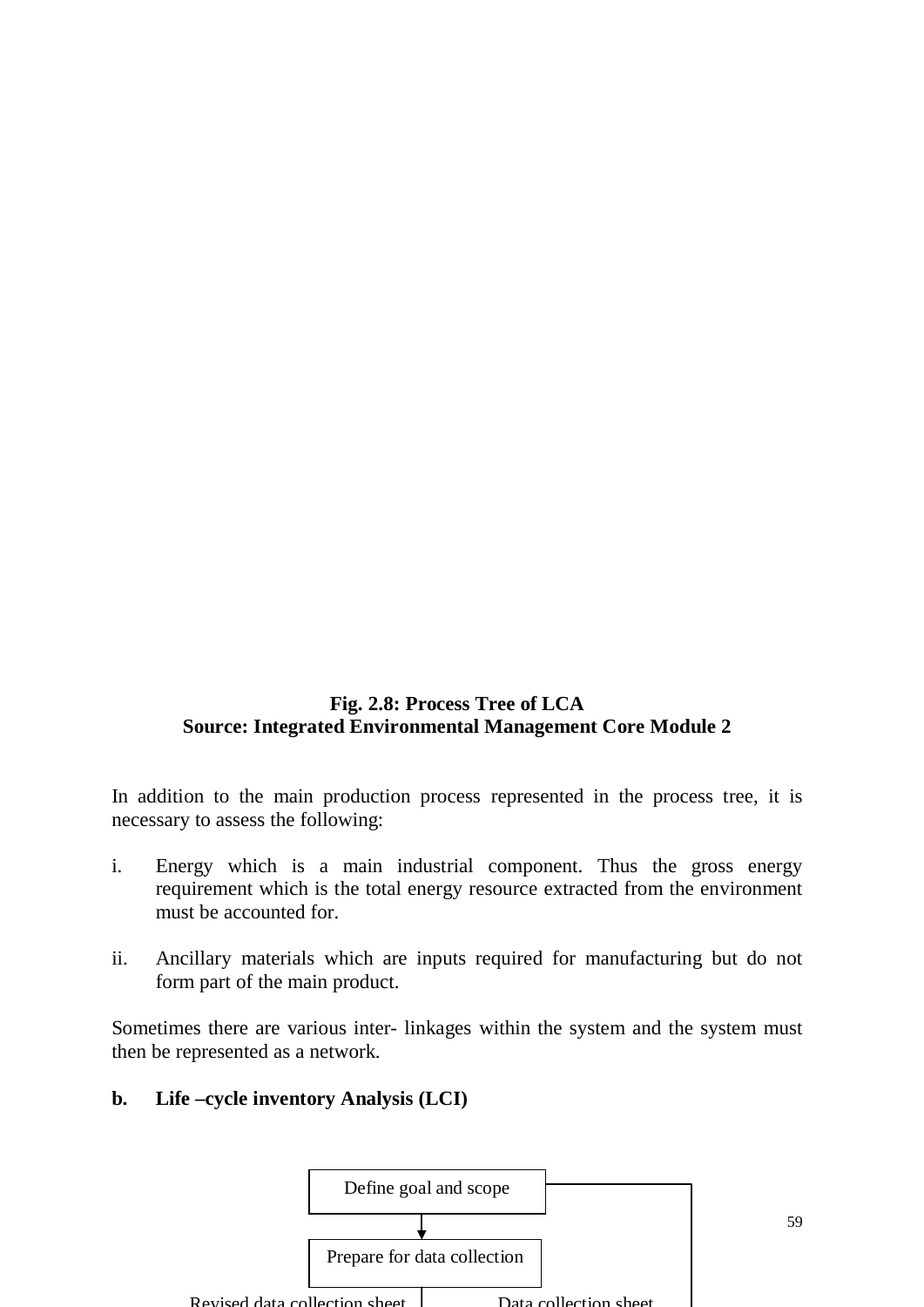#### **Fig. 2.9: Key Steps in Inventory Analysis Source: ISO 14041**

This phase tries to gather the information relating to all the inputs to the extended system including energy and ancillary materials, and all the environmental outputs associated with the various parts of the system. In this regard, the following should be noted:

- i. Prepare to collect data determine type of data required i.e. primary data collected on site to be entered in a worksheet and secondary data obtained from literature, references, government and industry sources, websites, databases. Complete a data set ensuring data quality and proper allocation. Data quality is affected by age, whether it is aggregate, whether it is an estimate or actually measured and data completed. Allocation refers to the procedure where environmental burdens are apportioned between multiple inputs or outputs i.e. in a production unit with multiple products.
- ii. Normalising this is the expression of inputs and outputs to relative standard unit of throughput. This is because the quantity of input/output used /produced per unit process is a function of the mass going through the system at the point in time. The standard unit is called the functional unit.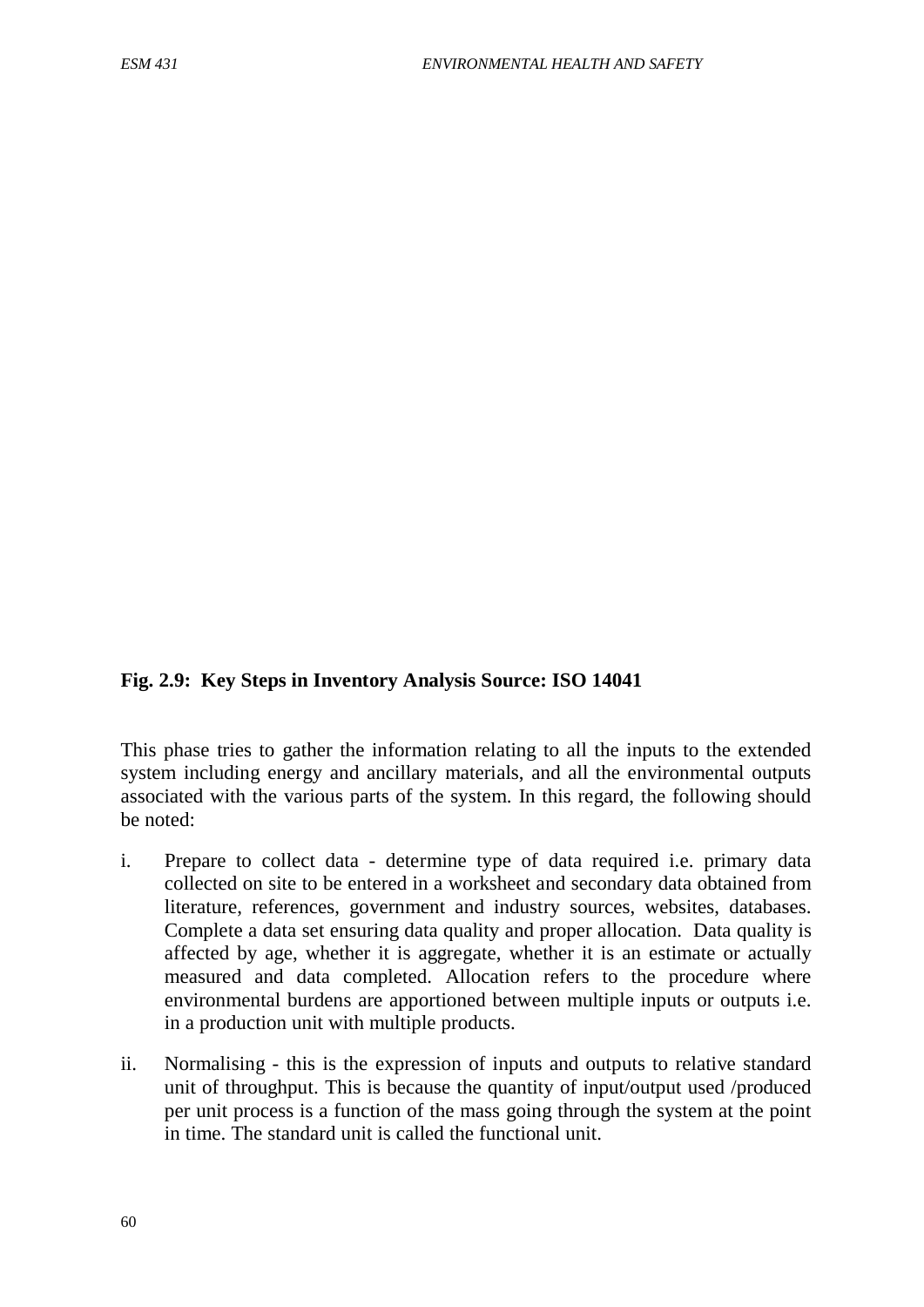iii. Computation - Data is entered into a computer model to calculate the inventory of the overall system. This produces data sets known as inventory tables.

#### **c. LCA impact assessment**

Once the inventory is generated, the results must be interpreted by assessing the environmental impact of the inputs/outputs identified by the inventory by following the steps below.

- i. Selection and definition of impact categories categories selected of issues such as global climate change, acidification and smog will depend on the goals and scope of the study.
- ii. Assignment or classification allocate the inventory data to the relevant issue categories. Some data (stressors) will impact a number of categories.
- iii. Category modeling calculations are carried out to evaluate the relative significance of each stressor to the overall impact of the system being studied. e.g. using the Global Warming Potential (GWP) in Carbon dioxide  $(CO<sub>2</sub>)$ equivalents .

|                 | Substance Amount (kg)          | GWP in $CO_2$ equiv/kg @20 years | $CO2$ eqiv/kg |
|-----------------|--------------------------------|----------------------------------|---------------|
| CO <sub>2</sub> | 3 O                            |                                  | 3.0           |
|                 | Nitrous oxide $(NO2)0.10$      | 290                              | 29.0          |
|                 | Tetrachloromethane 0.0002      | 2000                             | 04            |
|                 | Total GWP in $CO2$ equivalents |                                  | 32.4          |

- iv. Assessment this stage involves assessing the import of the impact on the system. This stage may be omitted but when carried out should be done carefully using databases.
- v. Weighting this is a subjective process and involves assigning relative weights or values to impacts. Weighting helps in decision making but is accused of being based on value judgments and politics not science. Relative weights used for ranking is based on societal value and preferences (determined by decision theory techniques) or monetary values (external damage cost estimates).

# **d. LCA interpretation**

Life cycle interpretation is defined by ISO to be a systematic procedure to identify, qualify, check, and evaluate information from the conclusions of the inventory analysis and/or impact assessment of a system, and to present them in order to meet the requirements of the application as described in the goal and scope of the study. It is also a process of communication of the more technical phases of LCA in a form which is both comprehensible and useful to the decision maker (ISO 14043).

Interpretation involves a review to ensure a systematic and consistent process. In addition, when comparing environmental impacts related to different options, the checks must ensure the approach is consistent so comparison is meaningful.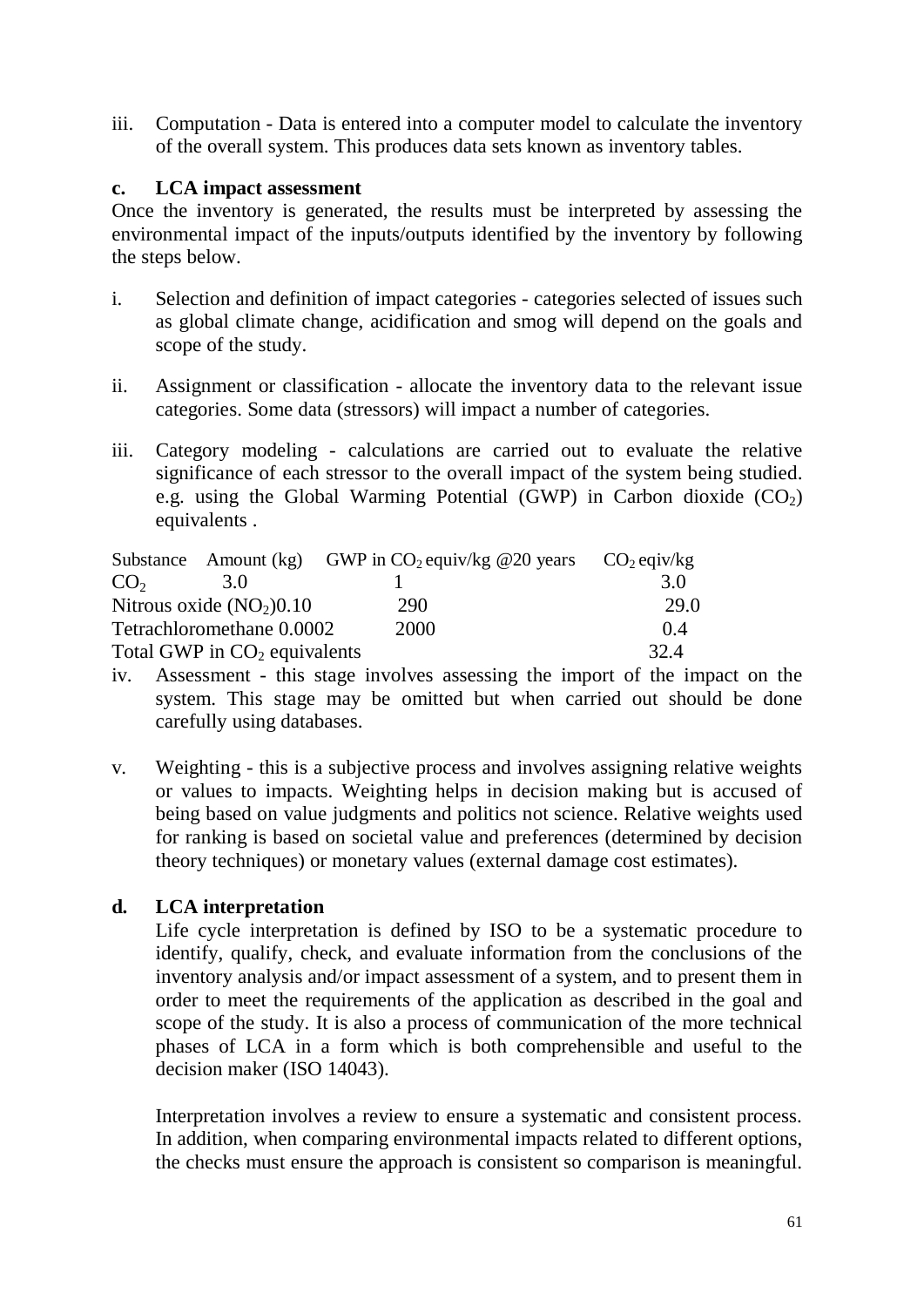The report produced must state the objectives clearly, explain the scope, explain the system boundary and the reason for its choice, show flow diagrams of important inputs, outputs and products, describe the method used stating the value judgments and assumptions, data showing source and quality; and conclusions drawn from study.

# **3.4 Uses of Life Cycle Assessment**

### **Internal uses**

- i. Provides a comprehensive baseline of environmental information. These are determined during inventory and impact assessment components of LCA and are used in the EMS.
- ii. Optimises reduction of environmental impact by identifying areas of maximum improvements with least resources.
- iii. Provides consumption and environmental loading data for product, process or activity comparisons.
- iv. Improves eco-design by providing information that will enhance (re)design of products, processes or activities.
- v. Used as an EMS tool for analysing environmental aspects since it identifies and quantifies energy and raw material usage, releases due to products, process or activities and assess environmental impact.
- vi. Used as an EMS tool for continuous improvement as actual opportunities are identified and evaluated in the interpretation stage of LCA.

### **External uses**

- i. Substantiation of environmental claims.
- ii. Help in formulating environmentally benign purchasing ensure purchases with less impact.
- iii. Influence formulation of public policy.
- iv. Provide information for public education.
- v. Encourage research and development by emphasising gaps.

# **4.0 CONCLUSION**

Life cycle assessment is a useful tool in EMS during the preliminary environmental review, when identifying and evaluating which aspects are significant and when setting objectives and targets since it helps to identify maximum improvements with minimum resources and product, process and activity comparisons.

# **5.0 SUMMARY**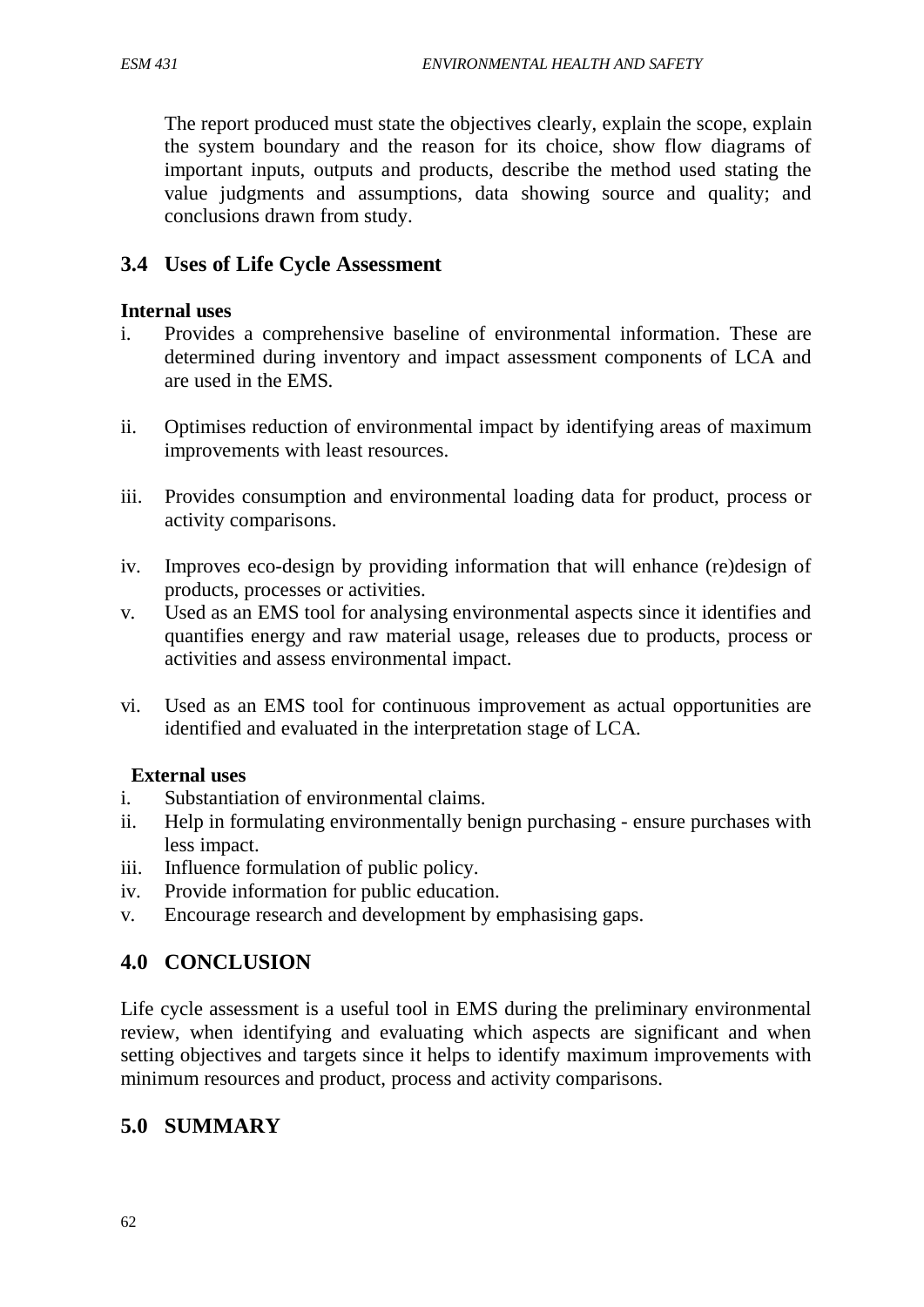LCA assesses all the relevant effects of the product from cradle-to-grave. It was developed in the 60's and early 70's from fuel cycle studies like energy analysis and resource analysis. TheSociety for Environmental Toxicology and Chemistry (SETAC) played a leading role in developing terms and methodology of LCA while the International Organisation for Standardisation evolved its standards.

There are four key steps to the LCA

- a. Definition of the goal and scope
- b. Life cycle inventory analysis (LCI)
- c. Life cycle impact assessment
- d. Life cycle interpretation

Life cycle assessment is a useful tool in EMS during the preliminary environmental review and for continuous improvement as actual opportunities are identified and evaluated in the interpretation stage of LCA.

#### **SELF-ASSESSMENT EXERCISE**

Explain the usefulness of LCA to an organisation.

### **6.0 TUTOR-MARKED ASSIGNMENT**

**As** the Environmental Manager of a printing press located in one of the six geopolitical zones of Nigeria, explain the methodology you would use to conduct an LCA for your company.

(Note: wood is organic and you would need to consider the impact of trees on the environment, where is your source of paper? - import or local, are these sources sustainable?)

### **7.0 REFERENCES/FURTHER READING**

- Boyd, R. & Frears, F. (n.d)*. Integrated Environmental Management Core Module 2*. Bath: University of Bath.
- ISO 14000 series (1996). London: BSI.
- Institute of Environmental Management(1998)*.* "Environmental Management Systems." *IEM Journal* Vol 5,3; 18. Edinburgh: IEM.
- Pearson, B. et al. (1993). *Using Environmental Management Systems to Improve Profits*. London: Graham and Trotman Limited.
- SETAC (1991). *A technical Framework for Life Cycle Assessment: Report from the Workshop Held at Vermont, USA in 1990*. SETAC.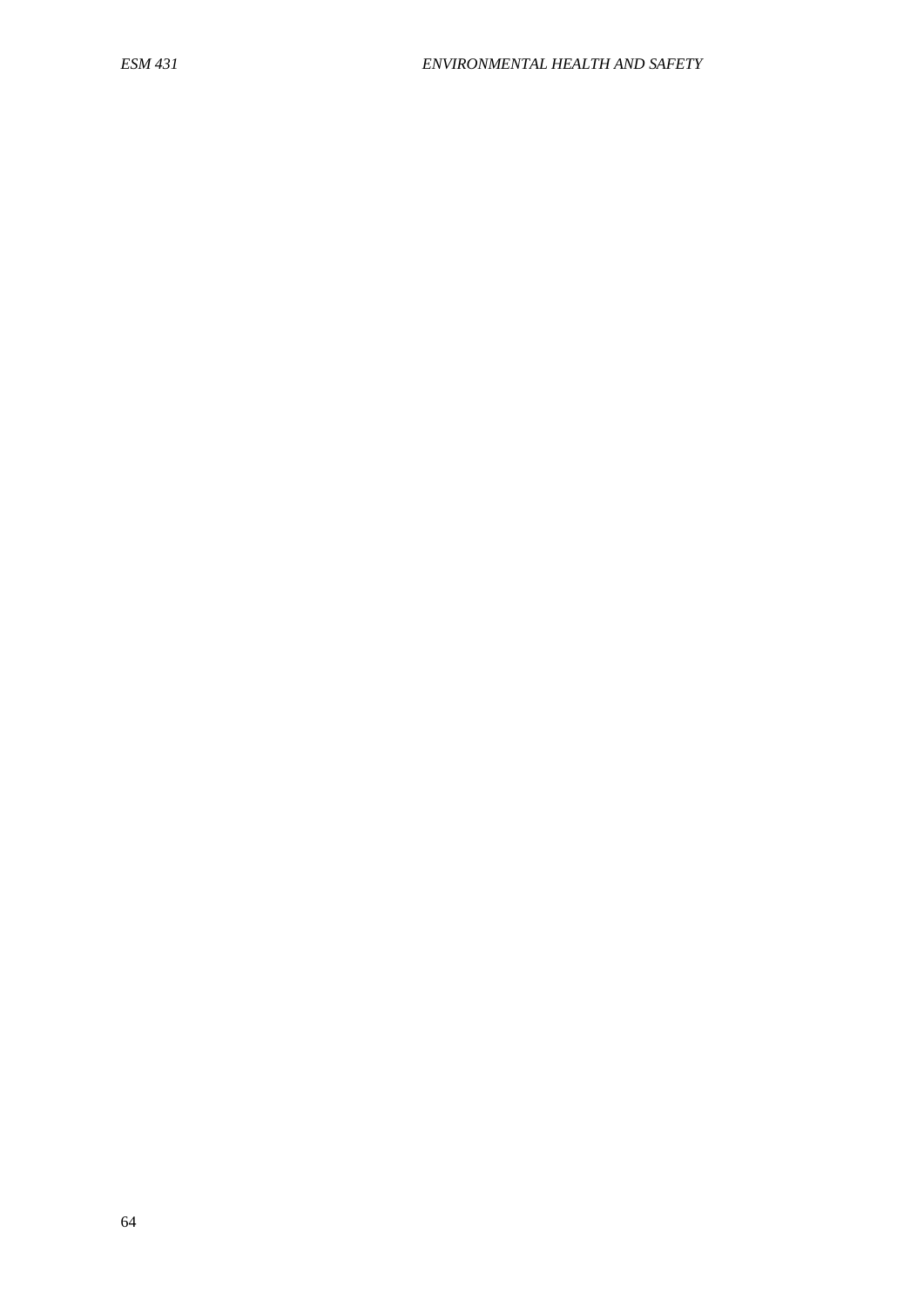# **MODULE 3 HEALTH AND SAFETY MANAGEMENT**

- Unit 1 Clean Technology
- Unit 2 Environmental Risk Management
- Unit 3 Sustainable Development
- Unit 4 Health and Safety Policies in Industry and Work Environments
- Unit 5 Strategies and Objectives

# **UNIT 1 CLEAN TECHNOLOGY**

### **CONTENTS**

- 1.0 Introduction
- 2.0 Objectives
- 3.0 Main Content
	- 3.1 Development of Clean technology
	- 3.2 Definitions of Clean Technology
	- 3.3 Benefits of Clean technology
	- 3.4 Important Elements in the Implementation of Clean Technology 3.4.1 Total Organisational Commitment
		- 3.4.2 Clean Technology and Waste Minimisation Techniques
		- 3.5 Methodology of Clean Technology
		- 3.6 Uses of Clean Technology in EMS
- 4.0 Conclusion
- 5.0 Summary
- 6.0 Tutor-Marked Assignment
- 7.0 References/Further Reading

# **1.0 INTRODUCTION**

As man's population as well as his level of development increased, so is his level of discharges to the environment with the accompanying cost to his environment and to public health. There is increasing pressure for all, especially businesses to reduce their discharges.

At the Earth Summit in Rio de Janeiro, in 1992, waste management was discussed with the aim of minimising waste, maximising environmental sound waste reuse, recycling and disposal as elimination is currently unrealistic. New technologies are currently evolving to reduce waste at the design phase.

While one can differentiate between technology which concentrates on prevention (clean technology- used to set objectives and target and establish an environmental management programme), and technology which is used as control (waste minimisation-used in operational control). Waste minimisation and clean technology are often used synonymously, and we shall do the same in this section. Clean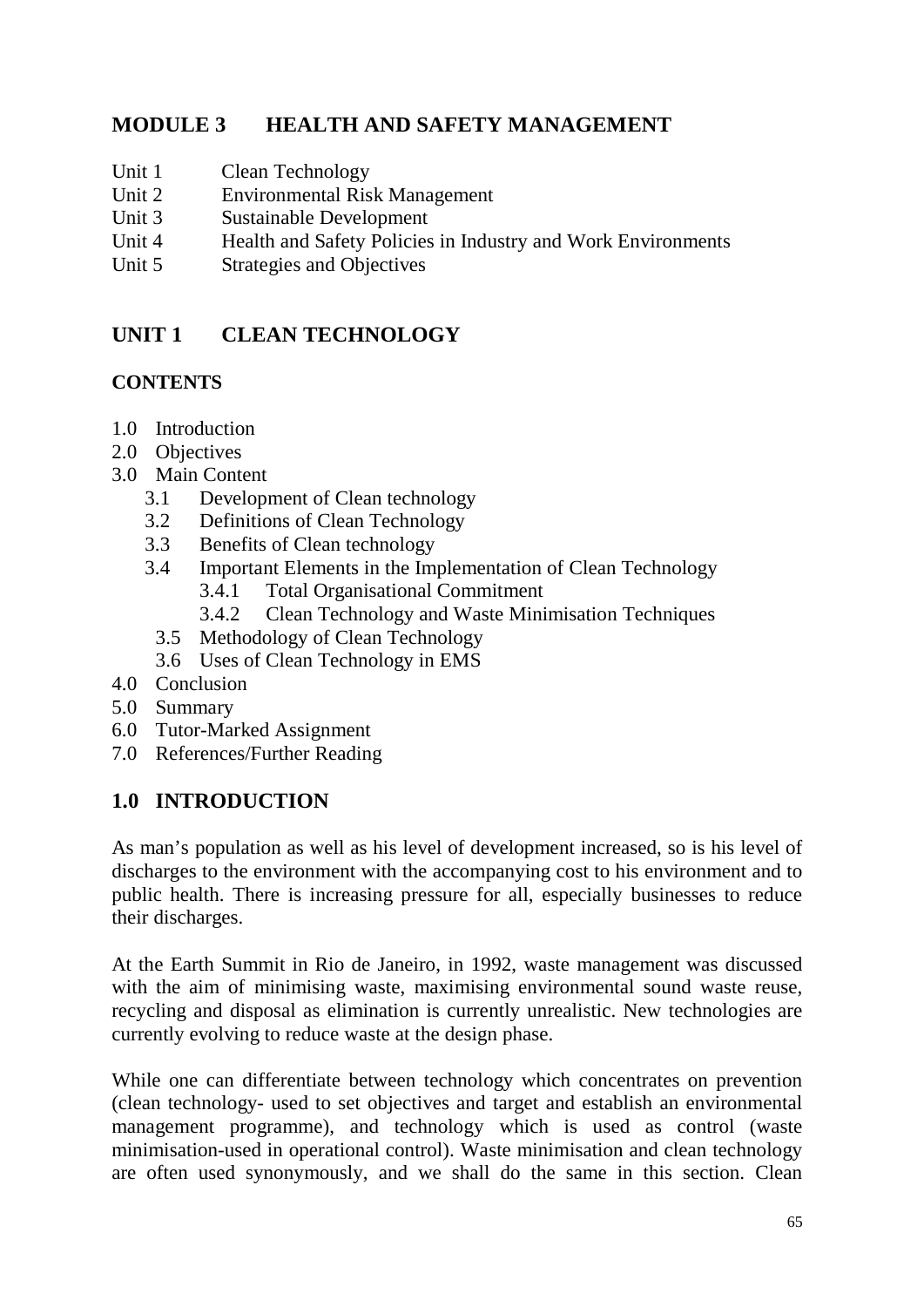technology focuses on the prevention of waste and pollution, the minimisation of energy consumption and conservation of raw materials.

# **2.0 OBJECTIVES**

At the end of this unit, you should be able to:

- define waste minimisation, clean technology and cleaner products
- describe the role of clean technology in managing waste
- list the benefits of clean technology
- explain the role of clean technology in EMS.

# **3.0 MAIN CONTENT**

# **3.1 Development of Clean Technology**

Clean technology developed as a result of the realisation that increasing demand for and use of non-renewable resources is unsustainable due to depleted resources, increased by-products of production and consumer waste. There was increased pressure to maximise production efficiency and reduce waste. Waste management is not a new concept and many companies had used waste minimisation measures e.g. reuse, recycle for years for financial reasons.

The Science Advisory Board in America (1988) advocated the need to reduce or prevent pollution at source. In the EU, the 1991 Framework Directive on Waste contains an obligation to reduce waste by cleaner technologies, waste recovery and recycling.



Fig. 3.1: Hierarchy of Waste Management

The EU has developed various directives on waste resulting in a change in thinking from waste disposal to waste management and minimisation.

# **3.2 Definitions of Clean Technology**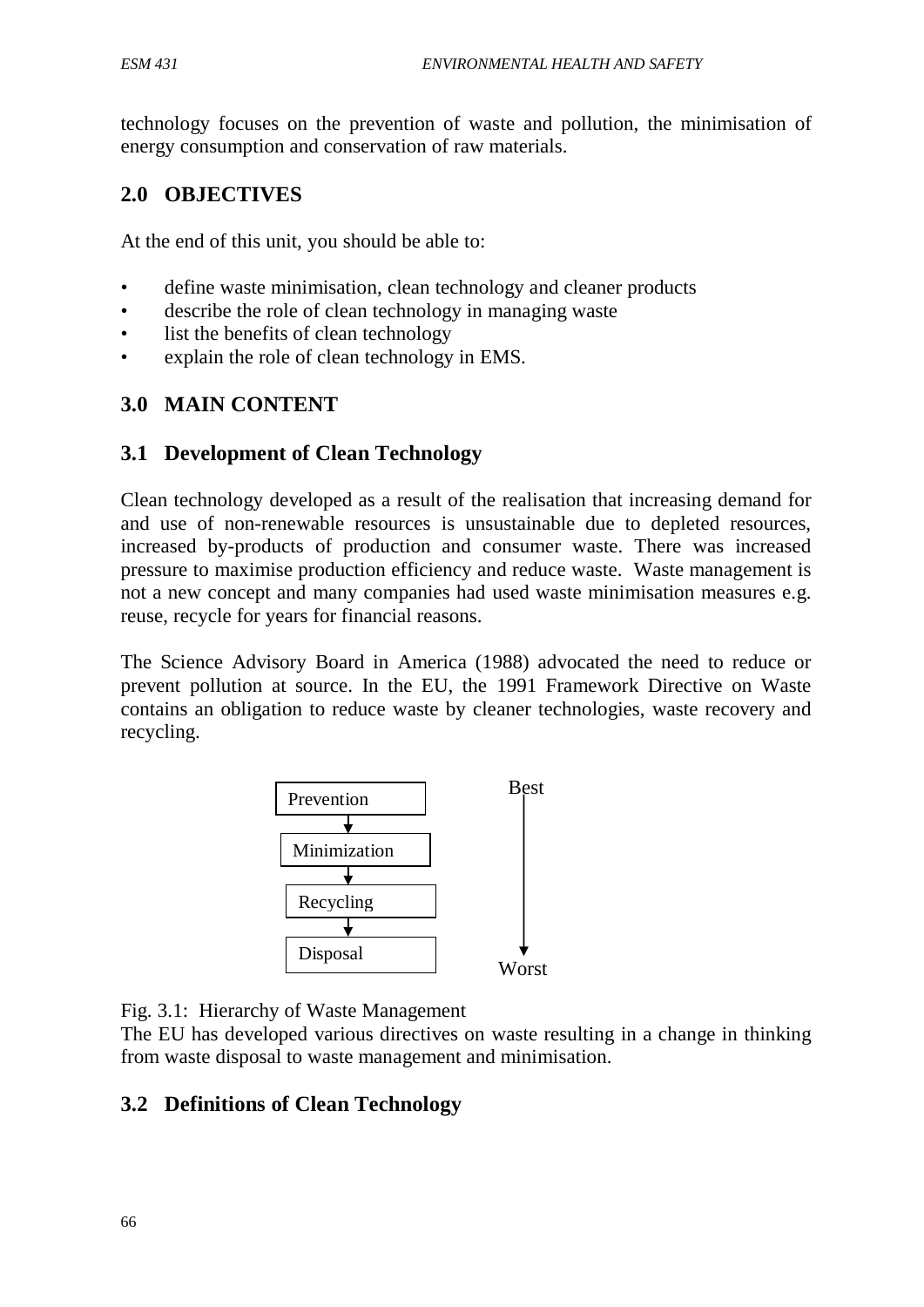Clean technology is the production of goods and services without detectable environmental impact. As this is unattainable, the term cleaner technology is sometimes used.

Cleaner technology is the design and manufacture of intrinsically clean products by intrinsically clean processes.

Cleaner production is the conceptual and procedural approach specific to production which demands that all phases in the life cycle of a product or process should be addressed with the objective of prevention or minimisation of short and long term risks to human health and the environment.

Cleaner products are products whose production has a conceptual and procedural approach which demands that all phases in the life cycle of the product should be addressed with the objective of prevention or minimisation of short and long term risks to human health and the environment.

Waste minimisation is concerned with improvements to existing activities; that is reduction of waste at source and with recycling.

# **3.3 Benefits of Clean Technology**

- i. Increased profit as a result of a marketing edge leading to more sales, waste cost savings – cost of raw materials and reduced storage and disposal costs.
- ii. Improved process efficiency as a result of constant review of production process and technologies.
- iii. Reduced environmental liability due to reduced risks to the environment, health and safety.
- iv. Reduced environmental impact as clean technologies usually focus on type, amount and how toxic the discharge is.
- v. Improved stakeholder relations since shareholders, staff and regulators will have increased confidence in the organisation.

# **3.4 Important Elements in the Implementation of Clean Technology**

# **3.4.1 Total Organisational Commitment**

Organisational commitment is important for implementation and must be demonstrated by:

i. A statement of organisational policy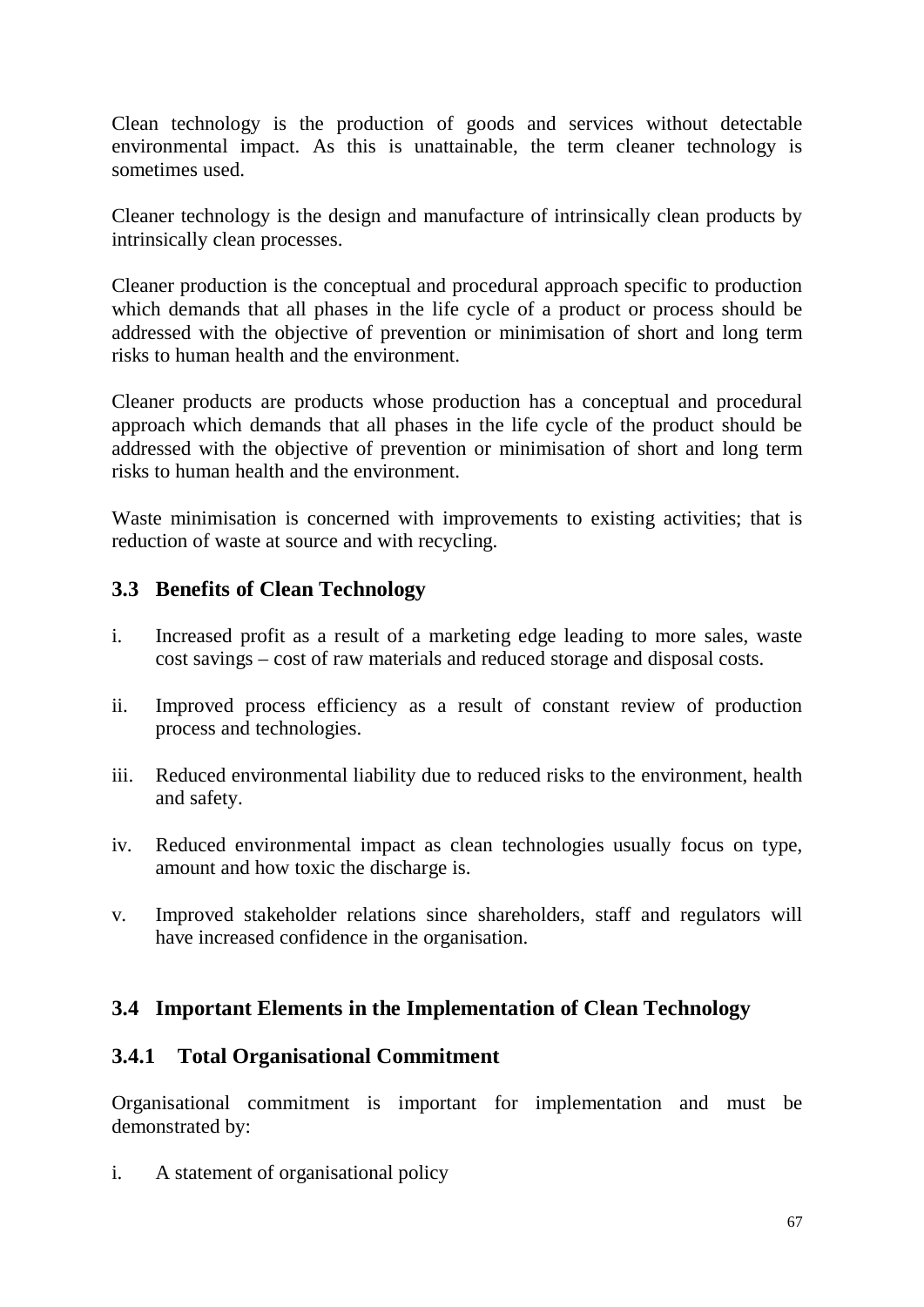- ii. A strategy for implementation with allocation of a manager
- iii. Training of all staff

Barriers to organisational commitment include:

- i. Economic barriers due to insufficient resources
- ii. Technical barriers due to a lack of knowledge and expertise
- iii. Regulatory barriers if regulations are cumbersome
- iv. Cultural barriers due to lack of top management commitment, low awareness and poor communication
- v. Resistance to change due to fear.

### **3.4.2 Clean Technology and Waste Minimisation Techniques**

Waste minimisation techniques consist of waste reduction at source (the better option) and recycling.

#### **Waste reduction**

Waste reduction at source is achieved by

- a. Good housekeeping i.e. good operating practice in existing activities such as
	- maintenance
	- training
	- control procedures.
- b. Technological changes which covers equipment and process modification
	- retrofitting where existing equipment and processes are modified
	- cleaner processes where processes are designed to minimise waste and pollution.
- c. Input material changes is the replacement of potentially hazardous material inputs with less or preferably non-hazardous inputs with a view to reducing the impact.
- d. Product changes involve altering the product to reduce waste in manufacture, use and disposal.

### **Recycling**

Recycling is achieved in the following ways:

- a. Re-use within the same process as substitutes for virgin material inputs.
- a. Re-use as raw material for another product.
- b. Reclamation sort through waste and use as raw material or sell.

### **3.5 Methodology of Clean Technology**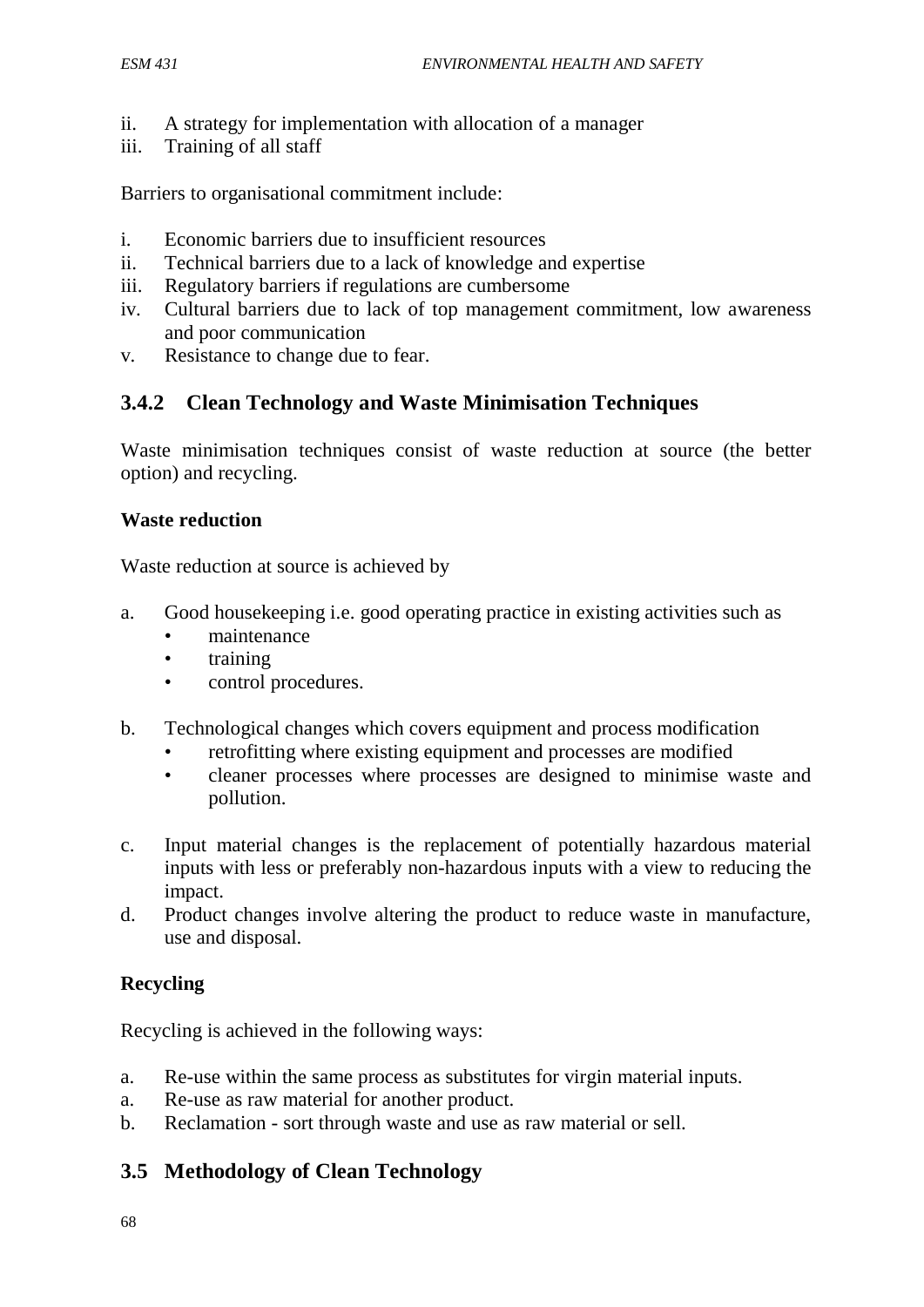

Fig. 3.2: Flow Chart Showing Methodology of Clean Technology. Source: The UK Environment

# **3.6 Uses of Clean Technology in EMS**

- i. Clean technology results in the quantification of inputs and outputs associated within an organisation to establish a baseline.
- ii. Clean technology helps to identify areas where improvements are necessary.
- iii. Clean technology helps to identify possibilities for the redesign of products and processes thus reducing environmental impact; the main aim of an EMS.
- iv. Clean technology helps to reduce waste, pollution, resource consumption thus minimising environmental health and safety risks.
- v. Clean technology helps in the identification of significant environmental aspects.
- vi. Clean technology can help to offer solutions for areas with problematic environmental implications.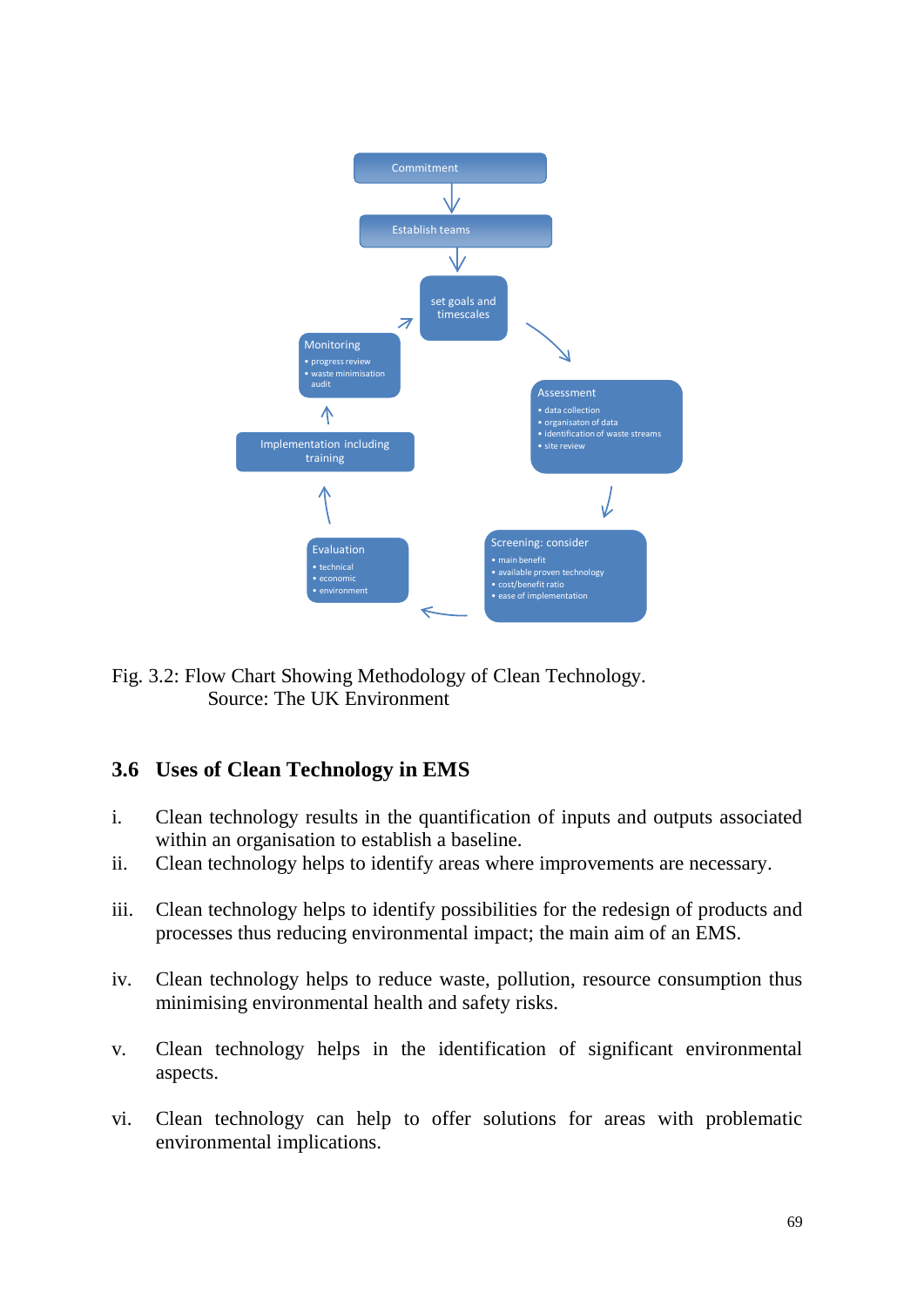# **4.0 CONCLUSION**

Clean technology is an important tool in EMS. It has its roots in waste management but focuses on the prevention of waste and pollution, the minimisation of energy consumption and conservation of raw materials.

# **5.0 SUMMARY**

Clean technology in the strictest terms is the production of goods and services without detectable environmental impact. Clean technology benefits the organisation by increasing profit, improving process efficiency, reducing environmental liability, reducing environmental impact and improving stakeholder relations. Clean technology requires total organisational commitment and entails waste minimisation at source and recycling methods.

#### **SELF- ASSESSMENT EXERCISE**

- i. Define clean technology and waste minimisation.
- ii. Discuss the benefits of clean technology to an organisation.

### **6.0 TUTOR-MARKED ASSIGNMENT**

As the Environmental Manger in a printing company in one of the six geo-political zones in Nigeria, write an introductory letter on clean technology to your Board of Directors.

# **7.0 REFERENCES/FURTHER READING**

- Boyd, R. & Frears, F.(n.d). *Integrated Environmental Management Core Module 2.* Bath: University of Bath.
- Brown, A. et al. (1992). *The UK environment.* London: Department of the Environment HMSO.
- DTI (1989). *Cutting your Losses: A Business Guide to Waste Minimisation.* London: DTI.

European Union (1975). *EU Framework Directive on Waste* (1975) 75/442/EEC.

European Union (1991). *EU Framework Directive on Waste* (1991) 91/156/EEC.

European Union (2008). *EU Framework Directive on Waste* (2008) 2008/98/EC.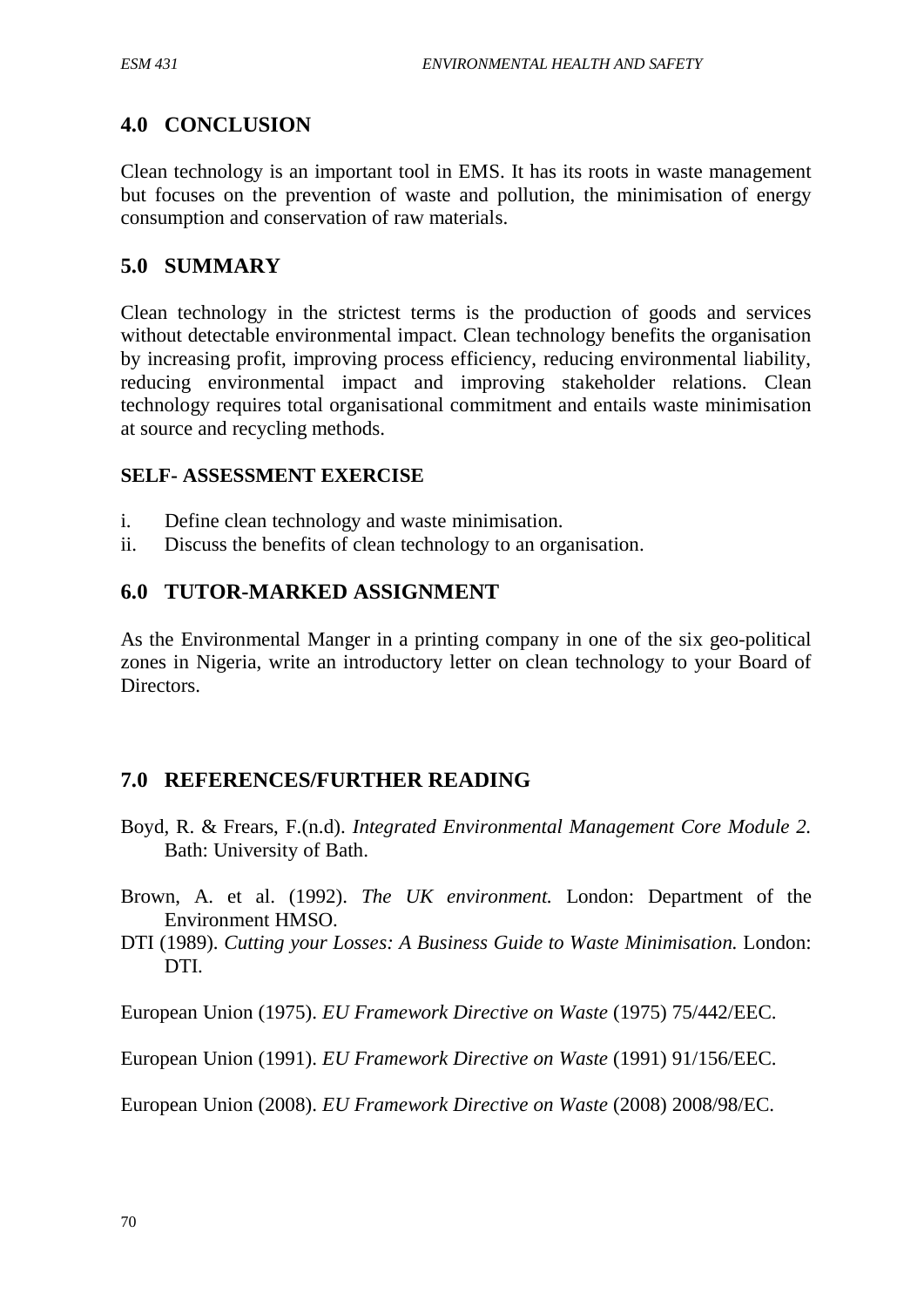# **UNIT 2 ENVIRONMENTAL RISK MANAGEMENT**

### **CONTENTS**

- 1.0 Introduction
- 2.0 Objectives
- 3.0 Main Content
	- 3.1 Definition of terms
	- 3.2 Stages of Risk Assessment
	- 3.3 Risk Management
	- 3.4 Methods of Managing Risk
	- 3.5 Benefits of Risk Assessment
	- 3.6 The Relationship between Risk Management and EMS
- 4.0 Conclusion
- 5.0 Summary
- 6.0 Tutor-Marked Assignment
- 7.0 References/Further Reading

# **1.0 INTRODUCTION**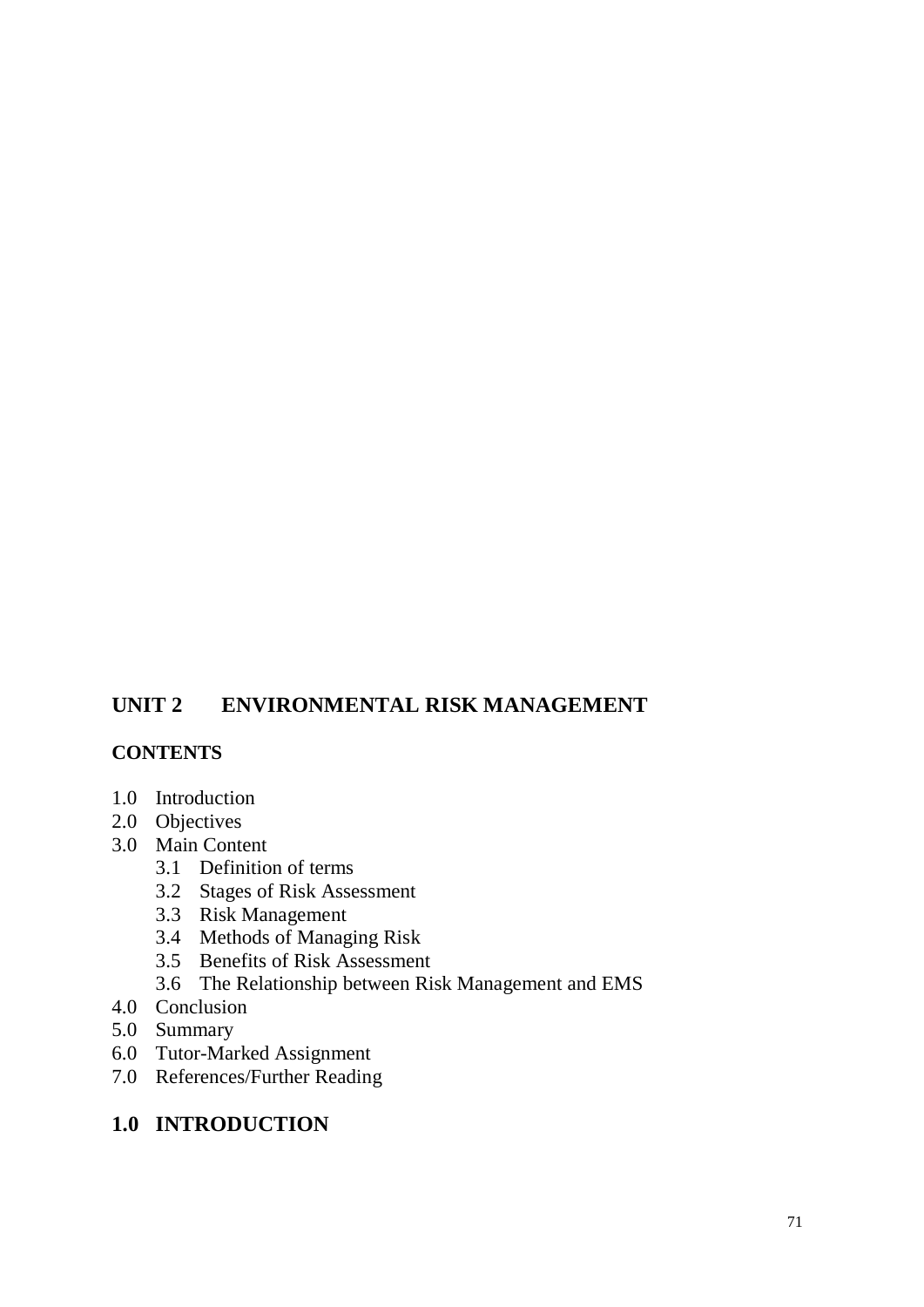Practically every activity no matter how mundane it seems has some degree of risk attached to it. However apart from risks, these activities will also have costs and benefits, thus in deciding if these risks are acceptable or not it will be necessary to weigh the risks against the costs and benefits. The application of risk assessment and management for environmental protection is a relatively new development and the treatment of risk is usually broken into risk assessment and risk management. Although risk management is a management system, it plays a role in the EMS in monitoring risk and in setting objectives and targets.

# **2.0 OBJECTIVES**

At the end of this unit, you should be able to:

- define the terms: hazard, risk, probability, consequence, risk assessment, risk management, risk estimation and risk evaluation
- describe the method of carrying out risk assessment
- describe the method for managing risk
- explain the role of risk management in an EMS.

# **3.0 MAIN CONTENT**

### **3.1 Definition of Terms**

In order to understand risk management, it is essential to have a thorough appreciation of some terms which we shall constantly use. These include:

- a. Hazard: A property or situation associated with an intention that in particular circumstances could lead to harm.
- b. Probability: The frequency of occurrence of a defined hazard in a given period, usually presented as a mathematical expression of chance. Where the probability of occurrence is unknown more qualitative terms such as uncertain are used.
- c. Consequence: The adverse effects or harm as the result of realizing a hazard. Consequence is also referred to as hazard effect, adverse environmental impacts or externalities.
- d. Risk: A combination of probability of occurrence of a defined hazard and a magnitude of the consequences of the occurrence.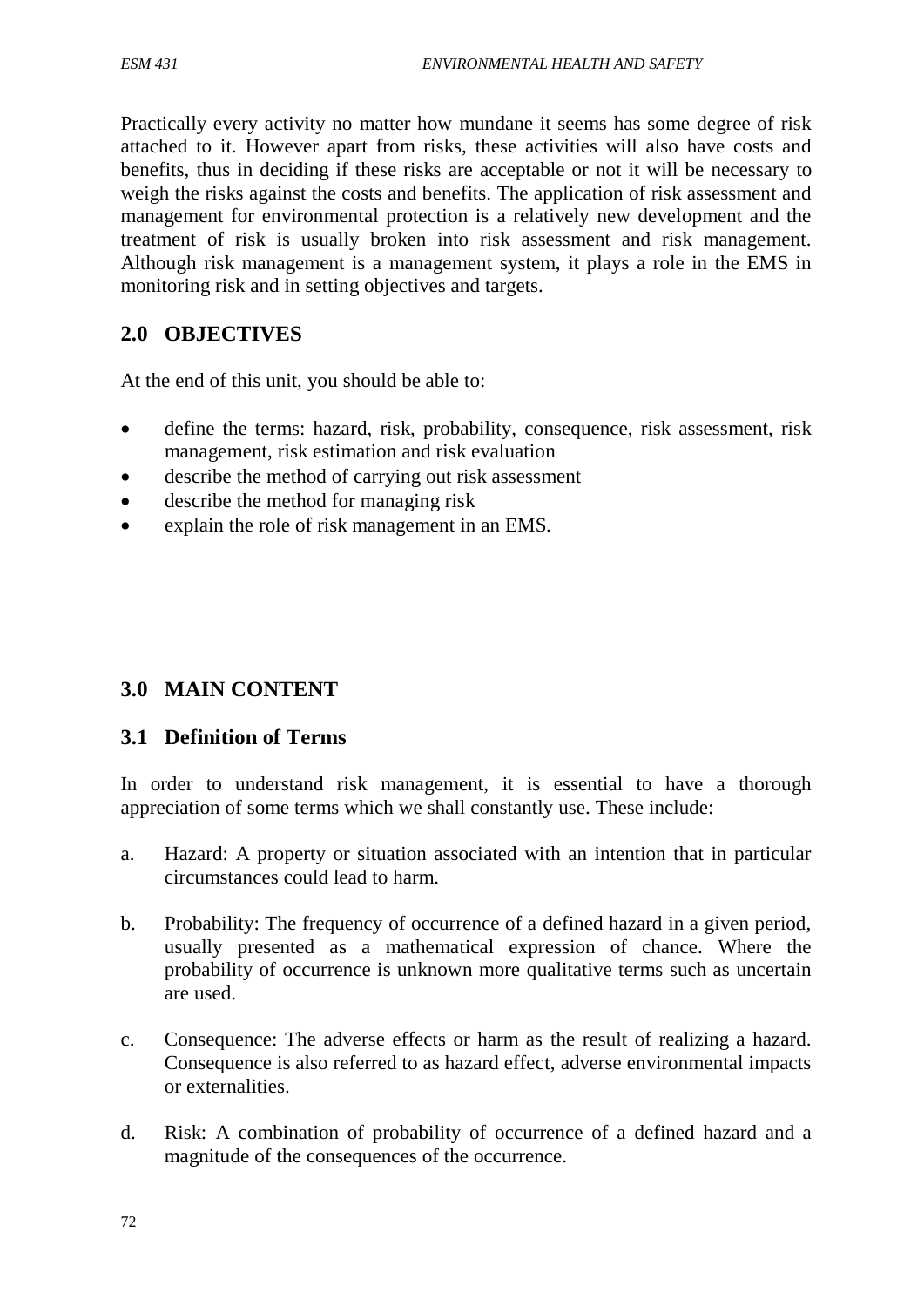- e. Risk assessment: The structured gathering of information about risks, and forming a judgment as to their significance. It is also a process in which prediction and evaluation are combined to estimate the risk for a given hazard. Manifestation of risk requires an event, a pathway for transport, and a receptor which could be harmed at exposure point. In essence, risk assessment provides a structured approach for ascertaining the nature and extent of the relationship between cause and effect.
- f. Receptors: these are stock or population at risk. Receptors may be living or non-living such as humans, agriculture, buildings, materials and eco-systems.
- g. Risk estimation: This is concerned with the consequences of an intention taking the probability of occurrence into account.
- h. Risk evaluation seeks to determine the significance of the estimated risks for the receptors.
- i. Risk perception relates to the level of understanding an individual has of the risk to which they are exposed.
- j. An intention may be 'do nothing' or 'do something'. Intention includes the manufacture and use of a substance; the creation, testing and release of an organism; the construction or demolition of some artifact or scheme; an operation or process; any combination of intentions; and, for all intentions, taking account of inputs, useful and waste products, by-products and emissions.
- k. Risk management is the process whereby decisions are made to accept a known or assessed risk and/or the implementation of actions to reduce the consequences or probabilities of occurrence.
- l. The precautionary principle states that the damage done to the natural world should be avoided in advance. Thus when there is a possibility that irreversible damage may result from an intention, although it is not certain that the damage will be caused, the decision maker should, in the lack of firm evidence, err on the side of caution.
- m. Risk analysis includes risk assessment (risk estimation and risk evaluation), risk management (risk assessment and option analysis) and risk communication.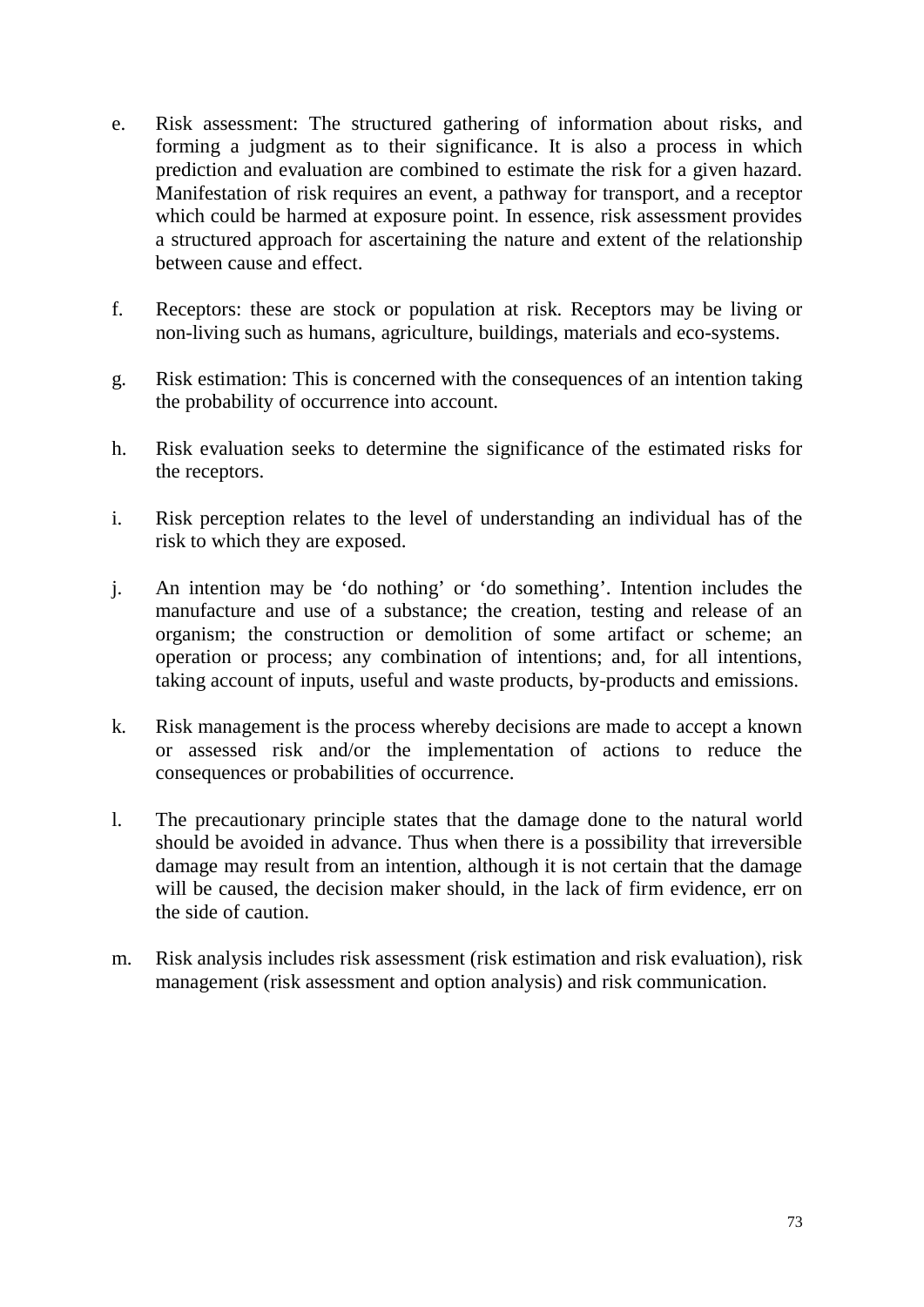

**Fig. 3.3: Framework for Risk Management Source: Royal Society**

Risk management involves carrying out a risk assessment and acting on the findings.

### **3.2 Stages of Risk Assessment**

Risk assessment consists of stages 1-6 termed risk estimation and stage 7 risk evaluation.

### **Stage 1: Clarification of intention**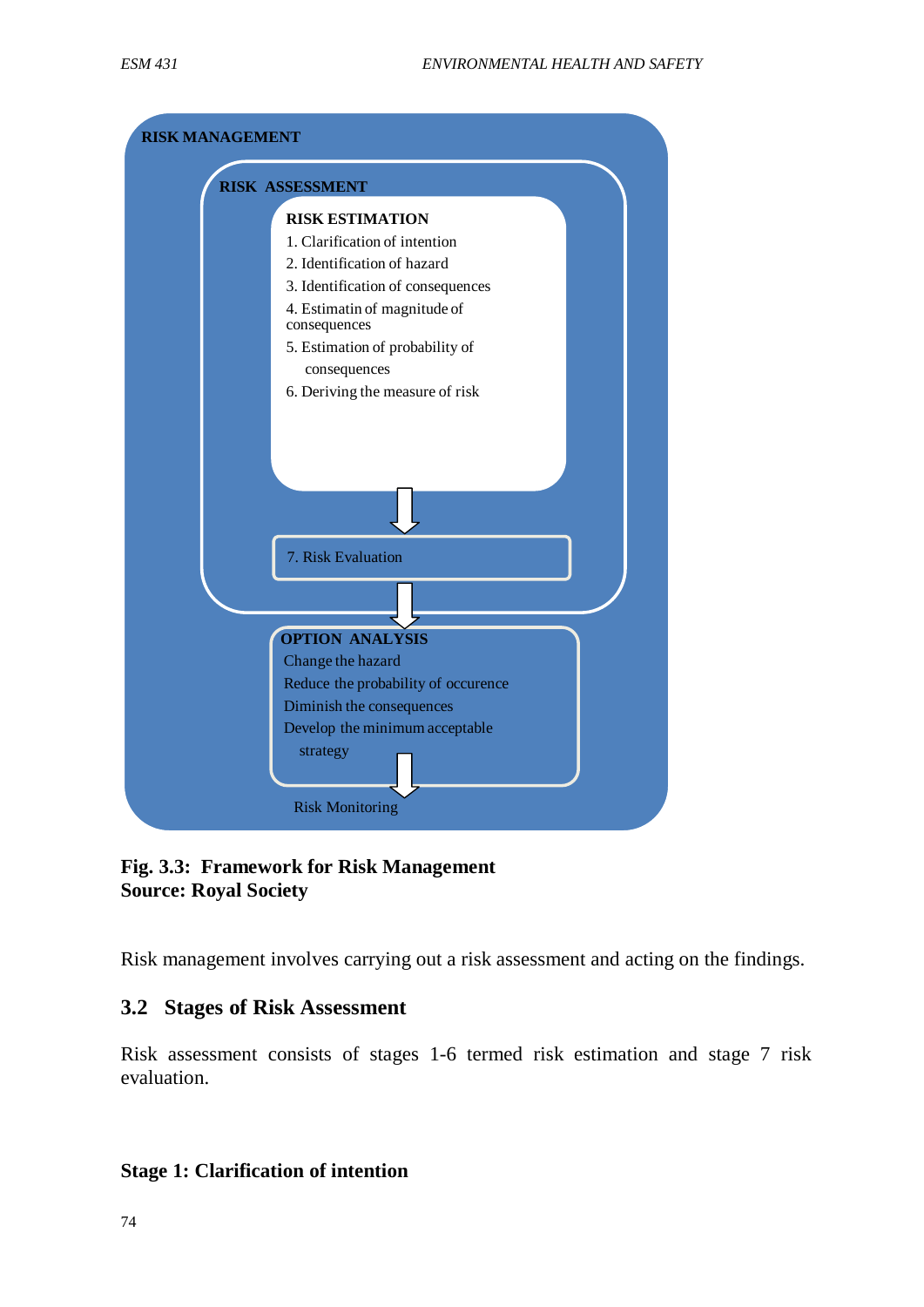This means setting how exactly what you want to do and how you want to do it. Risk assessment is carried out relative to the base line and can be used to establish the base line in the do-nothing option

### **Stage 2: Hazard identification**

This answers the question where, to what extent, might an operation, substance, process, policy, or the individual stages of one, cause harm to human health or the environment due to their nature or through failure. The hazard which leads to harm is called the hazardous or top event and the chain of lesser events is illustrated in a fault tree. Fault trees, reliability and failure analysis and Hazard and Operability Analysis (HAZOP) are standard techniques used for the systematic identification of hazards. Hazard identification is highly technical and should be done by a team with relevant disciplines who are most familiar with the intention and the baseline conditions.

### **Stage 3: Consequence identification**

The aim is to determine exactly what would happen to the relevant receptors, if a particular hazardous event occurred. The potential consequences are determined due to the identified hazards. The link between the hazard and the consequence are shown using an impact pathway.

### **Stage 4: Estimate the magnitude of consequences**

This stage measures the scale/magnitude of the consequences. This is usually done by using the establishment of a dose-effect or exposure-response type of relationship between the consequence and the receptor.

### **Stage 5: Estimate the probability of consequences**

This may be

- a. Objective probabilities determined by prior knowledge from certain events before the hazard/consequence or with hindsight, as a result of the relative frequency of occurrence of a hazard or consequence in the past.
- b. Subjective probabilities without prior knowledge and probability assigned based on the judgment of the risk assessor i.e. educated guesses.

### **Stage 6: Risk estimation**

This stage combines the probability rate and the estimates of magnitude to estimate the overall level of risk.

### **Stage 7: Risk evaluation**

Options appraisal is the process of identifying the 'best' risk management technique by evaluation. This may involve scoring, weighting and reporting different risk management options. Various criteria are used for identifying the 'best' option. The aim is to maximise long-term definitions of human well-being such as sustainability, net social benefit or value for money.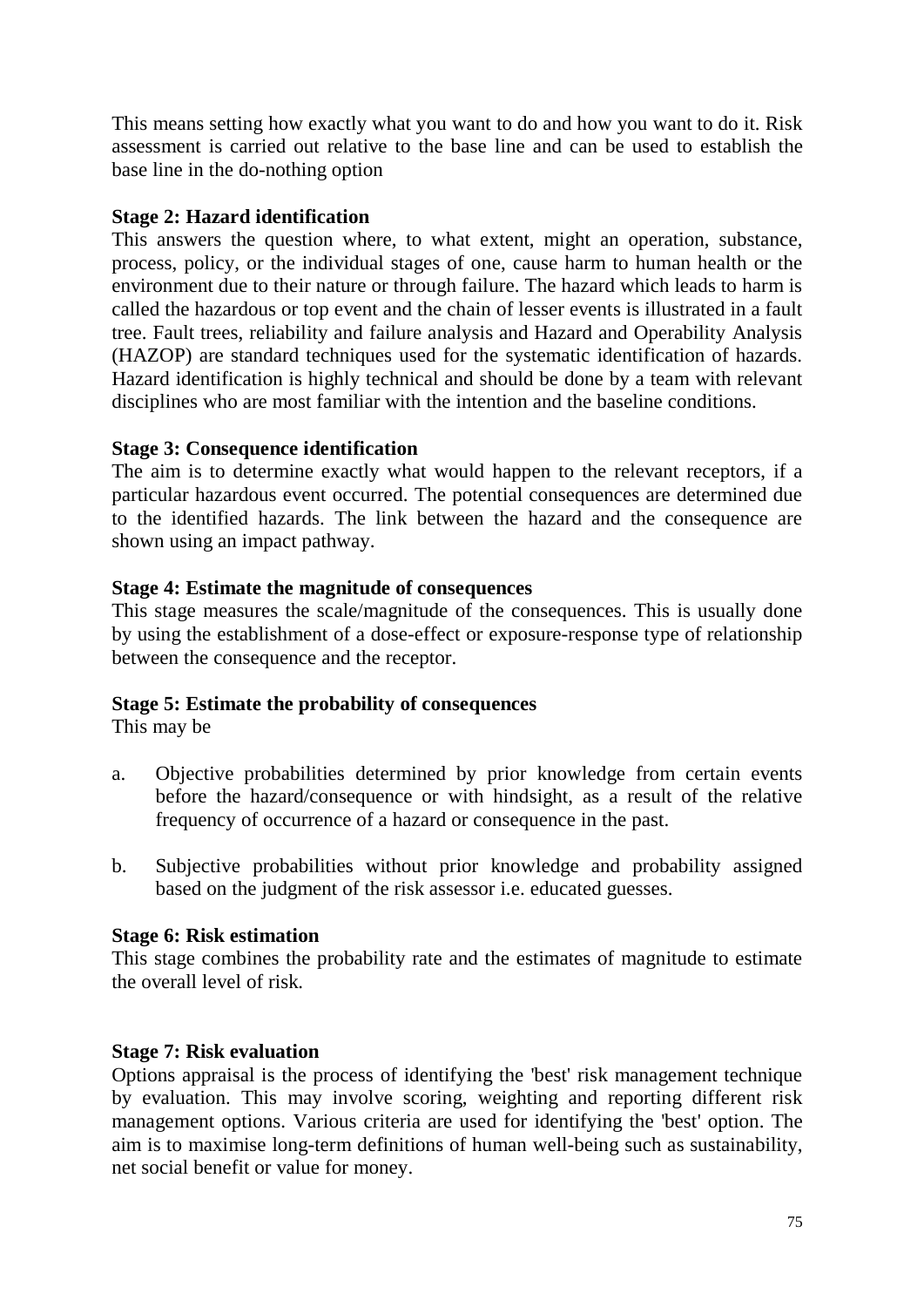Like any other appraisal process risk management involves identifying and reporting the benefits and costs of options, and then ranking those options with regard to the appropriate criteria. Social issues and the perceptions and aspirations of the public should be considered as part of the process.

There are different methods used for comparing and evaluating (or trading off) alternative risk management options. All good policy decisions rely on the effective analysis of alternative options. Therefore, appraisal is important to ensure that the decision-maker is clear about the objectives and how to decide where the balance lies between the benefits from the reduction of the risk and the implications for society of introducing control measures. A systematic appraisal of the options will be the process of identifying, quantifying and weighting the costs and benefits of the measures which have been identified as means of implementation. This process must include all implications of the potential options, and not just those that can be quantified.

All appraisals should be systematic; best achieved through a step-by-step process. A framework can be used consisting of the following steps:

- i. Identification of the objective, ensuring a clear and common understanding of what is the desired outcome.
- ii. Identification of the options. Different options may be applicable, some more than others. The options identified may be based on policy instruments, economic measures or regulations. The most appropriate could be selected, or one or more options may be merged.
- iii. Identification of the impacts of the options by collecting data from stakeholders likely to be affected.
- iv. Clarify the decision criteria such as the economic costs, the implications of change, and the human health and environmental benefits.
- v. Compare the advantages and drawbacks for each option including the trade-off between quantified and qualitative data to draw conclusions.

Techniques used for this appraisal include:

- a. Environmental Impact Assessment
- b. Strategic Environmental Assessment
- c. Cost Benefit Analysis
- d. Environmental capital this rests on the idea that the environment consists of assets which can provide a stream of benefits or services as long as care is taken not to damage them.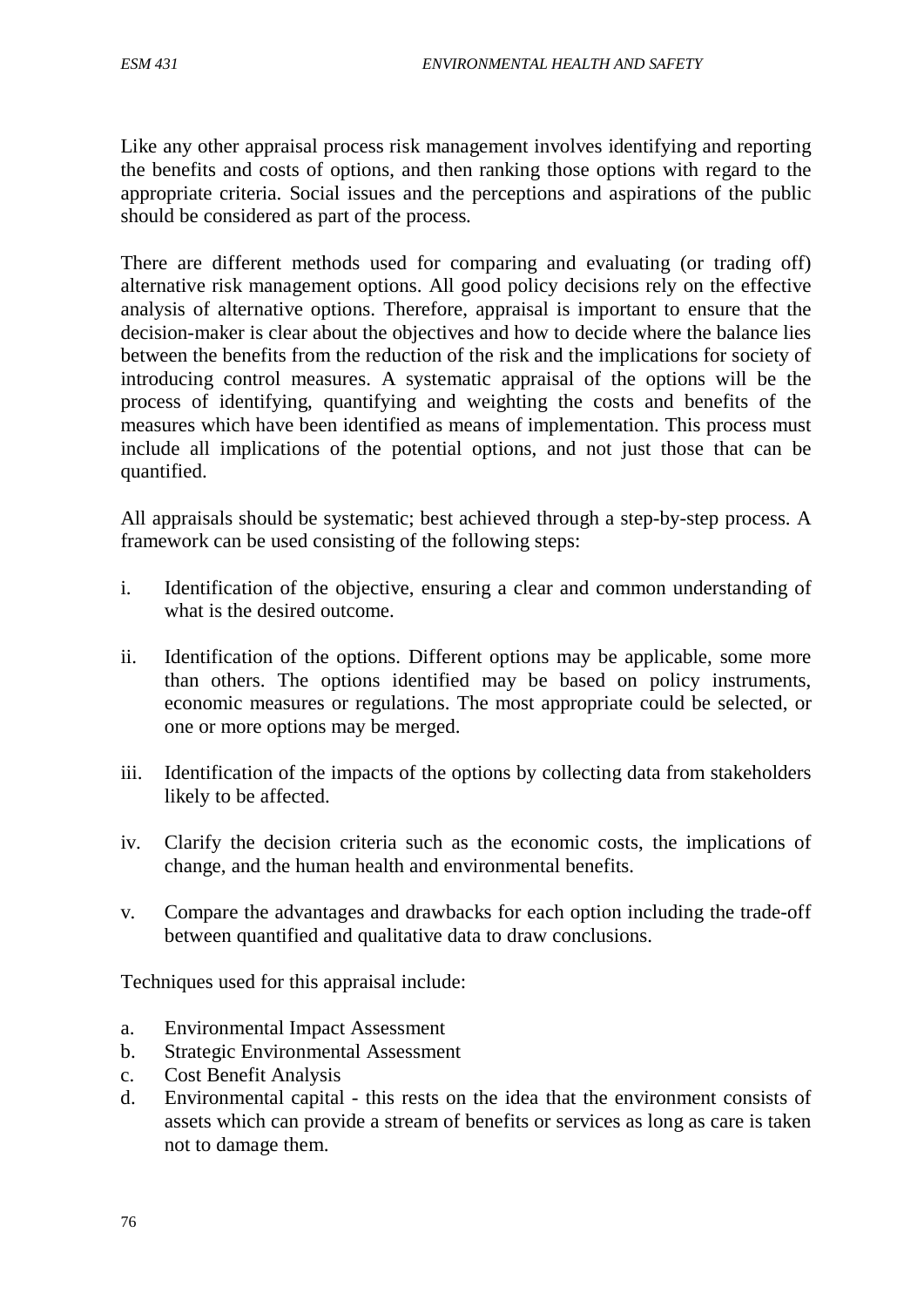vi. Multi-criteria or multi-attribute analysis; this approach involves multiplying the weighting for each decision factor by the rank, rating or scale value of each option. The resulting products are then totalled to arrive at an overall score for each option.

### **Ranking, rating and scaling**

These involve summarising both quantitative and qualitative information on alternative options using the assignment of a rank, rating or scale value relative to each of a number of decision factors or criteria. These decision factors can include the economic costs and benefits of the intention, social and political perspectives.

Ranking involves placing options from best to worst; scaling refers to the assignment of algebraic or letter scale; rating employs a pre-defined range. The rank, rating or scale value is then presented in a matrix to aid decision-making.

### **Weighting**

Weighting of the risks is done in order to assess the significance of risks. In weighting, various factors are considered, relating to the receptors response and perception of risk by those likely to be affected. The values of these risks are then compared with acceptable levels of risk that have already been set by public agencies such as FME and NESDRA.

Weighting is defined as the act of assigning subjective, value-based weighting of factors to the different impact categories based on their perceived importance or relevance.

This involves weighting the relative importance of each decision factor. Such an approach will always be open to criticism because the weights may be seen as arbitrary or biased. Different assessors, projects, companies and industries use different values as weights. While one assessor may use 1-5 while another may use values 5-100 with the lowest weight having the lowest value. The scores and weights attached to different criteria may be based on one or more of the following:

- i. Estimating the probability of events: In environmental risk assessment, there can be situations in which the probability of an event will happen. For example, once the decision to build a dam has been taken, its construction will certainly lead to the loss of habitats, landscape features and structures in the flooded area. In this case, the important parameters to consider are the probability and magnitude of consequences arising from the construction rather than the probability of the event (construction) itself.
- ii. Actuarial or historical information: This involves looking at the reliability of components or other factors within a system based on past experience or data. To be useful there has to be a statistically significant number of data points. If the event is very rare (such as a major industrial accident), then it will not be possible to gather sufficient data for a probability estimate.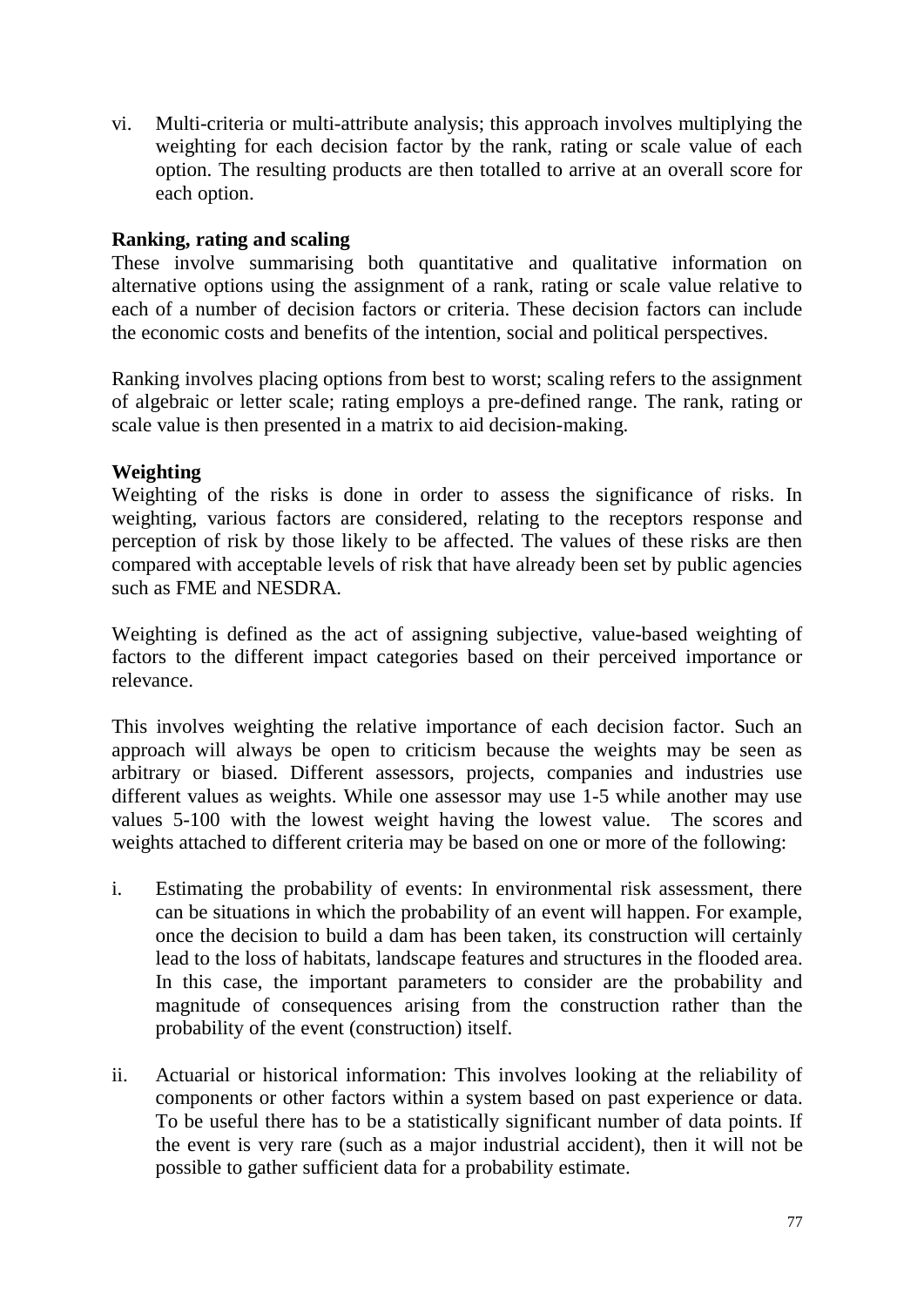- iii. Synthesised analysis such as fault tree analysis and event tree analysis which are used where processes, industries or sectors do not have sufficient data on which to base such estimates techniques involving synthesised analysis are needed. Logic diagrams are used to show the route events or faults through a system.
- iv. Estimating the magnitude of consequences: While in some cases there will be a high level of uncertainty in the estimation of the magnitude of consequences, in most cases, it will be possible to quantify the magnitude of the consequences, and possibly even place a monetary value on them.
- v. Estimating the probability of consequences: There are three primary factors to consider when estimating the probability of consequences: whether the event will be initiated; whether exposure to the hazard will occur; and whether harm will result following exposure.

### **Case Study: Assessing the Risk of Flood Waters to Sections of Land behind a Coastal Defense Scheme**

Flood hazard had been previously characterised from specialist studies and the severity of various flood events assessed by considering:

1. The magnitude of consequences: The nature of harm posed by the flood hazard and the vulnerability of receptors determine the magnitude of the consequences.

The principal consequences were weighted according to the nature of harm:

- no significant damage  $(1)$
- minor water damage to properties (10)
- minor structural damage (50)
- major structural damage or injury (500)
- loss of life (2000)
- 2. Vulnerability to consequences was assigned an indicative 'value', from 1 (for low value structures) to 5 (for developments with a high residential mix).
- 3. Probability of the consequences: In this case study, the magnitude of the consequences was estimated for floods with annual probabilities ranging from 0 -1; 0.1, 0.02 and 0.005 (i.e. with mean return intervals of 10, 50, and 200 years.

Magnitude of the consequences for each land section is a product of the weights of probability (e.g. 0.02) and the principal consequence type (e.g. 500) for each land section, weighted according to its vulnerability (e.g. 4).

- 4. Factors controlling the probability of harm being sustained (weighted)
	- the availability of access by emergency vehicles (5)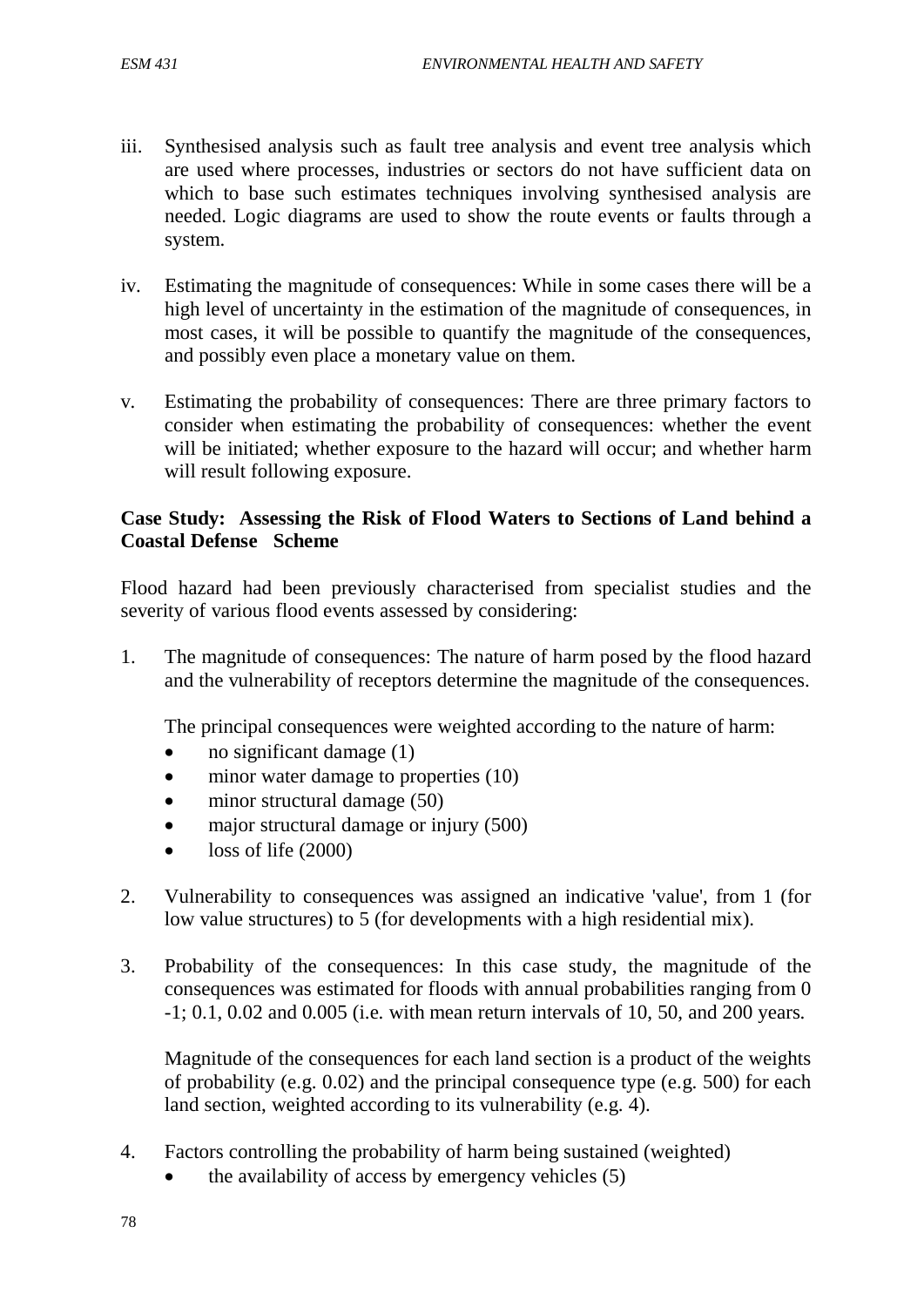- the availability of easy routes of evacuation to shelters (5)
- the amount of advanced warning available (5)
- a prior knowledge of evacuation procedures (3)
- $\bullet$  the availability of access to shelter within the property (2)
- the existence of protection for properties (drop boards, etc.)  $(2)$ .
- 5. Response profile (weighted);this is the sum of the extent to which these factors were likely to influence community response ,in all land sections following the issue of a red flood warning scoring them on a 1 (low influence) to 5 (high influence) basis. Individual local scores are summed.

Risk is a sum of damage and response for each of the land sections.

### **Table 3.1: Damage, response and risk 'profiles' and designations for sections of land behind a coastal defense scheme**

| Land           | Damage       | Response | Risk profile | Designation |
|----------------|--------------|----------|--------------|-------------|
| Section        | profile      | profile  |              |             |
| $\mathbf{1}$   | 350          | 102      | 452          | Very High   |
| $\overline{2}$ | 125          | 102      | 227          | High        |
| 3              | 125          | 97       | 222          | High        |
| $\overline{4}$ | 100          | 98       | 198          | high        |
| $\overline{5}$ | 105          | 87       | 192          | High        |
| 6              | 100          | 92       | 192          | High        |
| $\tau$         | 105          | 84       | 189          | High        |
| 8              | 105          | 69       | 174          | High        |
| 9              | 48           | 53       | 101          | Medium      |
| 10             | 14           | 84       | 98           | Medium      |
| $11\,$         | 3            | 87       | 90           | Medium      |
| 12             | $\mathbf{1}$ | 79       | 80           | Medium      |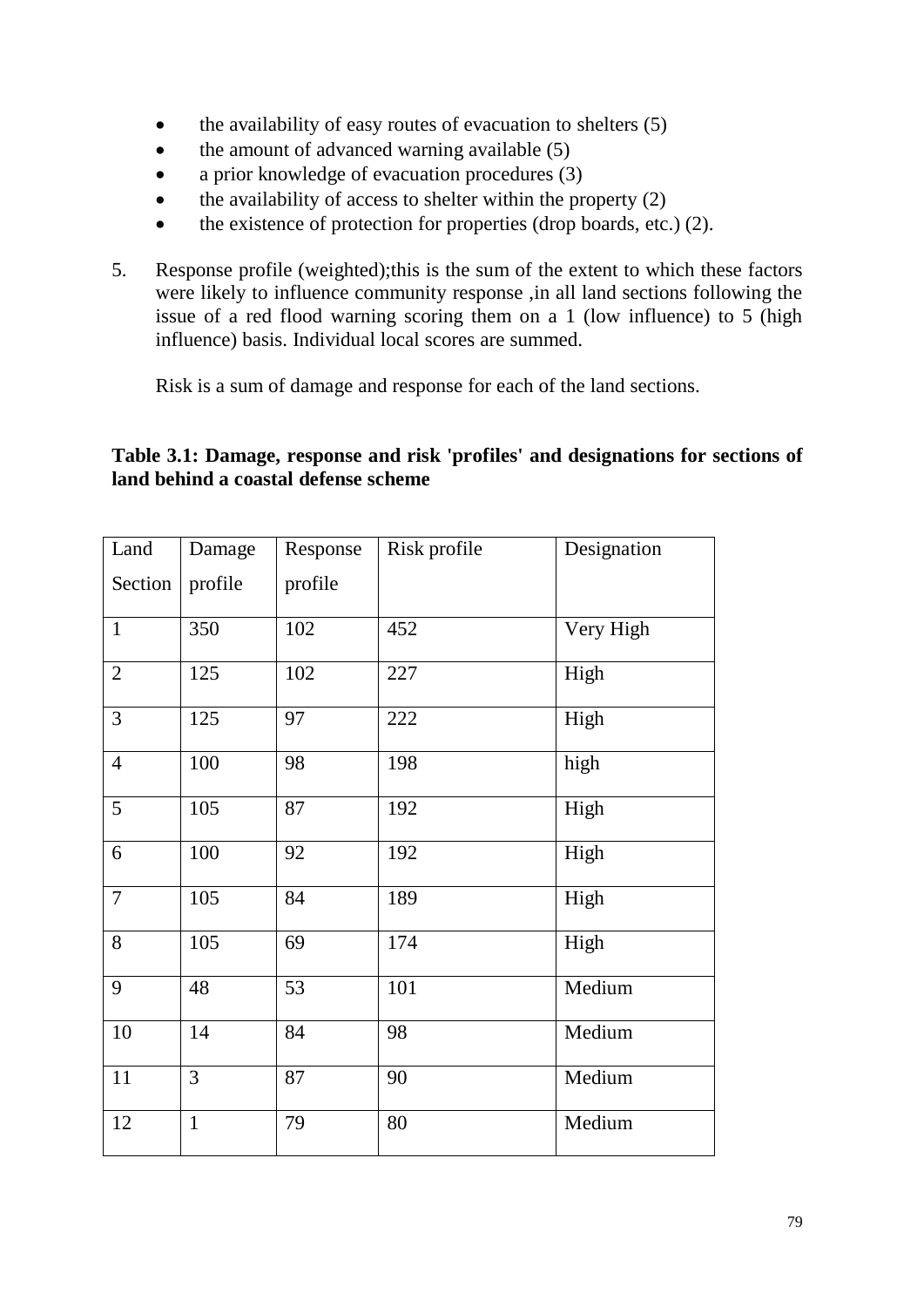**Source**: Guidelines for Environmental Risk Assessment and Management

### **3.3 Risk Management**

This is using the information from risk assessment and incorporating it into the decision-making process. The final decision may be 'yes, go ahead', 'yes go ahead with modification of intention', or 'no the risks are too great'. Modification of intention to reduce the risk restarts the risk assessment process, so risk assessment becomes a cycle.

### **3.4 Methods of Managing Risk**

In order to reduce risk, one may modify the receiving environment or hazard; modify or avoid exposure; or modify the effects or consequences of a risk. Thus, risk management requires that Option analysis be undertaken. This consists of four stages which are:

- i. Changing the hazard
- ii. Reduce the probability of occurrence
- iii. Diminish the consequences
- iv. Develop a minimum acceptable risk strategy.

The opportunities for managing the risk may be to modify your intention (best), divert the impact pathway, protect the receptors, etc. One may

- i. Manage specific relevant events by site selection, plant or process design, choice of technology.
- ii. Put contingency plans in place in anticipation of accidents or incidents. Since this cannot be done for every single potential accident, plan for those with highest probability or most significant impacts.
- iii. After identification, assessment, investigation of the scope for reducing the risk, there is the need to mitigate the risk by transferring or sharing this risk with a third party (e.g. insurance company) and when this is not possible, the risk is then allocated.

The following table may be used as a template when managing risk.

| Impact | <b>Probability</b> |        |        |
|--------|--------------------|--------|--------|
|        | Low                | Medium | High   |
| Low    | Ignore             | Accept | Manage |

**Table 3.2: Template for Risk Management**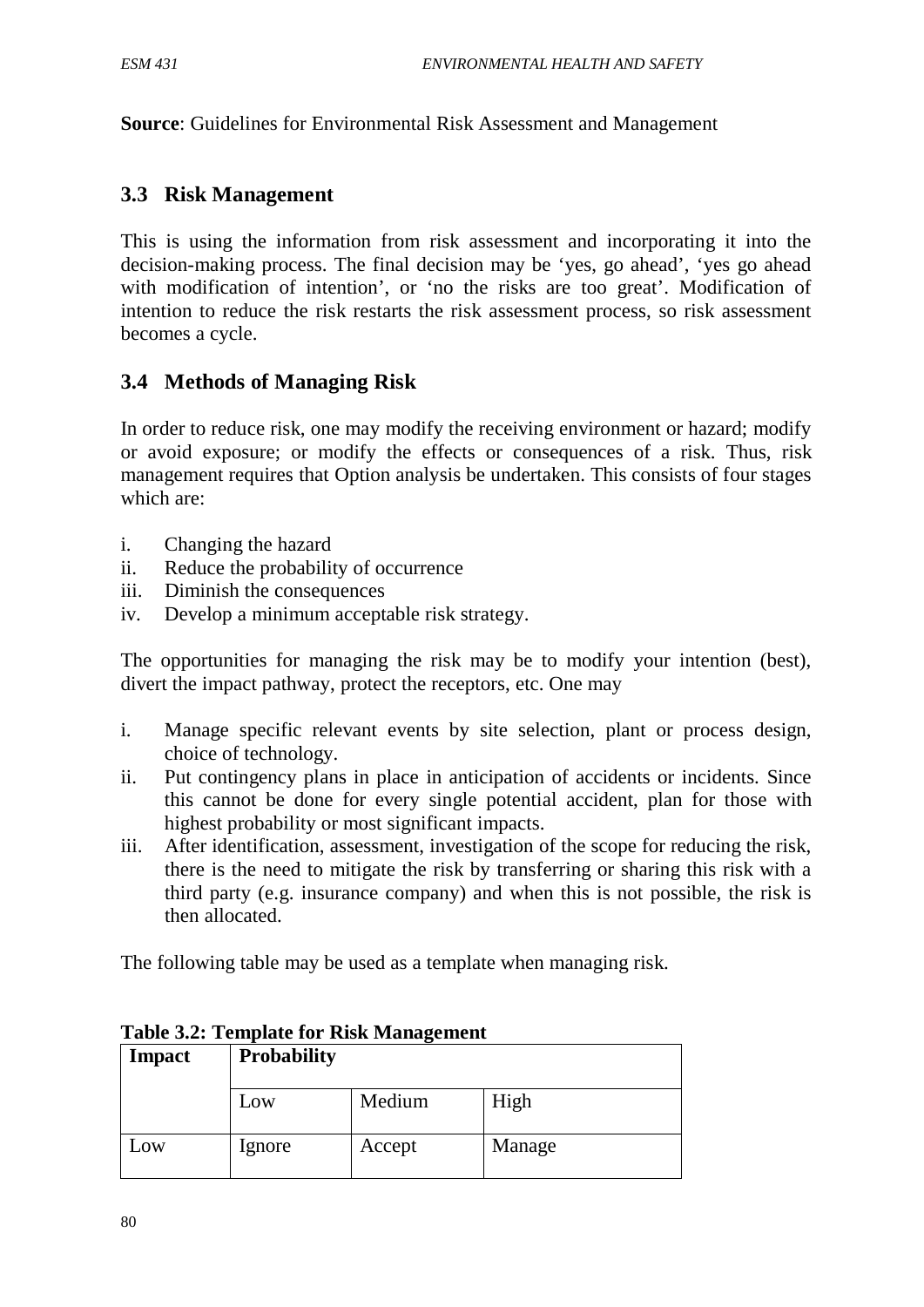| Medium | Accept | <b>Share</b> | Transfer            |
|--------|--------|--------------|---------------------|
| High   | Insure | Transfer     | Reduce and mitigate |

**Source**: Industrial Safety Health and Environment Management Systems

## **3.5 Benefits of Risk Assessment**

Risk Assessment is beneficial because it:

- i) Ensures legal compliance
- ii) Reduces the risk of incidents
- iii) Improves the quality of the decision making process
- iv) Fulfills the commitment to sustainable development
- v) Identifies areas where research or regulatory measures are needed

## **3.6 The Relationship between Risk Management and EMS**

- i. The development of an EMS is a good starting point for risk management.
- ii. Risk assessment is a tool for identifying significant impacts and prioritising significant impacts.
- iii. Corporate risk management is useful in making the connection to EMS.
- iv. Risk assessment methodology should be used as a guide for assessment, relevant to each organisation.
- v. Risk management is useful in the assessment of abnormal operating conditions (emergency preparedness).

# **4.0 CONCLUSION**

Even though risk management is in itself a management system, it has many identified links and similarities with EMS and other environmental management tools such as the cost benefit analysis, environmental audit, life cycle assessment and clean technology.

# **5.0 SUMMARY**

The application of risk assessment and management for environmental protection is a relatively new development and the treatment of risk is usually broken into risk assessment and risk management. Risk assessment has also been defined as a process in which prediction and evaluation are combined to estimate the risk for a given hazard while risk management is the process whereby decisions are made to accept a known or assessed risk and/or the implementation of actions to reduce the consequences or probabilities of occurrence. Risk management involves carrying out a risk assessment and acting on the findings.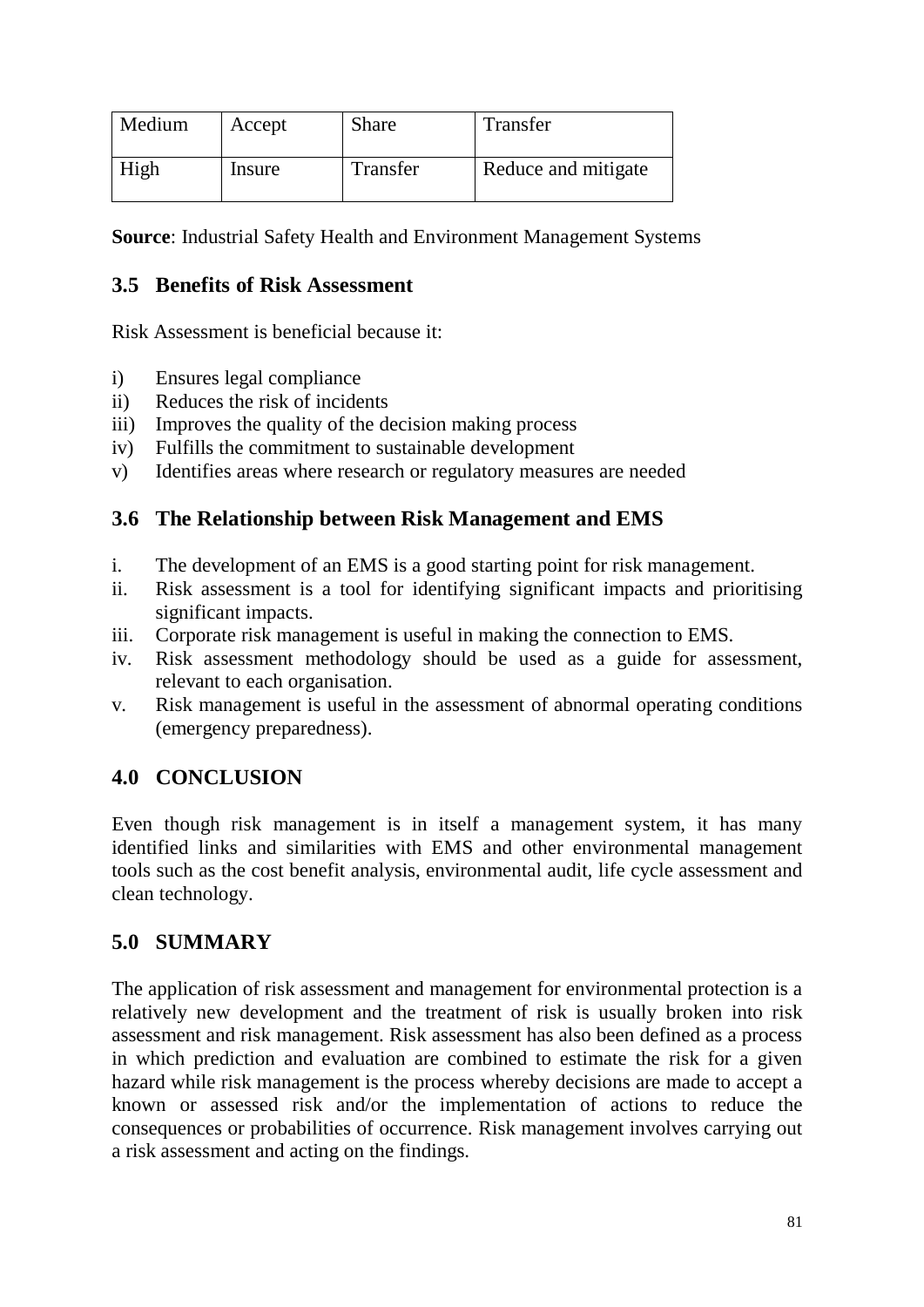Risk management is in itself a management system, it has many identified links and similarities with EMS and other environmental tools such as cost benefit analysis, environmental audit, life cycle assessment and clean technology.

### . **SELF-ASSESSMENT EXERCISE**

- a. Define the following terms:
	- i. Hazard
	- ii. Risk assessment
	- iii. Risk management
- b. Describe the method of carrying out risk assessment.

## **6.0 TUTOR-MARKED ASSIGNMENT**

- i. Make a general list and explain the hazards you might identify in the context of a new factory. (You might want to identify a specific industry).
- ii. Pick one hazard, identify some of the possible consequences, give a subjective estimate of the magnitude, probability, a measure of the risk and evaluate its significance.
- iii. Describe how you would manage this risk.

## **7.0 REFERENCES/FURTHER READING**

- Calow, P. (1998). *Handbook of Environmental Risk Assessment and Management.* Oxford: Blackwell Science.
- Department of the Environment and Welsh Office (1989). *Environment Assessment: A Guide to Procedures.* London: HMSO.

DETR (2009). *Guidelines for Environmental Risk Assessment and Management.* archive.defra.gov.uk/environment/quality/risk/eramguide/index.htm

- International Labour Office (1988). *Major Hazard Control.* Geneva: International Labour Office.
- Jain, R.. K. & Sunil, S. R. (2008). *Industrial Safety, Health and Environment Management Systems.* New Delhi: Khanna Publishers
- Office of Research and Development/National Risk Management Research Laboratory/Sustainable Technology Division/System Analysis Branch (2006), *Lifecycle Assessment Principles and Practices Glossary,* www.epa.gov/nrmrl/lcaccess/resources
- Royal Society (1992). *Risk: Analysis, Perception and Management.* London: Royal Society.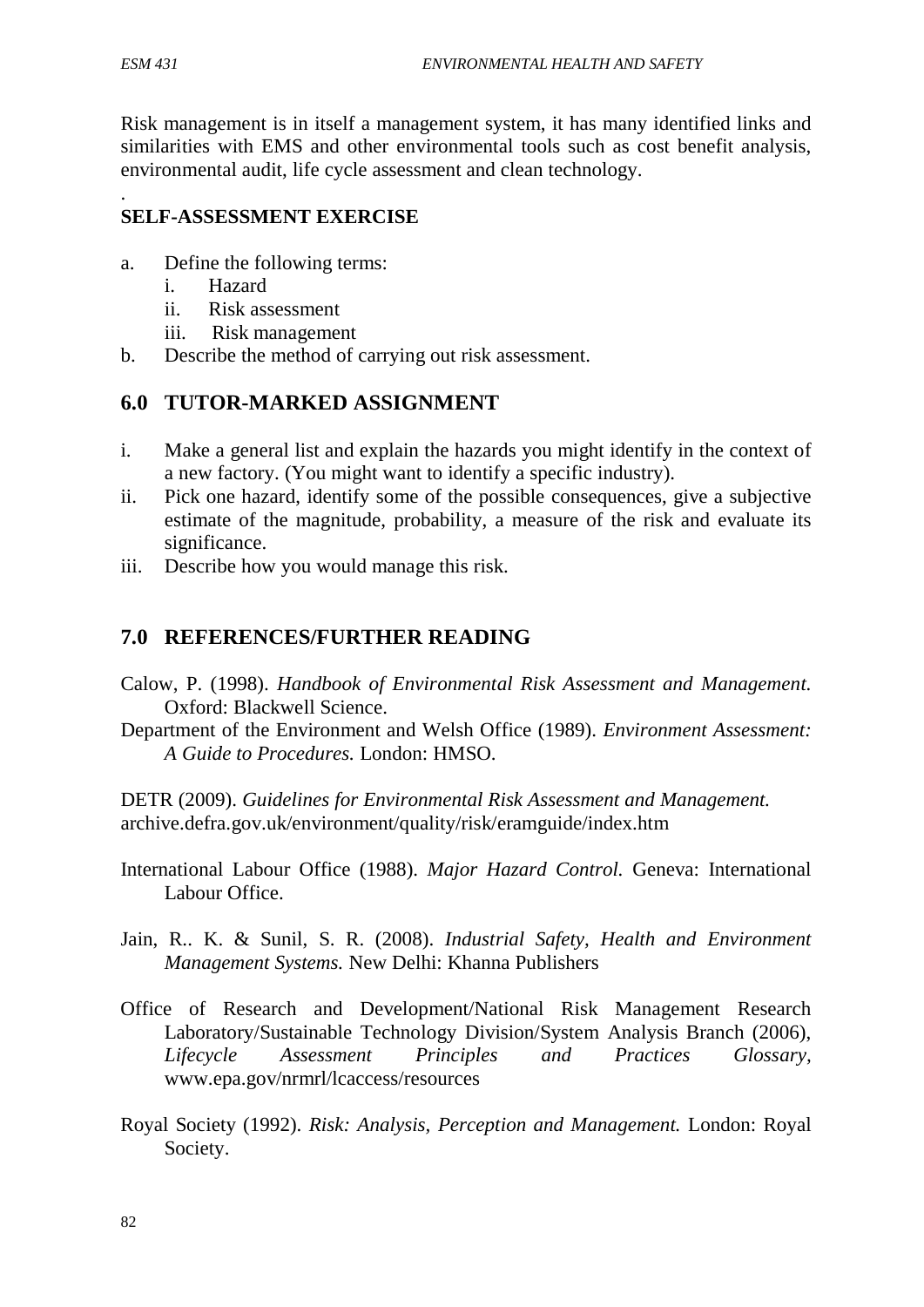US EPA (1998). **Guidelines for Ecological Risk Assessment** (EPA/630/R-95/002F). Washington D.C.: US Environmental Protection Agency.

# **UNIT 3 SUSTAINABLE DEVELOPMENT**

## **CONTENTS**

- 1.0 Introduction
- 2.0 Objectives
- 3.0 Main Content
	- 3.1 Definitions
		- 3.1.1 Goals of Sustainable Development
	- 3.2 Requirements and Characteristics of Sustainable Development 3.2.1 Requirements for Achieving Sustainable Development
	- 3.3 Events Contributing to International Sustainable Development Legislation
	- 3.4 Agreements in Force which Support Sustainable Development 3.4.1 Explanation of Terms
	- 3.5 Building Sustainable Cities
- 4.0 Conclusion
- 5.0 Summary
- 6.0 Tutor-Marked Assignment
- 7.0 References/Further Reading

# **1.0 INTRODUCTION**

We have seen that the ability of the environment to supply raw materials and absorb waste is becoming increasingly undermined. As a specie, we are breaking the limits using up the "capital" from the planet's savings account, rather than living off the "interest''. It has become clear that a link exists between man's activities and issues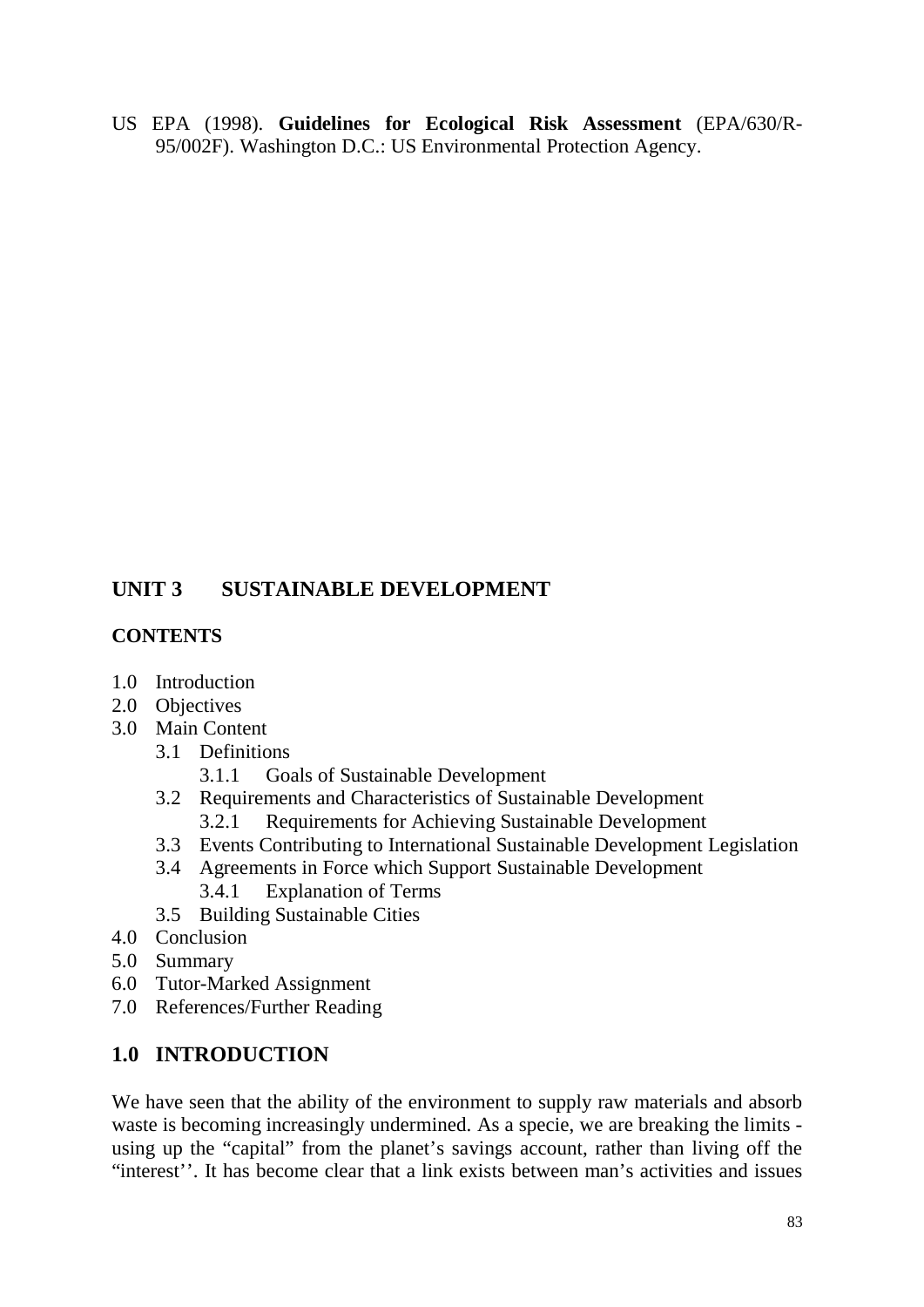such as global warming, destruction of the ozone layer, pollution of water resources, increasing occupational health and environmental health issues and depletion of biodiversity.

With this in mind, the United Nations set up a commission to find solutions. This commission concluded that sustainable development was the way to address the issues. Sustainable development thus forms the basis for EMS as well as tools such as life cycle analysis, clean technology, environmental audits and cost benefit analysis.

## **2.0 OBJECTIVES**

At the end of this unit, you should be able to:

- define sustainable development
- identify some of the characteristics and requirements of sustainable development
- identify some of the major agencies and their contribution to the attainment of sustainable development.

## **3.0 MAIN CONTENT**

## **3.1 Definitions**

There are various definitions of the term sustainable development these include:

- 1. "Development which meets the needs of the present without compromising the ability of future generations to meet their needs." (Brundtland Commission, 1987). "Needs" in this definition refer to essential or basic needs and "compromising the ability" calls for equity within and between generations.
- 2. "Sustainable development is about ensuring a better quality of life for everyone, now and for generations to come. To achieve this, sustainable development is concerned with achieving economic growth, in form of higher living standards, while protecting and where possible enhancing the environment- not just for its own sake but because a damaged environment will sooner or later hold back economic growth and lower the quality of life-and making sure that these economic and environmental benefits are available to everyone, not just to a privileged few." (UK Department of the Environment, Transport and Regions, 1998).
- 3. "Sustainable development is a pattern of social and structural transformation which optimises the economic and societal benefits available in the present,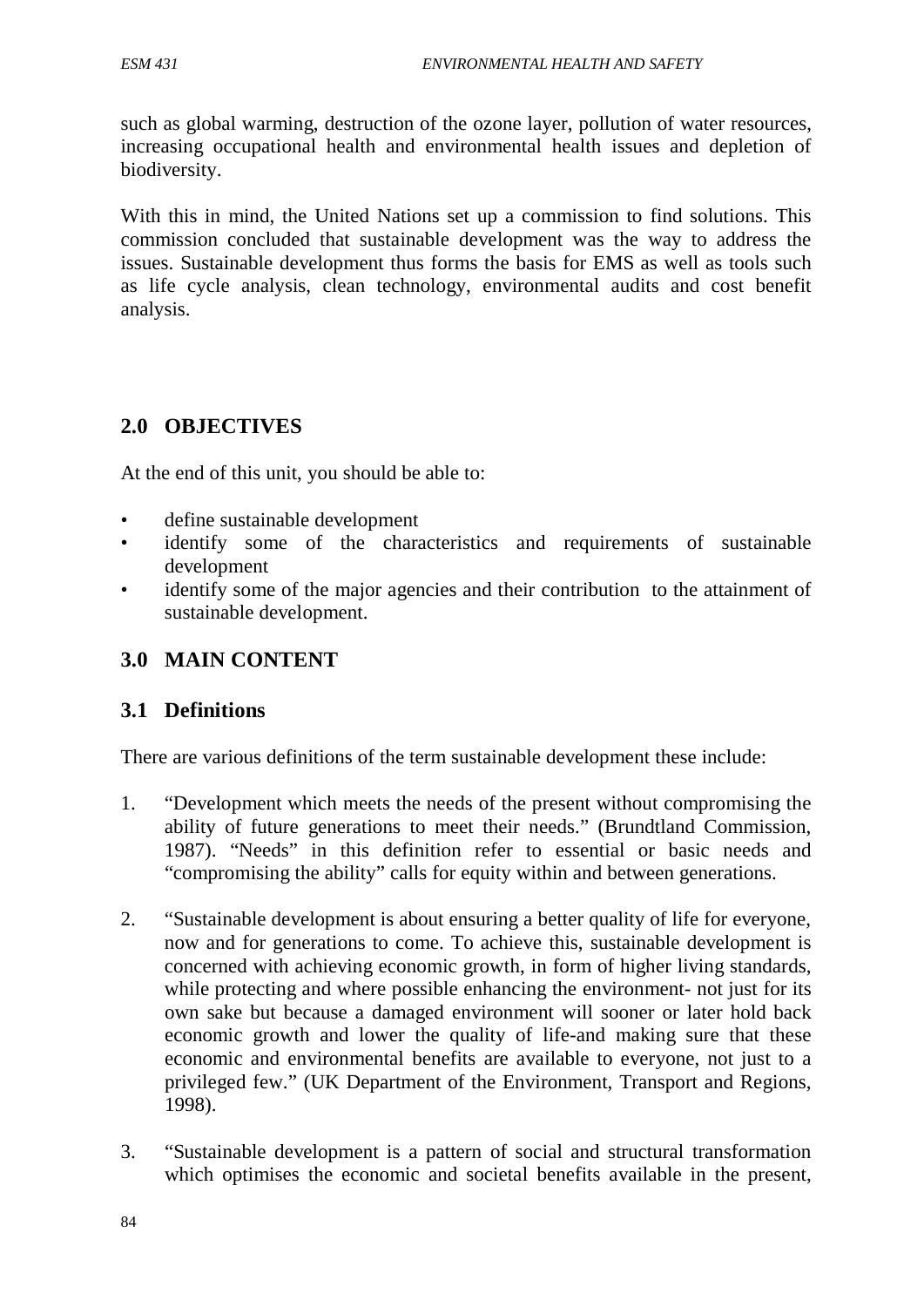without jeopardising the likely potential for similar benefits in the future... a primary goal of sustainable development is to achieve a reasonable and equitably distributed level of economic well-being that can be perpetuated continually for many human generations." (Goodland and Ledoc, 1987).

Despite the fact that there are many definitions of the term sustainable development, people and organisations are encouraged to choose or develop an interpretation based on their own context.

Sustainable development means some sort of win-win, between meeting people's needs, and staying within environmental limits - so that people's needs can still be met in the future.

By 2050 it is estimated that there will be 9.5 billion people living on the earth.

Sustainable development is about solving the puzzle of how you meet the needs of 9.5 billion people on a planet which has limits.

## **3.1.1 Goals of Sustainable Development**

- a. Integration of the social, economic and environmental decisions of sustainable development in policy making at international, regional and national levels.
- b. Wide–spread adoption of an integrated, cross-sectoral approach to sustainable development.
- c. Measurable progress in the implementation of the goals and targets of the Johannesburg Plan of Implementation.

# **3.2 Requirements and Characteristics of Sustainable Development**

In order to achieve the desired balance between human activity and development and the protection of the environment, it is necessary to ensure:

- a. Integration into formulation and implementation of economic and sectoral policies
- b. Integration into public authority decisions
- c. Integration into production services
- d. Integration into individual behaviour and choice
- e. Effective communication.

Sustainable development has the following characteristics:

- a. Maintenance of the overall quality of life
- b. Maintenance of access to natural resources
- c. Avoidance of lasting environmental damage

## **3.2.1 Requirements for Achieving Sustainable Development**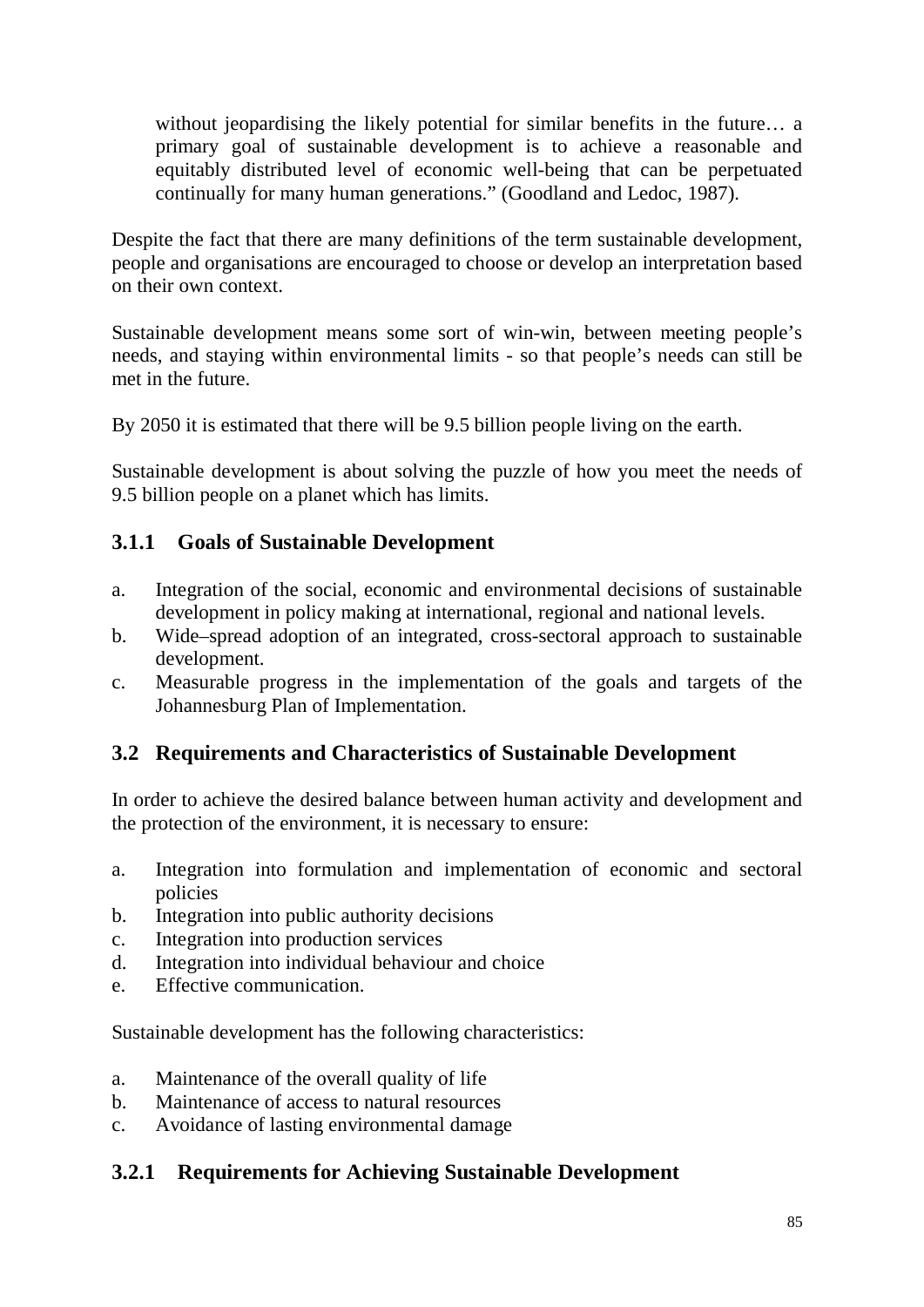- a. Manage resources in processing, consumption and use and encourage re-use and recycling
- b. Rationalise production and consumption of energy
- c. Change consumption and behaviour patterns of society
- **3.3 Events Contributing to International Sustainable Development Legislation**

This list is by no means exhaustive but includes:

- i. World Commission on the Environment and Development (WCED). WCED developed the Brundtland report: "Our Common Future" published in 1987. The report produced the most widely quoted definition of sustainable development and emphasised the need for sustainable development.
- ii. UN Conference on Environment and Development (UNCED) Earth Summit in June 1992 produced
	- a. The Rio de Janeiro declaration which places humans at the centre of sustainable development issues and presented 27 principles including the precautionary principle and the polluter pays principle (You pollute you pay to remediate).
	- b. Agenda 21- Agenda for 21st century. It called for bottom-up approach thus emphasising the role of small groups and individuals in development.
	- c. UN Framework Convention on Climate Change (UNFCC) dealing with the use of fossil fuel, targets a reduction to 1990 levels by 2000 for developed nations called the Kyoto Protocol agreed five years later. America refused to sign the Convention.
	- d. UN Convention on Biological Diversity ensures access to biodiversity for countries with biotechnology.
	- e. Statement of Forest Principles made when Convention on Forests collapsed. It emphasises national sovereignty over forest reserves.
- iii. UNCED, Earth Summit + 5 in New York 1997 to monitor the progress. NGOs were treated as full participants.
- iv. UNCED, Earth Summit + 10 in Johannesburg 2002. World Summit on Sustainable development. Millennium Development goals (MDGs) formed an important element of the plan formed.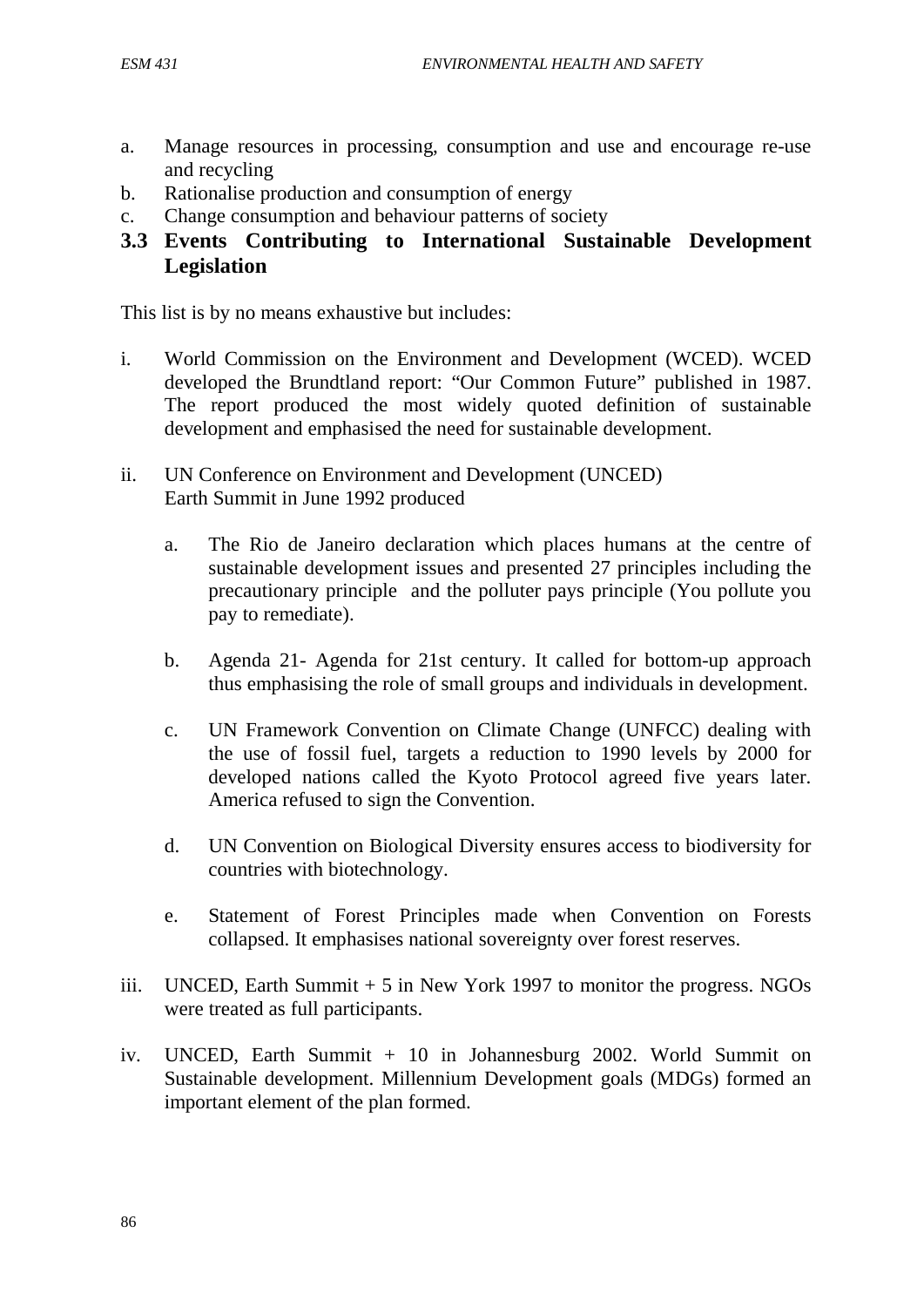v. UN General Assembly as part of the General Summit in New York in 2000 produced the Millennium Development Goals (MDGs). Goal 7 Ensures environmental sustainability.

# **3.4 Agreements in Force which Support Sustainable Development**

The agreements which support sustainable development cover several areas and include the agreements in the following table.

| Sector          | Agreement                     | <b>Drafting Agency</b>    |
|-----------------|-------------------------------|---------------------------|
| Human Rights    | Universal Declaration of      | United Nations<br>General |
|                 | Human rights                  | Assembly (1948)           |
| Ozone           | Vienna Convention for         | Vienna Convention 1985    |
| depletion       | the depletion of the ozone    |                           |
|                 | layer                         |                           |
| Hazardous       | Basel Convention on the       | Basel convention, Adopted |
| materials       | trans-boundary movement       | 1989, came in force 1992  |
|                 | of hazardous material         |                           |
| Global          | <b>UNFCC</b>                  | Rio earth summit, adopted |
| warming         |                               | 1992, in to force 1994    |
| Desertification | Convention<br><b>UN</b><br>to | UN 1994, into force 1996  |
|                 | Desertification<br>Combat     |                           |
|                 | (UNCCD)                       |                           |
| Trade           | Agreement<br>General<br>on    | World Trade Organisation  |
| agreements      | tariffs and trade             | (1947)                    |
| Persistent      | Stockholm Convention on       | <b>UN 2001</b>            |
| organic         | Persistent<br>Organic         |                           |
| pollutants      | Pollutants                    |                           |

Table 3.3: Agreements in Force which Support Sustainable Development

Source: United Nations Treaty Collection

## **3.4.1 Explanation of Terms**

**Charter** - Solemn instrument of international law; agreements that grant rights

**Treaty** - a concluded agreement in written form governed by international law

**Convention** - Formal multilateral treaties with a large number of parties

**Protocol** - International legal agreement which is subsidiary to existing treaty or convention

**Adoption** - Formal legal act establishing the form and content of treaty, convention or protocol text.

# **3.5 Building Sustainable Cities**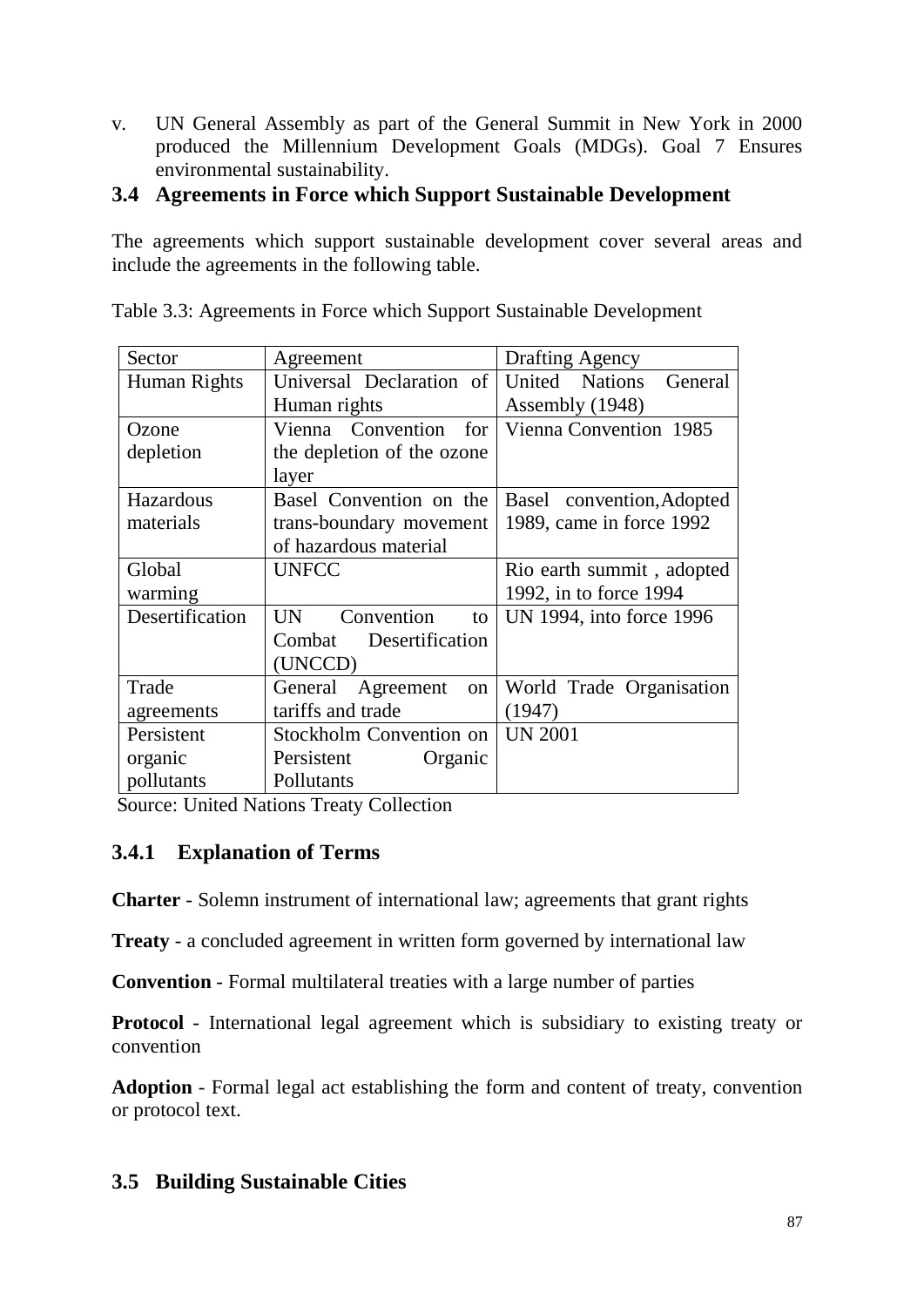Many cities have arisen over time and in fact mega-cities now exist (cities with over 10 million inhabitants, e.g. Lagos-Nigeria). These cities bring with them a large number of problems as a result of a large number of people living in them. To ensure that these cities are sustainable, a variety of issues need to be considered. These include:

- i. Energy utilisaton
- ii. Water pollution and depletion
- iii. Green House effect and ozone depletion
- iv. Ecology and landscape damage
- v. Degradation of land
- vi. Land speculation and unplanned development
- vii. Poverty alleviation
- viii. Utilisation of natural resources in construction

## **4.0 CONCLUSION**

It is clear that in order for development to be sustainable, a global approach must be taken. However, while it takes time to produce, ratify and adhere to treaties, events in one part of the globe such as massive utilisation of fossil fuels continues to affect other parts of the globe, for example, the melting of the ice-caps, which in turn put the well-being of other areas in jeopardy.

## **5.0 SUMMARY**

There is a need for man to review his present activities in order to ensure the earth is preserved for present and future generations. Sustainable development ensures some sort of win-win situation between meeting people's needs, and staying within environmental limits.

Sustainable development is defined as "development which meets the needs of the present without compromising the ability of future generations to meet their needs."

## **SELF- ASSESSMENT EXERCISE**

- i. Define sustainable development.
- ii. Identify the characteristics and requirements for sustainable development.

# **6.0 TUTOR-MARKED ASSIGNMENT**

- i. What is sustainable development?
- ii. Explain its role in sustaining the environment.

# **7.0 REFERENCES/FURTHER READING**

Baker, S. (2006). *Sustainable Development.* Oxon: Routledge,.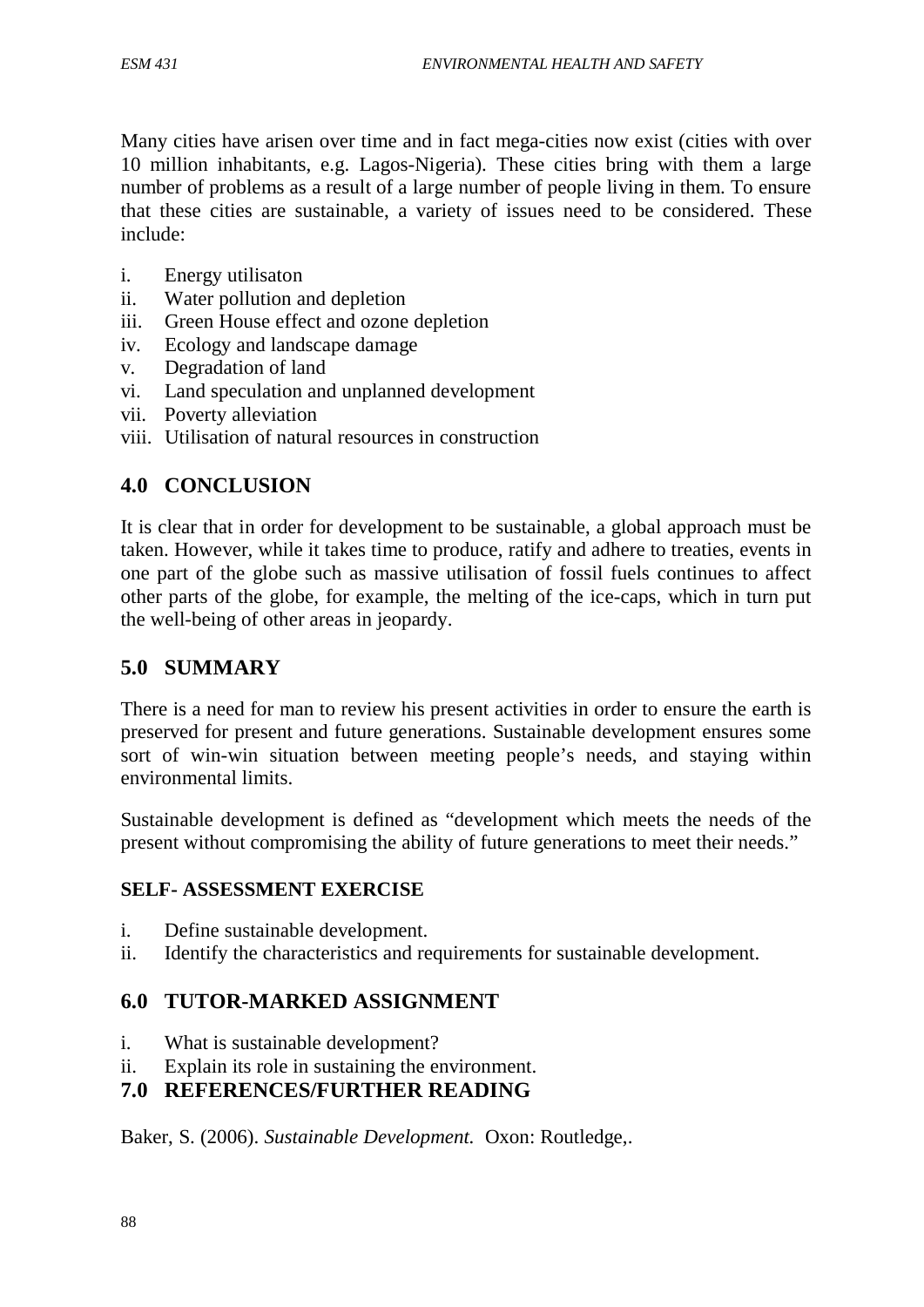- Department of the Environment Great Britain (1990) *This Common Inheritance: A Summary of the White Paper on the Environment.* London: HMSO.
- DETR(1998). *Sustainable Development: Opportunities for Change.* London: DETR.

Dresner, S. (2002). *The Principles of Sustainability.* London: Earthscan.

Goodland & Ledoc (1987). "Neoclassical Economics and Principles of Sustainable Development." *Ecological Modelling 38*: 36.

UNEP (2002). *Global Environmental Outlook 3.* London: Earthscan.

- UN. www.un.org/milleniumgoals
- UN. www.un.org/esa/dsd/
- United Nations Treaty Collection http://treaties.un.org/pages/UNTSOnline.aspx?id=1
- World Commission on Environment and Development, (1987) *Our Common Future.* Oxford: Oxford University Press.

## **UNIT 4 HEALTH AND SAFETY POLICIES IN INDUSTRIES AND WORK ENVIRONMENTS**

#### **CONTENTS**

- 1.0 Introduction
- 2.0 Objectives
- 3.0 Main Content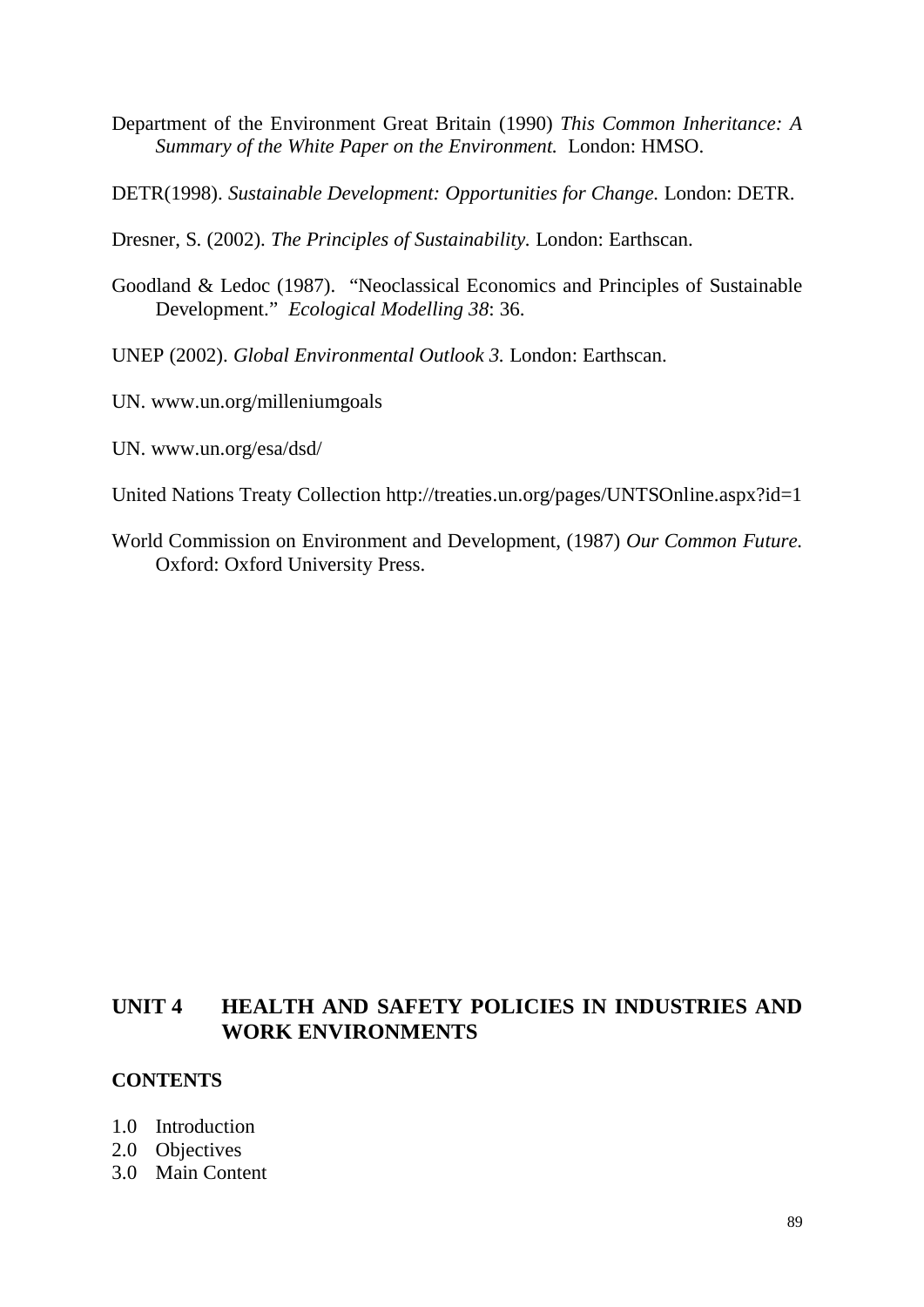- 3.1 Terms and Definitions
- 3.2 The Occupational Health and Safety Policy
	- 3.2.1 Essential Elements of an Occupational Health and Safety Policy
- 3.3 Template for Occupational Health and Safety Policy
- 3.4 Sample Policies
	- 3.4.1 Natural England Occupational Health and Safety Policy Statement
	- 3.4.2 Health and Safety Policy CB Richard Ellis Limited
- 4.0 Conclusion
- 5.0 Summary
- 6.0 Tutor-Marked Assignment
- 7.0 References/Further Reading

# **1.0 INTRODUCTION**

Accidents and ill health are costly to workers and their families. They can also hurt companies because, in addition to the costs of personal injuries, they may incur far greater costs from damage to property or equipment, and lost production. In order to improve the management of occupational health and safety risks, management systems which were already in use in the achievement of quality were introduced with good results, thus forming the basis of occupational health and safety management systems. There are guidelines used for occupational health and safety, the International Labour Organisation (ILO); ILO-OSH:2001 and the British Standards Institution (BSI) Occupational Health and Safety Assessment Series (OSHAS) 18001:1999 and 18002. These systems are occupational health and safety management systems. The starting point of the system is the health and safety policy. While it is pertinent to note that certification is not essential for managing occupational health and safety risks, any company that sincerely wants to manage occupational health and safety risks will utilise occupational health and safety management systems.

# **2.0 OBJECTIVES**

At the end of this unit, you should be able to:

- define various terms used in occupational health and safety
- list the essential elements of a health and safety policy
- use the draft policy to prepare a health and safety policy.

# **3.0 MAIN CONTENT**

# **3.1 Terms and Definitions**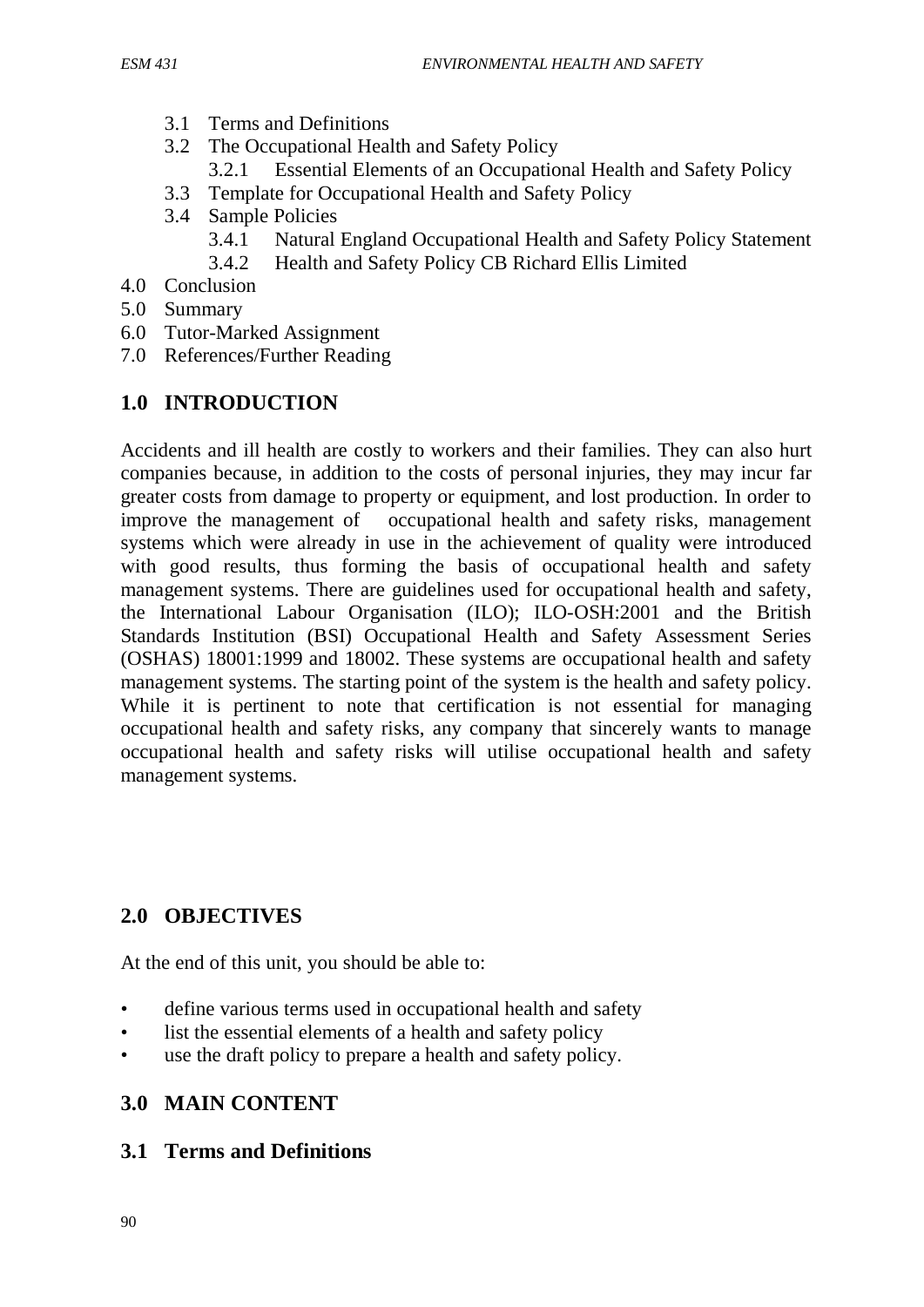- 1. Occupational health and safety refers to conditions and factors that affect, or could affect, the health and safety of employees or other workers (including temporary workers and contractor personnel), visitors, or any other person in the workplace.
- 2. Workplace is any physical location in which work related activities are performed under the control of the organisation.
- 3. Organisation is a company, corporation, firm, enterprise, authority or institution, or part or combination thereof, whether incorporated or not, public or private, that has its own functions and administration.
- 4. Occupational health and safety management system is part of an organisation's management system used to develop and implement its occupational health and safety policy and manage its risks.
- 5. A management system is a set of interrelated elements used to establish policy and objectives and to achieve those objectives. A management system includes organisational structure, planning activities (including, for example, risk assessment and the setting of objectives), responsibilities, practices, procedures processes and resources.
- 6. Occupational health and safety policy is defined as the overall intentions and direction of an organisation in relation to its occupational health and safety performance as formally expressed by top management. The occupational health and safety policy provides a framework for action and for the setting of occupational health and safety objectives.
- 7. Hazard is something with potential to cause harm. The harm will vary in severity; some hazards may cause death, some serious illness or disability, others only cuts and bruises.
- 8. Hazard identification is a process of recognising that a hazard exists and defining its characteristics.
- 9. Risk is the combination of the severity of harm with the likelihood of it happening.
- 10. Acceptable risk is a risk that has been reduced to a level that can be tolerated by the organisation having regard to its legal obligations and its own occupational health and safety policy.
- 11. Risk assessment is the process of evaluating risk(s) arising from a hazard(s), taking into account the adequacy of any existing controls, and deciding whether or not the risk(s) is acceptable.

# **3.2 The Occupational Health and Safety Policy**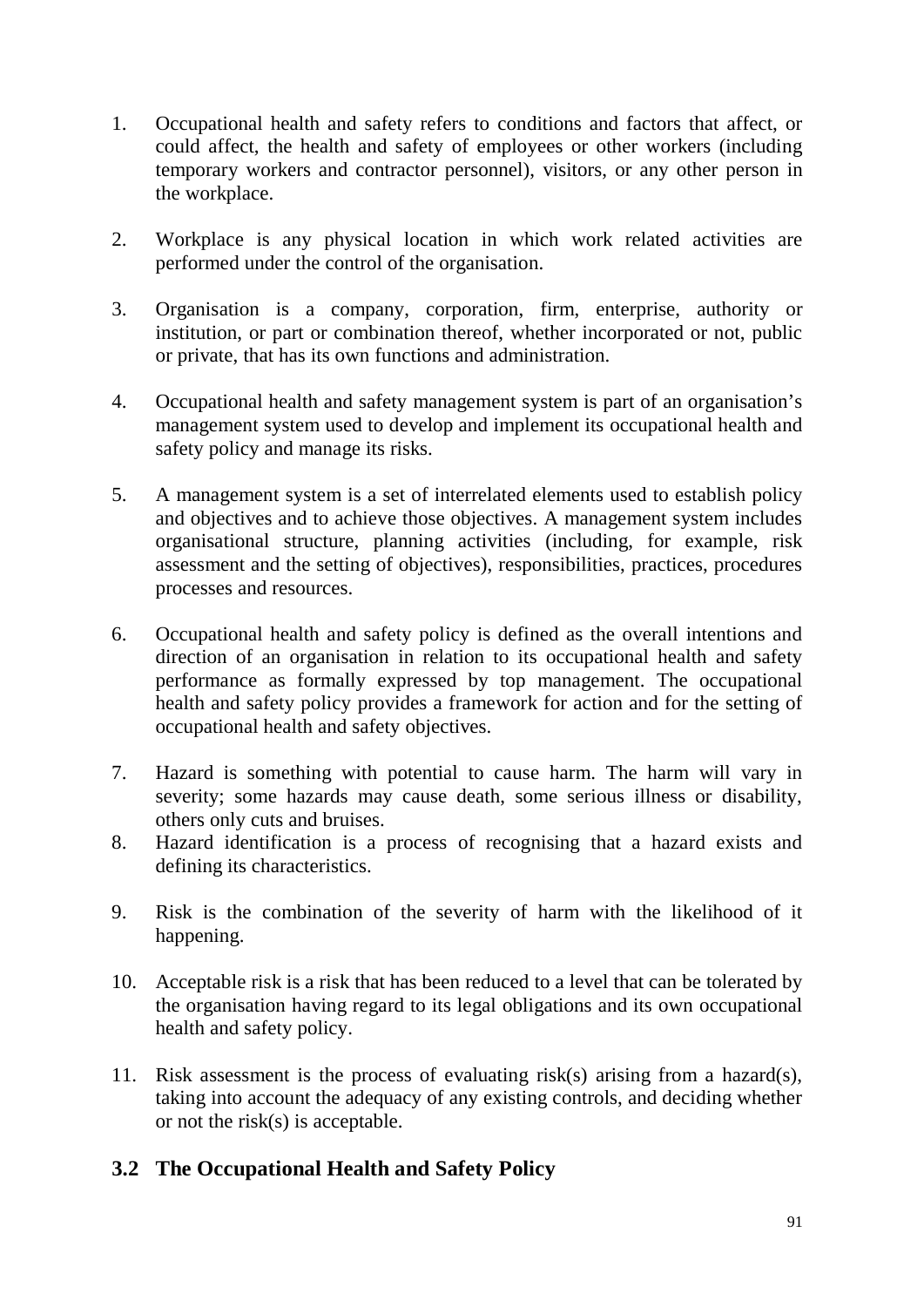We have seen that the occupational health and safety policy is defined as the overall intentions and direction of an organisation related to its occupational health and safety performance as formally expressed by top management. The occupational health and safety policy provides a framework for action and for the setting of occupational health and safety objectives. Thus the health and safety policy influences all activities, including the selection of people, equipment and materials, the way work is done and the design and provision of goods and services.

A written statement of policy and the organisation and arrangements for implementing and monitoring it shows the staff, and anyone else, that hazards have been identified and risks assessed, eliminated or controlled.

The following questions need to be asked by management when writing or reviewing a policy.

- 1. Is there a clear policy for health and safety? Is the policy put in writing?
- 2. What was achieved in health and safety the previous year?
- 3. How much has been spent on health and safety? Is there value for money?
- 4. How much money has been lost by not managing health and safety?
- 5. Does the policy prevent injuries, reduce losses and really affect the work?

## **3.2.1 Essential Elements of an Occupational Health and Safety Policy**

Top management should define and authorise the organisation's occupational health and safety policy and ensure that within the defined scope of its occupational health and safety policy complies with the following:

- 1. Is appropriate to the nature and scale of the organisation's occupational health and safety risks.
- 2. Includes a commitment to prevention of injury and ill health and continual improvement in occupational health and safety management and occupational health and safety performance.
- 3. Includes a commitment to at least comply with applicable legal requirements and with other requirements to which the organisation subscribes that relate to its occupational health and safety hazards.
- 4. Provides the framework for setting and reviewing occupational health and safety objectives.
- 5. Is documented, implemented and maintained.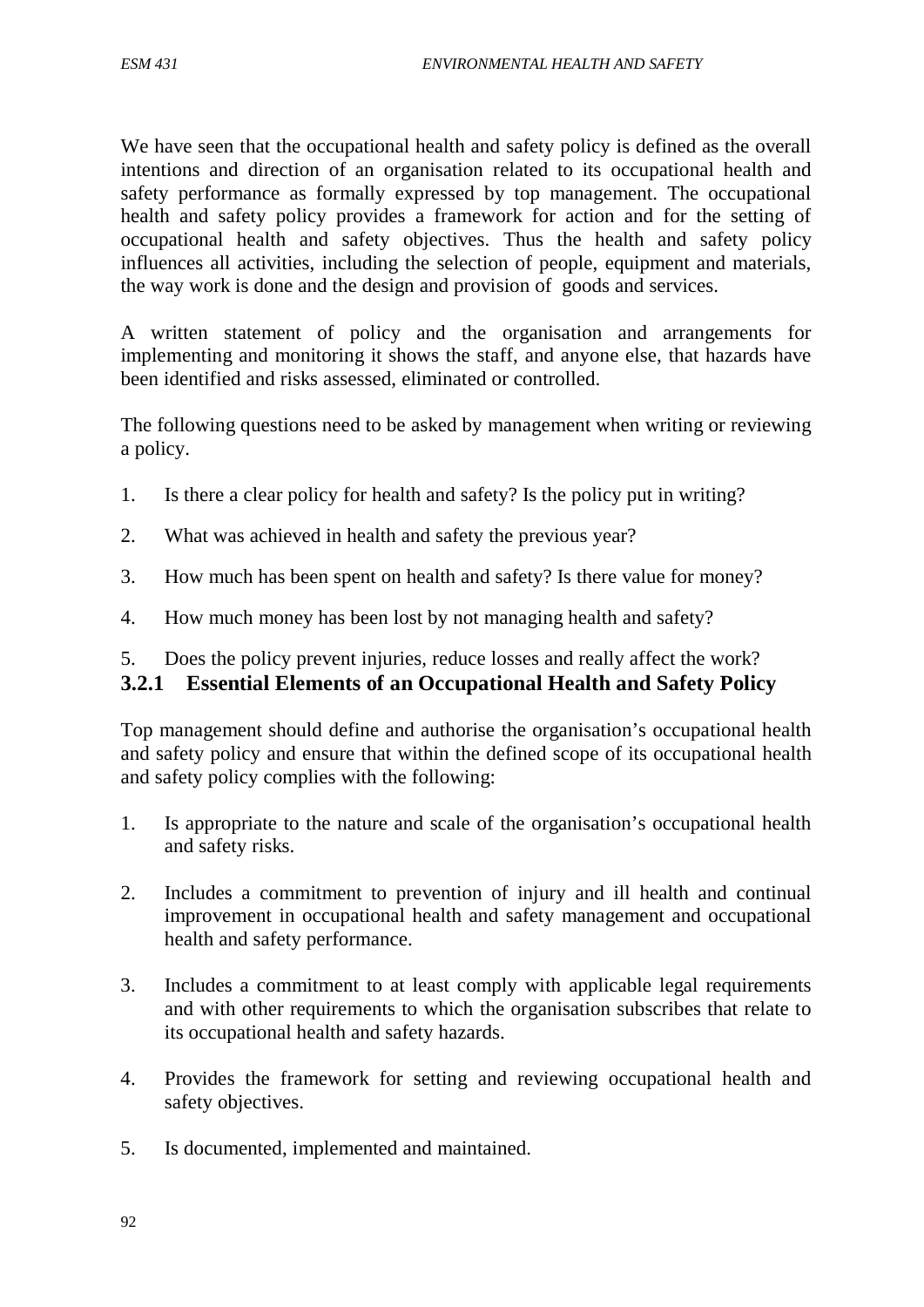- 6. Is communicated to all persons working under the control of the organisation with the intent that they are made aware of their individual occupational health and safety obligations.
- 7. Is available to interested parties.
- 8. Is reviewed periodically to ensure that it remains relevant and appropriate to the organisation.

# **3.3 Template for Occupational Health and Safety Policy**

The following is a template for an occupational health and safety policy. There is no right or wrong policy and different companies within the same industry may have vastly different policies. What is important is that the above elements are considered in writing the policy and it is in itself a commitment to continual improvement.

This is the Health and Safety Policy Statement of (name of company)……………………………………………………....

Our statement of general policy is:

- to provide adequate control of the health and safety risks arising from our work activities
- to consult with our employees on matters affecting their health and safety
- to provide and maintain safe plant and equipment
- to ensure safe handling and use of substances
- to provide information, instruction and supervision for employees
- to ensure all employees are competent to do their tasks, and to give them adequate training
- to prevent accidents and cases of work related ill health
- to maintain safe and healthy working conditions
- to review and revise this policy as necessary at regular intervals.

Signed (Employer)

Date Review date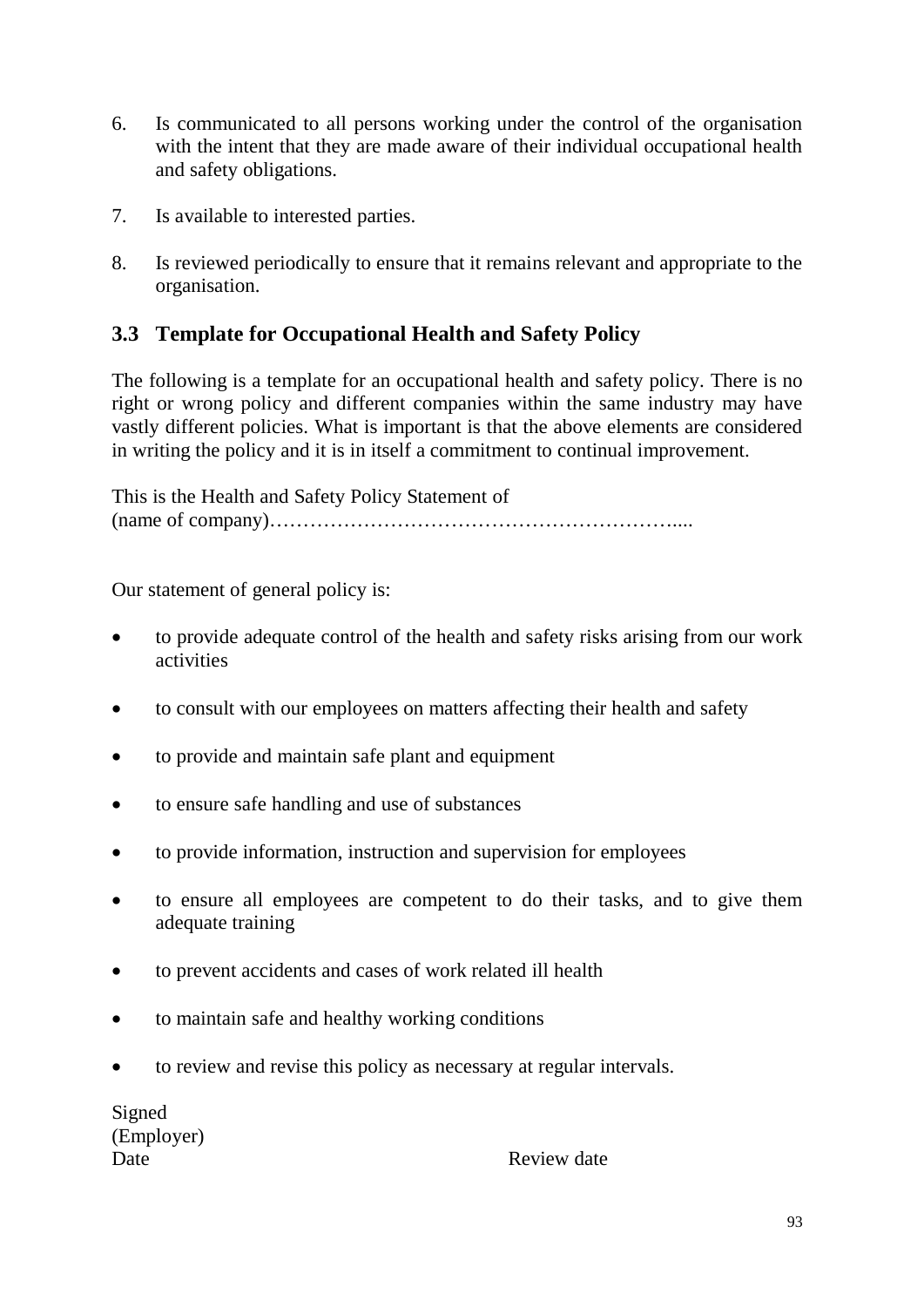Source: Health and Safety Executive

## **3.4 Sample Policies**

## **3.4.1 Natural England Occupational Health and Safety Policy Statement**

Natural England is committed to conducting its business in a manner that protects the health and safety of our employees, contractors and the public. In addition to complying strictly with the health and safety measures required by legislation, it is the Natural England's policy to promote and take all reasonably practicable steps to safeguard the health, safety and welfare of its employees and others who may be affected by its actions.

To meet the requirements of this policy Natural England will work with all employees and strive for continuous improvement in health and safety performance. We will operate an integrated, structured and documented system of management control over all our operations. This system of control commits us to:

- i. Undertake an appropriate reviews and assessments of our operations and undertakings to measure progress, manage risk, and ensure compliance with this policy.
- ii. Ensure that our employees are fully competent to perform the tasks allocated to them by careful recruitment, on-going development, including specialist training, and by provision of the necessary resources.
- iii. Maintain the health and safety awareness of all employees by the establishment of sound health and safety practices and operations through competent management and good communications, leading to continuous improvement in health and safety performance.
- iv. Ensure that the contractors we engage are competent to perform the work contracted and encouraging good safety practice within such companies in compliance with this policy.
- v. Design and maintain our premises and facilities so as to minimise the risks associated with their maintenance and use.
- vi. Effective response to, and investigation of accidents, incidents and near misses, to establish root causes and take reasonable actions to prevent their reoccurrence.

Natural England will provide information to, and ensure appropriate consultation with, health and safety representatives on matters relevant to this policy. We will discuss and exchange ideas relating to health and safety with our employees on a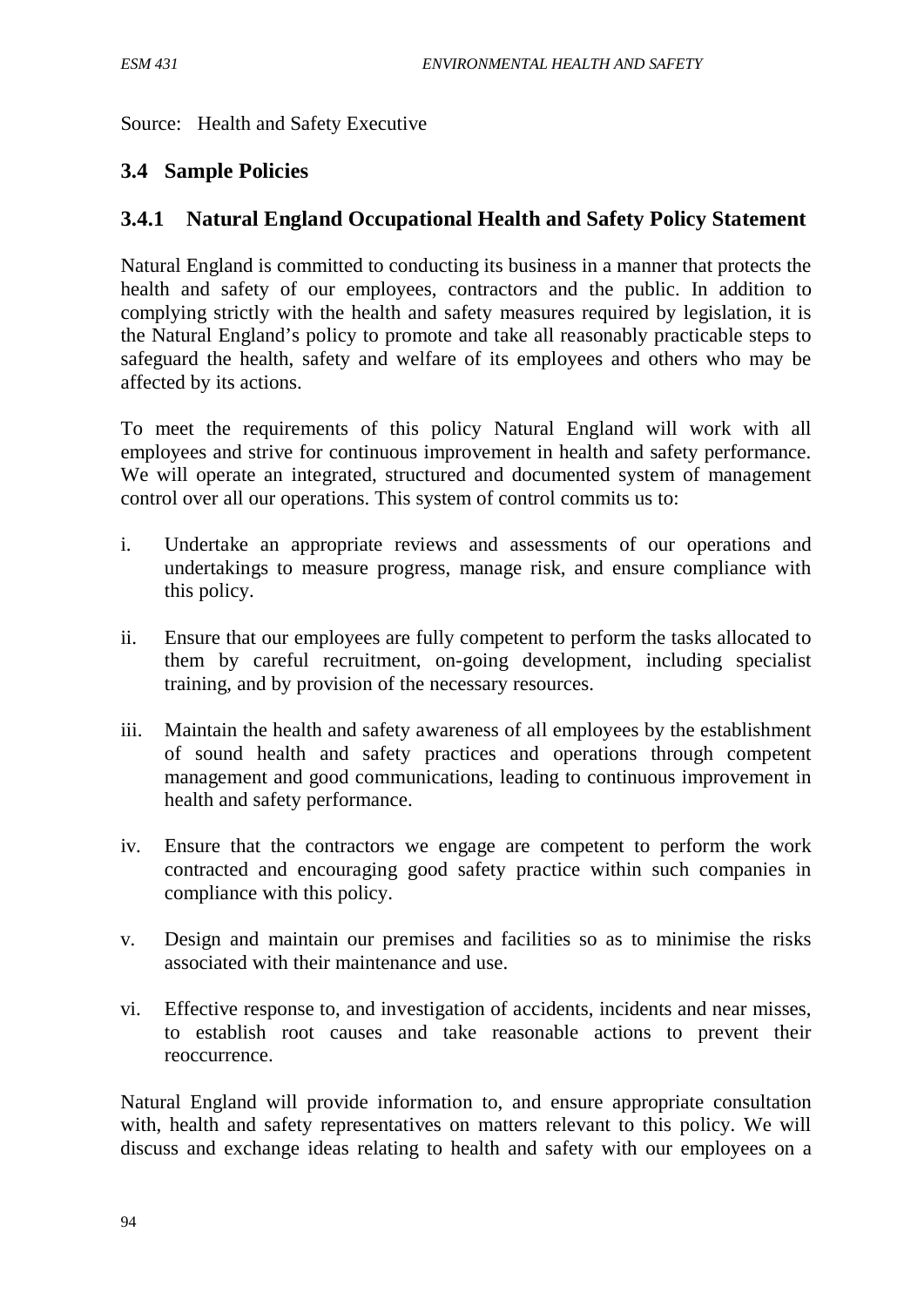local basis and will, in addition, operate an organisation which will maintain adequate communications and action in these matters.

Prime responsibility for these matters lies with us. Executive Directors, National and Regional Directors, Area Managers and all other managerial and supervisory staff equally have responsibility for matters within their control. (See Part 3). We all have a duty to ensure that health and safety issues are given the fullest consideration at all times, and for providing a safe and healthy working environment for our employees. The Head of Occupational Health and Safety is directly accountable to the Executive Director for monitoring and reporting on our health and safety performance, and providing such advice as the organisation needs to maintain and improve its performance in this area.

In addition all Natural England employees have a responsibility to themselves and others for the safety and prevention of ill health at work. We must all work together in the spirit of participation and cooperation to ensure the success of this policy and hence the maintenance of human health and well-being while carrying out our important work to protect and improve the environment.

Sir Martin Doughty Helen Phillips Chair Chief Executive

Natural England Health and Safety Policy and Strategy Approved 28/9/06

Source www.ne//healthsafetypolicy tcm6\_6798.pdf

# **3.4.2 Health and Safety Policy CB Richard Ellis Limited**

CB Richard Ellis Limited, and all of its associated and subsidiary companies, is fully committed to achieving the highest standards of health and safety management and performance in order to safeguard our employees, clients, tenants, contractors and any other person that may be affected by our actions and activities.

We will actively promote a culture of health and safety best practices which will lead to the avoidance of, or reduction in, risks to health and safety, and ensure compliance with the Health and Safety at Work Act 1974 and associated legislation.

We believe that an excellent company is by definition a safe company. Since we are committed to excellence, it follows that minimising risk to people is inseparable from all other company objectives. We recognise that good health and safety performance is a positive business investment and is the responsibility of both management and employees.

As an organisation, we will ensure that sufficient resources are provided to ensure effective management and implementation of our health and safety arrangements. Each Service Group Head and Regional Managing Director is responsible for ensuring that they implement all the relevant health and safety policies/procedures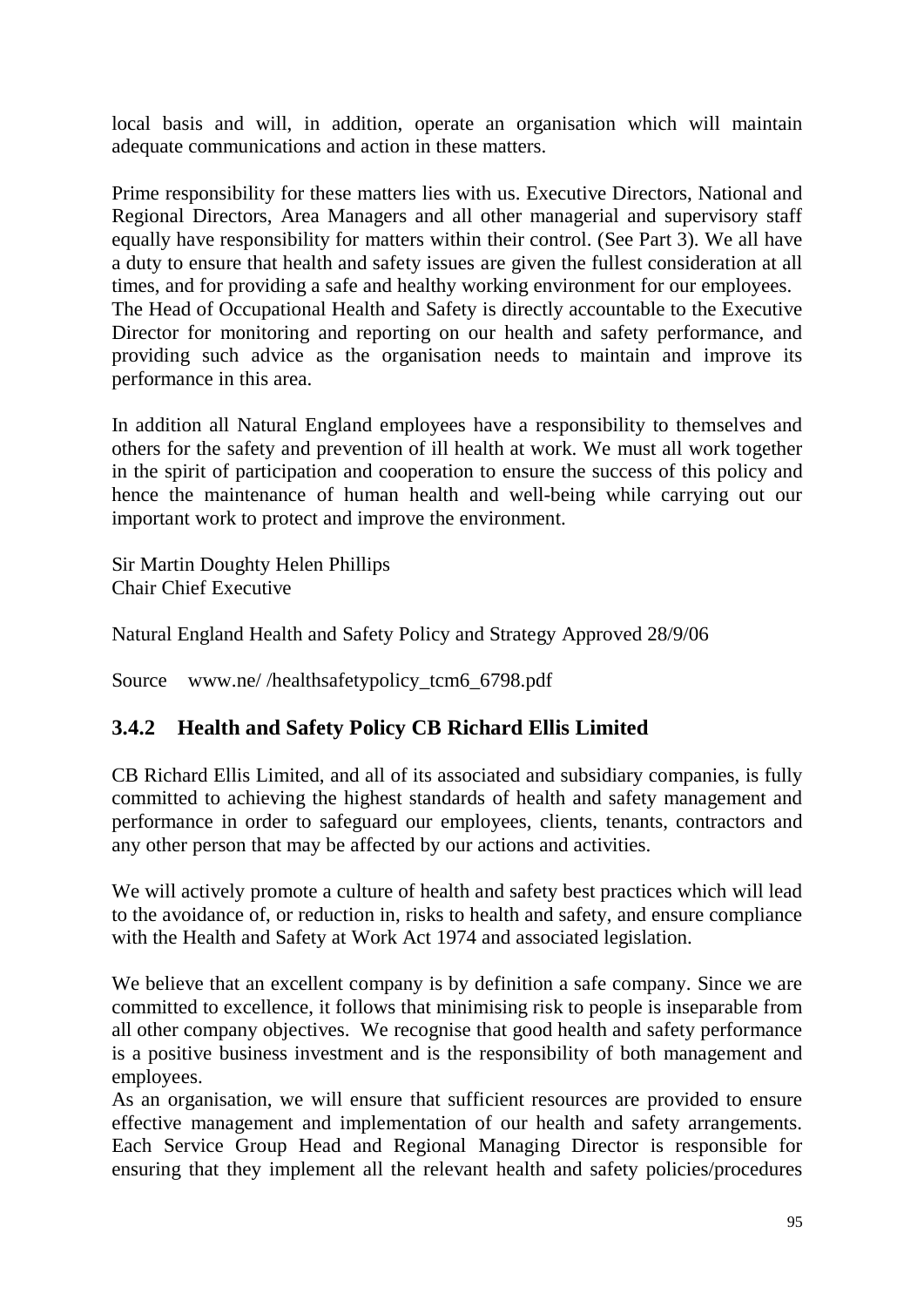and have clearly defined departmental process for ensuring safe systems of work. Responsibilities and relationships must be developed which promote a positive health and safety culture, and secure the implementation and continued development of our health and safety policies. Objectives and targets will be set for the organisation through the Health and Safety Risk Management Board and will be reviewed at regular intervals.

CB Richard Ellis Limited has in place adequate systems and arrangements to achieve the following:

- i. Provide the safest possible environment for visitors, tenants, employees and contractors and any others who may be affected by our activities.
- ii. Compliance with all relevant legislation and associated codes of practice.
- iii. Effective lines of communication with relevant enforcement agencies.
- iv. Minimisation of risks through risk assessment which is used to decide on priorities and to set objectives for eliminating hazards and reducing risks. Risks that cannot be eliminated are minimised by the use of physical controls or, as a last resort, through systems of work and personal protective equipment (PPE).
- v) Adequate information, instruction and training to meet employee and business needs.
- vi. Assessment of the adequacy of health and safety policies/procedures through consultation with our employees.
- vii. Reduce accidents and incidents to the lowest possible level.
- viii. Requirements for all employees, contractors and partners, to work safely and with consideration for the health and safety of themselves and others.

Detailed information regarding roles and responsibilities and our arrangements for health and safety management can be found in our document called "CB Richard Ellis Limited – Health and Safety Arrangements" and the supporting policies and procedures that underpin this document.

In addition to CB Richard Ellis Limited fulfilling its responsibilities for health and safety, all employees are required to:

- i. Take reasonable care for their own health and safety and that of others who may be affected by their acts or omissions.
- ii. Co-operate with CB Richard Ellis Limited on matters relating to health and safety at work by complying with procedures and instructions.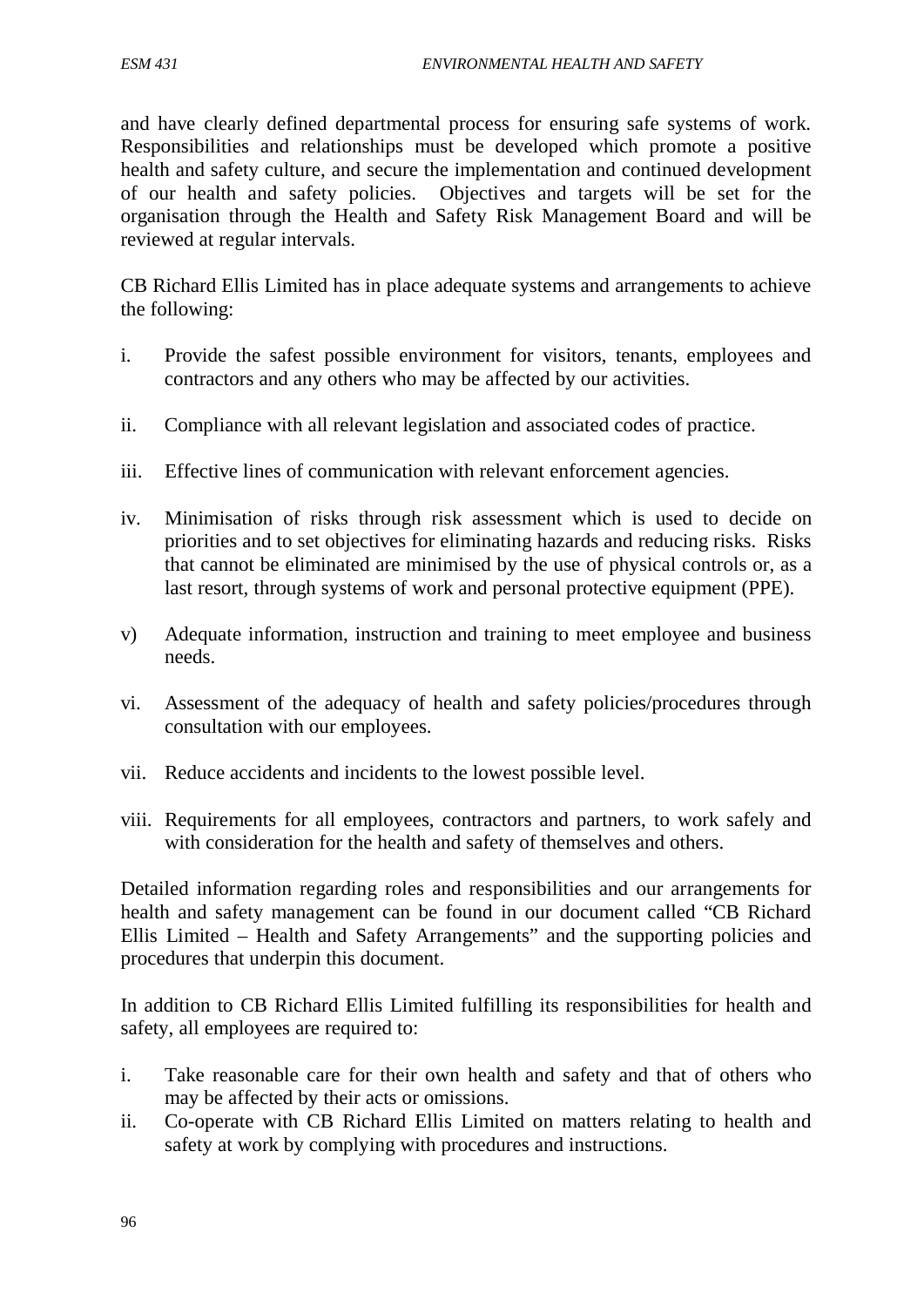- iii. Not knowingly act in such a way which may cause either themselves or the Company to be in breach of the law or damage the reputation of the Company.
- iv. Correctly use any items of equipment, in accordance with training given and not interfere with; or misuse, any item of personal protective equipment provided.
- v. Attend general and work-related health and safety training as required.
- vi. Inform their line manager at the earliest opportunity, if during the course of their work, they are injured, become unwell or involved in or become aware of any potentially unsafe situations.

Signed copies available on request

Managing Director **Approved date** 

Martin Samworth 2nd January 2010

Source www.cbre.eu/portal/page/portal/uk\_en

## **4.0 CONCLUSION**

Although the occupational health and safety policy is the starting point as regards the occupational health and safety management system, it is extremely important as it defines the framework of the system. It must be written by top management, but all levels of the organisation must be involved in its preparation, and must be committed to it in order to ensure its effectiveness.

## **5.0 SUMMARY**

The occupational health and safety policy is defined as the overall intentions and direction of an organisation related to its occupational health and safety performance as formally expressed by top management.

The occupational health and safety policy provides a framework for action and for the setting of occupational health and safety objectives. There is no right or wrong policy and different companies within the same industry may have vastly different policies. What is important is that the essential elements are considered in writing the policy and there is a commitment to continual improvement.

### **SELF-ASSESSMENT EXERCISE**

List and explain the elements necessary in an occupational health and safety policy.

## **6.0 TUTOR-MARKED ASSIGNMENT**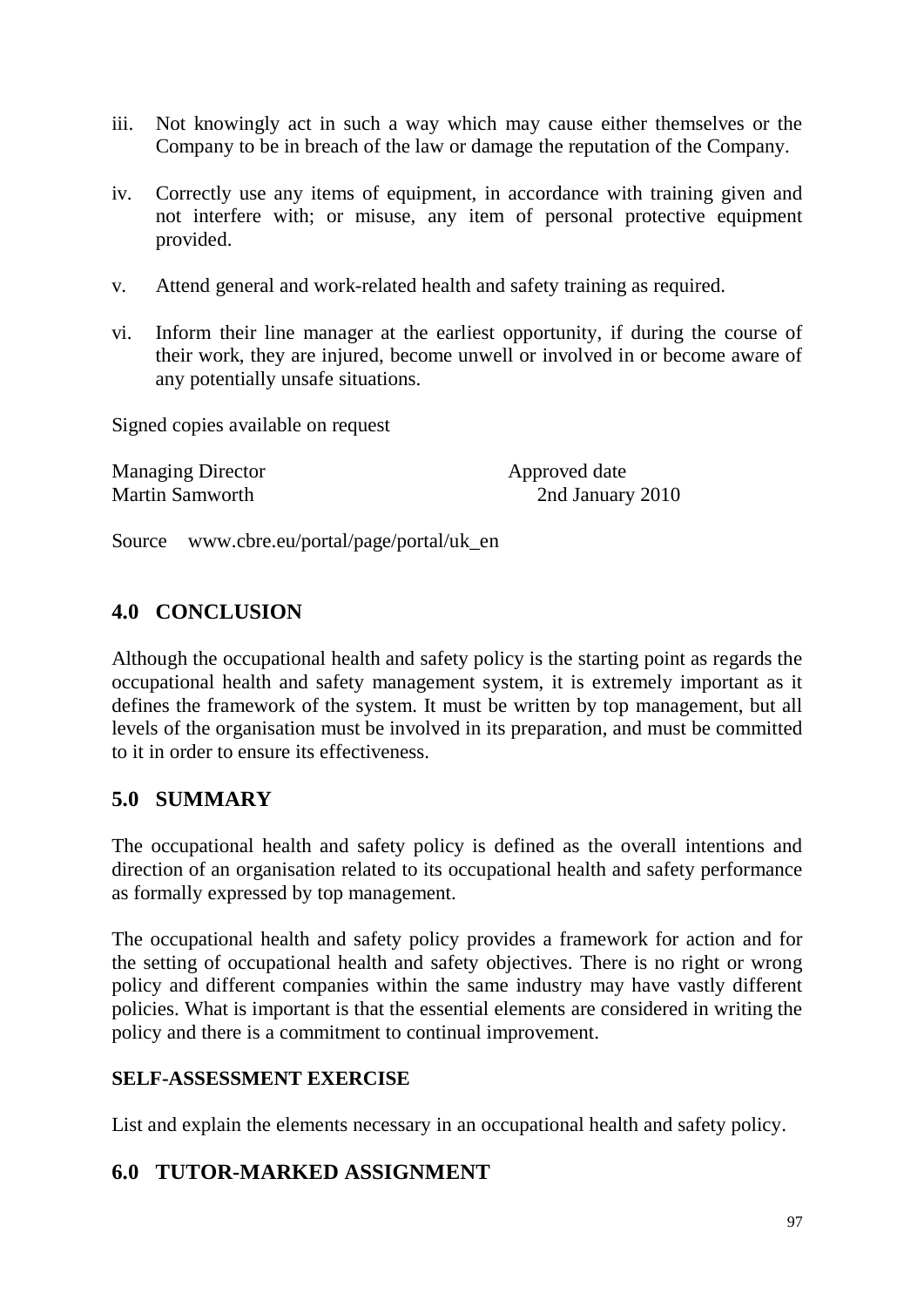As the Safety Officer of a publishing company, prepare a draft copy of an occupational health and safety policy for the company. (Note the company has a very active union).

### **7.0 REFERENCES/FURTHER READING**

- Health and Safety Executive (2008). *An Introduction to Health and Safety. Health and Safety in Small Businesses.* Health and Safety Executive INDG259 (rev1) 08/08.
- BSI (2007). *Occupational Health and Safety Management Systems – Requirements BS OHSAS 18001:2007 Occupational Health and Safety Assessment Series.* London: BSI.
- BSI (2008). *OHSAS 18002:2008 Occupational Health and Safety Management Systems; Guidelines for the Implementation of OHSAS 18001*. London: BSI.
- CB Richard Ellis Safety policy(2010) www.cbre.eu/portal/page/portal/uk\_en
- International Labour Organisation (2001). *Guidelines on Occupational Health and Safety Management Systems (OHSMS).* Geneva: ILO.
- Jain, R. K. & Sunil, S. R., (2008). *Industrial Safety Health and Environment Management Systems.* New Delhi: Khanna Publishers.
- New England health and Safety Policy (2006), www.ne/ /healthsafetypolicy\_tcm6\_6798.pdf

## **UNIT 5 STRATEGIES AND OBJECTIVES**

### **CONTENTS**

- 1.0 Introduction
- 2.0 Objectives
- 3.0 Main Content
	- 3.1 Elements of the Occupational Health and Safety Management System
		- 3.1.1 Plan (Planning)
		- 3.1.2 Do (Implementation and Operation)
		- 3.1.3 Check (Checking and Corrective Action)
		- 3.1.4 Act (Management Review)
	- 3.2 Objectives of Occupational Health and Safety Management System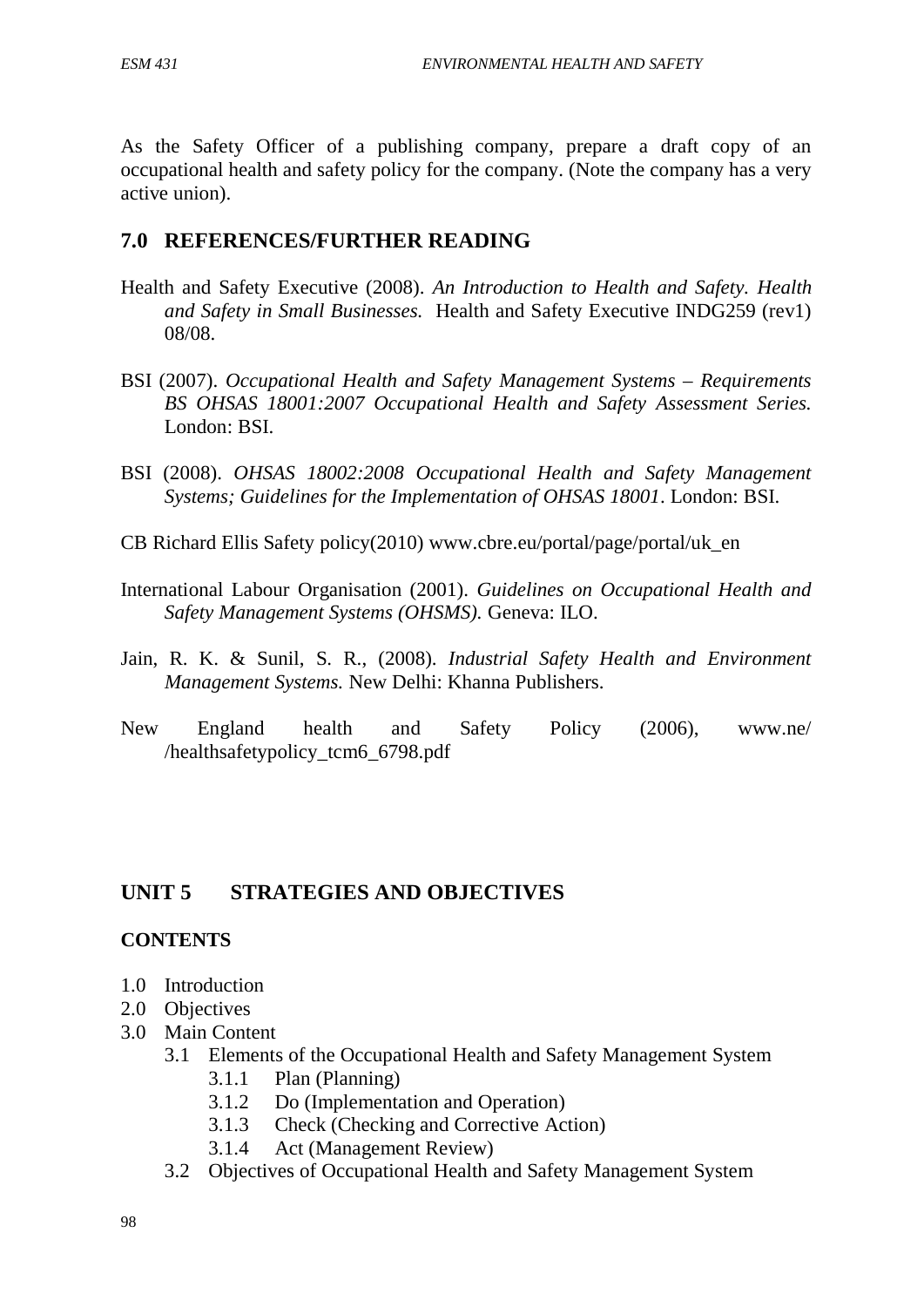- 3.3 Strategies of the Occupational Health and Safety Policy
- 4.0 Conclusion
- 5.0 Summary
- 6.0 Tutor-Marked Assignment
- 7.0 References/Further Reading

# **1.0 INTRODUCTION**

We have seen that the occupational health and safety policy is the starting point of the occupational health and safety management system. We have also reviewed Plan-Do –Check-Act (PDCA) as the basis of EMS and other management systems. We will review in this unit PDCA as essential elements of the occupational health and safety system and its relationship to the strategies and objectives of the occupational health and safety policy.

# **2.0 OBJECTIVES**

At the end of this unit, you should be able to:

- describe the essential elements of the occupational health and safety management system
- list the strategies of the occupational health and safety policy
- list the objectives of the occupational health and safety policy.

# **3.0 MAIN CONTENT**

# **3.1 Elements of the Occupational Health and Safety Management System**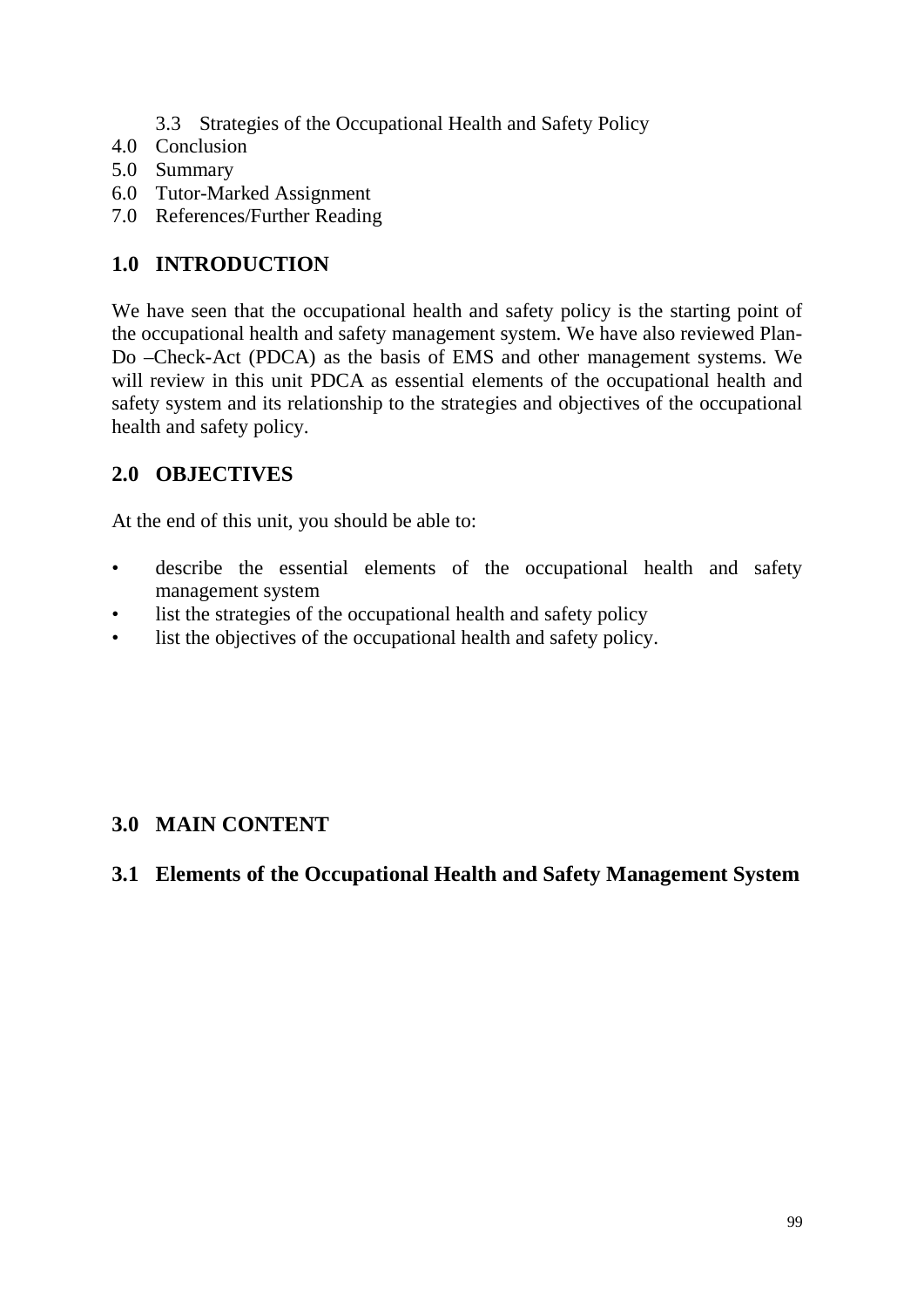

Fig. 3.4: OHS Management System Model for the OHSAS Standard PDCA Source: Occupational Health and Safety Management Systems – Requirements BS OHSAS 18001:2007

PDCA can briefly be described as follows:

### **3.1.1 Plan (Planning)**

Establish the objectives and processes necessary to deliver results in accordance with the organisation's occupational health and safety policy. This involves:

### **a. Organisation of staff**

Staff involvement and commitment is necessary to make occupational health and safety effective. This is often referred to as a positive health and safety culture.

The four 'Cs' of positive health and safety culture are

- Competence recruitment, training and advisory support
- Control allocating responsibilities, securing commitment, instruction and supervision
- Cooperation between individuals and groups.
- Communication spoken, written and visible.

### **b. Plan and set standards**

Planning is the key to ensuring that your health and safety efforts really work. Planning for health and safety involves setting objectives, identifying hazards, assessing risks, implementing standards of performance and developing a positive culture. Plans should be written and should provide for the following: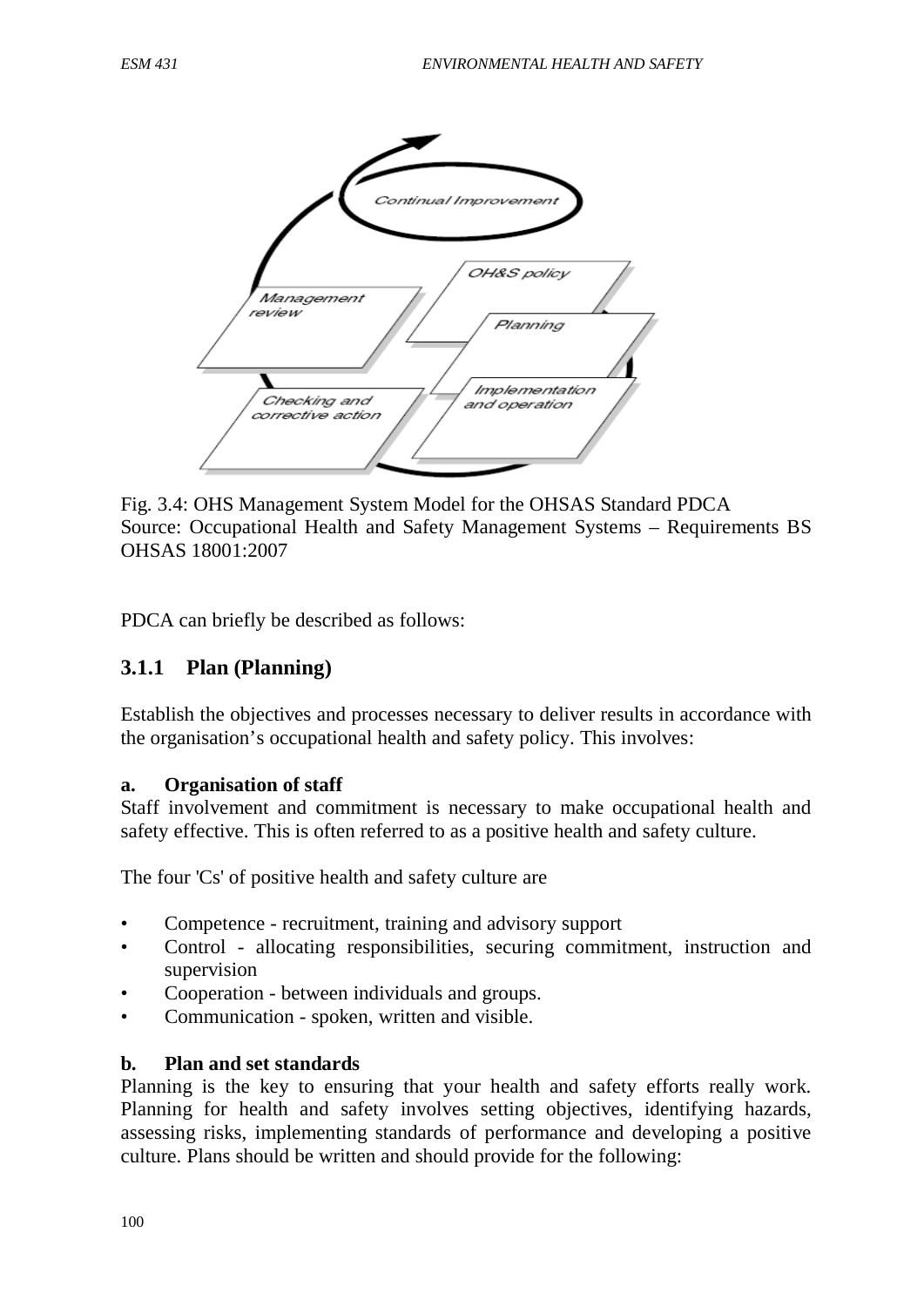- identify hazards and assess risks, and decide how they can be eliminated or controlled
- comply with the health and safety laws that apply
- align health and safety targets with managers and supervisors
- develop a procurement policy which takes health and safety into account
- design of tasks, processes, equipment, products and services, safe systems of work
- procedures to deal with serious and imminent danger
- cooperation with neighbours, and/or subcontractors
- set objectives against which performance can be measured.

Objectives help to build a positive culture and control risks. They set out what people in the organisation will do to deliver the policy and control risk. They should identify who does what, when and with what result. Objectives must be: specific, measurable, achievable, realistic, time bound (SMART).

Many industry based standards already exist and can be adopted where applicable. In other cases, standards can be set preferably referring to numbers, quantities and levels which are seen to be realistic and can be checked by means such as completing risk assessments and implementing the controls required; maintaining workshop temperatures within a specified range; specifying levels of waste, effluent or emissions that are acceptable; specifying methods and frequency for checking guards on machines, ergonomic design criteria for tasks and workstations, levels of training; arranging to consult staff or their representatives at set intervals; monitoring performance in particular ways at set times.

# **3.1.2. Do (Implementation and Operation)**

Implement the processes. Occupational health and safety management system aims to eliminate or minimise risks to employees and other parties. After hazard identification and risk assessment, determine management controls using the following hierarchy:

- a. elimination
- b. substitution
- c. engineering controls
- d. signage/warnings and/or administrative controls
- e. personal protective equipment.

## **3.1.3 Check (Checking and Corrective Action)**

Monitor and measure processes against occupational health and safety policy, objectives, legal and other requirements, and report the results.

Measure your performance: where you are; where you want to be; what is the difference and why.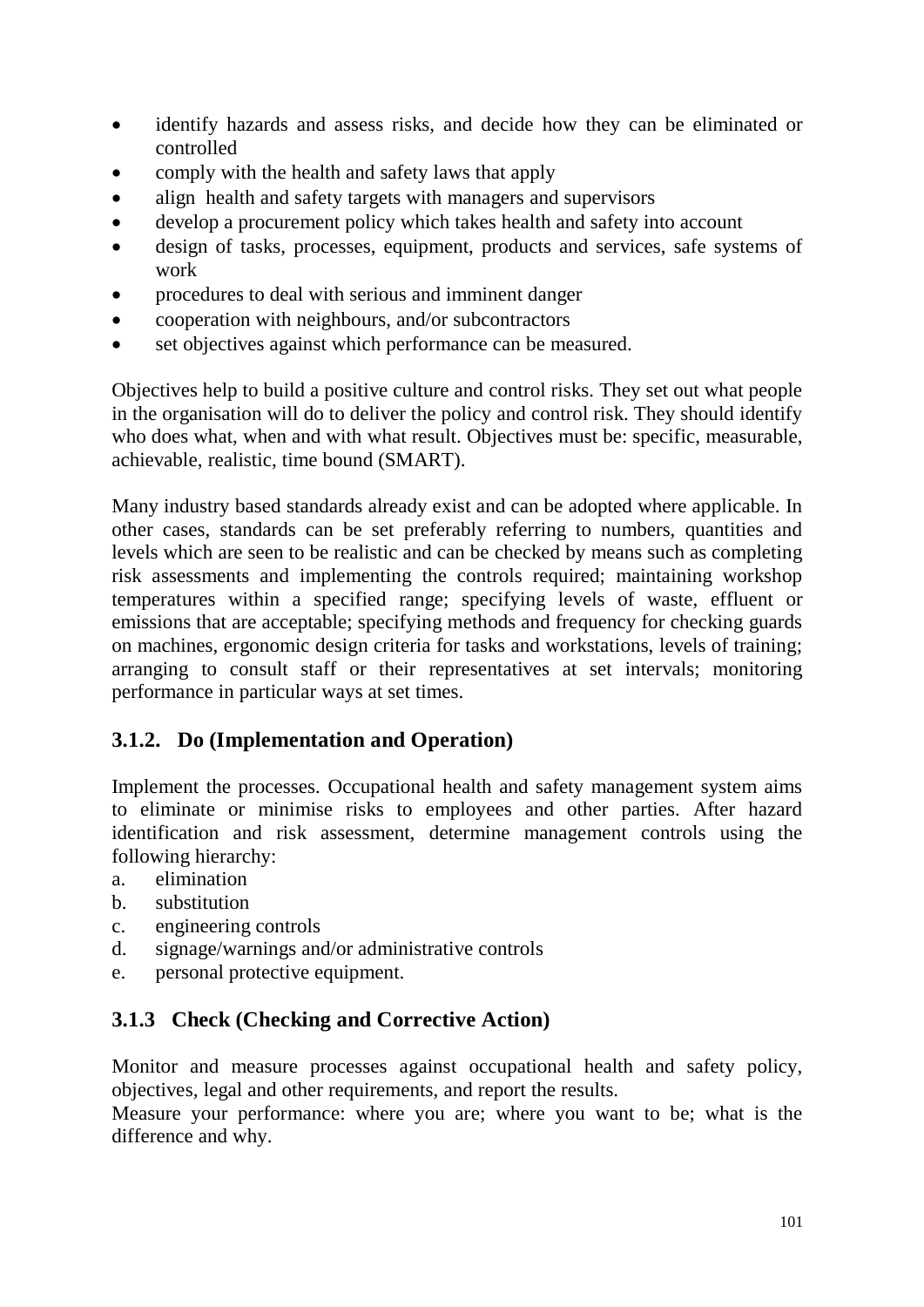Active monitoring before things go wrong, involves regular inspection and checking to ensure that standards are being implemented and management controls are working. Are you achieving the objectives and standards you set and are they effective?

Reactive monitoring, after things go wrong, involves learning from your mistakes, whether they have resulted in injuries and illness, property damage or near misses. Investigating injuries, cases of illness, property damage and near misses identifying in each case why performance was substandard.

Ensure that information from active and reactive monitoring is used to identify situations that create risks, and do something about them. Priority should be given where risks are greatest, at serious events and those with potential for serious harm. Investigate and record what happened, find out why. Refer the information to the people with authority to take remedial action, including organisational and policy changes.

## **3.1.4 Act (Management Review)**

- i. Take actions to continually improve occupational health and safety performance
- ii. Learn from experience, audit and review
- iii. Monitoring provides the information to review activities and decide how to improve performance.

Internal and external audits complement monitoring activities by looking to see if the policy, organisation and systems are actually achieving the right results. They tell about the reliability and effectiveness of systems. Learn from experiences. Combine the results from measuring performance with information from audits to improve the approach to health and safety management. Review the effectiveness of the health and safety policy, paying particular attention to:

- the degree of compliance with health and safety performance standards (including legislation)
- areas where standards are absent or inadequate
- achievement of stated objectives within given time scales
- injury, illness and incident data analyses of immediate and underlying causes, trends and common features.

Continual improvement is the recurring process of enhancing the occupational health and safety management system in order to achieve improvements in overall occupational health and safety performance consistent with the organisation's occupational health and safety policy.

Many organisations manage their operations via the application of a system of processes and their interactions, which can be referred to as the "process approach".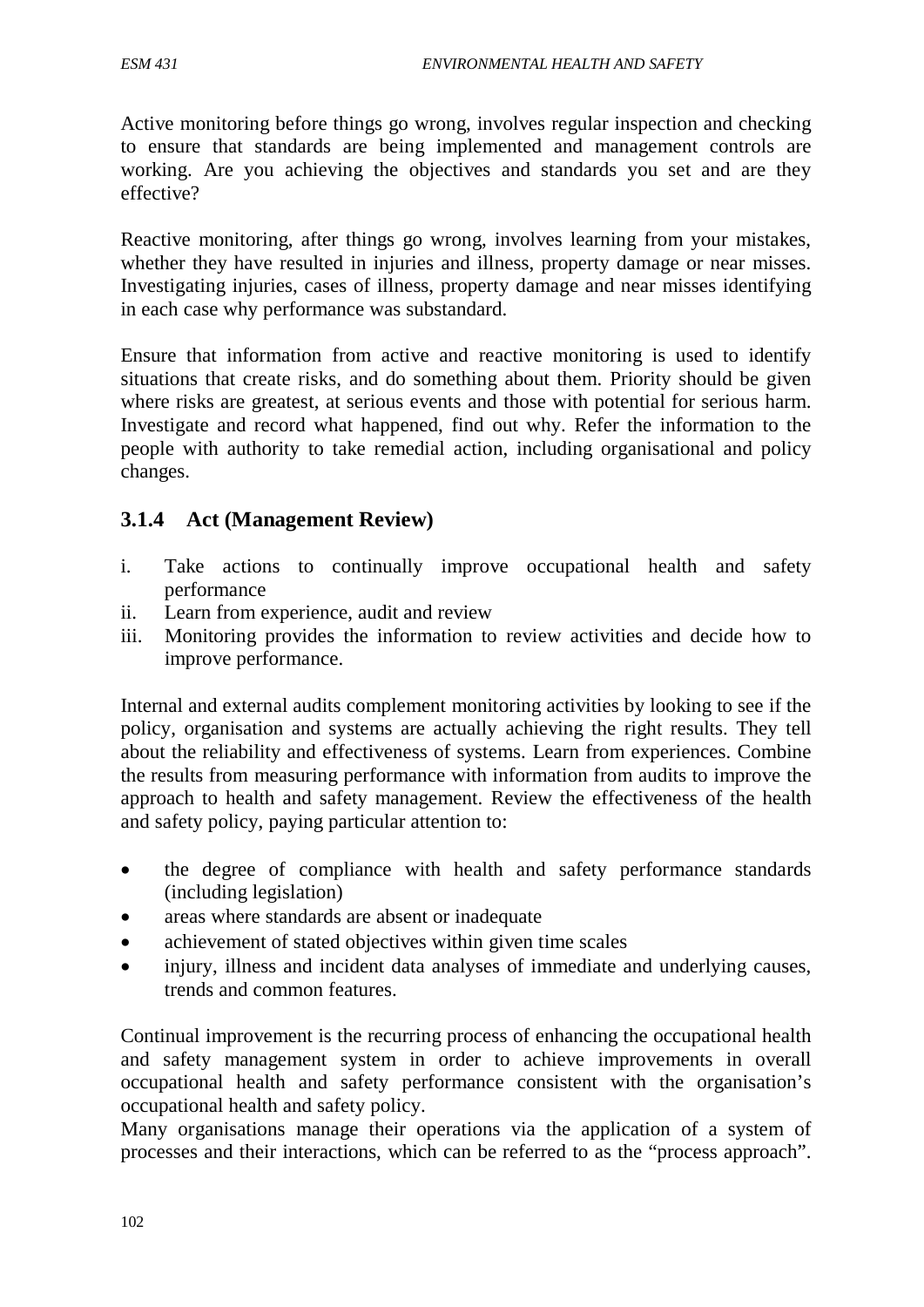ISO 9001 promotes the use of the process approach. Since PDCA can be applied to all processes, the two methodologies are considered to be compatible.

The level of detail and complexity of the occupational health and safety management system, the extent of documentation and the resources devoted to it depend on a number of factors, such as the scope of the system, the size of an organisation and the nature of its activities, products and services, and the organisational culture. This may be the case in particular for small and medium-sized enterprises.

## **3.2 Objectives of Occupational Health and Safety Management System**

- i. Reduce workplace injuries and illnesses
- ii. Reduce costs
- iii. Increase productivity
- iv. Improve insurance liability rating
- v. Positive response from customers
- vi. Demonstrate due diligence
- vii. Regulatory compliance.



Continual Improvement to maintain organisation's OHS Policy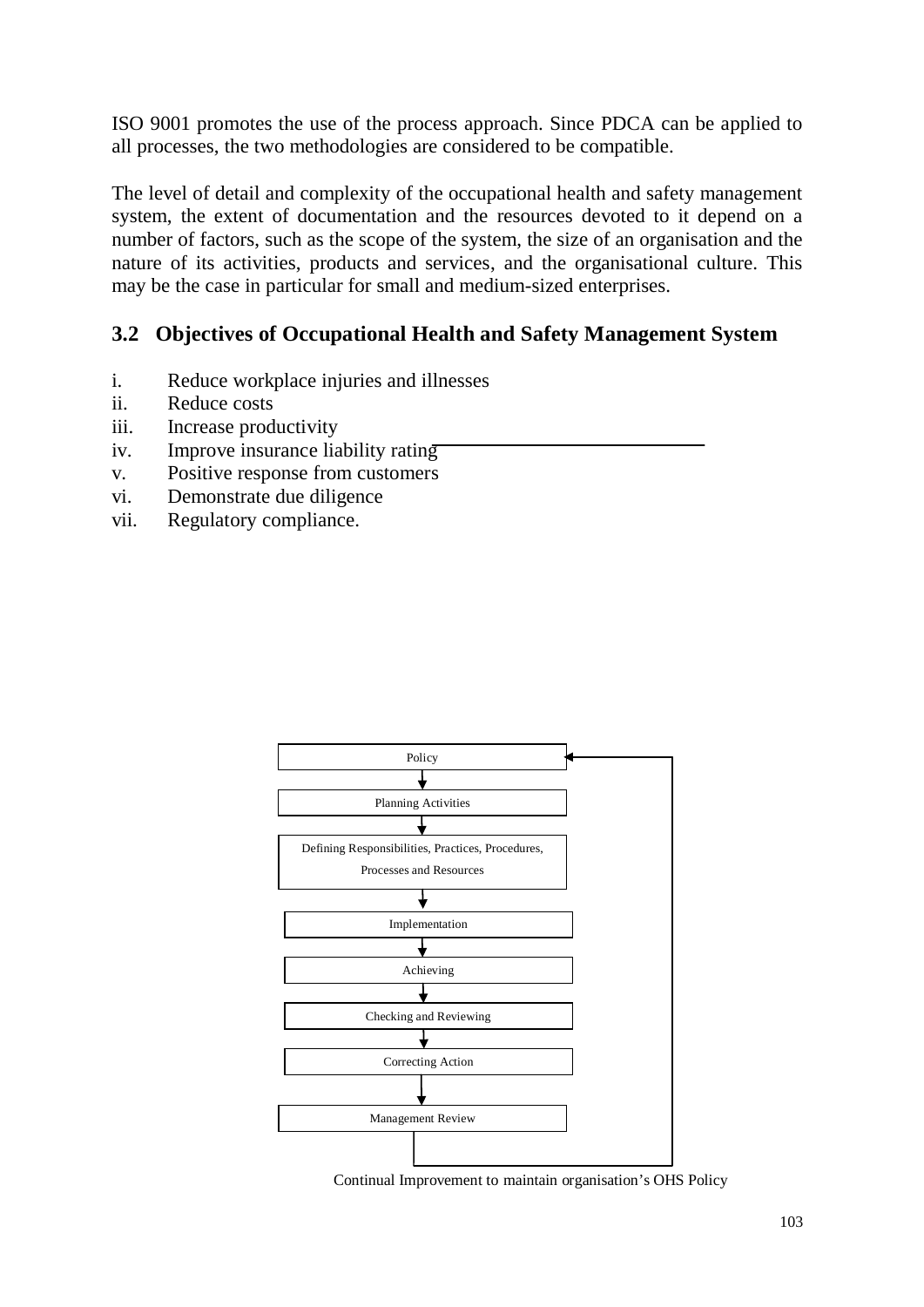Fig.3.5: Elements of Organisational Structure for OHS Management Source: Occupational Health and Safety Management Systems – Requirements BS OHSAS 18001:2007

**Table 3.4: Essential Elements of PDCA** 

| Element                                                                 | <b>What it Means</b>                                                                             |
|-------------------------------------------------------------------------|--------------------------------------------------------------------------------------------------|
| <b>OHS</b> policy                                                       | Commitment<br>safety<br>to<br>and<br>occupational health and know what<br>we need to do about it |
| <b>Planning</b>                                                         |                                                                                                  |
| identification,<br><b>Risk</b><br>Hazard<br>assessment and Risk Control | Awareness of the hazards and risks<br>in our activities and have prioritized                     |
|                                                                         | on how we will manage them                                                                       |
| Legal and other requirements                                            | with<br>Compliance<br>all<br>legal<br>regulatory and other requirements                          |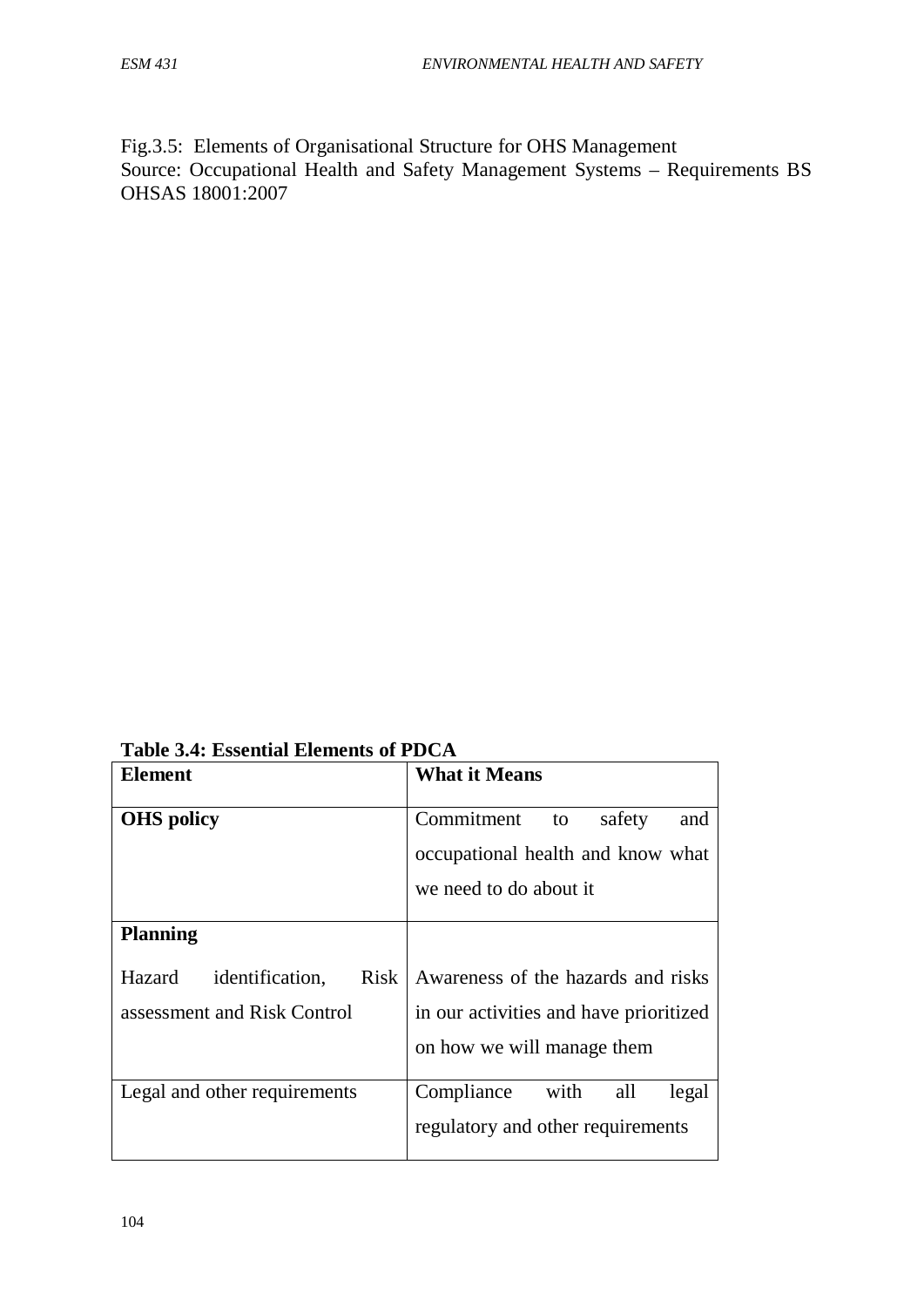| Objectives and targets               | goals for relevant<br>Set OHS                |
|--------------------------------------|----------------------------------------------|
|                                      | organisational functions and levels          |
| OHS management programme             | Action plans, system elements and            |
|                                      | activities to achieve our goals              |
| <b>Implementation and Operation</b>  |                                              |
| <b>Structure and Responsibility</b>  | Who does what, when and/or how               |
|                                      | often                                        |
| Training<br>and<br>awareness         | Tell people what to do, train them           |
| competence                           | to do it, keep them informed                 |
| Consultation and communication       | will<br>Clarity<br>how<br>on<br>we           |
|                                      | communicate and follow through               |
| <b>OHSMS</b><br>Documentation,       | Provision<br>of information<br><sub>on</sub> |
| Document and Data Control            | OHSMS, knowledge of where and                |
|                                      | how to assess it                             |
| <b>Operation Control</b>             | Work, plan and control operations            |
|                                      | and maintenance safety                       |
| preparedness<br>and<br>Emergency     | Know of all dangerous situations             |
| response                             | and be prepared to meet them                 |
| Corrective<br><b>Checking</b><br>and |                                              |
| <b>Action</b>                        |                                              |
| Monitoring and measurement           | Check things are done and on time            |
| Incidents,<br>Non-<br>Accidents,     | Identify mistakes, correct them and          |
| conformities,<br>corrective<br>and   | prevent recurrences                          |
| preventive action                    |                                              |
| Records and records management       | We can prove our actions                     |
| Audit                                | check what we<br>We<br>doing<br>are          |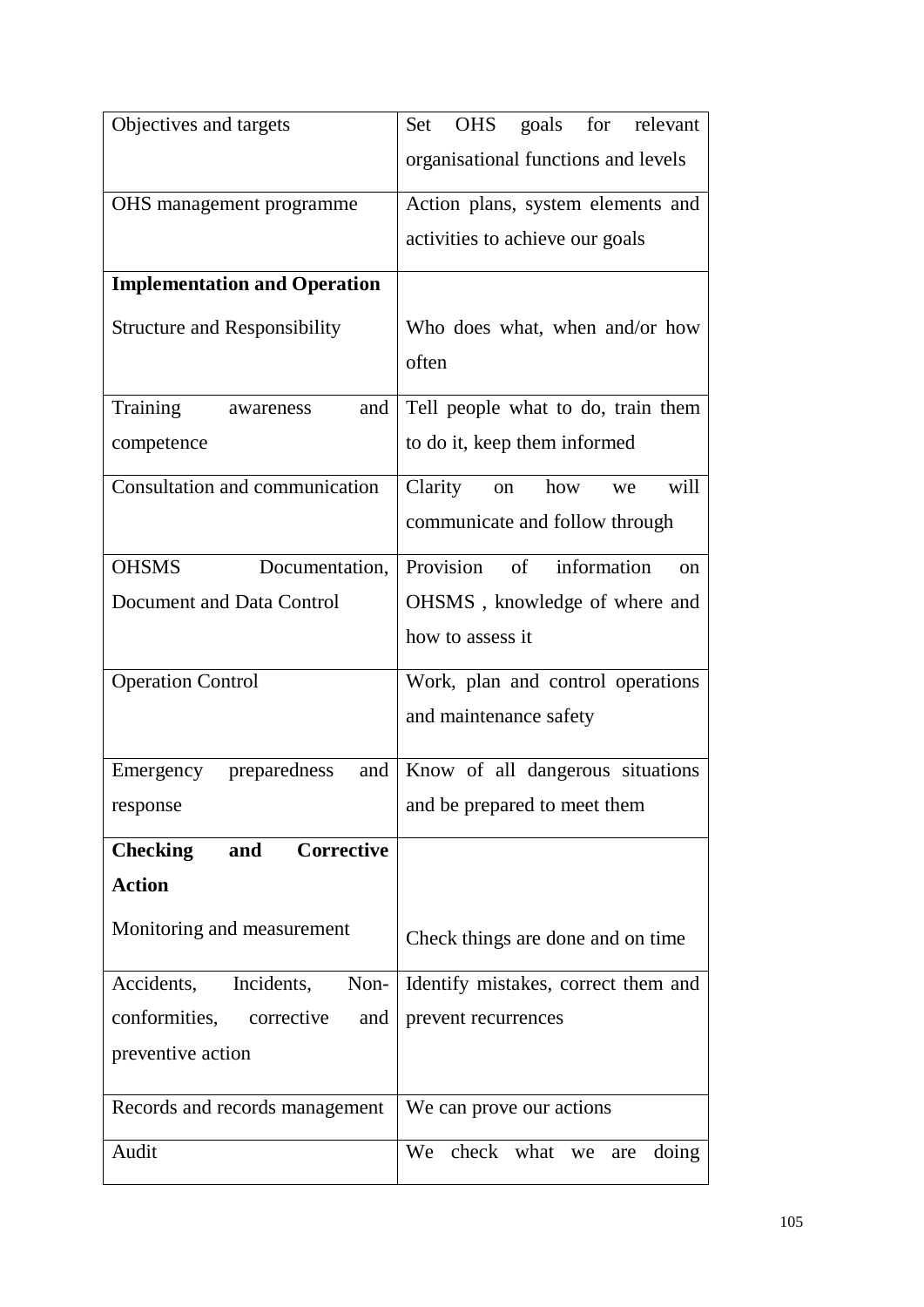|                          | periodically                            |            |
|--------------------------|-----------------------------------------|------------|
| <b>Management Review</b> |                                         |            |
| <b>Management Review</b> | Improvement of the<br>management system | <b>OHS</b> |

**Source**: Guidelines for the Implementation of OHSAS 18001

Non-conformity is non-fulfillment of a requirement. Non-conformity can be any deviation from: relevant work standards, practices, procedures, legal requirements, etc. or occupational health and safety management system requirements.

Preventive action is action to eliminate the cause of a potential non-conformity or other undesirable potential situation. There can be more than one cause for a potential non-conformity. Preventive action is taken to prevent occurrence whereas corrective action is taken to prevent recurrence.

## **3.3 Strategies of the Occupational Health and Safety Policy**

It is important to understand the causes of process hazards, develop techniques and methods to eliminate them, thus reducing accidents, consequences and increase productivity. It has been shown that accidents occur as a result of complex interactions of management systems, human behaviour and process technologies during the life cycle of the plant.

Occupational health and safety assessment series (OHSAS) recommend 14 elements for a good process safety management system. These are the strategies which can be utilised by industries for an effective safety management system and are the strategies which are part of the health and safety policies.

- 1. Employee participation Plan of action needed to get and use employee advice and contribution
- 2. Process safety information- Ensure there is complete and accurate information on plant operation and plant safety for hazard analysis. Update regularly with changes.
- 3. Process hazard analysis-Identify and manage risks; identify, evaluate, eliminate, control hazards.
- 4. Operating procedures- Operating procedures must address steps for each operating phase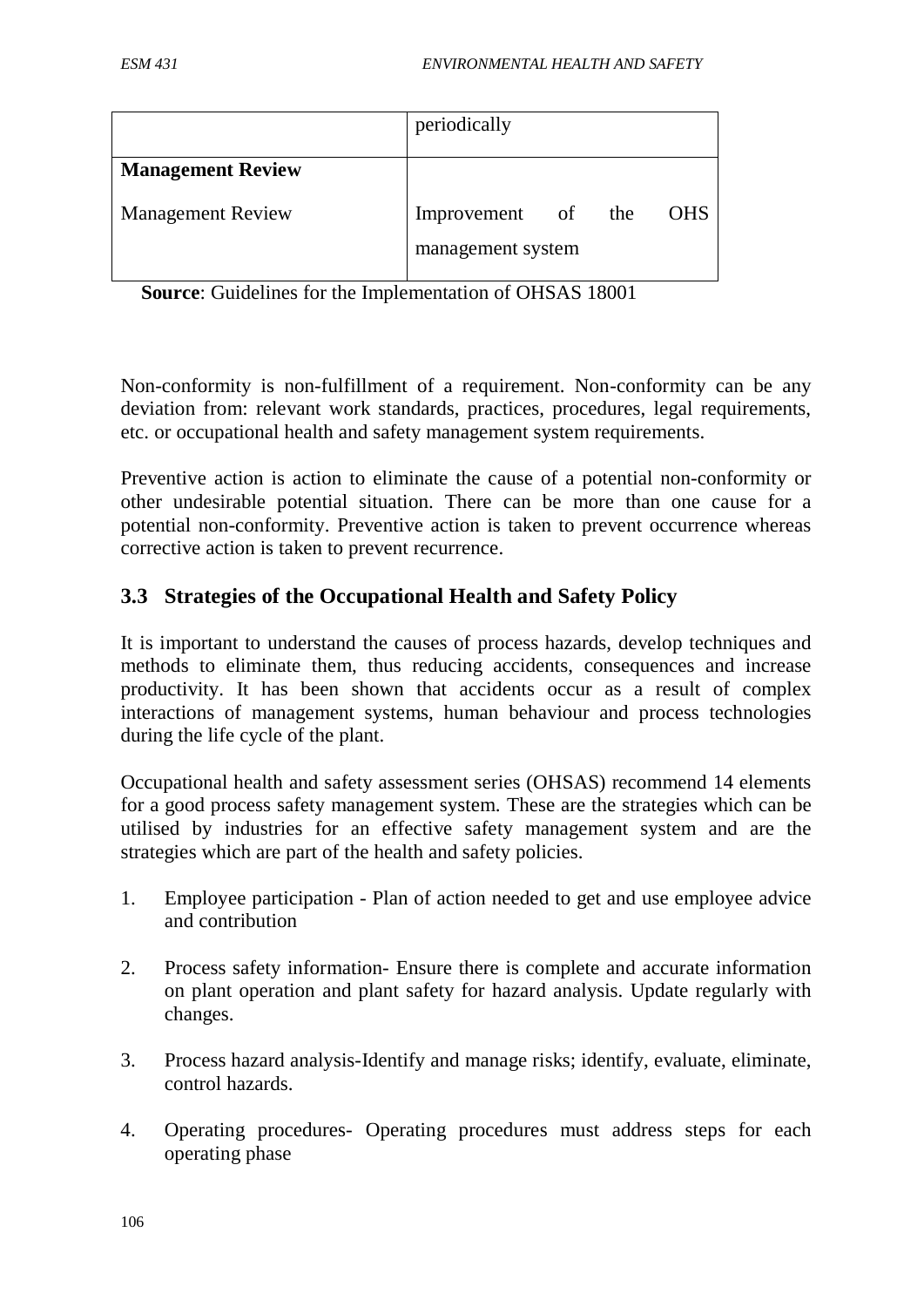- 5. Training.
- 6. Contractors- Use of contractors who work without compromising safety, health and environment.
- 7. Pre-start up safety reviews.
- 8. Mechanical integrity- Ensure equipment, piping and instrumentation are designed, constructed and maintained to minimise risks.
- 9. Hot work permit- Non-routine work requires a permit.
- 10. Management of change- Review all changes to ensure change has no adverse safety effects.
- 11. Incident investigations-Identify causes of incidents and develop actions to prevent recurrence.
- 12. Emergency planning and response.
- 13. Compliance audits-Evaluate the effectiveness of process safety management by identifying deficiencies and assigning responsibilities for corrective action.
- 14. Trade secret override-Operating and maintenance personnel must be given all information needed for process safety.

# **4.0 CONCLUSION**

The strategies and objectives of the occupational health and safety (OHS) policy are indeed the strategies and policies of the occupational health and safety management system whose objectives are basically to reduce work place injuries and accidents.

# **5.0 SUMMARY**

The elements of the OHS management system are Plan-Do-Check-Act (PDCA). These ensure that primary objective of the OHS policy which is reducing work place illness and accidents is achieved. Various strategies to achieve the attainment of this policy include employee participation, training and incident investigations.

### **SELF- ASSESSMENT EXERCISE**

List and discuss the essential elements of the OHS management system.

# **6.0 TUTOR-MARKED ASSIGNMENT**

- i. What are the objectives of the OHS policy?
- ii. List the strategies of the OHS policy.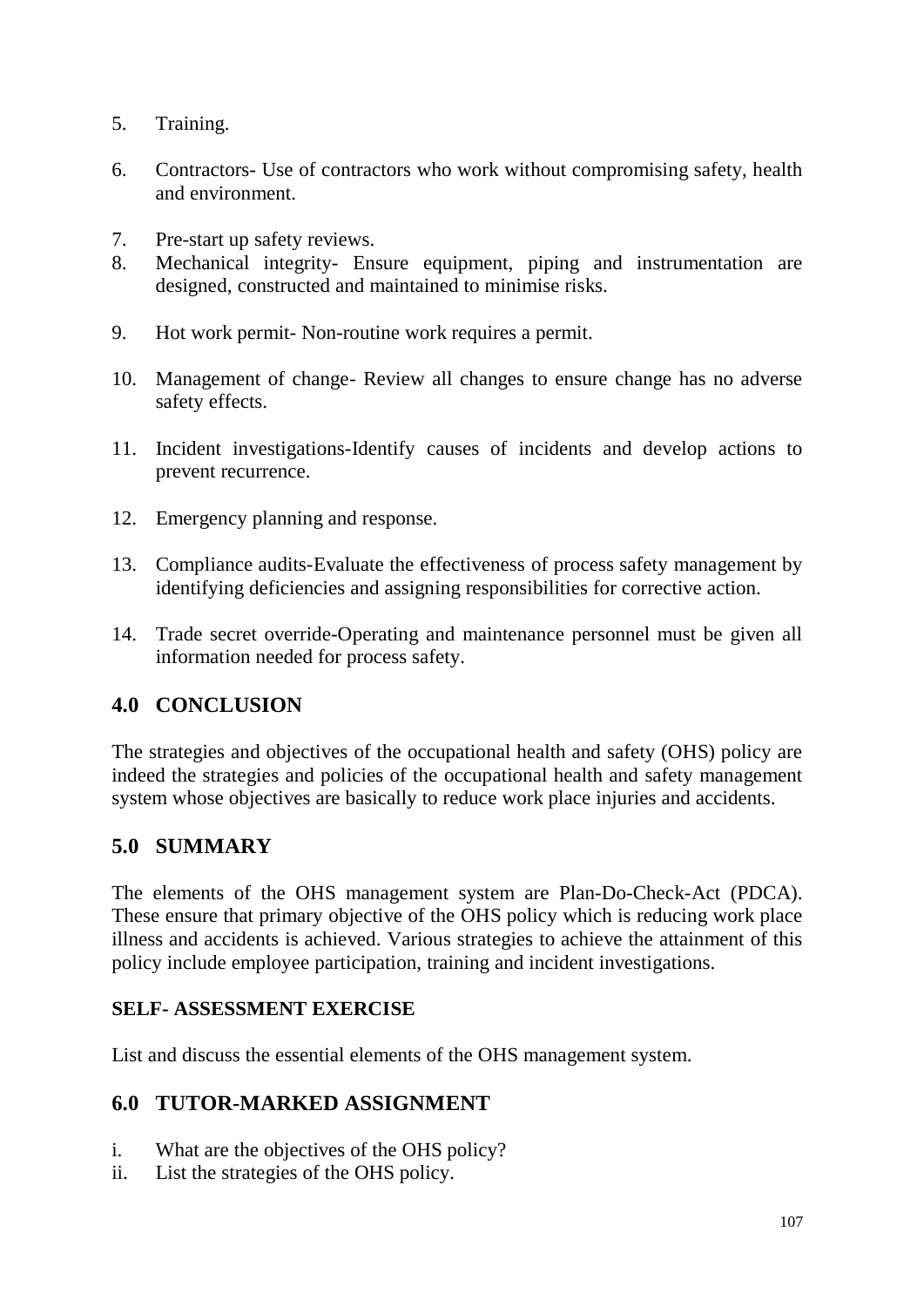### **7.0 REFERENCES/FURTHER READING**

- BSI (2007). *Occupational Health and Safety Management Systems – Requirements BS OHSAS 18001:2007 Occupational Health and Safety Assessment Series*. London: BSI.
- BSI (2008). *OHSAS 18002:2008 Occupational Health and Safety Management Systems; Guidelines for the Implementation of OHSAS 18001.* London: BSI.
- Health and Safety Executive (n.d). *An Introduction to Health and Safety: Health and Safety in Small Businesses.* Health and Safety Executive INDG259(rev1) 08/08.
- International Labour Organisation (2001). *Guidelines on Occupational Health and Safety Management Systems* (OSH-MS). Geneva: ILO.
- Jain, R. K. & Sunil, S. R. (2008). *Industrial Safety Health and Environment Management Systems.* New Delhi: Khanna Publisher.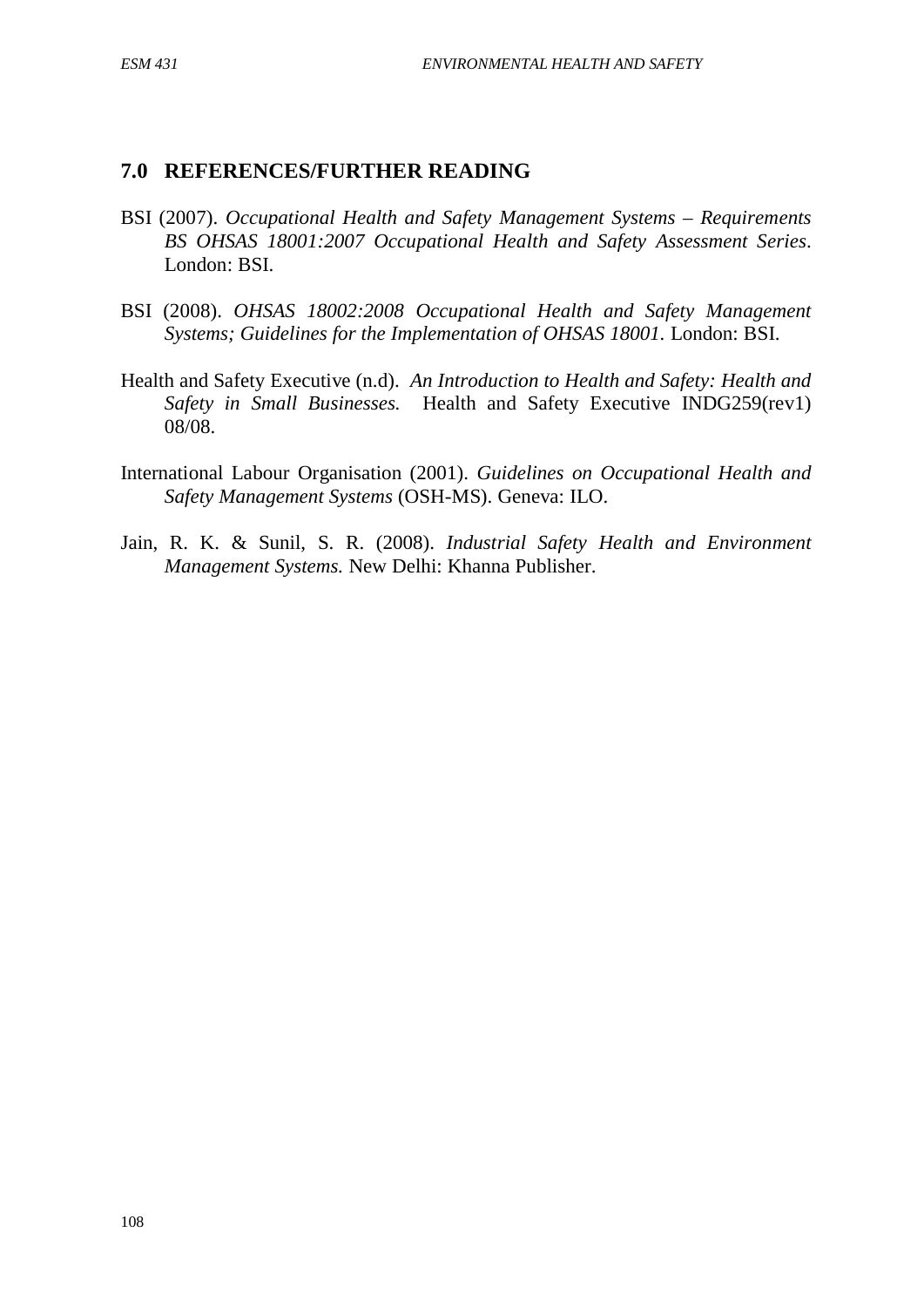## **MODULE 4 HEALTH AND SAFETY AUDIT**

- Unit 1 First Aid and Techniques
- Unit 2 Accidents: Classification, Causes and Costs
- Unit 3 Fire and Fire Fighting
- Unit 4 Health and Safety Audits as Management Tools
- Unit 5 Health and Safety Plans

# **UNIT 1 FIRST AID AND TECHNIQUES**

### **CONTENTS**

- 1.0 Introduction
- 2.0 Objectives
- 3.0 Main Content
- 3.1 Principles of First Aid
	- 3.2 General Rules of First Aid
	- 3.3 Artificial Respiration
	- 3.4 Bleeding
	- 3.5 Shock
	- 3.6 Electric Shock
	- 3.7 Burns and Scalds
		- 3.7.1 First, Second Degree and Chemical Burns
		- 3.7.2 Third Degree Burns
	- 3.8 Foreign Bodies in the Eyes
	- 3.9 Foreign Bodies in the Eyes
- 4.0 Conclusion
- 5.0 Summary
- 6.0 Tutor-Marked Assignment
- 7.0 References/Further Reading

# **1.0 INTRODUCTION**

First aid is the first or immediate care given to a victim of an accident, sudden illness or medical emergency. First aid is given on site without waiting for medical personnel. First aid can save a life or prevent further complications. The scope of first aid training should be geared to the organisation or industry from which the trainee works. For instance more burns training is given in foundries or chemical manufacturing companies. First aid procedures are based on medical knowledge and practical experience and enable a trained person to save a life using available materials. Section 43 of the Factories Act of Nigeria 1987 deals with first aid and mandates the presence of one first aid box per one hundred and fifty personnel.

# **2.0 OBJECTIVES**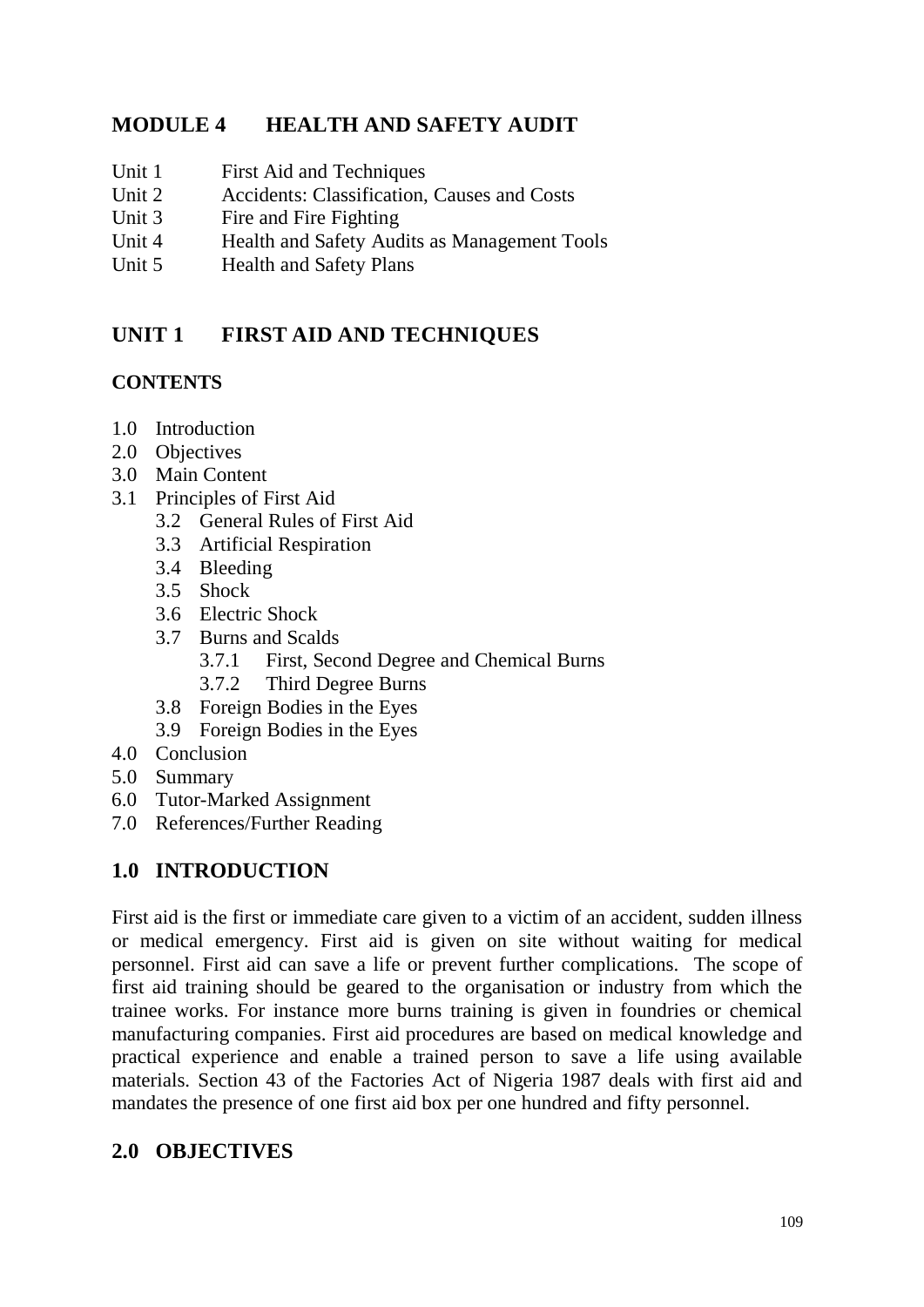At the end of the unit, you should be able to:

- list the principles of first aid
- describe the first aid technique for burns, stings, artificial respiration, cardiopulmonary respiration.

## **3.0 MAIN CONTENT**

### **3.1 Principles of First Aid**

- i. The first aider will need to check for their safety. The first aider is of no use if they become a second casualty. Protective clothing and equipment should be used where necessary.
- ii. Speaking calmly to the casualty establishes consciousness and may provide useful information about the accident and assist in eliminating continuing danger.
- iii. If immediate danger threatens, remove the casualty carefully to a safe place without endangering yourself. If the person's clothing is on fire, roll the casualty on the ground in a coat or fire blanket, etc.
- iv. Casualties should be seated or reclined when being treated, as appropriate.
- v. Do first things first- quickly, quietly without fuss or panic.
- vi. Check for vital functions, maintain artificial respiration cardiac massage.
- vii. Stop bleeding if any.
- viii. Guard against or treat for shock handle gently, change position.
- ix. Do not over do, do not allow people to crowd around fresh air.
- x. Do not remove clothes unnecessarily.
- xi. Keep calm, assess the situation, reassure the casualty, keep the patient warm.
- xii. Immobilise fractures if present, wash burns with a lot of water.
- xiii. Arrange transfer to medical centre.
- xiv. Apply cold compress to the seat of haemorrhage if known.

### **3.2 General Rules of First Aid**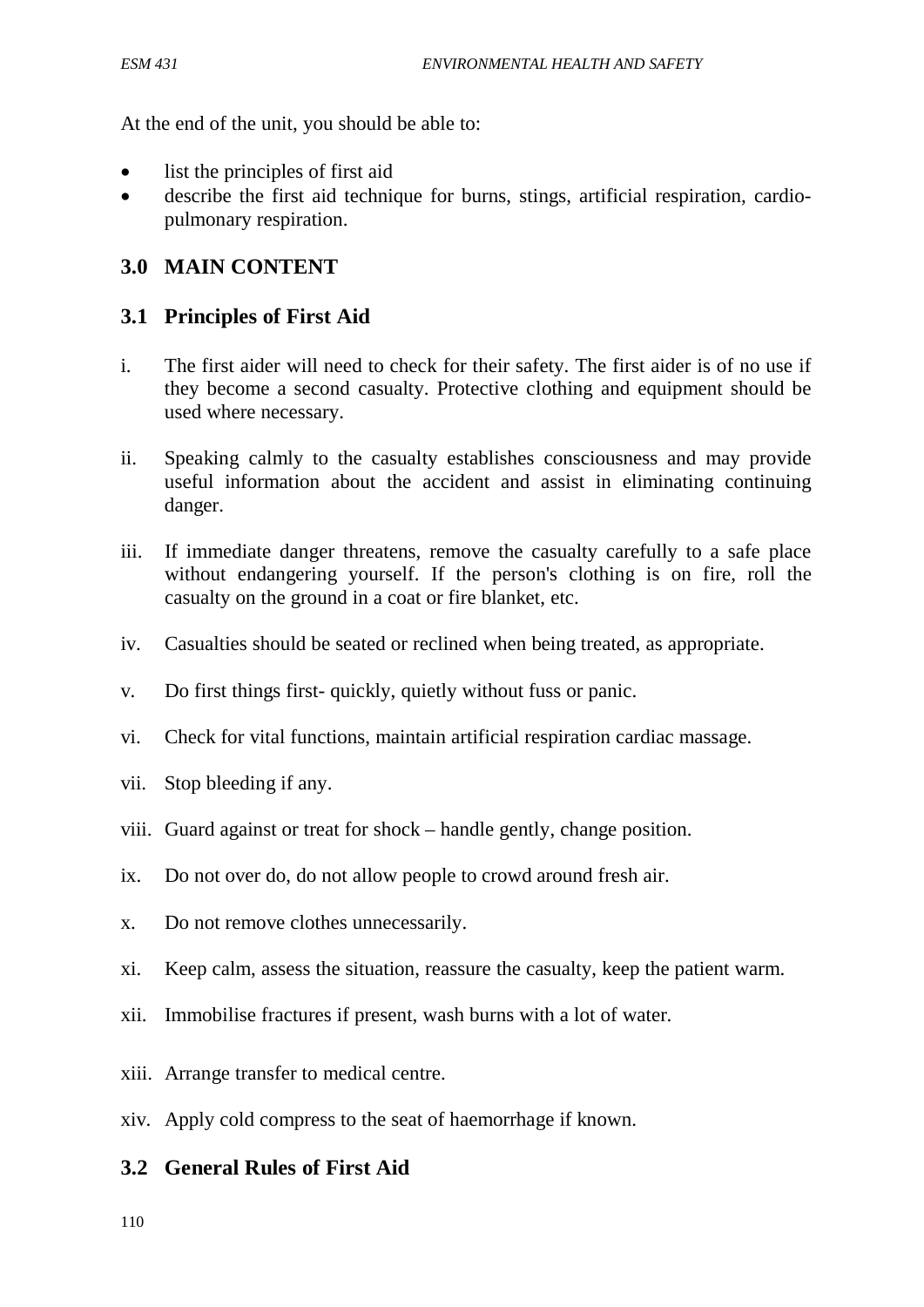Analyse the situation quickly and decide if you can help the victim. If you can, begin at once. If you are unsure, do not give first aid.

Begin first aid by:

- i. Calling for assistance Send someone to call for medical assistance or if alone call as soon as possible. Be ready to describe the injury/ illness, first aid given and receive additional instructions. Emergency numbers should be posted near the telephone.
- ii. Provide urgent care as required Treat medical emergencies such as bleeding, shock, poisoning or cessation of respiration.
- iii. Examine the victim for injuries and treat individual injuries. Make the victim comfortable, handle as little as possible, remain calm and reassure.
- iv. Treat the victim for shock if necessary by placing the victim on his back with legs slightly raised.

## **3.3 Artificial Respiration**

This is required in electric shock, drowning, gas poisoning any other accident causing breathing to stop. Diagnose cessation of breathing by the absence of movement of the chest and abdominal wall, blue lips, tongue or fingernails. Start artificial respiration immediately, two to three minutes not breathing can cause damage and five minutes can be fatal.

Remove the cause of failure- remove source of airway blockage if present, clear nose, remove foreign objects, dentures and mop up secretions with handkerchief.

Give artificial respiration- the most efficient method is mouth-to mouth respiration.

### **Mouth-to-Mouth Respiration**

- i. Lie the casualty flat if possible.
- ii. Ensure no obstructions are in the mouth (remove dentures, etc.).
- iii. Ease constrictions at the neck, chest and waist.
- iv. Place a rolled jacket or pad under the shoulders to arch the neck or place one hand on forehead.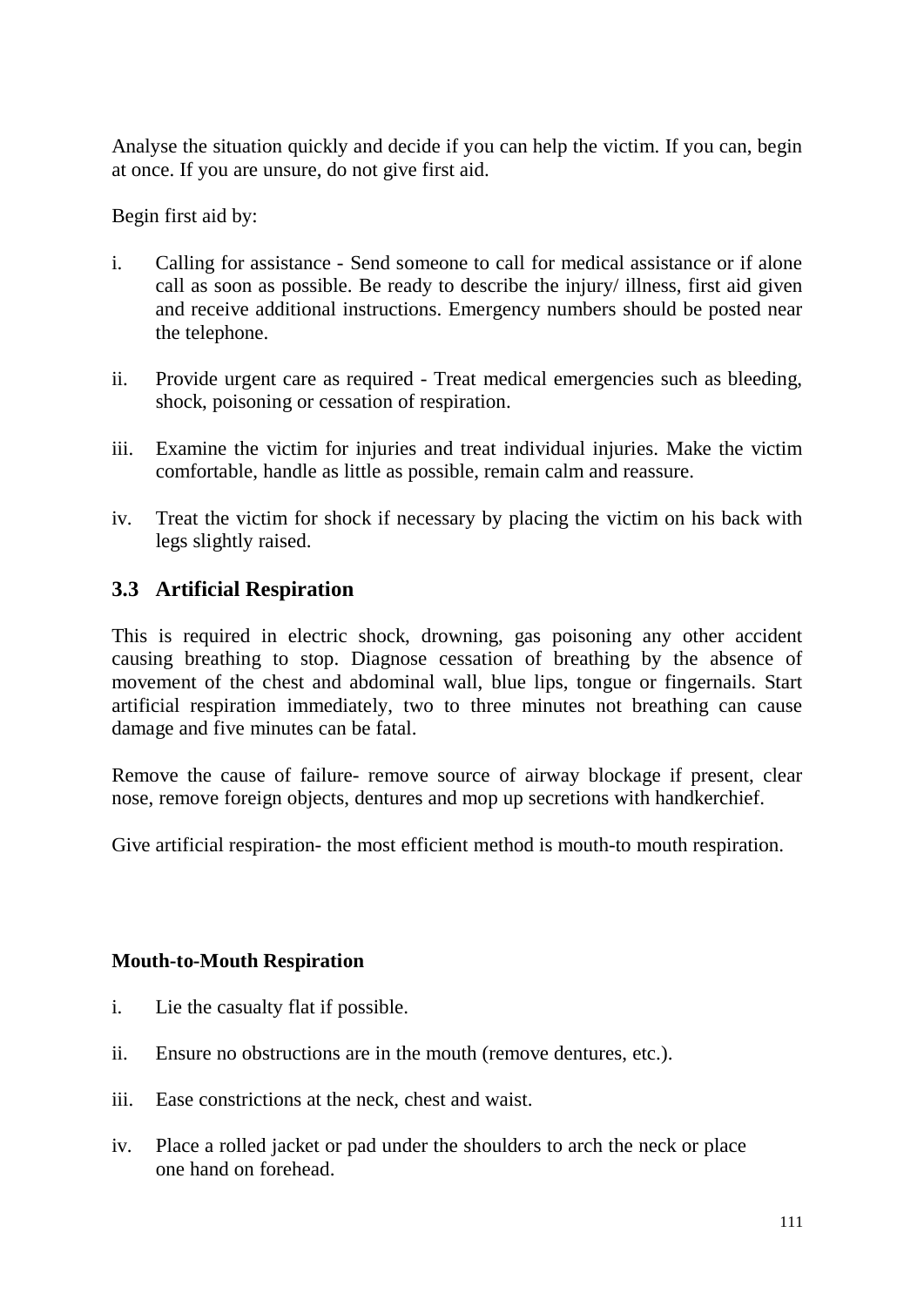- v. Take a deep breath and if the casualty is a child, place your mouth over the nose and mouth, if the casualty is an adult, pinch the casualty's nostrils and draw the chin forward to open the mouth.
- vi. Breathe steadily into the casualty's mouth (chest will rise).
- vii. Lift your own head and allow the casualty to exhale (see chest deflate).
- viii. The first eight to ten breaths should be rapid thereafter repeat this cycle at a rate of six to eight per minute.
- ix. Continue until the casualty resumes breathing unaided or until qualified medical services take over, however long this takes.
- x. If breathing resumes, place the casualty in the open airway (recovery) position and treat as an unconscious casualty.



**Fig. 4.1: Open Air Recovery Position Source: Cardonal College Glasgow First Aid Training**

## **3.4 Bleeding**

- i. If bleeding is severe, apply firm direct pressure on the wound to stop the bleeding using pads, dressings, etc.
- ii. Maintain pressure until professional help is available.
- iii. If the bleeding is from a limb, elevate it 25cm to 30cm to reduce the blood flow.
- iv. Do NOT use a tourniquet.

### **3.5 Shock**

Shock can be caused by trauma or fluid loss. When this occurs, do the following:

i. Keep the casualty quiet, reassured and comfortable.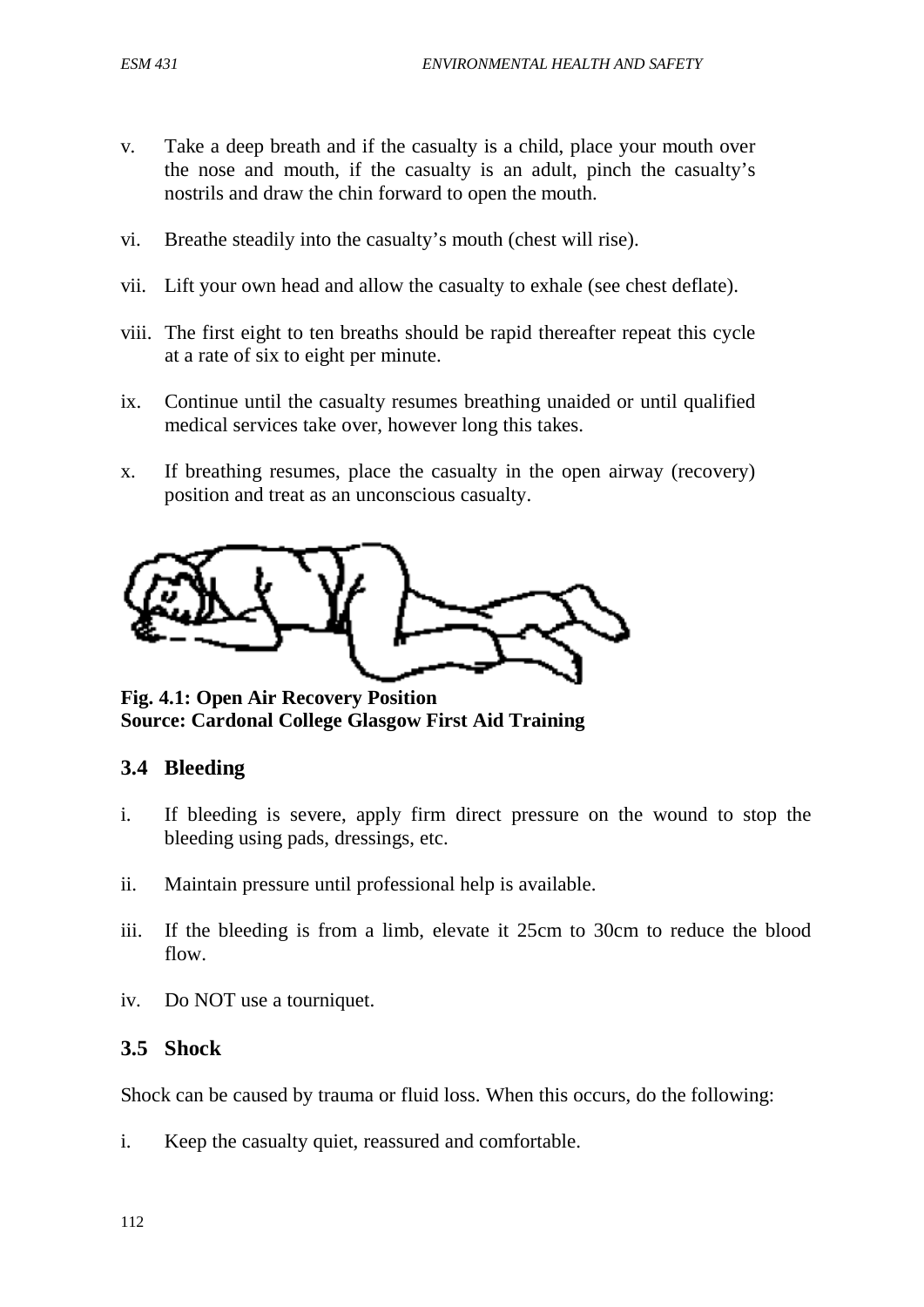- ii. Keep the casualty warm by a light covering but do not overheat.
- iii. Do NOT give anything to eat or drink to the casualty as this may cause complications if medical attention is required.

## **3.6 Electric Shock**

- i. Do not touch the casualty until the current is switched off.
- ii. If the current cannot be switched off, stand on some dry insulating material and use a wooden or plastic implement to free the casualty from the electrical source.
- iii. If breathing has stopped, start mouth-to-mouth respiration and continue until the casualty starts to breathe or until medical help arrives.

## **3.7 Burns and Scalds**

Determine if burns are; first degree- red and welted or swollen skin, second degree under skin affected blisters present, third degree skin and tissues underneath destroyed.

## **3.7.1 First, Second Degree and Chemical Burns**

Burns and scalds, however large or small and from whatever cause (including chemicals) should be cooled by flushing with copious amounts of cold water for at least 10 - 15 minutes (longer if necessary). The affected area should then be covered with a dry sterile dressing or cling film (this does not stick to burns and prevents air and airborne contaminants coming into contact with the burn).

Never apply any lotions, ointments or anything similar to a burn or scald. But only cold water should be applied.

Do not burst blisters or attempt to remove charred materials from a burn. Always obtain medical attention.

# **3.7.2 Third Degree Burns**

Obtain medical help promptly. Apply above measures on the way to hospital or while awaiting medical help. Do not remove adhered particles of charred clothing.

# **3.8 Foreign Bodies in the Eyes**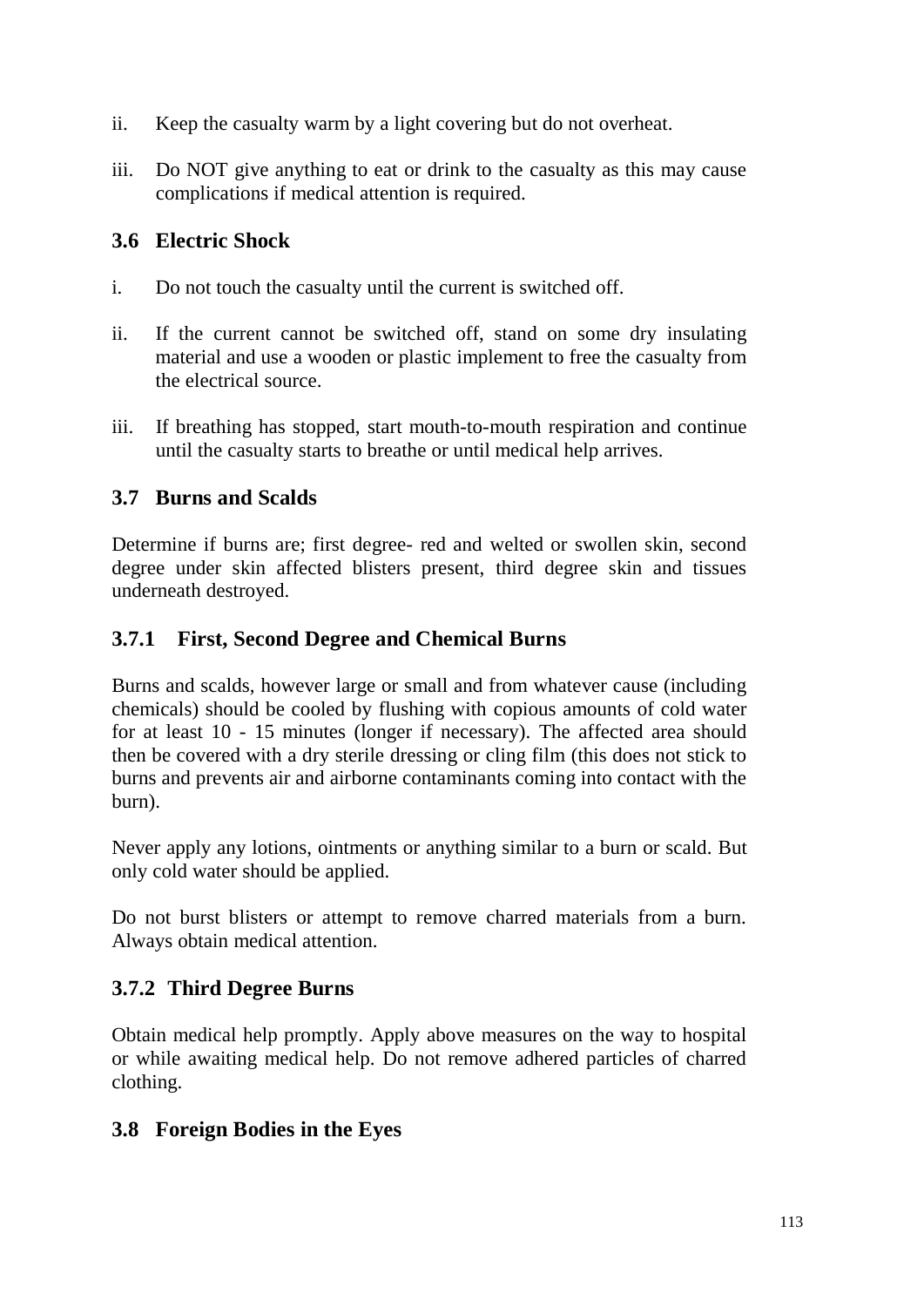Foreign bodies (including chemicals) in the eye should be flushed out using clean cool water for at least 10 - 15 minutes. Sterile (aseptic) eye wash bottles of the sealed cap type may be used if tap water is not immediately available. Casualties with eye injuries should always be sent to the hospital with the eye covered by a pad.

### **3.9 Snake Bites**

Treatment depends on if snake is poisonous or non- poisonous.

- a. Non-poisonous Wash bite thoroughly with soap and water
- b. Poisonous Bites are usually deep with intense pain and discolouration. Patient may have numbness or difficulty in breathing within minutes. First aid actions for such bites are as follows:
	- i. Kill the snake if possible and keep for identification
	- ii. Arrange for medical help
	- iii. If the bite is on a limb stop circulation by means of a band on the limb loose enough to slip a finger beneath
	- iv. Keep in position for ten minutes, relax for 90 seconds or until skin is pink

Repeat alternatively until doctor arrives

- v. Wash the wound preferably with light pink potassium permanganate to remove any venom possibly on the skin
- vi. Make a deep cut with knife or razor blade at bite site to bleed the site
- vii. Keep patient absolutely still and warm
- viii. If patient is able to swallow, give hot drinks like tea, coffee, milk
- ix. If breathing fails apply artificial respiration.

#### **Table 4.1: Suggested First Aid Personnel to be Available Based on Needs**

| Level of hazard | No of employees | No of first aiders |
|-----------------|-----------------|--------------------|
|                 |                 |                    |
| Low hazard      | Less than 25    | At least one       |
|                 |                 |                    |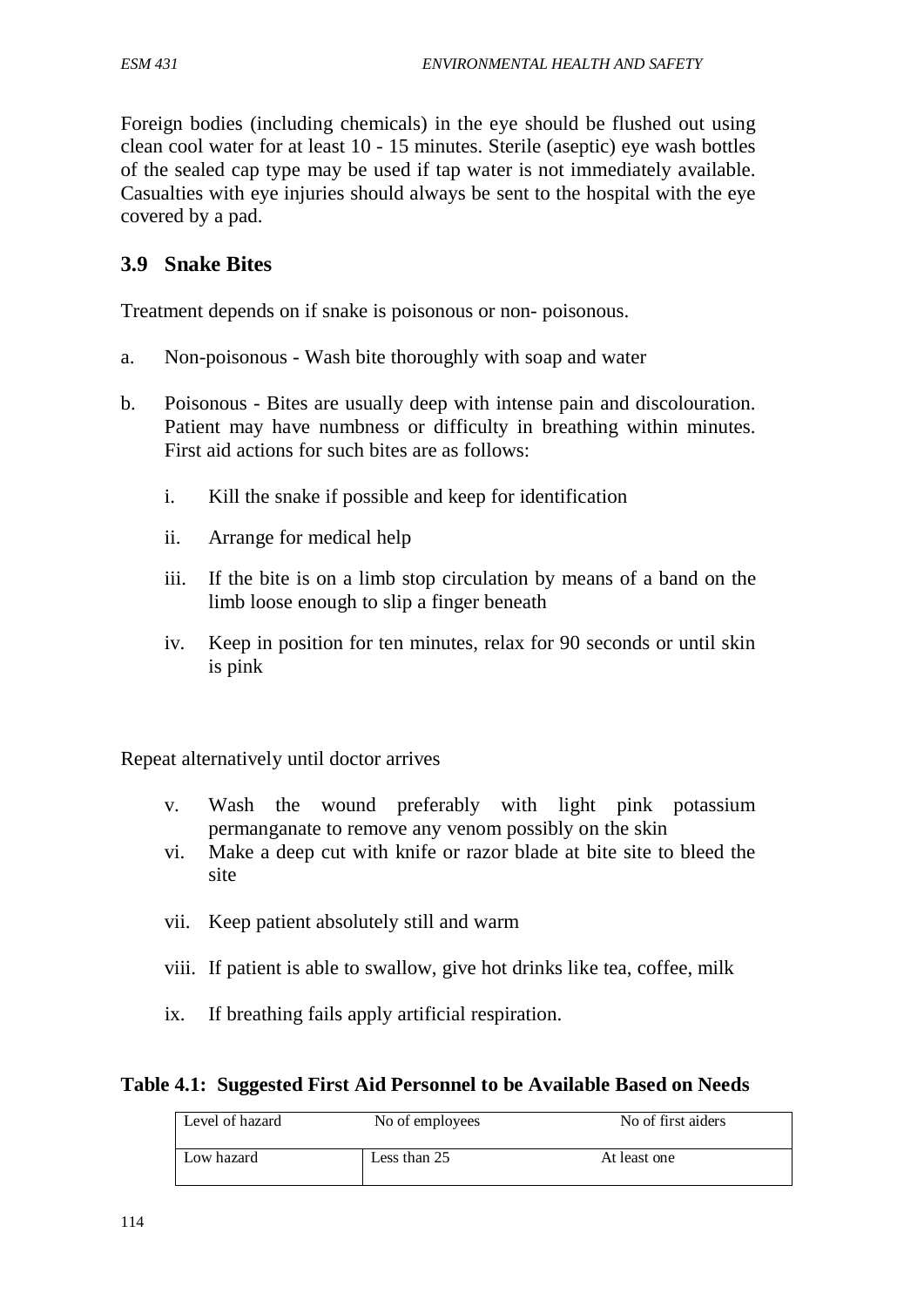| <b>Sour</b>       | offices,<br>shops,                              | $25 - 50$    | At least one FAW         |
|-------------------|-------------------------------------------------|--------------|--------------------------|
| $\mathbf c$<br>e  | libraries                                       | More than 50 | At least one FAW per 100 |
| ٠<br>٠            | Higher Hazard                                   | Less than 5  | At least one             |
| $\bf H$<br>e<br>a | Light<br>engineering, food<br>processing, sharp | $5 - 50$     | At least one EFAW or FAW |
| t                 | instruments,<br>construction, use<br>h          | More than 50 | At least one per 50      |
| S                 | of chemicals                                    |              |                          |

**afety Executive, First Aid at Work**

# **4.0 CONCLUSION**

All factories are required by law to keep first aid boxes. They should also ensure that they have trained first aiders who can give first aid. This is important because this first care can sustain life, prevent the condition from getting worse and promote recovery.

First aid should be followed by medical attention.

# **5.0 SUMMARY**

First aid is the first or immediate care given to a victim of an accident, sudden illness or medical emergency. The first aider will need to check for their personal safety. The first aider is of no use if they become a second casualty. Protective clothing and equipment should be used where necessary. The first aider is required to analyse the situation quickly and decides if the victim can be helped. If you can, begin at once. If you are unsure, do not give first aid. Begin first aid by calling for assistance, provide urgent care as required, examine the victim for injuries, treat individual injuries and treat the victim for shock if necessary.

## **SELF-ASSESSMENT EXERCISE**

List the principles of first aid.

# **6.0 TUTOR-MARKED ASSIGNMENT**

Explain the appropriate first aid method for the following:

- i. Bleeding
- ii. Snake bites
- iii. Electric shock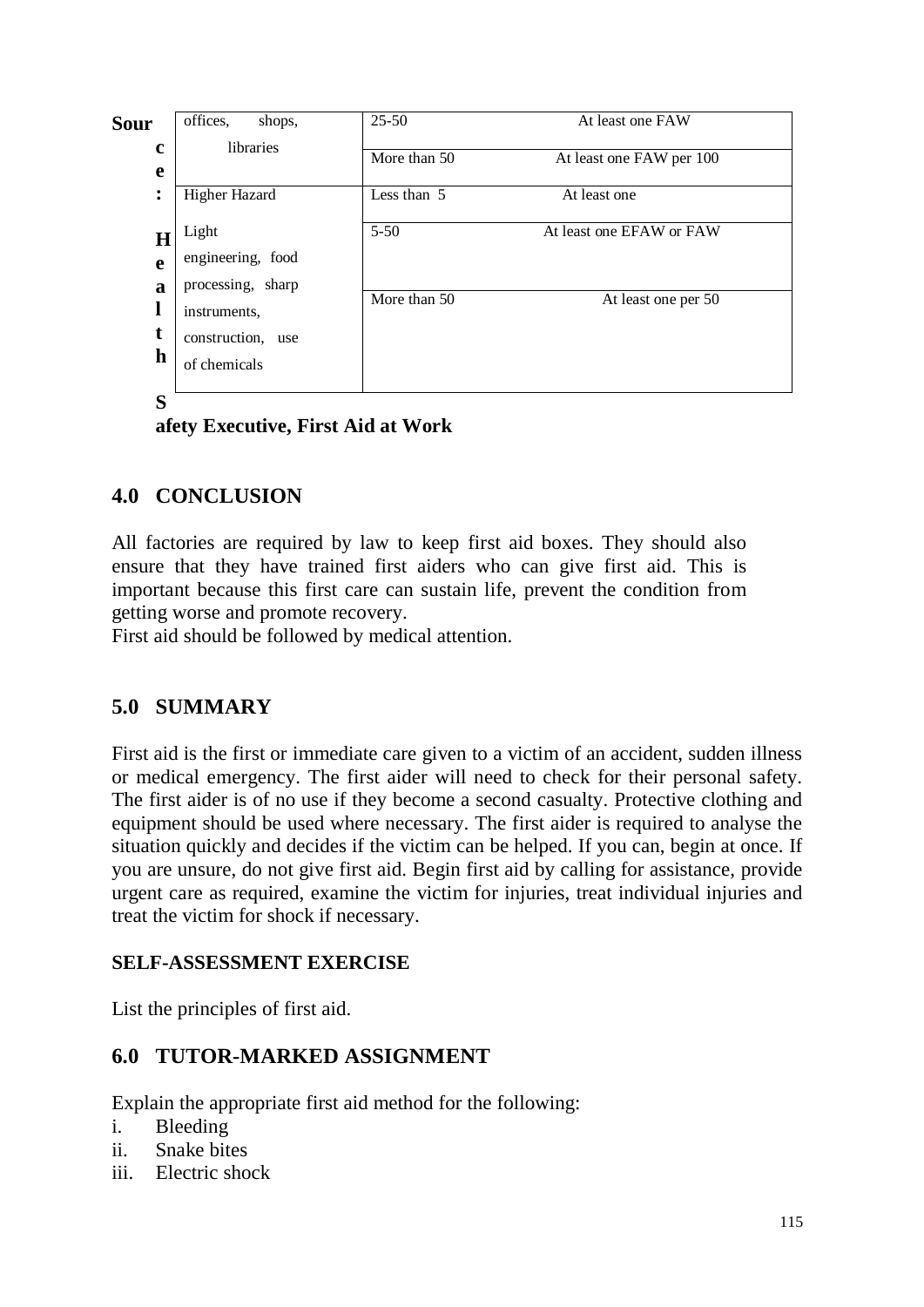### **7.0 REFERENCES/FURTHER READING**

Cardonal College Glasgow First aid training [www.ed.ac.uk/schools](http://www.ed.ac.uk/schools-department/health-safety/firstaid)[department/health-safety/firstaid](http://www.ed.ac.uk/schools-department/health-safety/firstaid) training

Health safety executive, F*irst aid at work* www.hse.gov.uk/pubns/indg214.pdf

Jain, R.K. & Sunil, S. R. (2008). *Industrial Safety Health and Environment Management Systems. N*ew Delhi : Khanna Publishers.

# **UNIT 2 ACCIDENTS: CLASSIFICATION, CAUSES AND COSTS**

### **CONTENTS**

- 1.0 Introduction
- 2.0 Objectives
- 3.0 Main Content
	- 3.1 Terms and Definitions
	- 3.2 Classification of Accidents
		- 3.2.1 The Degree of Danger to Life and Property
		- 3.2.2 Principal Cause and Effect
		- 3.2.3 According to their Place of Occurrence
	- 3.3 Causes of Accidents
		- 3.3.1 Human Factors
		- 3.3.2 Environmental Factors
	- 3.4 Costs of Industrial Accidents
	- 3.5 Accident Prevention
		- 3.5.1 Principles of Accident Prevention
- 4.0 Conclusion
- 5.0 Summary
- 6.0 Tutor-Marked Assignment
- 7.0 References/Further Reading

## **1.0 INTRODUCTION**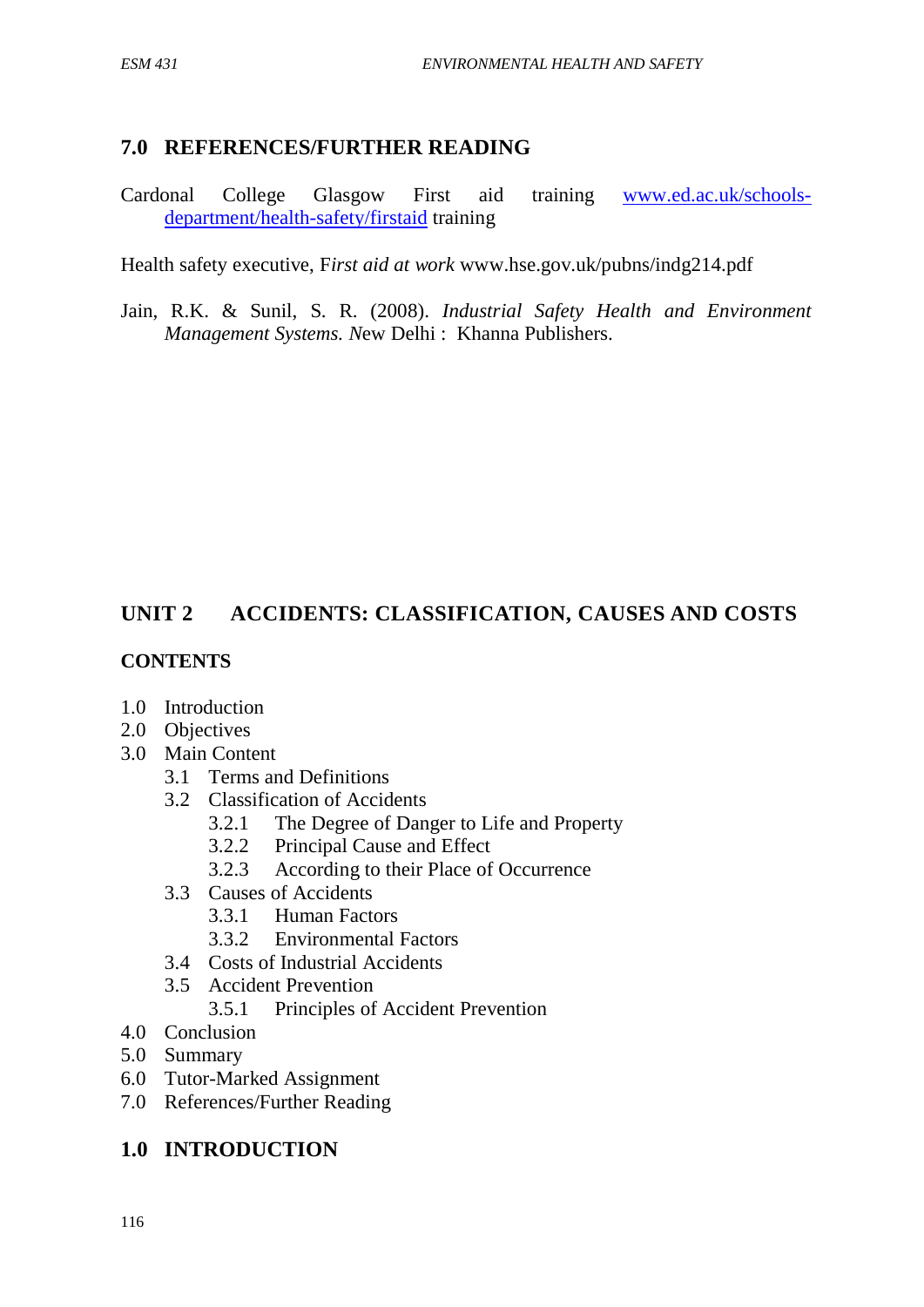Accidents are a common feature in industry particularly in the developing world. In fact, some industries such as the mining industry are well known for accidents as evidenced by the Chilean miners accident, the Copiapo mining accident of 2010. Accidents result in losses to the workers and their families, the industry, as well as nations. One thing is evident, a concerted effort must be made to reduce the number and the severity of accidents occurring worldwide since majority of accidents are preventable. In Nigeria, the Factories Act of 1987 deals with the registration of factories, factory workers and professionals exposed to occupational hazards, the safety of workers and penalties for any breach of its provisions, notification of accidents and industrial diseases while the Employees' Compensation Act of 2011 deals with compensation and penalties**.**

# **2.0 OBJECTIVES**

At the end of this unit, you should be able to:

- define accidents and classify accidents
- identify the causes of accidents
- list the costs of accidents
- describe methods which are useful in the prevention of accidents.

## **3.0 MAIN CONTENT**

## **3.1 Terms and Definitions**

The ILO defines an accident as "an incident which has given rise to injury, ill health or fatality." It has also been defined by the WHO as "an unpremeditated event resulting in recognisable damage and as an occurrence in a sequence of events which usually produces unintended injury, death or property damage."

Accidents do not just happen, they occur as a result of unsafe acts or unsafe conditions or both. Prevention of accidents requires cooperation of all members of the entire organisation.

An **incident** is a work-related event(s) in which an injury or ill health (regardless of severity) or fatality occurred, or could have occurred.

An incident where no injury, ill health, or fatality occurs may also be referred to as a "near-miss", "near-hit", "close call" or "dangerous occurrence".

An **emergency situation** is a particular type of incident.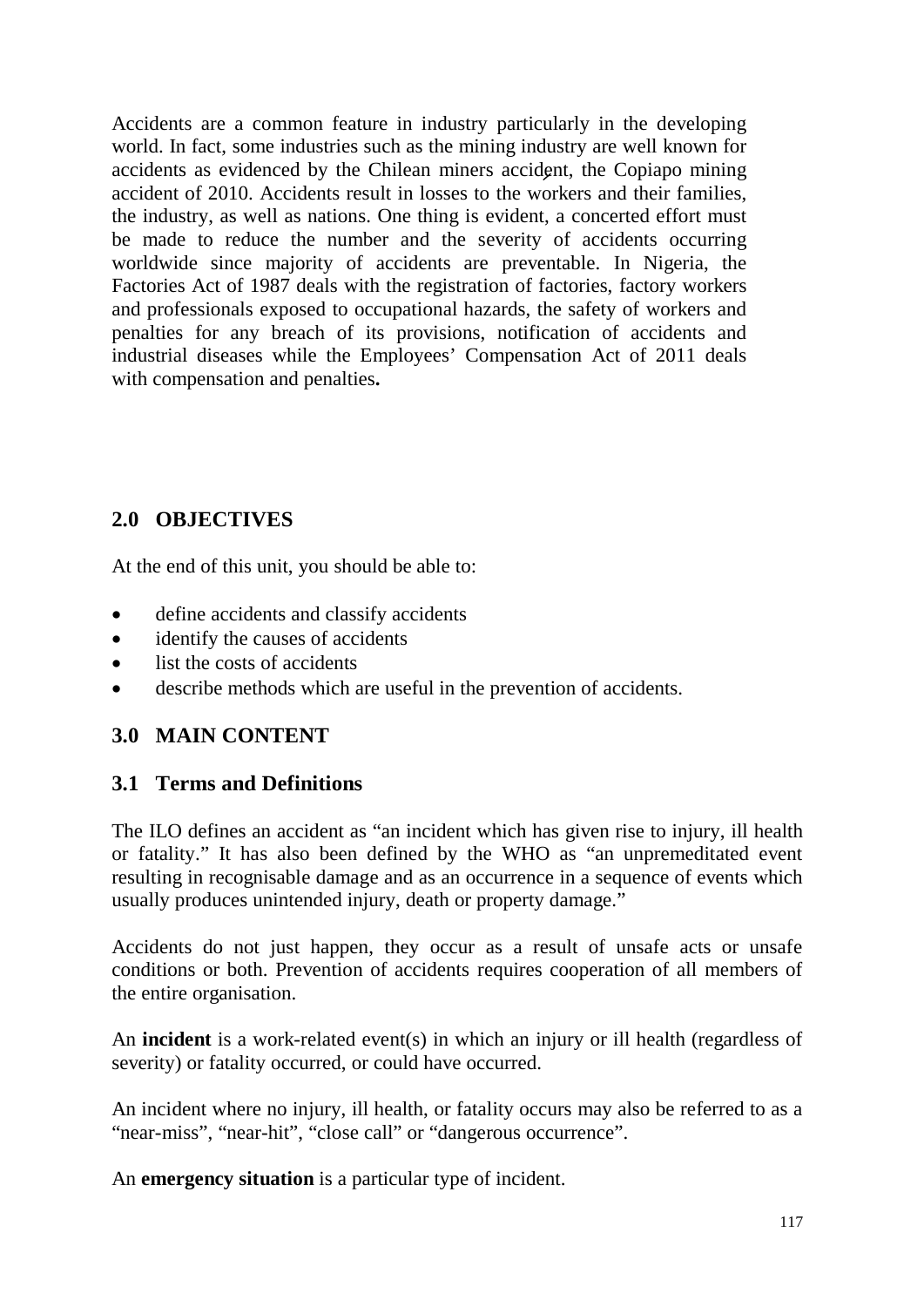# **3.2 Classification of Accidents**

Accidents may be classified based on the following:

- the degree of danger to life and property
- principal cause and effect
- place of occurrence.

# **3.2.1 The Degree of Danger to Life and Property**

It may be divided into four categories:

- minor no loss of life
- moderate injury but no loss of life and property
- major loss of life
- disaster extensive loss of life/ property.

## **3.2.2 Principal Cause and Effect**

- i. Fire and Explosions
- ii. Electrical Accidents
- iii. Chemical Accidents and Explosions
- iv. Accidents with machines, plant, tools
- v. Falling Objects on the body
- vi. Falling of persons in pits or from heights
- vii. Accidents from civil works
- viii. Human-made accidents
- ix. Natural disasters

# **3.2.3 According to their Place of Occurrence**

- i. Road traffic accidents
- ii. Domestic accidents including drowning, burns , poisoning, falls, injuries, bites and injuries
- iii. Industrial accidents these are further classified based on the industry involved such as agricultural accidents, fishing/trawler accidents, mining accidents, construction accidents, quarry accidents, aviation accidents, factory accidents, e.t.c.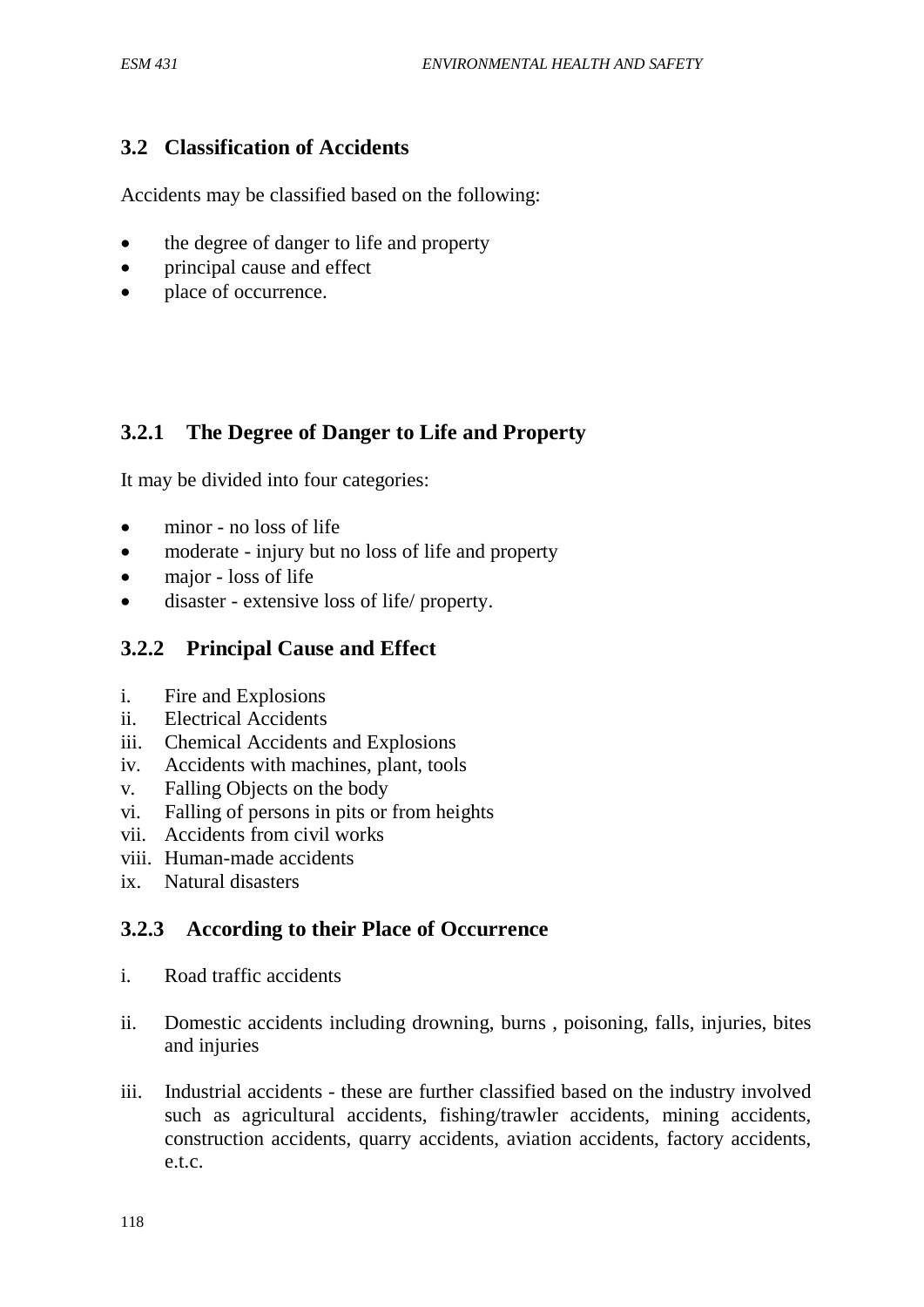- iv. Railway accidents
- v. Violence including trauma, homicide, suicide and war

## **3.3 Causes of Accidents**

The causes of accidents are multifarious but are grouped under two main headings

- a. Human factors
- b. Environmental Factors

## **3.3.1 Human Factors**

Human factors have been adjudged to contribute about 85% of all accidents and these factors include:

- i. Physical the physical capability of the worker may be inadequate for the job e.g. visual acuity, hearing.
- ii. Physiological:
	- a. Sex females have less accidents than men
	- b. Age younger people and elderly people have more accidents
	- c. Time accidents are more common as the day end
	- d. Experience less experienced workers are more prone to accidents
	- e. Working hours longer working hours are usually associated with more accidents
- iii. Psychological mental factors such as carelessness, inattentiveness, overconfidence, ignorance, emotional stress, lack of knowledge, accident proneness.

## **3.3.2 Environmental Factors**

- i. Mechanical failure -these are factors such as temperature, poor illumination, humidity, noise and unsafe machines.
- ii. Acts of nature- weather conditions such as hurricanes, floods, avalanches, landslides etc.

## **3.4 Costs of Industrial Accidents**

These costs are as follows:

i. Costs to the worker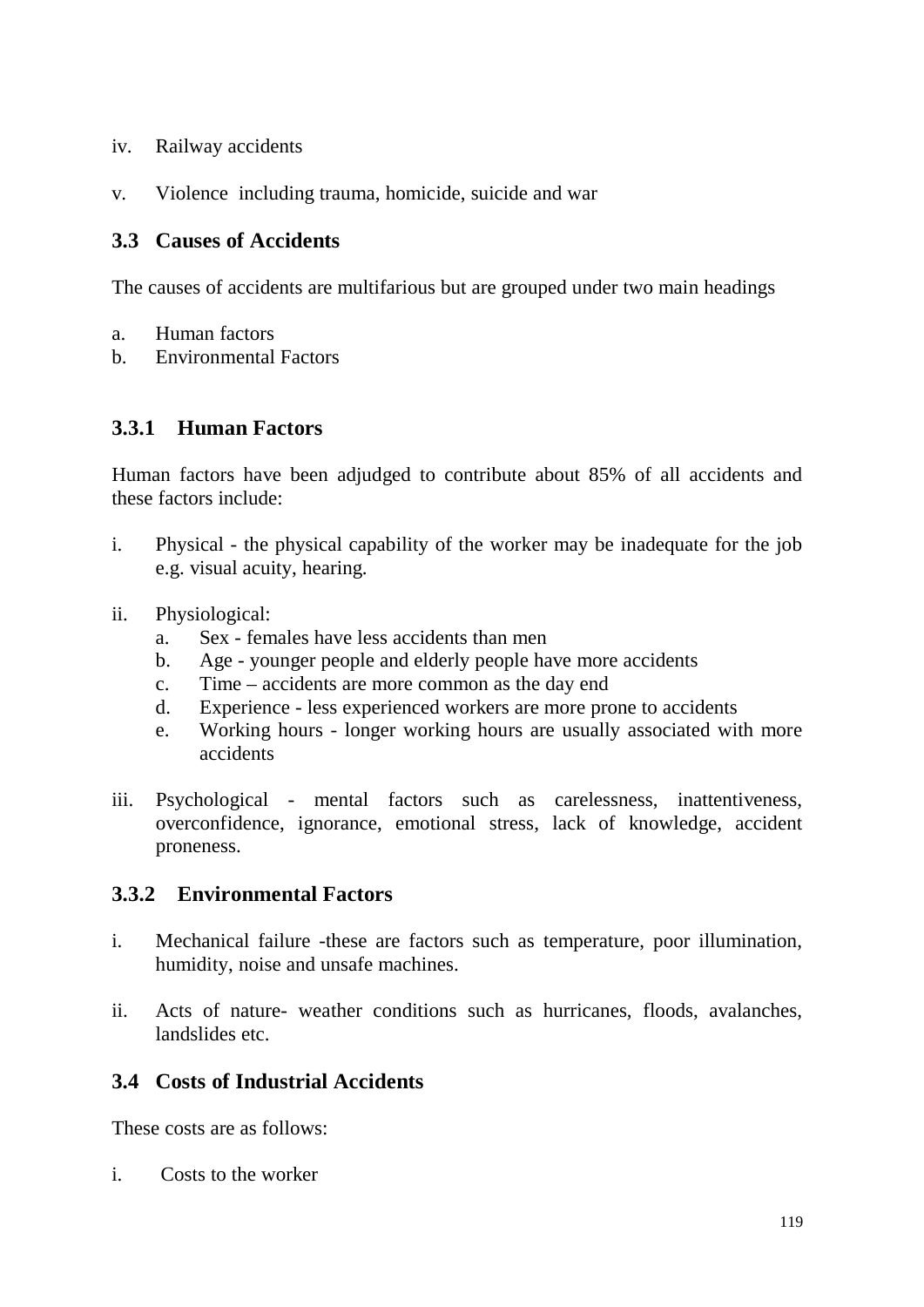Direct costs - costs of treatment, morbidity, disability, mortality Indirect costs - psychological stress, loss of livelihood

- ii. Costs to the organisation Direct costs - medical costs, costs of rehabilitation, compensation costs, fines by regulatory authorities, legal costs, loss of trained manpower, absenteeism, and disruption of production schedule. Indirect costs - poor public perception, stake holder engagements such as strikes by unions, blockades by surrounding communities.
- iii. Costs to family Direct costs - loss of family members, loss of livelihood Indirect costs - stress to care- giver, loss of income to care- giver
- iv. Costs to the community/nation Direct costs - loss of trained manpower, pressure on medical facilities

## **3.5 Accident Prevention**

Studies have shown that as much as 98% of accidents are preventable.

## **3.5.1 Principles of Accident Prevention**

- i. Adequate pre-placement examination
- ii. Adequate job training
- iii. Continuing education
- iv. Ensuring safe working environment
- v. Establishing a safety department under a competent safety engineer
- vi. Period surveys/risk assessment to identify hazards
- vii. Careful reporting, maintenance of records, review and publication

### **4.0 CONCLUSION**

It is evident that a concerted effort must be made to reduce the number and the severity of accidents occurring worldwide since majority of these accidents are preventable.

## **5.0 SUMMARY**

An accident is an incident which has given rise to injury, ill health or fatality. Accidents do not just happen, they occur as a result of unsafe acts or unsafe conditions or both. Accidents may be classified based on the degree of danger to life and property, principal cause and effect, according to their place of occurrence. The causes of accidents are multifarious and are grouped under two main headings: human factors and environmental factors. Costs of Industrial Accidents may be costs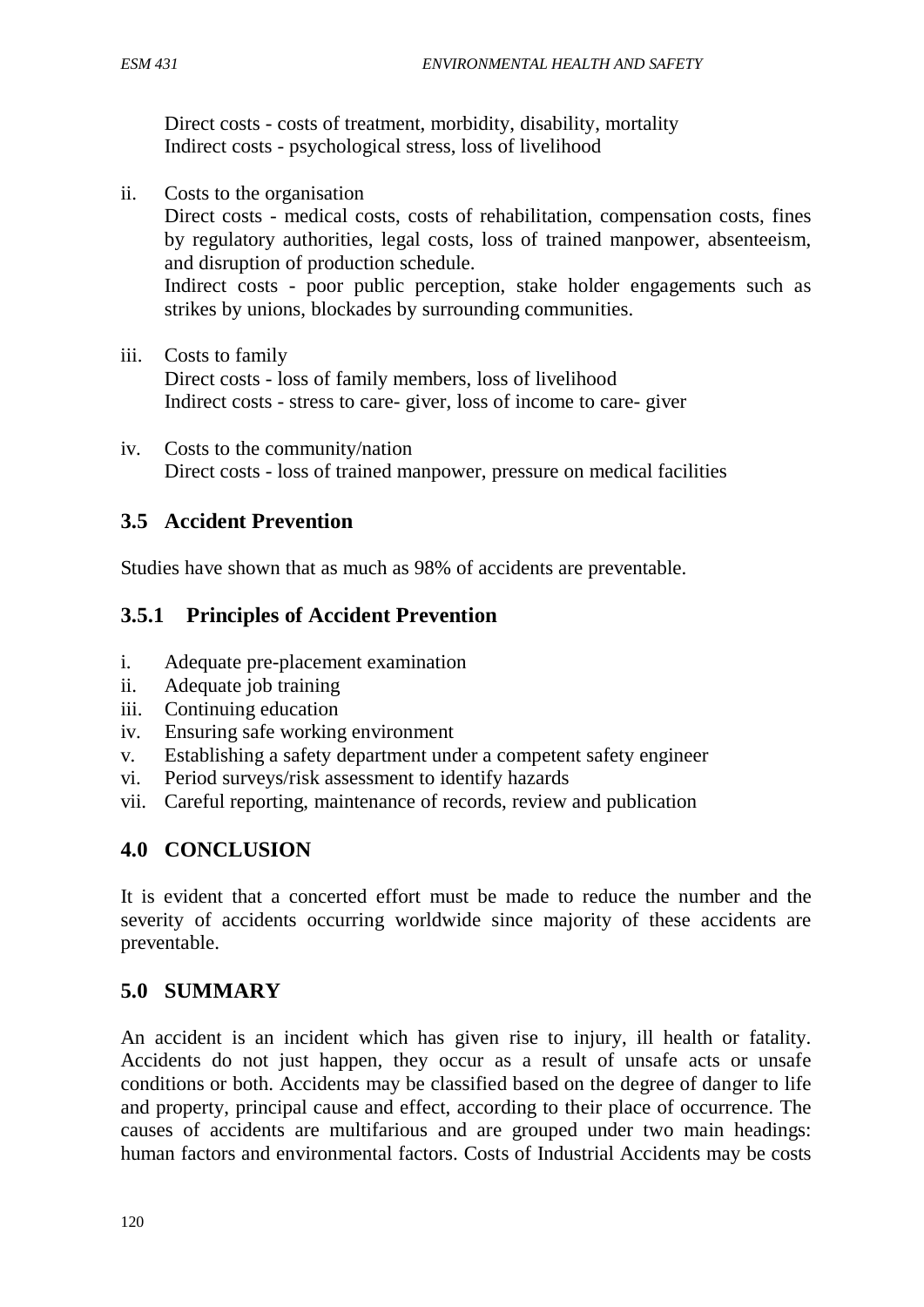to the worker, costs to the organisation, costs to the family, costs to the community/ nation. Studies have shown that as much as 98 % of accidents are preventable.

#### **SELF-ASSESSMENT EXERCISE**

- i. What is an accident?
- ii. How do you classify accidents?

## **6.0 TUTOR-MARKED ASSIGNMENT**

- i. Identify the causes of accidents.
- ii. List the costs of accidents.
- iii. Describe methods which are useful in the prevention of accidents.

### **7.0 REFERENCES/FURTHER READING**

- Jain, R. K. & Sunil, S.R. (2008). *Industrial Safety Health and Environment Management Systems.* New Delhi: Khanna Publishers.
- Park, K.. & Banarsidas, M. (2009). *Parks Textbook of Preventive and Social Medicine.* Jabalpur: Bhanot Publishers.
- WHO (1985). *Identification and Control of Work –Related Diseases. Technical Report Series No. 714*. Geneva: WHO.
- WHO (2002). *Injuries in South-East Asia Region, Priorities for Policy and*  Action. **SEA/** Injries/A<sub>1</sub> Geneva: WHO.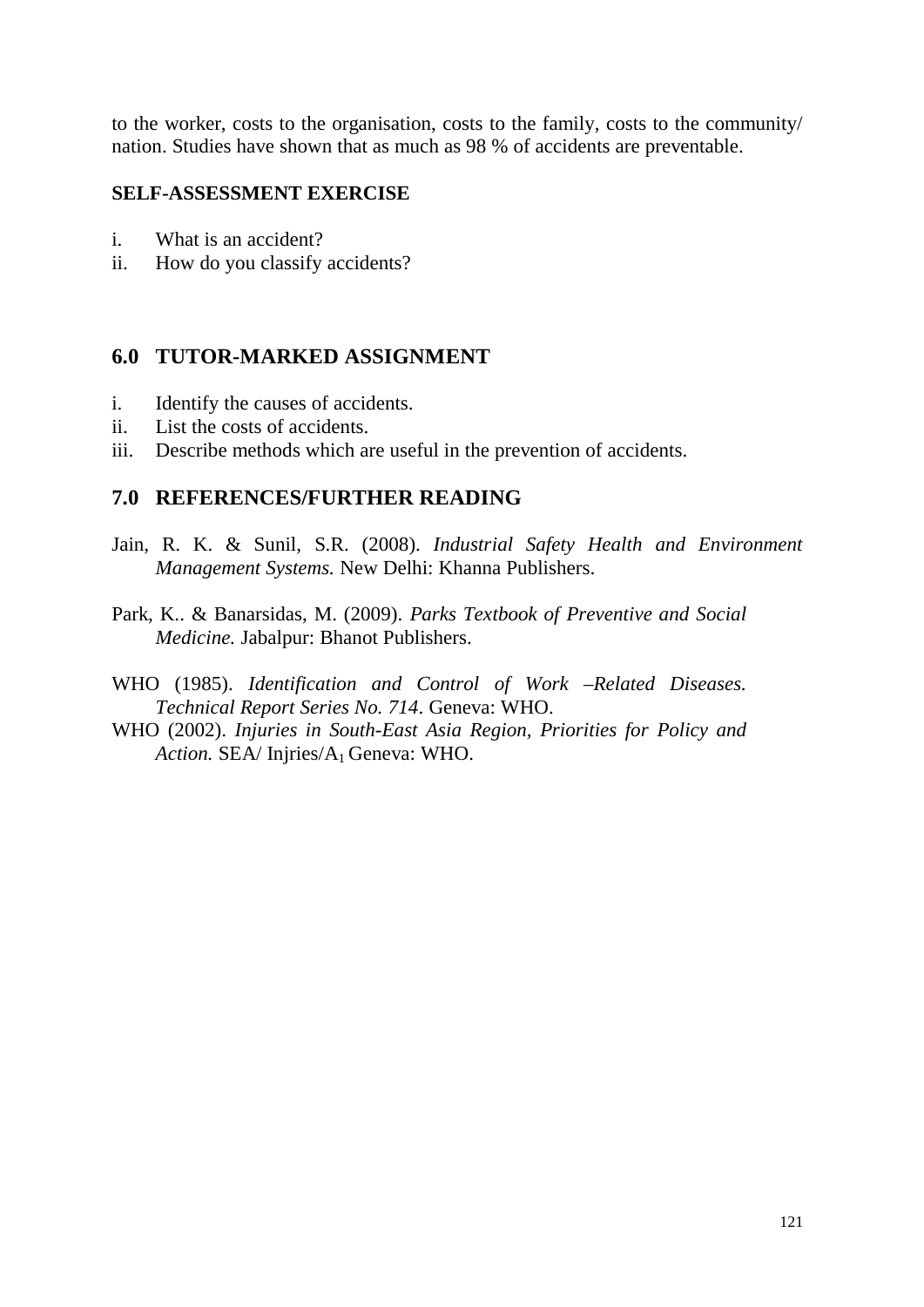# **UNIT 3 FIRE AND FIRE FIGHTING**

## **CONTENTS**

- 1.0 Introduction
- 2.0 Objectives
- 3.0 Main Content
	- 3.1 Fundamentals and Elements of Fire
	- 3.2 General Fire Prevention
	- 3.3 Fire Control
	- 3.4 Fire Routine Procedure
		- 3.4.1 On Discovering a Fire
		- 3.4.2 On Hearing the Fire Alarm
	- 3.5 Fire Fighting
- 4.0 Conclusion
- 5.0 Summary
- 6.0 Tutor-Marked Assignment
- 7.0 References/Further Reading

# **1.0 INTRODUCTION**

Fire is rapid combustion resulting in release of heat and light of flame. Fire occurs in different situations: domestic, agricultural, forestry, industry and may result in loss of life and property. Loss of life is due to poisonous gases and flames. Fire danger to life is given higher weight than fire hazard to property. More than 85% of fires are caused by electrical sparks or short circuits.

While most organisations aim to be insured against fires, the insurance is often not equal to the losses as some items are indeed irreplaceable. Thus it is more expedient that fires are minimised by adopting scientific engineering approach.

Aspects to be considered during design, construction and operation of organizations include: safe escape of personnel, fire prevention, fire fighting and minimisation of loss of life and property, safety of personnel from fire, gases and smoke, reducing spread of smoke and gases, emergency operations and first aid measures.

# **2.0 OBJECTIVES**

At the end of this unit, you should be able to: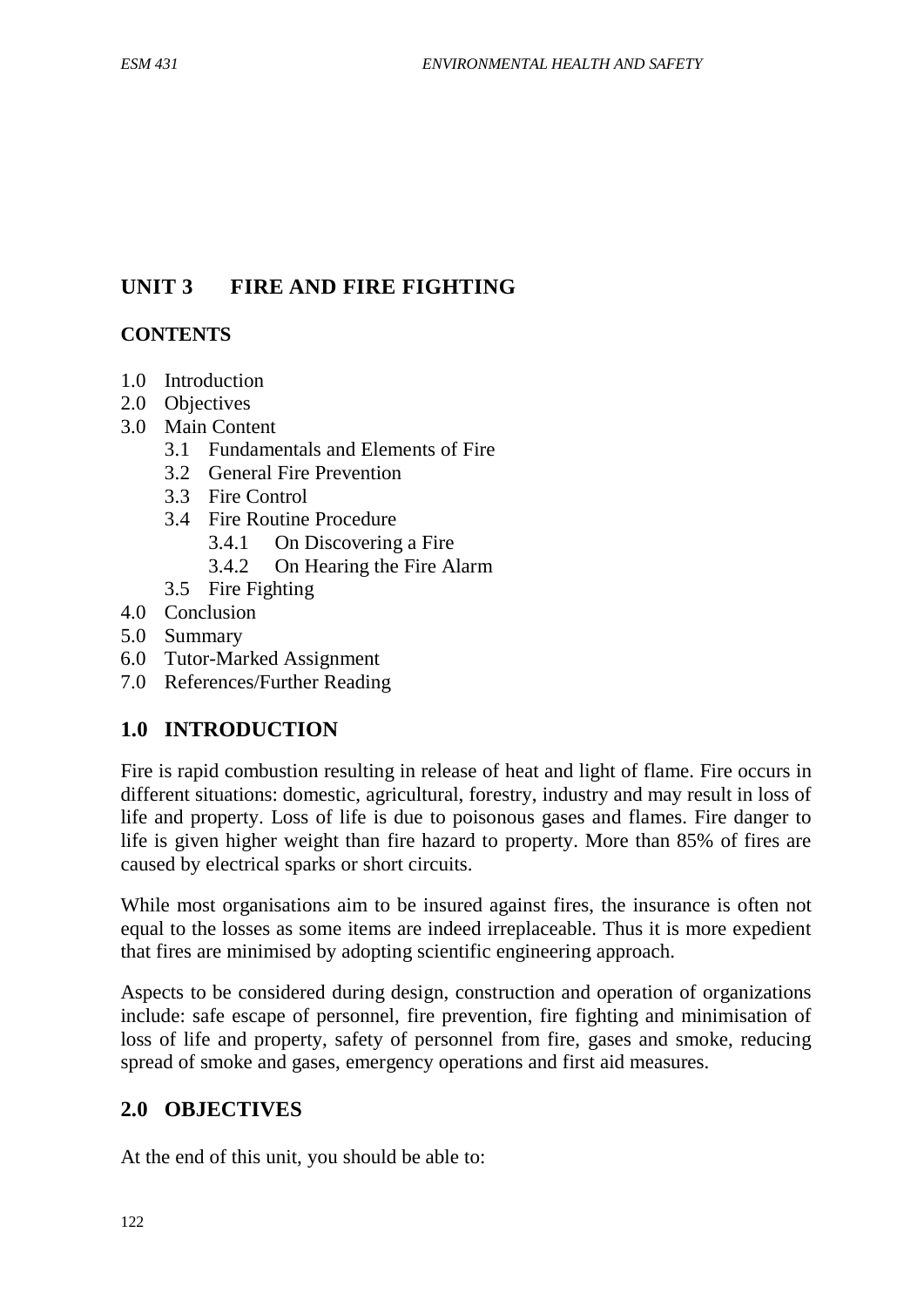- explain the fundamentals and elements of fire
- identify the general fire prevention and fire control measures
- list the different types of fires and identify the extinguishers useful for each type.

# **3.0 MAIN CONTENT**

### **3.1 Fundamentals and Elements of Fire**

Fire is an active, rapid, burning (combustion) fast oxidation process accompanied by heat, light and poisonous gases/ smoke/carbon dioxide due to combustion. The flame is the luminous hot zone of fire. Fire starts at a hot spot and spreads along combustible path to neighbouring areas in the presence of combustible material, air and heat. Various materials differ in their ignition temperatures and fire characteristics. Combustion rate may be slow; there is slow evolution of heat but not by light, rapid; rapid evolution of heat accompanied by light, spontaneous absorption of atmospheric oxygen at ordinary temperature.

### **Elements of Fire**

- i. Fuel: combustible material, most fuels have a flash point at which they give up vapours.
- ii. Heat or ignition and temperature: combining oxygen with fuel vapours releases heat energy which in turn vaporises more fuel.
- iii. Oxygen (air): oxygen combines with flammable vapours at a flash point causing burning.

Initiation of fires requires heat and hot spot, air and flammable material.

### **Causes of Fires**

- a. Lapses in safety management- negligence, carelessness, poor house- keeping, poor wiring, gas leaks.
- b. Human error- negligence, lack of awareness/ training.
- c. Accident beyond human control.

## **3.2 General Fire Prevention**

Fire is probably the most serious danger which any organisation will ever have to face. It can break out almost anywhere and can affect everyone. Fire prevention aims at not allowing the combination of the elements of fire.

Regular fire prevention routines are one of the simplest and most efficient means of preventing fire. These routines are as follows: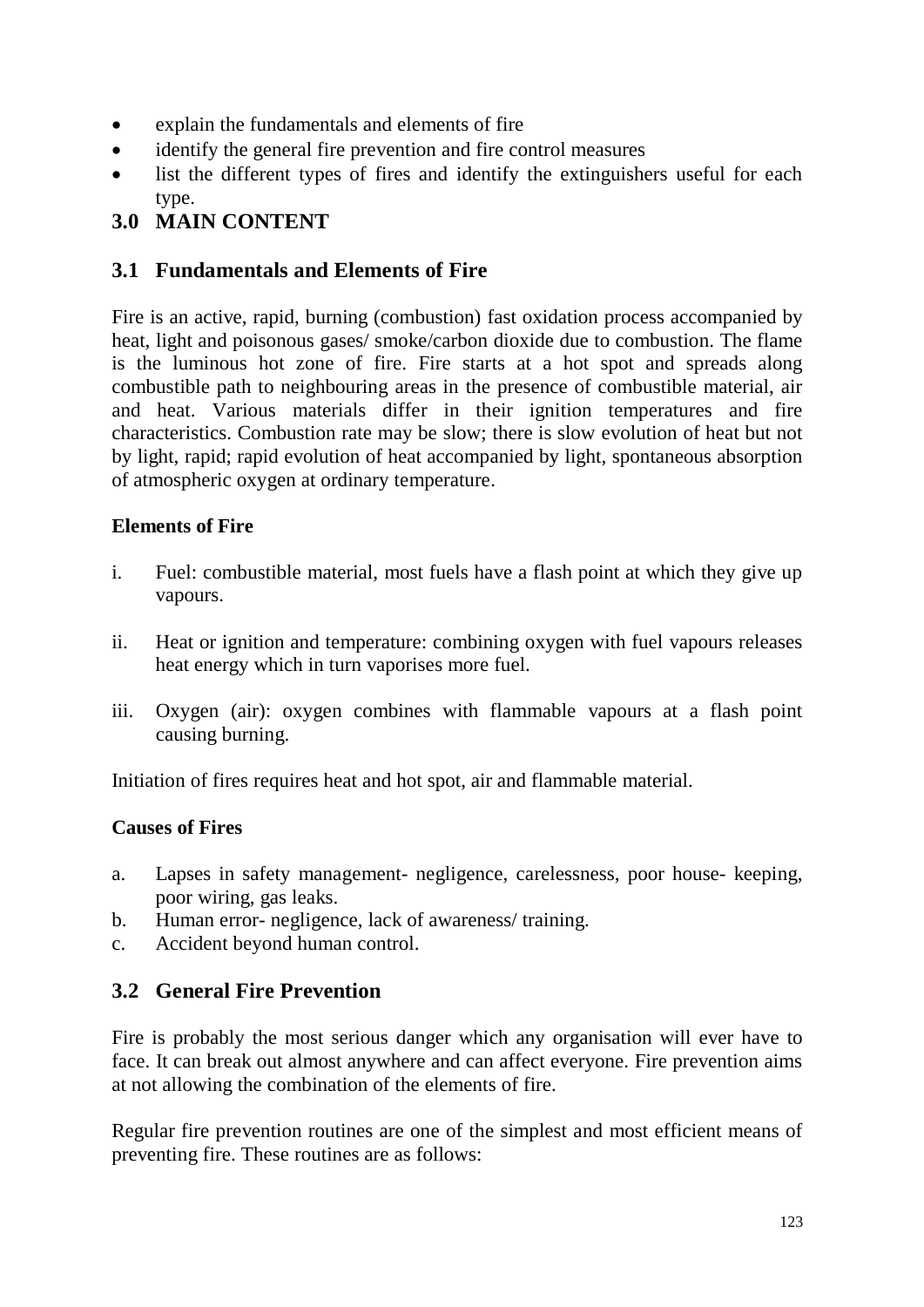- i. Safety documentation for plant/ equipment and for civil/ storage/ installation/ commissioning/ operation/ maintenance phases of the project.
- ii. Provision of fire fighting systems- permanent or portable.
- iii. Provisions for fire prevention at the civil design and works stage. Smoke and Carbon –monoxide alarms have been found to be very effective as means of early detection and control thus limiting fires and reducing loss of life and property. Fire doors play an important role in the precautionary system; their purpose is to contain the fire, and to prevent the spread of smoke and toxic gases, which can be lethal even in small quantities.
- iv. Provisions in the electrical design and works. All electrical work should be carried out or supervised by certified personnel, avoid overloading electrical equipment, earth all equipment.
- v. Organisation, awareness and training of personnel- The value of the nightly routine of switching off and unplugging electrical equipment (unless the equipment concerned is designed to run continuously cannot be overemphasised). It is essential that the fire alarm system and a pre-arranged plan specific for the evacuation of each building should be tested regularly. Heads of Units must ensure that fire drills are held based upon agreed intervals following a risk assessment. Where appropriate, some staff can undertake the extra duties of Fire Marshals/Officers. These must be specially trained and given specific duties in times of fire hazards or during a fire. Information concerning fire safety should be widely dispersed and staff trained where necessary.
- vi. Ensure signage relating to fire safety such as the fire routine procedure, fire exits, fire assembly points are conspicuously placed.
- vii. Precautions against fires, housekeeping and monitoring- proper storage and handling of flammable and explosive materials- liquids or gases, avoid use of inflammable material, develop check list and monitor regularly. Ensure all firefighting equipment are checked, refilled and/ or serviced when due. More people die through inhaling smoke than through burns. Fire doors must therefore not be propped or wedged open; to prop open a fire door can cost lives if a fire breaks out. The Safety/Fire Officer should routinely assess for fire risks during monitoring.
- viii. First aid facilities.
- ix. Insurance coverage during construction and operation.

### **3.3 Fire Control**

### **Fire extinguishing techniques**

i. Starvation: Removal of fuel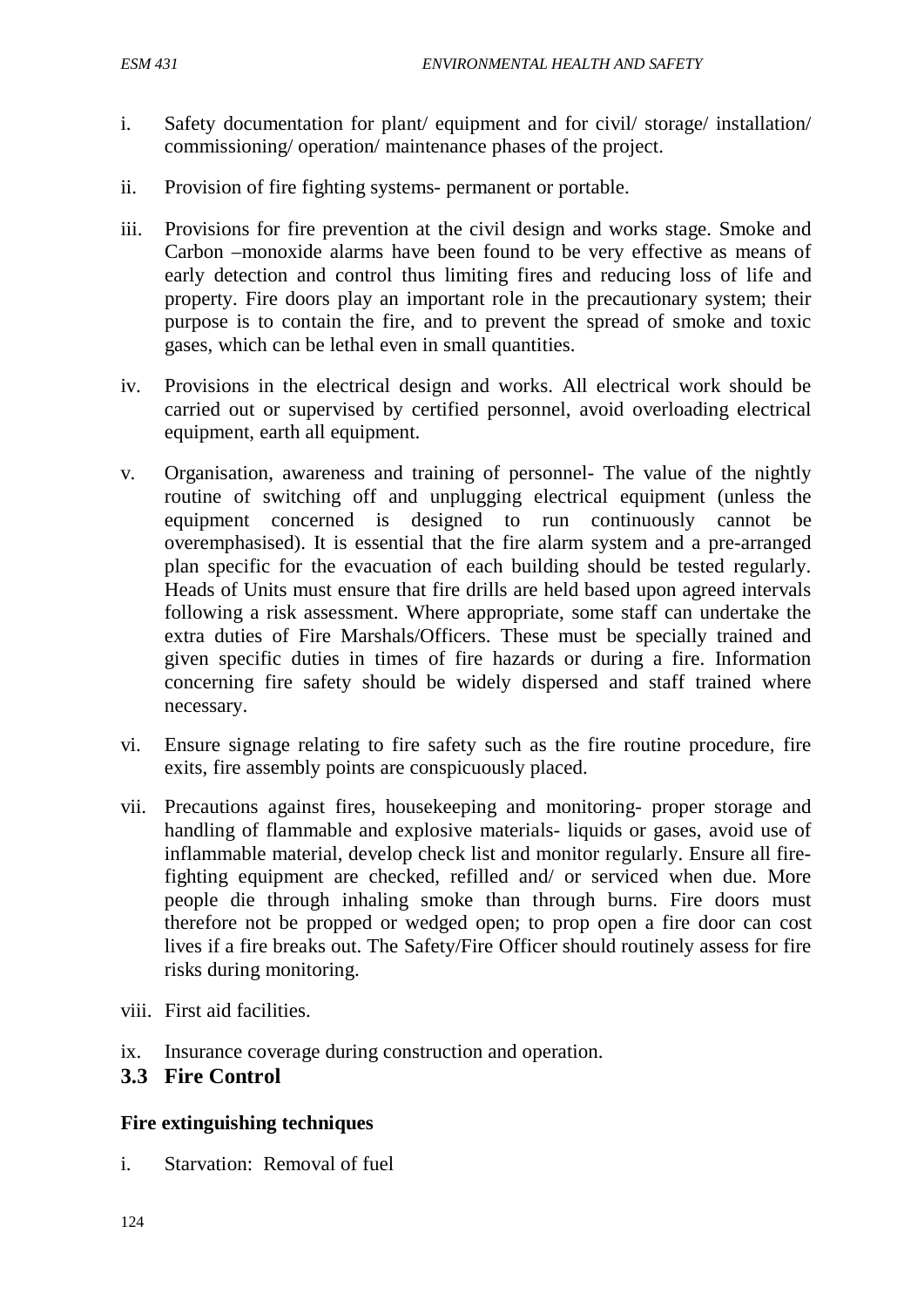- ii. Smothering: Reducing the amount of oxygen available by dilution or by introducing other inert media.
- iii. Blanketing: Cutting off of fuel vapours mixing with oxygen by applying an external media such as the use of foam. It is valuable in extinction of fires of oils and other flammable liquids.
- iv. Cooling: Reduces the temperature to one at which combustion cannot continue.
- v. Breaking of branched chain reaction: Dry chemical powder containing halogenated hydrocarbon reacts with the hydrocarbon molecule on fire.

### **Fire-fighting systems**

- i. Fire hydrants (water systems) these may be internal or external. Pump should be independent of other equipment within the premises.
- ii. Portable fire extinguishers -new extinguishers are 90% red and are distinguished by colour panel
	- a. Red (water) The extinguisher is of limited use; can only be used for class A fires of wood, paper or organic material; works by cooling.
	- b. Green Panel (foam) Cools and smothers fire. Suitable for Class B fire of fuel or liquid and class A fires. Do not use for electrical fires.
	- c. Black Panel (Carbon dioxide) Smothers fire. Good general purpose extinguisher. Good for class B fires.
	- d. Blue Panel (Dry Powder)- Smothers fire and is a good general purpose fire extinguisher. Useful for class A, class B and class C (flammable gasses).
- iii. Buckets: filled with sand
- iv. Hose reels
- v. Water spray systems may be high velocity or medium velocity
- vi. Sprinkler systems: used mainly in stores or usually unoccupied buildings
- vii. Foam system

### **3.4 Fire Routine Procedure**

Each Head of Unit must ensure that all members of staff are instructed in the action to be taken should a fire break out. This is most conveniently done by giving each member of staff written instructions in the form of a fire routine procedure probably in the induction hand book. This fire routine procedure should also be placed at very visible sites where even visitors can easily site them. Visitors should be encouraged to view the notices. Staff should be encouraged to commit to memory the standard instructions in the fire routine procedure; there will be no time to read these instructions in an emergency.

## **3.4.1 On Discovering a Fire**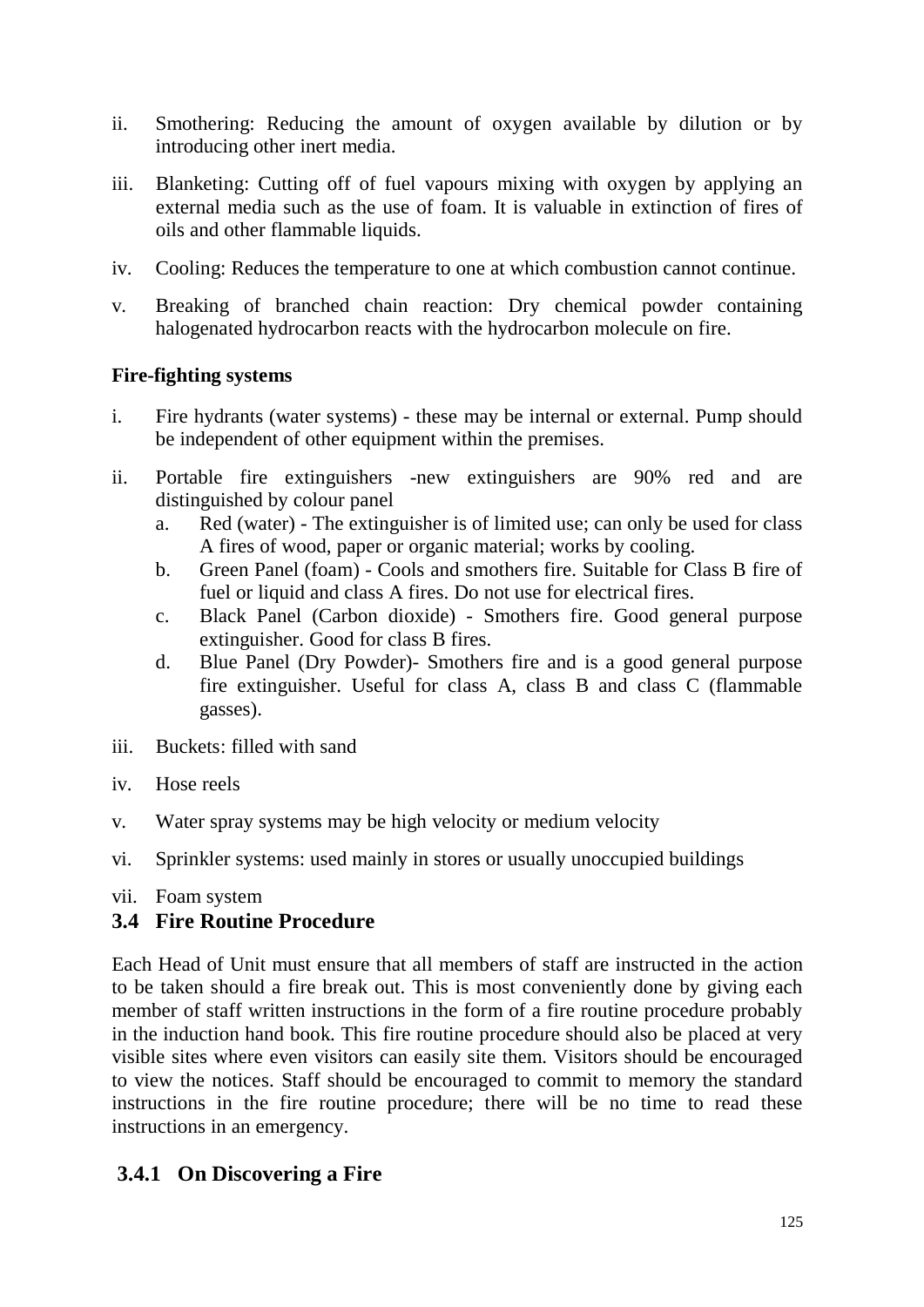If a fire is discovered, the discoverer should:

- i. Raise the alarm: Operate the nearest fire alarm. If no fire alarm is provided, shout "Fire".
- ii. Act Swiftly: Leave the building. Ensure that the nearest fire service is informed of the fire. Do not panic.
- iii. Do not take risks.

Other measures:

- i. Electric power supply and other fuel supplies switched off
- ii. Use of portable fire extinguisher , water or sand for small fires if trained/ able/ allowed
- iii. Activate automatic fire fighting system.

## **3.4.2 On Hearing the Fire Alarm**

On hearing the fire alarm, all staff must leave the building immediately by the nearest available exit, closing doors. Lifts must not be used.

It is essential that the means of escape from a building should function efficiently. Exit doors should be fastened so that they can be easily and immediately opened from the inside without the use of keys. Exit routes must not be obstructed or used as storage areas.

In addition, all fire/smoke doors should be closed when buildings are empty.

All personnel are well advised to become familiar with as many as possible of the exit and escape routes from the building in which they normally work.

All staff should assemble at the fire assembly point (muster point) and a head count taken.

# **3.5 Fire Fighting**

| Fire    | <b>Combustion Material involved</b>                                          | Fire extinguishing medium |
|---------|------------------------------------------------------------------------------|---------------------------|
| Class   |                                                                              |                           |
| Class A | Fires involving ordinary solid materials   Water or solution with high water |                           |
|         | such as wood, coal, plastics, cloth, content. Cooling and wetting of         |                           |
|         | paper, rags, rubbish, construction and material quenches fire                |                           |
|         | packaging material                                                           |                           |
| Class B | Fires involving Flammable liquids   Limiting air or oxygen                   | supply,                   |
|         | vapours/solvents: Transformer oil,   inhibiting fire, Dry chemicals, foam,   |                           |
|         | diesel oil, solvents, liquid, chemicals, Halon. Water is unsuitable          |                           |
|         | lubricating<br>oils,                                                         |                           |
|         | paints/varnishes/thinners,<br>greases,                                       |                           |
|         | contained, uncontained                                                       |                           |

**Table 4.2: Classes of Fire**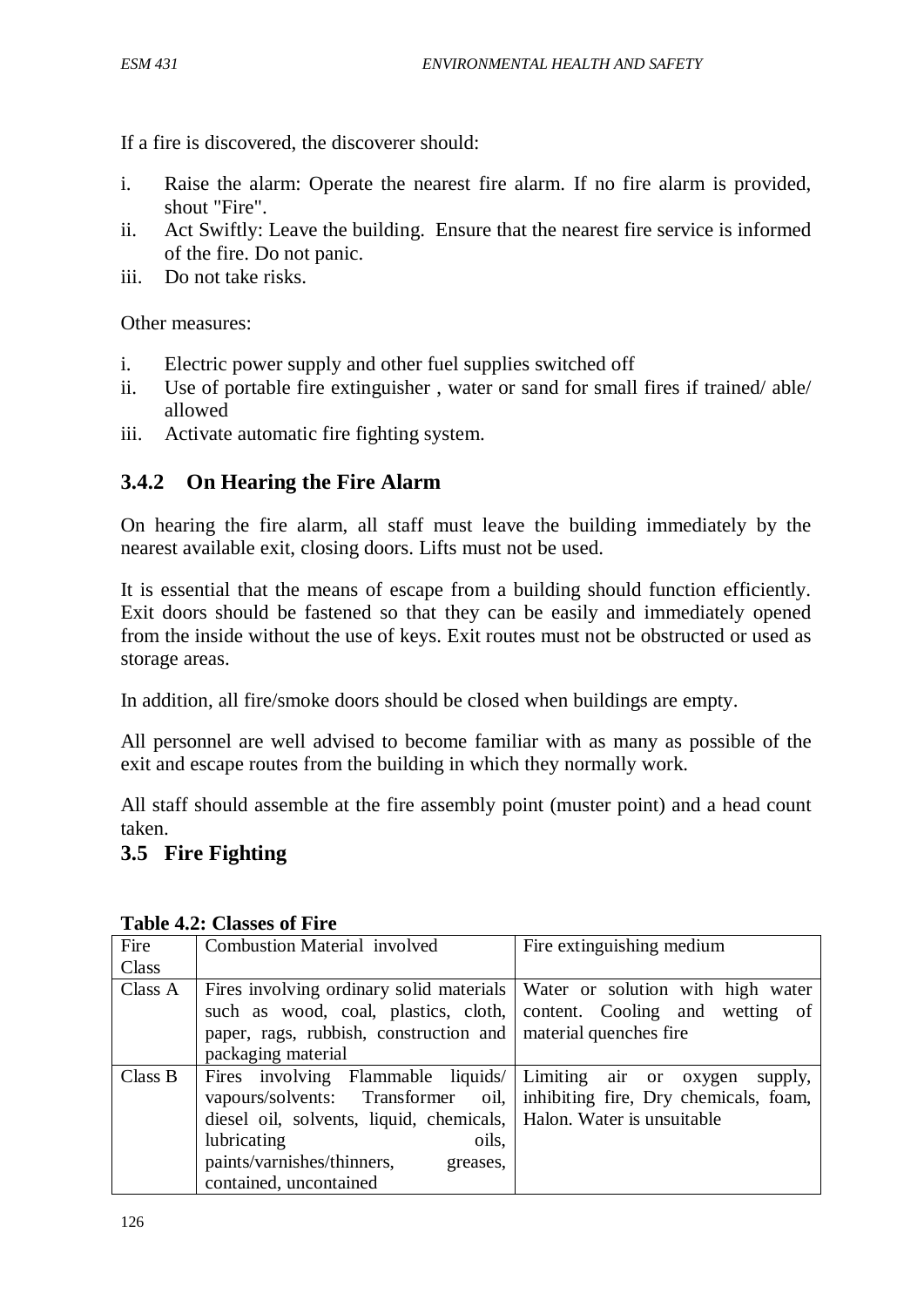| Class C | Fires involving live electrical $CO2$ gas, dry chemicals, water is     |                                    |
|---------|------------------------------------------------------------------------|------------------------------------|
|         | equipment in energized state. If unsuitable                            |                                    |
|         | equipment is dead becomes class A or                                   |                                    |
|         | B                                                                      |                                    |
| Class D | Fires involving metals like magnesium, Normal extinguishing            | media                              |
|         | titanium                                                               | unsuitable. Special chemicals and  |
|         |                                                                        | techniques used                    |
| Class E | Fires involving Flammable gases and Starvation of fire is most useful. |                                    |
|         | fuels, hydrogen, ammonia, acetylene,                                   | special methods, close inlet valve |
|         | LPG, petrol, Furnace oil                                               |                                    |

**Source: Industrial Safety, Health and Environment Management Systems**

Four types of fire extinguishers should be provided within the premises. The extinguishing media used are: water, carbon dioxide, foam and dry powder. The external appearance of each type of extinguisher is different and each carries its own instructions for use. In some buildings, hose reels are also provided. Fire blankets should be provided in many locations and should be used for smothering fires involving flammable liquids or burning clothing.

All personnel should know the location of the firefighting equipment in their area of work, to know on what type of fire each piece of equipment can be used and how each should be used. This is achieved by training.

Whenever firefighting equipment has been used, an immediate report must be made to the Safety Officer or to the Fire Safety Unit (If there is one) so that the equipment may be recharged or replaced.

In all buildings, particularly residences, protection of human life must take priority over fighting fires. The person discovering a fire must promptly initiate the emergency procedures listed above. Delay can be fatal as, once a fire is out of control, it can spread rapidly and cut off escape routes.

If allowed by the organisation, especially when trained, and without endangering personal safety, attempts can be made to contain and control a fire until the Fire Service arrives. It must be ensured that the correct type of fire extinguisher is used. The wrong choice can turn a minor incident into a major event. The fire extinguisher must be used according to manufacturer's instruction. It must be remembered to take a position between the fire and the exit so that the escape route cannot be cut off, ensure awareness of what is happening in the surrounding area and take account of limitations. The greatest hazards to fire fighters are the effects of asphyxiant, irritant and toxic gases, smoke and fumes generated from the combustion of plastics and other materials. Never attempt to fight a fire wearing a respirator or breathing apparatus. Never fight a fire without anyone else's knowledge.

### **After a fire**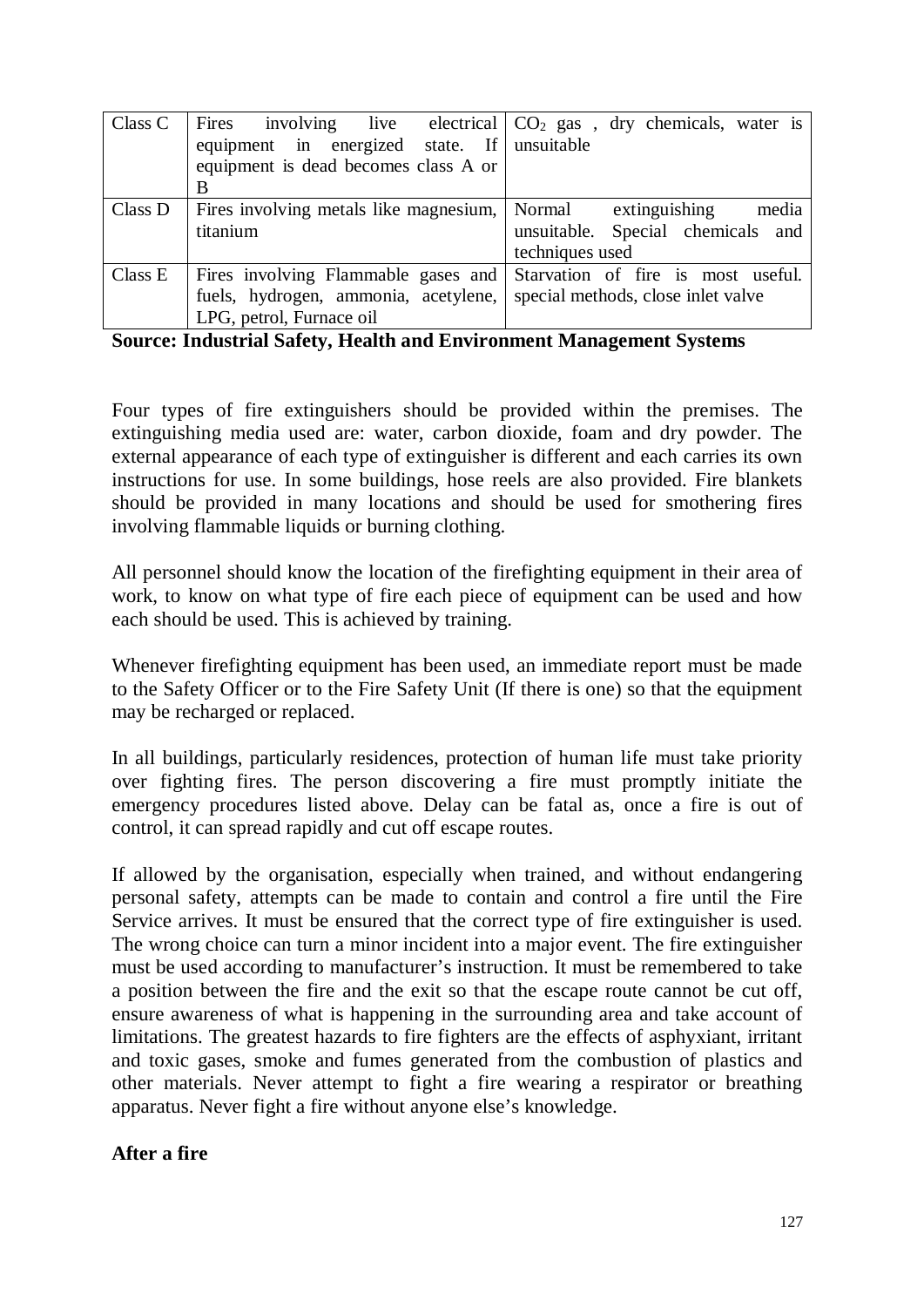Even if a fire appears to have been successfully extinguished by staff, it will still be necessary to ask the Fire Service to check that the fire has not unknowingly spread, and that materials or the building fabric cannot reignite.

Unit heads must ensure that all fires within the building are recorded and reported to the Health and Safety officer or Manager.

## **4.0 CONCLUSION**

While Fire prevention is everyone's responsibility, fire fighting should best be taken on by trained personnel. It would be in the best interest of all organisations particularly those with a high risk for fires due to their production processes to ensure fire training for every member of staff, if feasible. Otherwise, it is important for all staff members to be conversant with the fire routine procedures and participate in fire drills.

## **5.0 SUMMARY**

Fire is probably the most serious danger which any organisation will ever have to face. It can break out almost anywhere and can affect everyone. "Prevention is better than cure". Fire Control is achieved using fire alarms, smoke and carbon monoxide alarms, fire extinguishers, fire doors, fire drills and fire marshals. Ensure every employee is knowledgeable of the fire routine procedure. On discovery of a fire, the discoverer should raise the alarm, act swiftly, do not take risks and do not panic. Fire fighting should best be taken on by trained personnel.

## **SELF-ASSESSMENT EXERCISE**

ABC Company is a petrochemical company situated in Delta State.

List the different types of fires which can occur and identify the extinguishers useful for each type (Note different fires could occur in different departments).,

## **6.0 TUTOR-MARKED ASSIGNMENT**

As the Safety Officer in a printing press, develop the fire safety segment of the induction manual.

## **7.0 REFERENCES/FURTHER READING**

Health and Safety Authority (2011). *Fire.* <http://www.hsa.ie/eng/Topics/Fire/>

Jain, R.K. & Sunil S.R. (2008). *Industrial Safety, Health and Environment Management Systems.* New Delhi: Khanna publishers.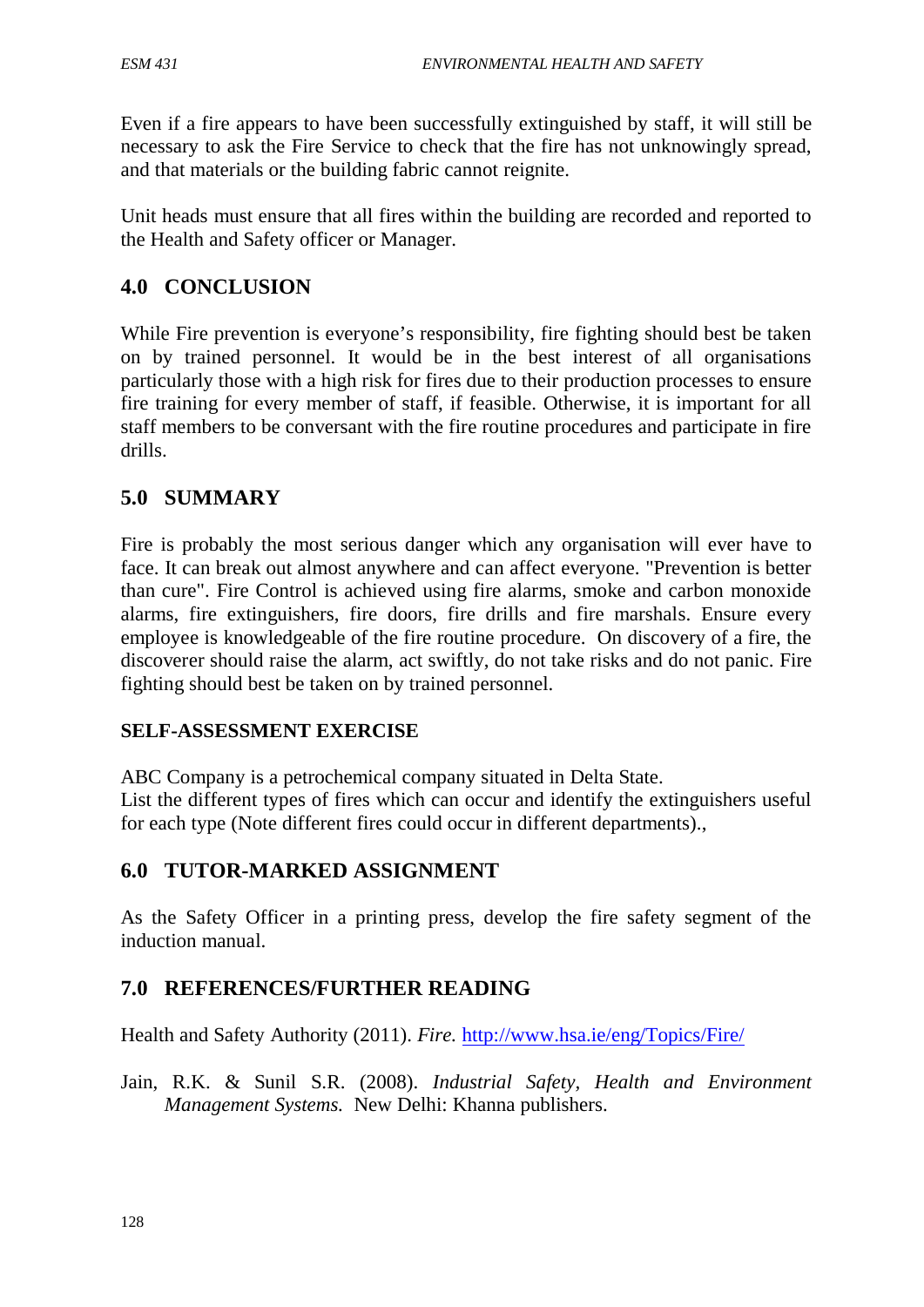Maine Municipal Association Risk Management Services (2002) *Best Practices Guide For Workplace Fire Safety and Fire Extinguishers.*  www.memun.org/RMS/LC/bestprac/fire.pdf

University of Edinburgh [www.ed.ac.uk/schools-departments/health-safety/](http://www.ed.ac.uk/schools-departments/health-safety/) fire safety

# **UNIT 4 HEALTH AND SAFETY AUDITS AS MANAGEMENT TOOL**

## **CONTENTS**

- 1.0 Introduction
- 2.0 Objectives
- 3.0 Main Content
	- 3.1 Definition
		- 3.1.1 Internal Audit
	- 3.2 Audit Procedure
	- 3.3 Costs of Occupational Health and Safety Audits
		- 3.3.1 Benefits of Occupational Health and Safety Audits
- 4.0 Conclusion
- 5.0 Summary
- 6.0 Tutor-Marked Assignment
- 7.0 References/Further Reading

# **2.0 INTRODUCTION**

We have already seen the use of audits in the environment. We know that an audit is a systematic, independent and documented process for obtaining "audit evidence", evaluating it objectively to determine the extent to which "audit criteria" are fulfilled. Independent does not mean just external as audits may be internal or external. In this section we shall be reviewing the use of audit in health and safety as a management tool.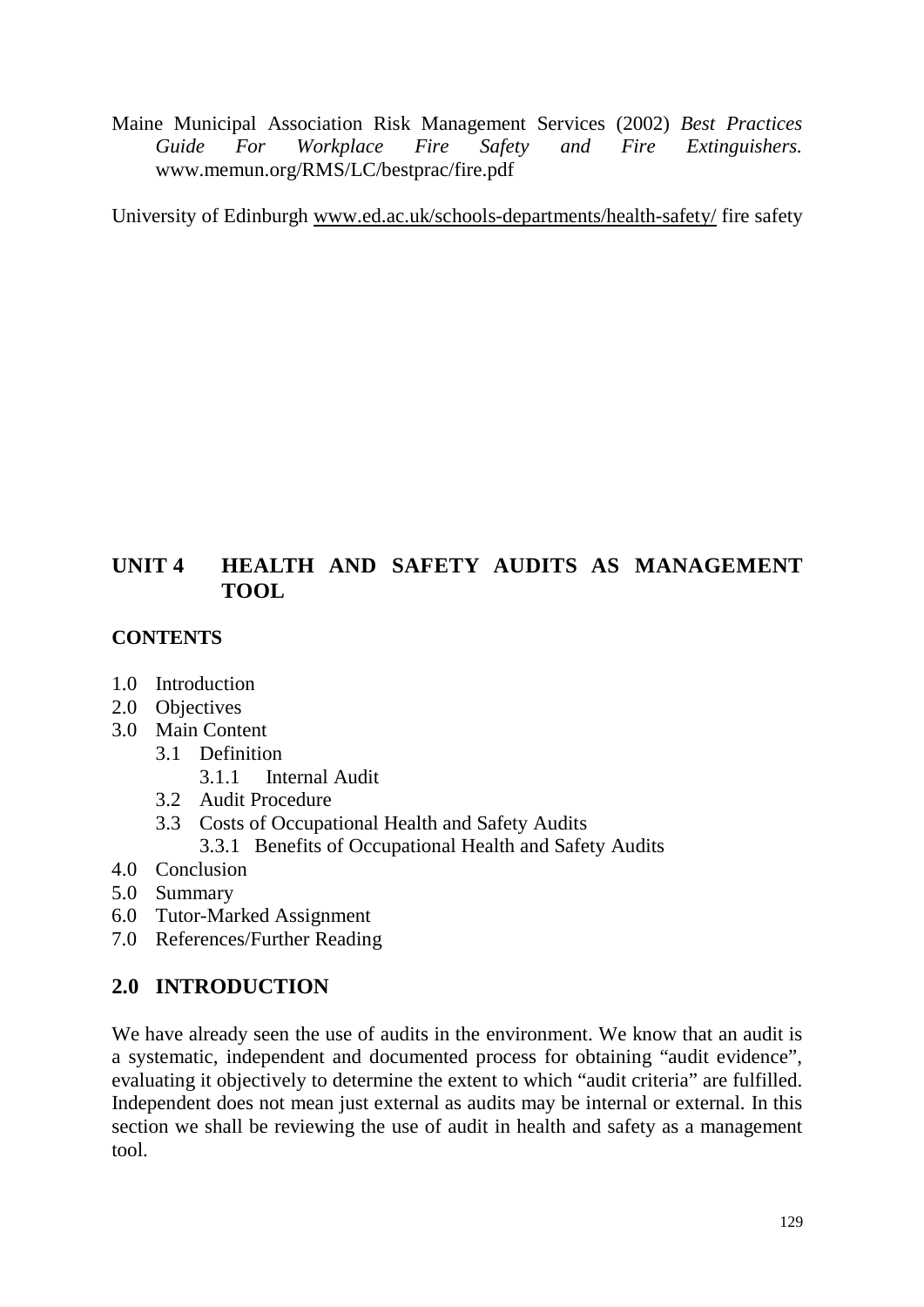# **2.0 OBJECTIVES**

At the end of this unit, you should be able to:

- define health and safety audit
- list the main elements evaluated during a health and safety audit
- identify the advantages and costs associated with health and safety audits
- outline the steps for carrying out a health and safety audit.

# **3.0 MAIN CONTENT**

## **3.1 Definition**

Health and safety audit is defined in *Management of Health and Safety at Work Regulations* (1999) as "the systematic evaluation of performance in health and safety to identify deviations from agreed standards".

Arrangements to conduct periodic audits should be made in order to determine whether the occupational health and safety management system and its elements are in place, adequate, and effective in protecting the safety and health of workers and preventing incidents.

To do this, an audit policy and programme should be developed, which includes a designation of auditor competency, the audit scope, the frequency of audits, audit methodology and reporting.

### **Types of audits**

- a. Walk through audits: Least expensive, evaluates unsafe conditions during construction, security, operation and maintenance.
- b. Intermediate audits: More detailed study and review of plant design and operations
- c. Comprehensive audit: comprehensive consisting of envelope audit-civil works, electrical, stores, offices, canteens, security lighting etc.
- d. Functional audit: Organisational structure, training, responsibility, delegation etc. Safety facility audit-reviews risk.

The Comprehensive audit is an evaluation of all of the organisation's occupational health and safety management system elements or a subset of these, as appropriate. The audit should cover:

- a. Health and safety policy
- b. Worker participation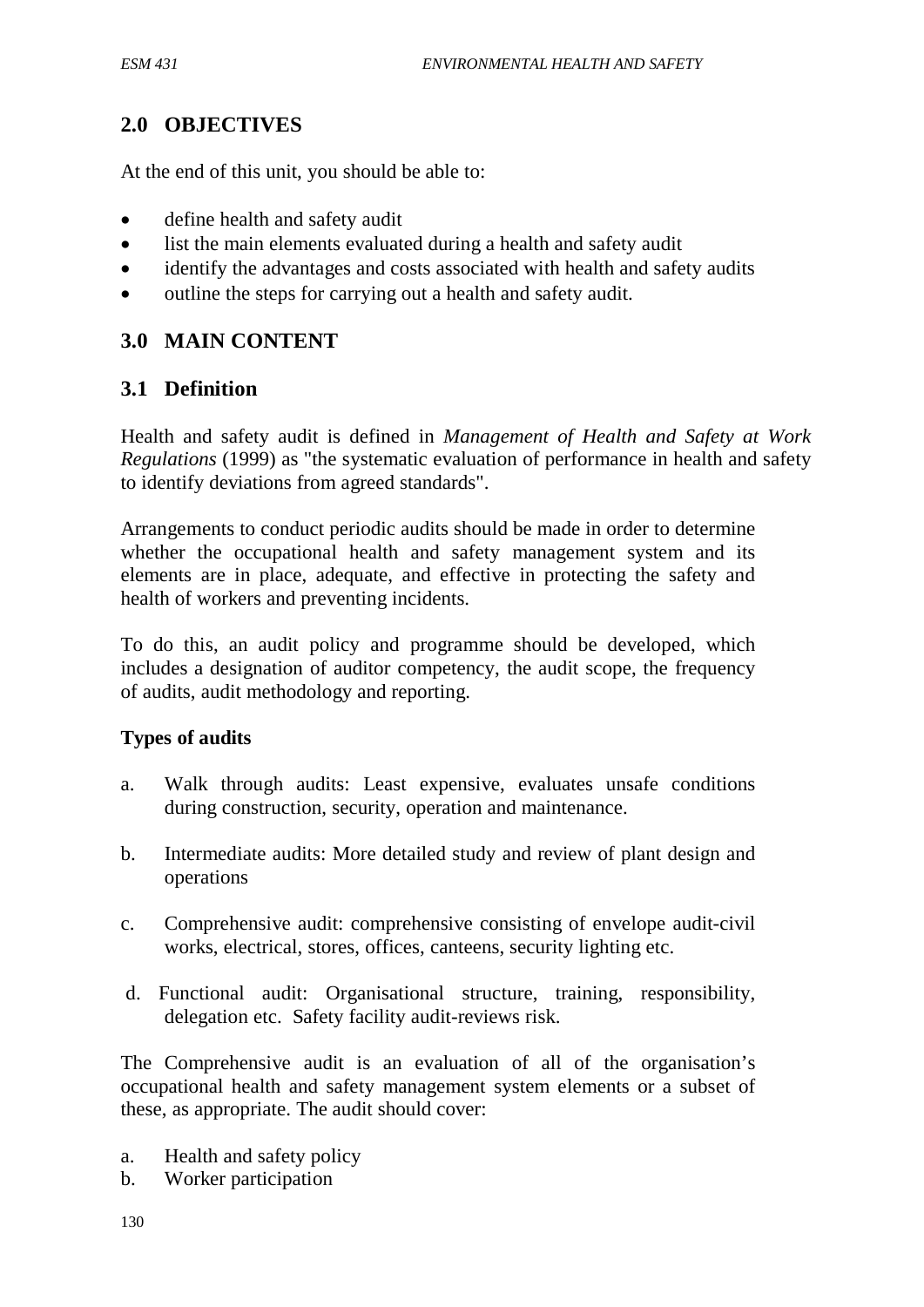- c. Responsibility and accountability
- d. Competence and training
- e. Occupational health and safety management system documentation
- f. Communication
- g. System planning, development and implementation
- h. Prevention and control measures
- i. Management of change
- j. Emergency prevention, preparedness and response
- k. Procurement
- l. Contracting
- m. Performance monitoring and measurement
- n. Investigation of work-related injuries, ill health, diseases and incidents, and their impact on safety and health performance
- o. Audit
- p. Management review
- q. Preventive and corrective action
- r. Continual improvement
- s. Any other audit criteria or elements that may be appropriate.

The audit conclusion should determine whether the implemented occupational health and safety management system elements or a subset of these:

- a. Are effective in meeting the organisation's health and safety policy and objectives
- b. Are effective in promoting full worker participation
- c. Respond to the results of health and safety performance evaluation and previous audits
- d. Enable the organisation to achieve compliance with relevant national laws and regulations
- e. Fulfil the goals of continual improvement and best health and safety practice.

Audits should be conducted by competent persons internal or external to the organisation who are independent of the activity being audited.

### **3.1.1 Internal Audit**

The organisation shall ensure that internal audits of the occupational health and safety (OHS) management system are conducted at planned intervals to:

- a. Determine whether the OHS management system:
	- conforms to planned arrangements for OHS management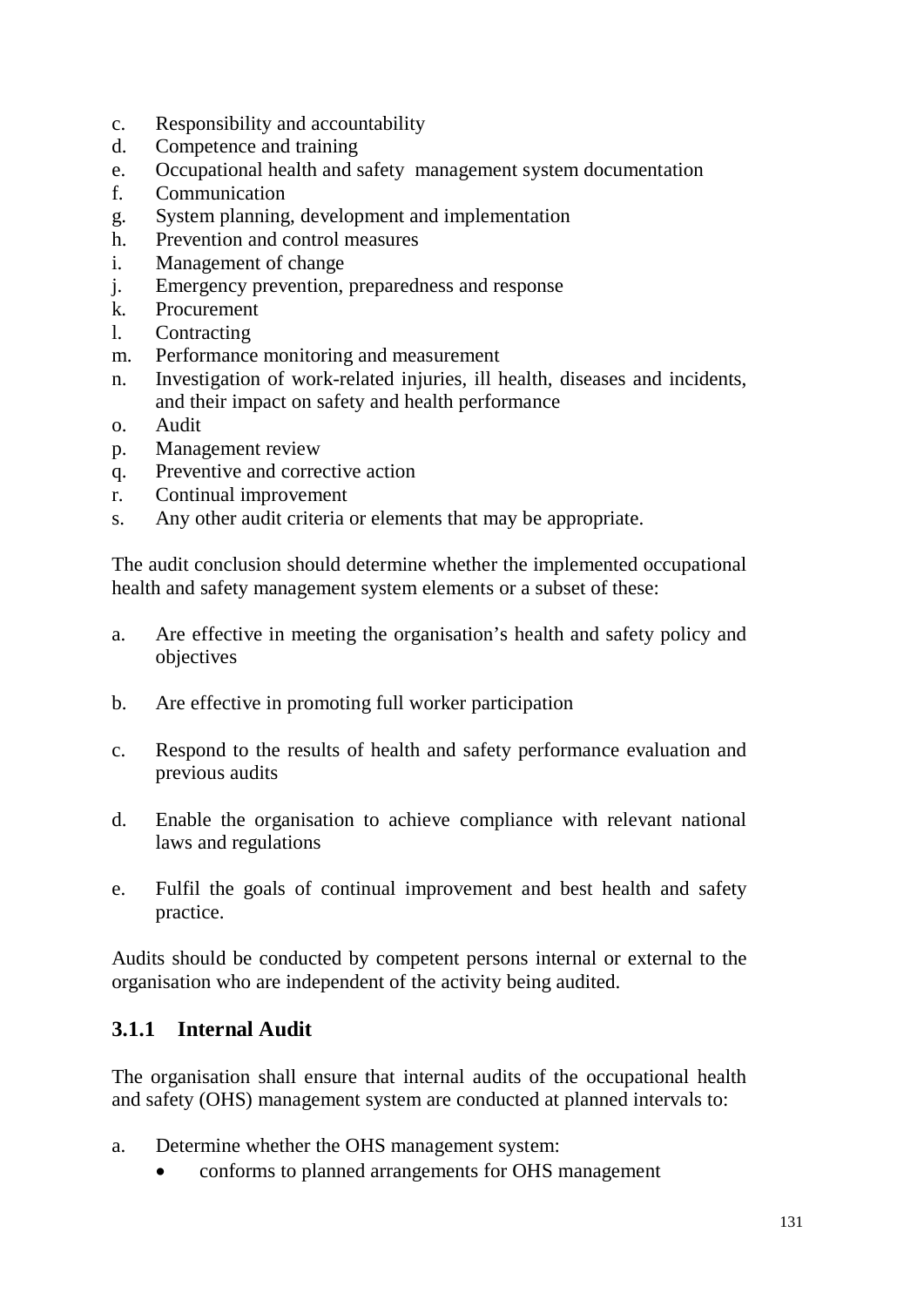- has been properly implemented and is maintained
- is effective in meeting the organization's policy and objectives.

### b. Provide information on the results of audits to management.

Audit programmes are planned, established, implemented and maintained by the organisation, based on the results of risk assessments of the organisation's activities, and the results of previous audits and address:

- the responsibilities, competencies, and requirements for planning and conducting audits, reporting results and retaining associated records.
- the determination of audit criteria, scope, frequency and methods. Selection of auditors and conduct of audits shall ensure objectivity and the impartiality of the audit process.

## **3.2 Audit Procedure**

### **a. Notification**

Once an audit schedule is produced, health and safety officer should consult with appropriate unit manager / faculty head to agree on the timing of the audits within the schedule.

### **b. Pre – audit meeting**

A pre – audit meeting takes place with the unit manager / faculty head approximately two weeks before the actual audit.

The purpose of this meeting is to:

- provide a general overview of the audit process and method
- confirm subjects and areas to be audited
- request material to be provided for the audit e.g. risk assessments or maintenance records
- collect a copy of the unit / faculty safety plan where relevant
- indicate other relevant personnel who may be required to assist during the audit process e.g. section leader
- discuss outstanding issues from previous audits.

### **c. Audit interview and verification**

The audit itself is a three-stage process consisting of an initial audit interview with the unit manager / faculty head, verification of the information provided and a final close – off meeting.

- The audit interview will be conducted using the audit questionnaire, which lists a series of questions covering all aspects of health and safety.
- Verification of the answers given will be made by reviewing the documentation requested and a random physical conditions check. This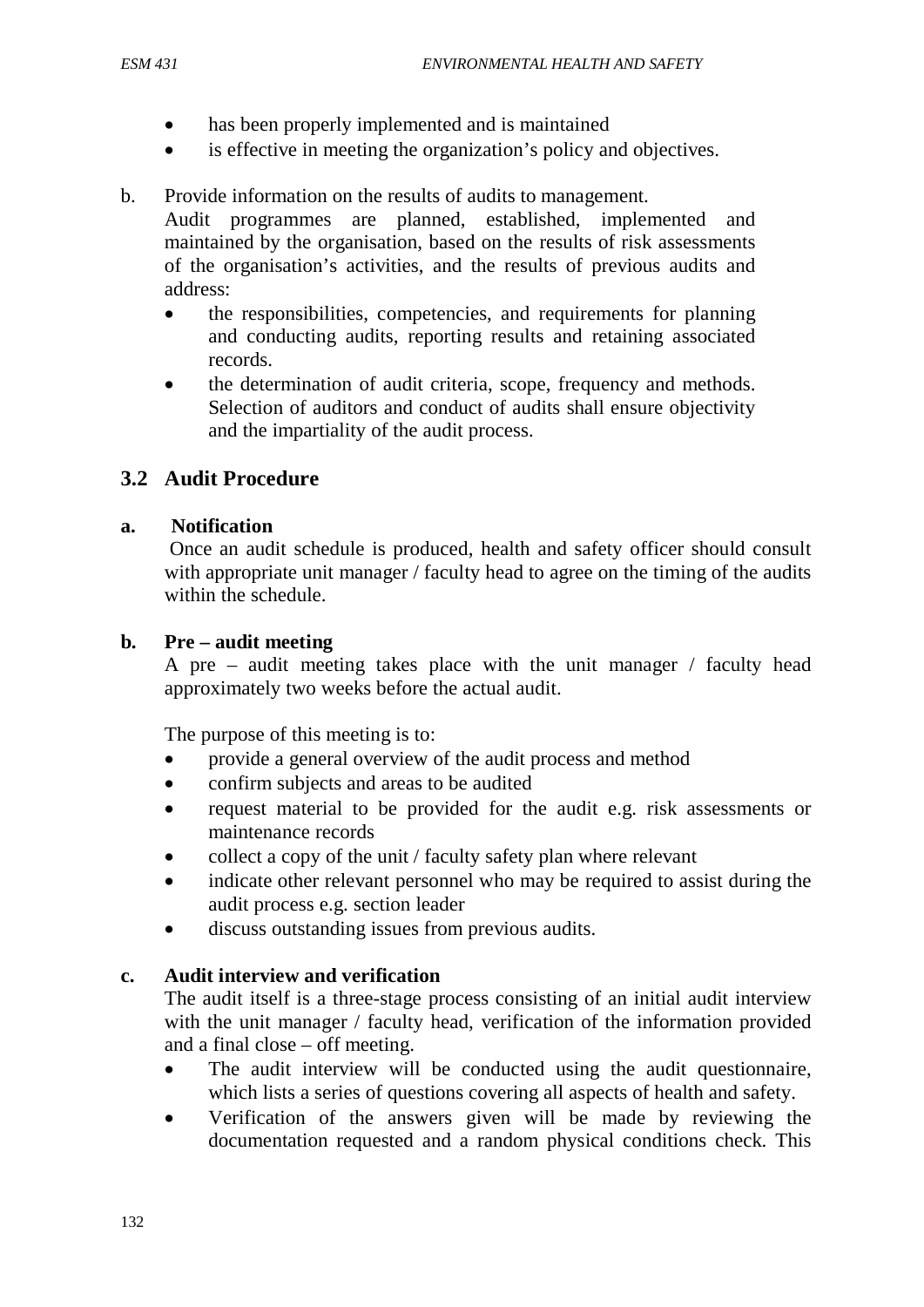verification inspection also allows the auditors to gain a general view of the health and safety culture which exists in the department/division.

• The close – off meeting allows for the appropriate manager to be provided with a verbal report, highlighting strengths and opportunities for improvement. Corrective action, timescales and responsibilities will be agreed at this stage.

During audits, each performance indicator (PI) will be rated as a percentage of full compliance. This rating will be known as the compliance value. Compliance values given for each PI will be based on answers to a set of audit protocols relating specifically to that PI.

#### **Overall compliance value for PI (%) and interpretation**

| Compliance<br>value | Interpretation (all or some of the following may apply)                                                                                                                                                                                                                                                              |  |
|---------------------|----------------------------------------------------------------------------------------------------------------------------------------------------------------------------------------------------------------------------------------------------------------------------------------------------------------------|--|
| $0 - 10%$           | No controls in place. Significant risk to the organisation in terms of<br>personal injury, civil or criminal litigation. Further action required<br>immediately.                                                                                                                                                     |  |
| $10 - 20%$          | Part controls exist. Risk to the organisation in terms of personal injury,<br>civil or criminal litigation. Further action required within a short time<br>period.                                                                                                                                                   |  |
| $20 - 30%$          | Controls inadequate. Possible risk of personal injury and civil<br>litigation. Unlikely risk of criminal litigation, but possible risk of<br>improvement notice being served by the enforcing authorities. Further<br>action required within a short time period.                                                    |  |
| $30 - 40%$          | Controls not used. Possible risk of personal injury and civil litigation.<br>Unlikely risk of criminal litigation, but possible risk of improvement<br>notice being served by the enforcing authorities. Further action<br>required within a medium time period.                                                     |  |
| $40 - 50\%$         | Irregular use of controls. Possible risk of personal injury and civil<br>litigation. Unlikely risk of criminal litigation, and low risk of<br>improvement notice being served by the enforcing authorities. Further<br>action required within a medium time period.                                                  |  |
| $50 - 60\%$         | Additional training/measures required. Not complying with best<br>practice. Possible risk of personal injury and civil litigation. Unlikely<br>risk of criminal litigation, and low risk of improvement notice being<br>served by the enforcing authorities. Further action required within a<br>medium time period. |  |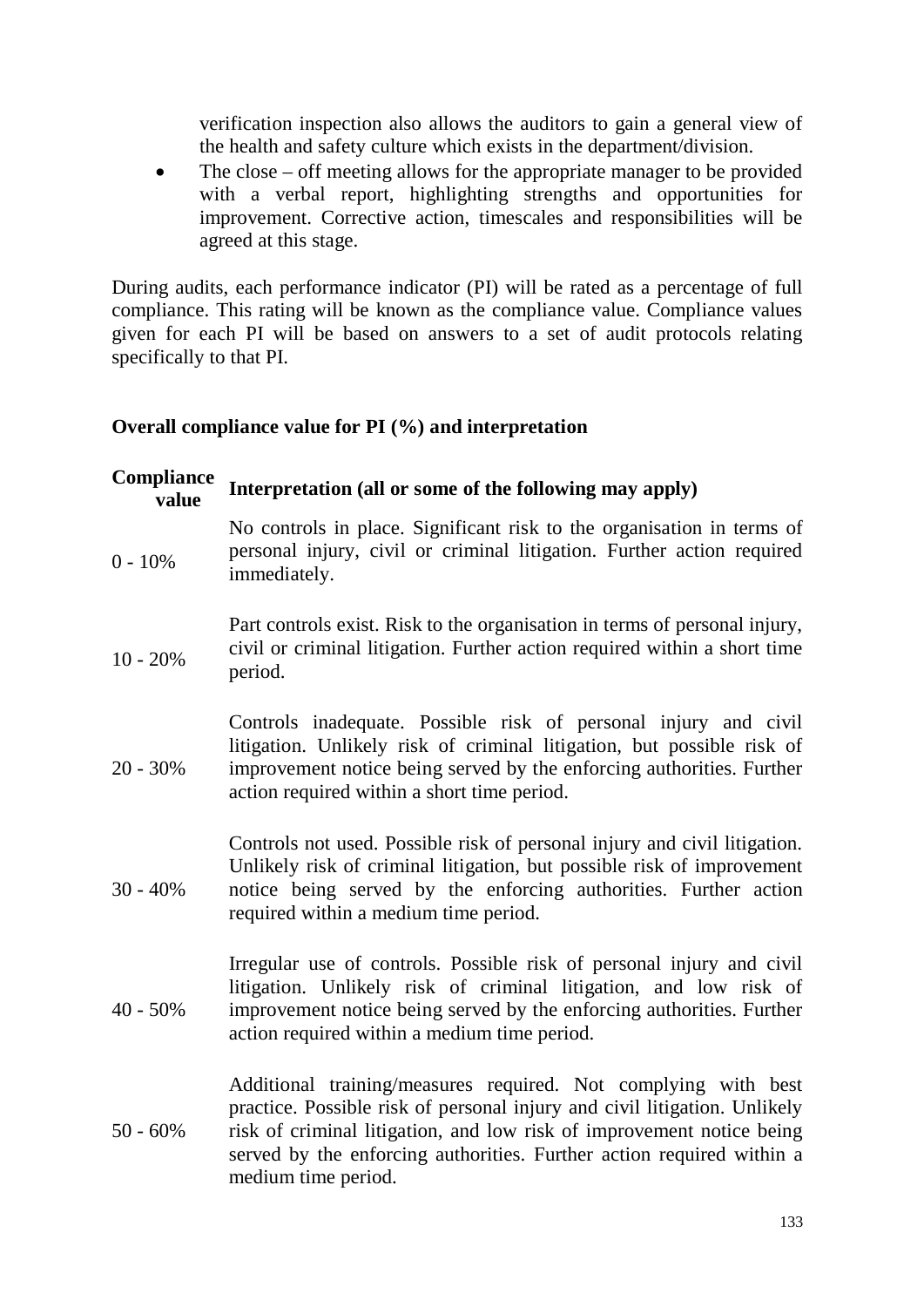60 - 70% Basic legal compliance. Unlikely risk of personal injury and civil litigation. Very unlikely that enforcing authorities would take action. Further action required, but should be programmed as part of the continuous improvement process.

70 - 80% Significant controls. Unlikely risk of personal injury and civil litigation. Highly unlikely that enforcing authorities would take action. Further action required, but should be programmed as part of the continuous improvement process.

80 - 90% Advanced control. Unlikely risk of personal injury. If such injury occurred, it is unlikely that civil litigation would succeed. Negligible risk of action from enforcing authorities. Further action required, but should be programmed as part of the continuous improvement process.

90 - 100% Optimum controls. Highly unlikely risk of personal injury. If such injury occurred, it is unlikely that civil litigation would succeed. If standard is maintained, no risk of action from enforcing authorities. No further action is required other than to maintain the exemplary standard being achieved in health and safety.

#### **d. Audit report**

The audit report (paper copy) will be produced within two weeks of the audit taking place and will consist of three parts.

Part one is the health and safety audit summary report which summarises the audit finding and gives the overall audit score as a percentage.

Part two is the non- conformity/observation record which details the problems identified in the audit. A non-conformity highlights areas where, in the opinion of the auditors, policy and/or health safety legislation/guidance or best practice is not being adhered to in a satisfactory manner. An observation highlights areas where improvements could be made and acts as a guide for future health and safety planning.

In allocating a non- conformity or observation, auditors will take into account circumstances where managers have not dealt with health and safety issues arising from policy changes occurring at the time of the audit.

Part three is the corrective action record which details the corrective action required, the person responsible and target date for implementation as agreed at the close - off meeting.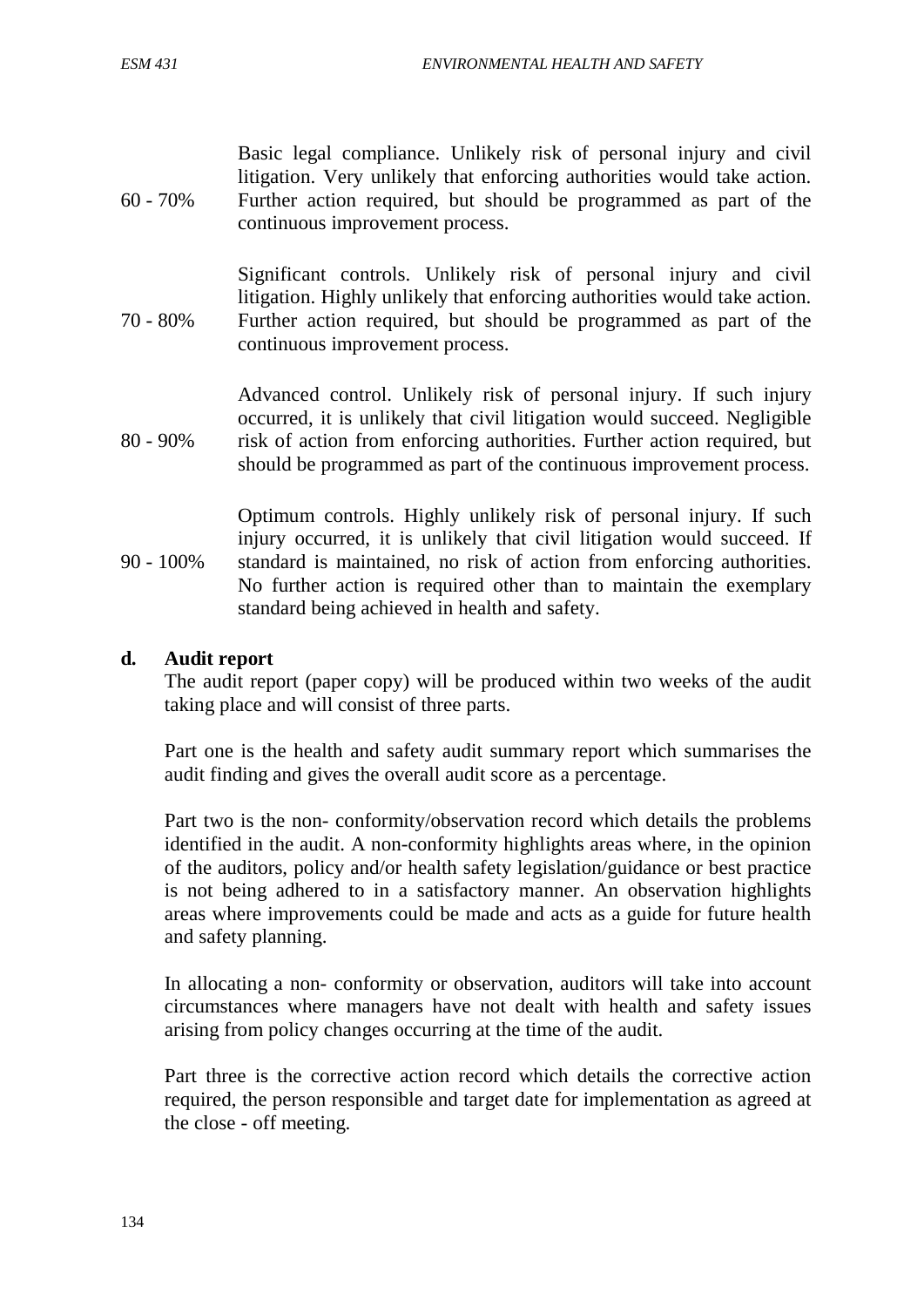The draft audit report will be forwarded to the relevant unit manager for an accuracy check before authorisation by the Chief Executive. Copies will be given to the manager concerned, management and health and safety representatives.

### **e. Review meeting**

A review meeting will be held between the auditors and manager after the audit .The purpose of this meeting is to determine the status of the corrective action required, review due dates and offer further assistance if necessary.

# **3.3 Costs of Occupational Health and Safety Audits**

These costs may be direct costs or hidden costs

#### **Direct costs**

- i. Opportunity cost of management and staff time
- ii. Cost of training internal auditors
- iii. Cost of external auditors or verifiers
- iv. Disruption during audit
- v. Cost of preparation and publishing of audit

#### **Hidden costs**

Cost of acting on the audit findings to correct breaches or irregularities.

## **3.3.1 Benefits of Occupational Health and Safety Audits**

- i. Legal compliance: avoiding the cost of non compliance such as remediation and fines.
- ii. Reduced risk exposure, lower insurance premiums. Assured legal compliance, cheaper finance.
- iii. Stakeholder appeasement: Stakeholders are well informed and companies benefit from good will.
- iv. Improved community relations, improved media coverage, increased staff commitment.

## **4.0 CONCLUSION**

Occupational health and safety audits are an essential component of occupational health and safety management systems and ensure that all aspects of the system are efficient and effective. They are thus important in ensuring continuous improvement which is essential in OHS systems.

## **5.0 SUMMARY**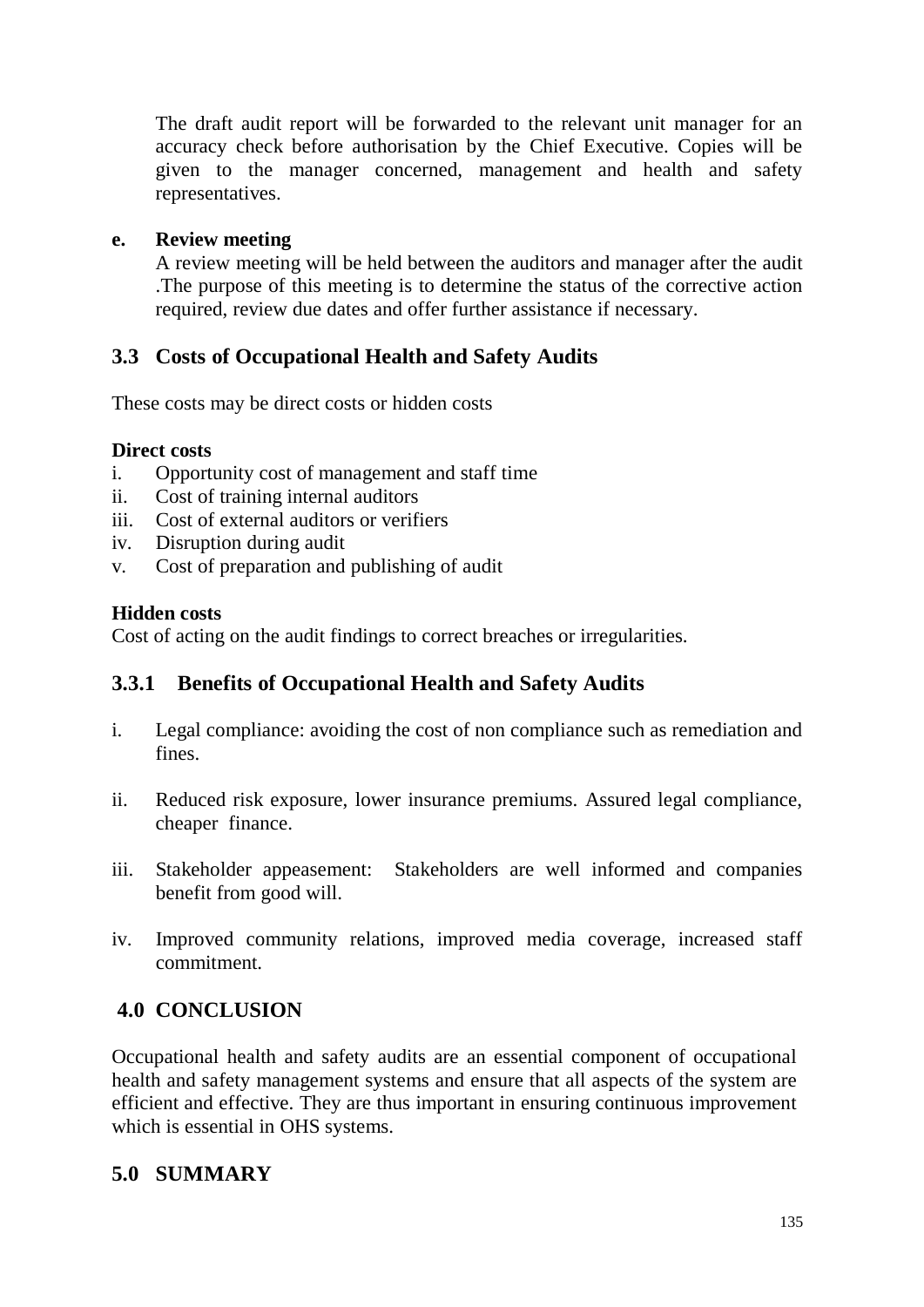Health and safety audit is defined as the systematic evaluation of performance in health and safety to identify deviations from agreed standards. The audit includes an evaluation of the organisation's OHS management system elements or a subset of these, as appropriate. Audits should be conducted by competent persons internal or external to the organisation who are independent of the activity being audited.

The audit procedure consists of notification, pre – audit meeting, audit interview and verification, audit report and the review meeting.

### **SELF-ASSESSMENT EXERCISE**

- i. Define Health and Safety Audit.
- ii. List the main elements evaluated during a health and safety audit.

### **6.0 TUTOR-MARKED ASSIGNMENT**

As the Safety Officer in a printing company in one of the six geo-political regions of Nigeria, explain the steps you would take to carry out an internal audit.

### **7.0 REFERENCES/FURTHER READING**

- Aberdeenshire Council (2006). *Health and Safety Audit Procedure number 7:1:10 Revision* 2. Glasgow: Cardonald College.
- Health and Safety Commission (2000). *Management of Health and Safety at Work Regulations 1999 Approved Code of Practice and guidance.* London: HSE,
- Health and Safety Executive (2008). *Managing Health and Safety Five Steps to Success* www.hse.gov.uk/pubns/indg275.pdf
- Jain, R.K. & Sunil, S.R. (2008). *Industrial Safety, Health and Environment Management Systems.* New Delhi: Khanna Publishers.
- Joint Industry Committee (2007). A Guide to the Framework of Standards for Health and Safety Audits Document: JIC-002 - 2.3 http://www.worksafesask.ca
- http://safety.unimelb.edu.au/docs/Internal\_OHS\_Audit\_Methodology.pdf

University of Melbourne (2012). *Internal OHS Audit Methodology.*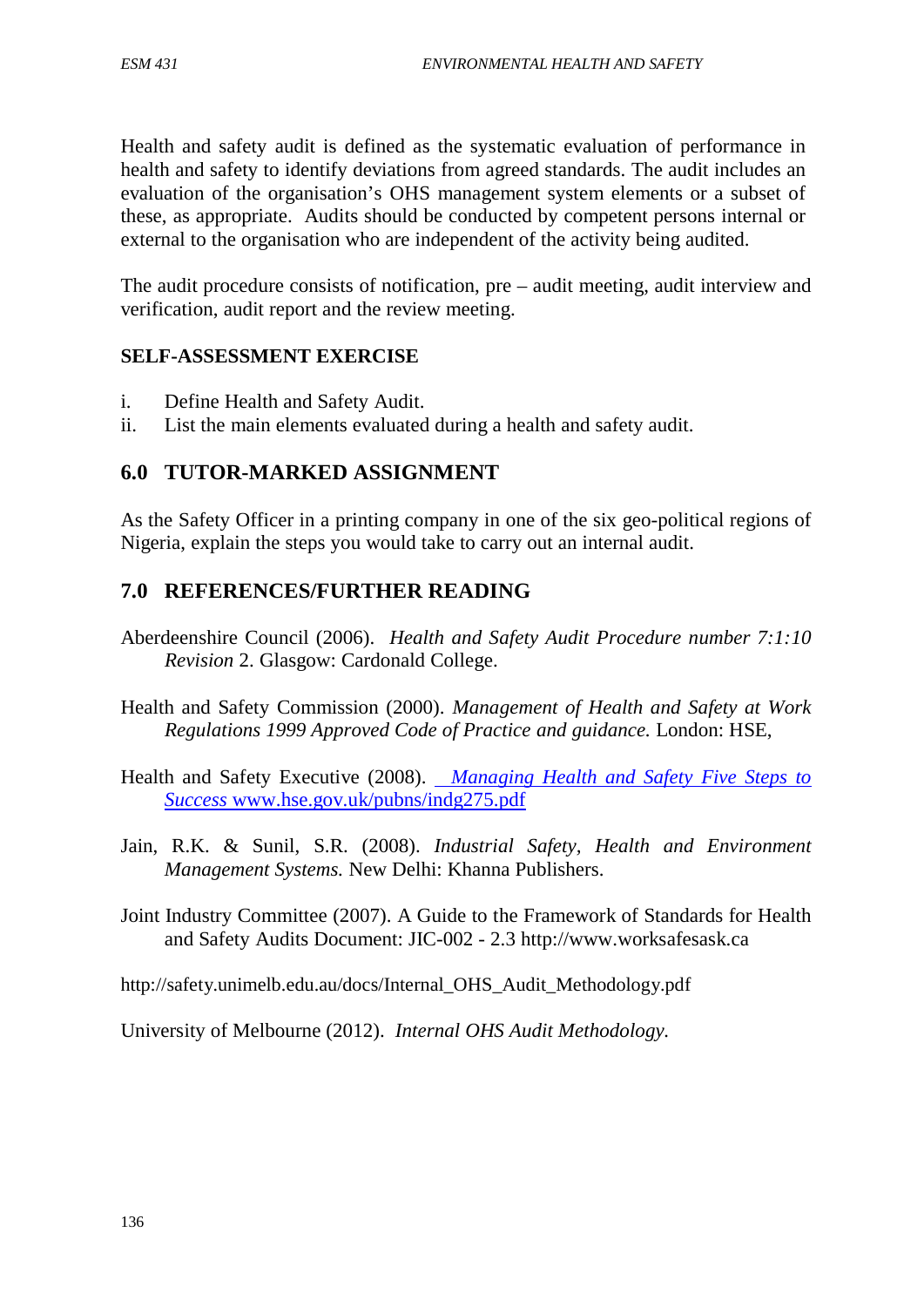# **UNIT 5 HEALTH AND SAFETY PLANS**

### **CONTENTS**

- 1.0 Introduction
- 2.0 Objectives
- 3.0 Main Content
	- 3.1 Outline for Preparation of a Health and Safety Plan<br>3.1.1 Initial Status Review
		- Initial Status Review
		- 3.1.2 Core Topics
	- 3.2 Template Health and Safety Plan
	- 3.3 Accident Case Studies
- 4.0 Conclusion
- 5.0 Summary
- 6.0 Tutor-Marked Assignment
- 7.0 References/Further Reading

# **1.0 INTRODUCTION**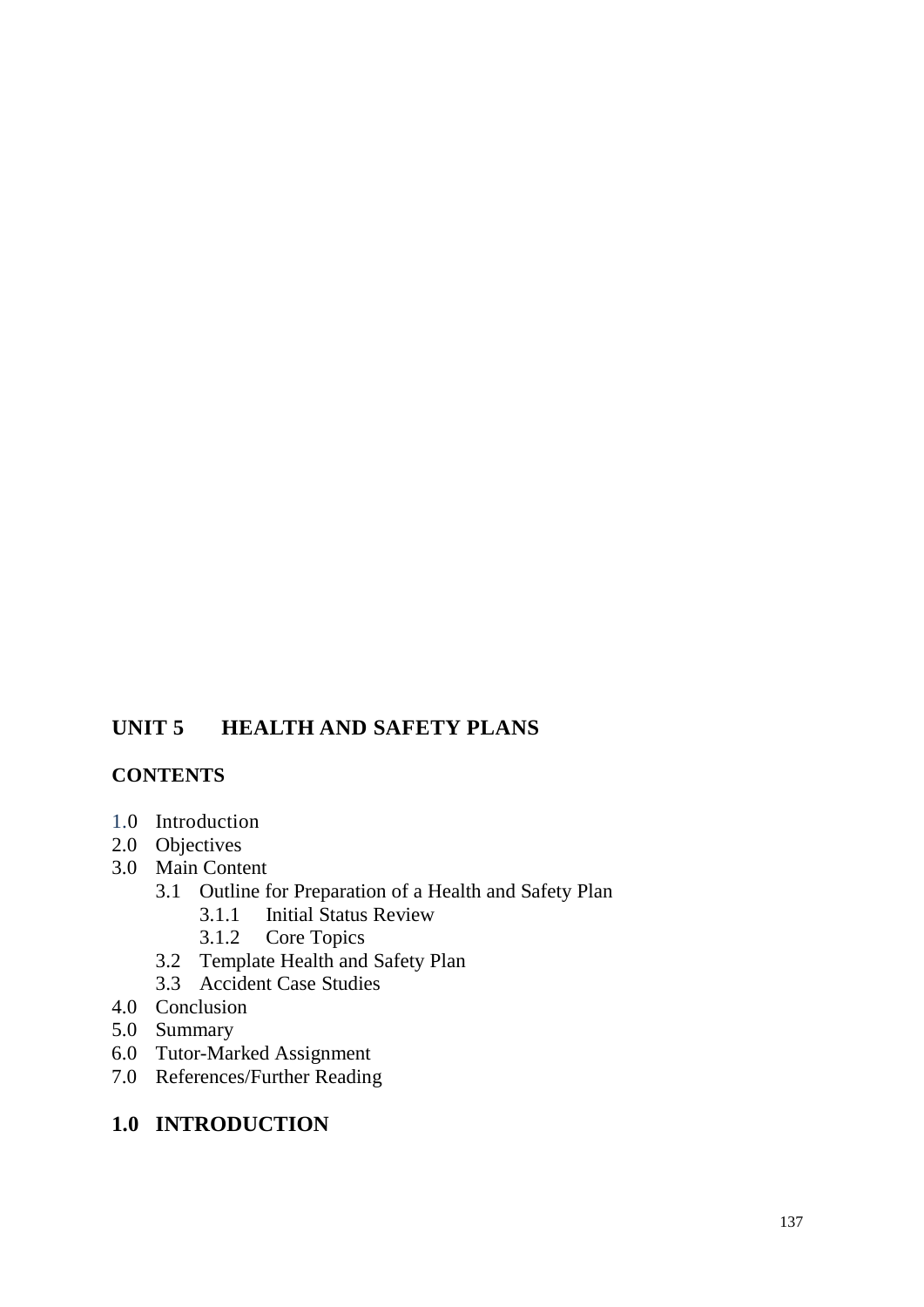Health and safety plan is the framework for preventing personal injuries and deaths. It is the responsibility to set out a policy which serves as a basis for the preparation of the health and safety plans.

## **2.0 OBJECTIVES**

At the end of the unit, you should be able to:

- list the elements of a health and safety plan
- use the template provided to prepare a health and safety plan.

### **3.0 MAIN CONTENT**

### **3.1 Outline for Preparation of a Health and Safety Plan**

If the organisation is managing safety correctly, then the creation of a formal safety plan should not entail a great deal of additional work and be merely a "tick-box" exercise, though it will create a more formal way of demonstrating compliance with legal requirements. For those who are essentially starting from scratch and who have very little in place in terms of a safety management system, the outline is a basis for a safety management framework and highlights the main hazards in the workplace that need to be adequately controlled. The plan includes an initial status review of the overall management system and a list of hazards that will be examined to check that adequate control for each of the hazards are in place.

## **3.1.1 Initial Status Review**

As part of an annual plan, a review of the key safety arrangements should be carried out. This will ensure that systems and procedures are in place to effectively manage health and safety. This review covers:

- i. **Policy** *-* There is a need to check whether any changes have been made to the safety policy, or to draft one if none exists. The initial review is a useful time to pick the members of the safety team to carry out certain tasks.
- ii. **Organising** To ensure that health and safety is managed effectively, a team of people is needed to ensure that everybody is familiar and happy with their defined responsibilities.

The initial status review gives the opportunity to check that adequate communication systems are in place.

iii. **Planning -** A good idea of hazards existing in the workplace should be known. By using a hazard inventory form that lists common types of hazards in the workplace, it is possible to create the more detailed part of the plan to supplement the initial status review. Examples of hazard inventories exist on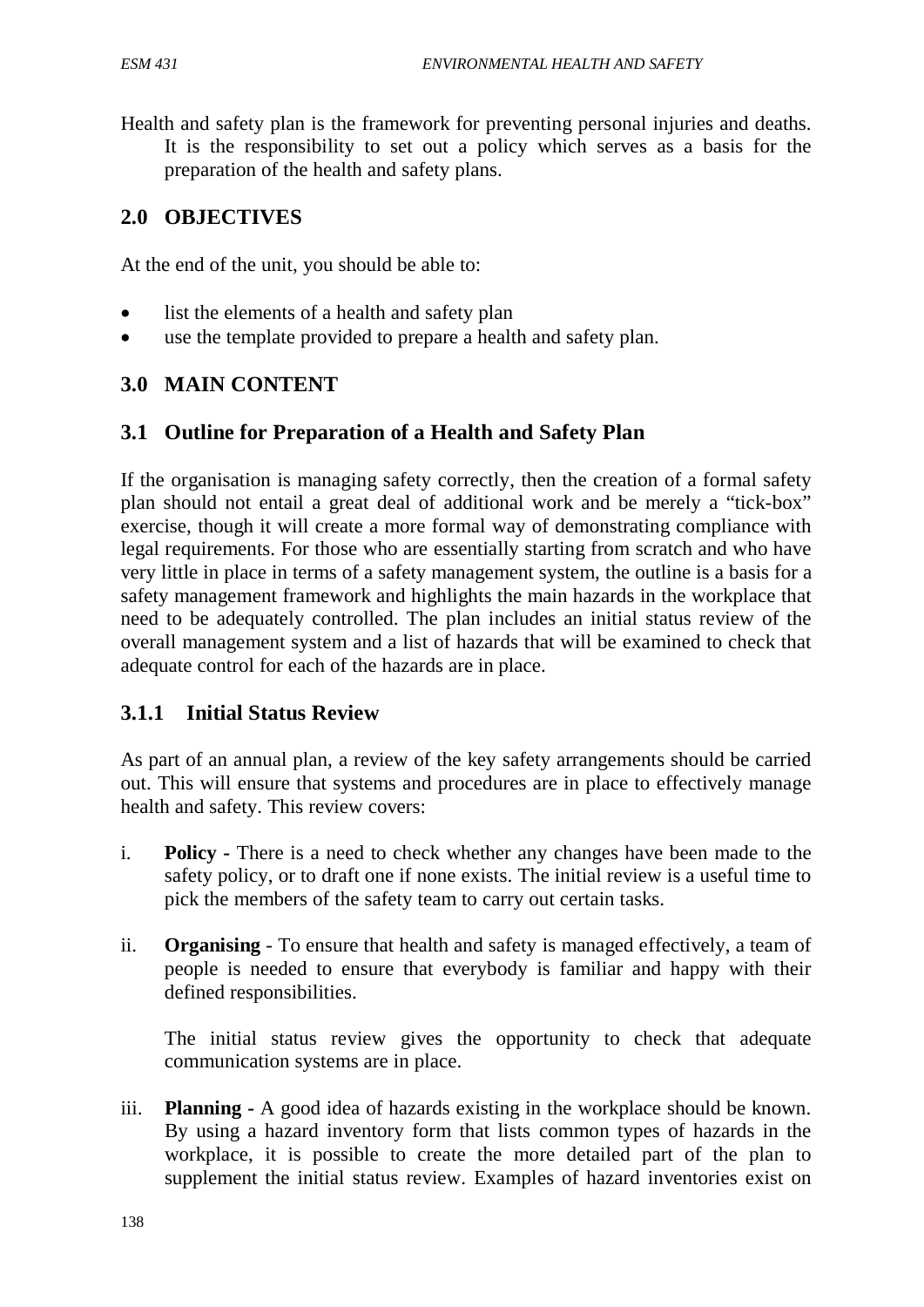the safety web pages. A regular annual review is worth conducting as it prompts a check that no new hazards have been introduced in the organisation which have not been properly assessed.

Risk assessments need to be carried out. As part of the initial status review, high risk activities should have been identified and risk assessments carried out or at least have been given priority when planning the risk assessment programme.

Organisations should set performance standards for the activities they carry out. As a minimum, these should meet legal requirements.

Dates should be set for regular safety meetings, review sessions with the Head of Department, and times to circulate safety information (e.g. specific topic information). Try and set the sessions in advance so that they become part of the safety plan for the year and everybody is well aware in advance of the dates.

iv. **Monitoring -** Two safety monitoring and inspection exercises should be done each year at a minimum. Introduce additional inspection/checks particularly if high risk activities are carried out. Spot checks and safety tours can also be carried out as deemed necessary. These can be built into the topics chosen in the second part of the safety plan document.

In previous plans, check that any actions or recommendations made as part of the plan are being managed. It is likely that some items of your previous plan may not have been completed. These should be carried over into the next plan and progress monitored. Outstanding actions could include recommendations from accidents, frequent maintenance and repair work, outstanding issues from previous inspection exercises, etc.

## **3.1.2 Core Topics**

The second part of the plan focuses on key safety topics that need to be assessed as part of the plan. The aim should be to check on the range of hazards across the year to ensure that the arrangements in place to control the risks associated with each topic are robust and appropriate, e.g. when looking at electrical safety and testing you may ask:

- i. Do you have an inventory of electrical equipment in the organisation?
- ii. Do people tell the safety department when new equipment is purchased?
- iii. Are new pieces of equipment visually checked prior to use?
- iv. Are items clearly marked with test labels?

#### **On-going development**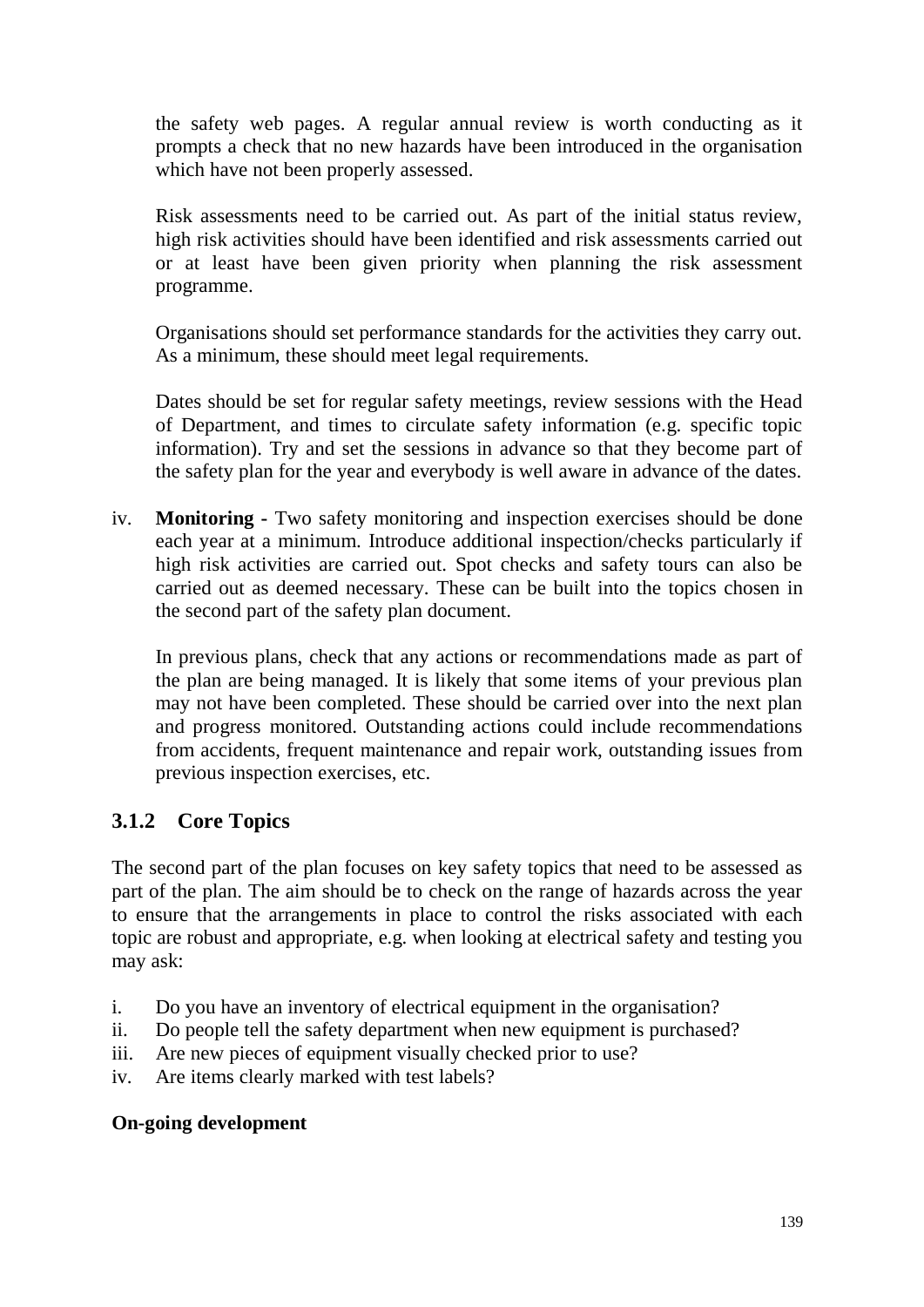The initial status review should be a permanent part of each plan developed. This will ensure that the management framework remains in place and that any changes to safety, critical personnel, activities, premises changes etc. are captured and addressed.

The hazard topics listed on the plan will vary depending on the approach taken by the safety department. Once the relevant hazards have been identified, some may choose to keep all the hazards listed on the plan and check all the relevant controls each year. This may be possible for smaller organisations. Larger organisations may not be able to do this and may decide to concentrate on their high risk activities one year and then look at lower risk issues the following year. Alternatively, larger organisations may want to look at all the hazards but just concentrate on particular issues each year, e.g. under Control of Substances Hazardous to Health (COSHH) one year an organisation may look at chemical container labeling; the next year they may check their arrangements for handling of chemical waste and the next year they may review the risk assessments of a few of the high priority activities involving toxic chemicals. Clearly, the more people are involved in monitoring the control measures, the more that can be covered and accomplished in any particular year. Whatever option is chosen, the aim should be to ensure that hazards have been identified, adequate controls have been introduced and that these are being used in a consistent manner.

Thus the essential elements of a health and safety plan are:

- a. OHS policy
- b. Safety organisation at plant level with responsibilities
- c. Safe procedures for carrying out various activities
- d. Identification of hazards
- e. Procedure for obtaining permission to work for operations which may affect safety
- f. Accident reporting and investigation
- g. Plans and procedures to achieve objectives and targets set by management
- h. Feedback system for managerial review at prescribed frequency
- i. Appointment of competent persons for carrying out inspection, testing, certifying various equipments, structures and environment for carrying out jobs safely
- j. Responsibilities of management, safety departments, unions and Staff are spelt out.

## **3.2 Template Health and Safety Plan**

This is the Health and Safety Policy Statement of (name of company)……………………………………………………….

Our statement of general policy is: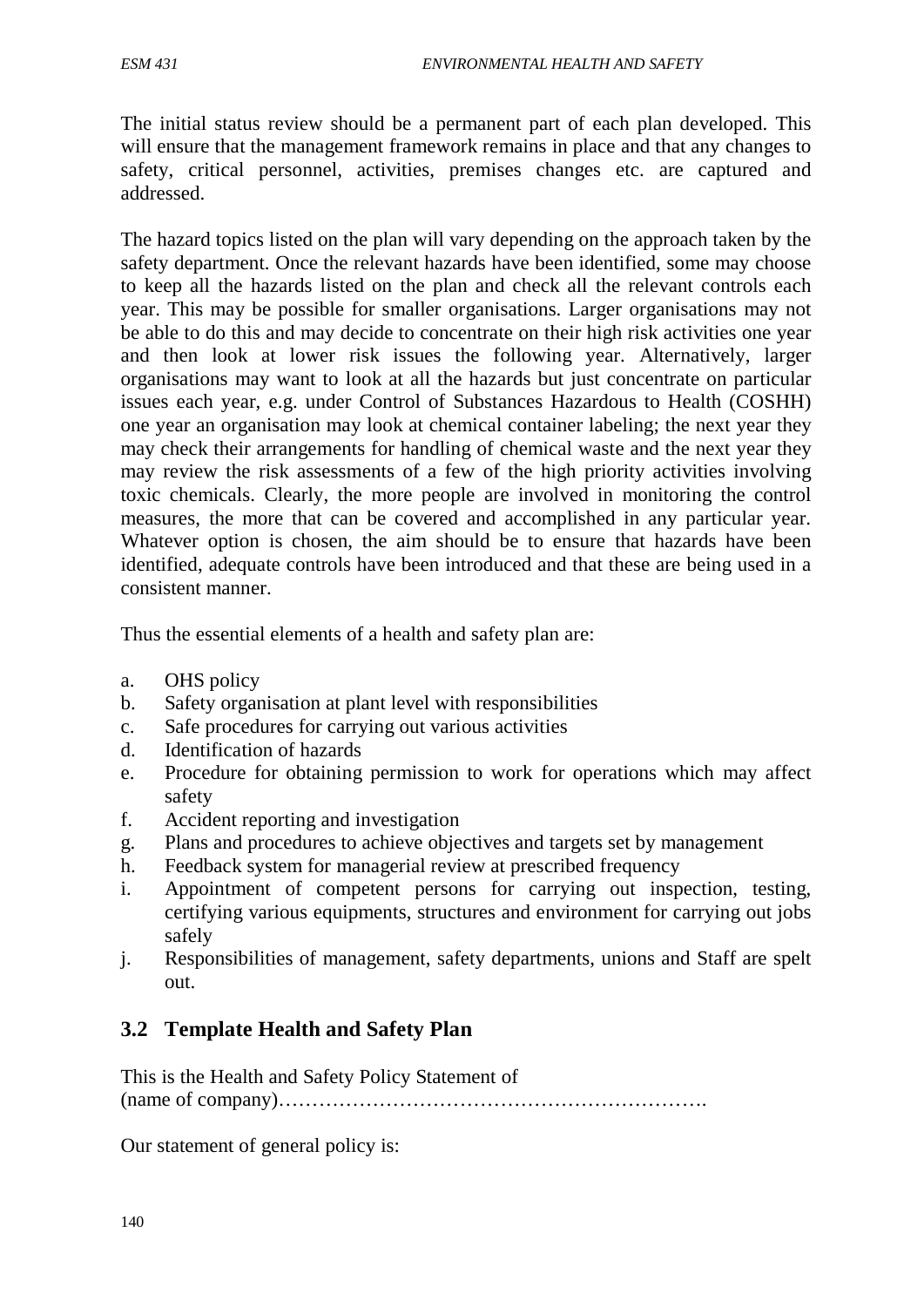- to provide adequate control of the health and safety risks arising from our work activities
- to consult with our employees on matters affecting their health and safety
- to provide and maintain safe plant and equipment
- to ensure safe handling and use of substances
- to provide information, instruction and supervision for employees
- to ensure all employees are competent to do their tasks, and to give them adequate training
- to prevent accidents and cases of work related ill health
- to maintain safe and healthy working conditions
- to review and revise this policy as necessary at regular intervals.

Signed (Employer)

### Date Review date

### **Responsibilities**

- 1. Overall and final responsibility for health and safety is that of………............................................................................................
- 2. Day-to-Day responsibility for ensuring this policy is put into practice is delegated to

………………………………………………………………………

3. To ensure health and safety standards are maintained/ improved, the following people have responsibility in the following areas

| Name | Responsibility |
|------|----------------|
|      |                |
|      |                |
|      |                |

- 4. All employees have to:
	- cooperate with supervisors and managers on health and safety matters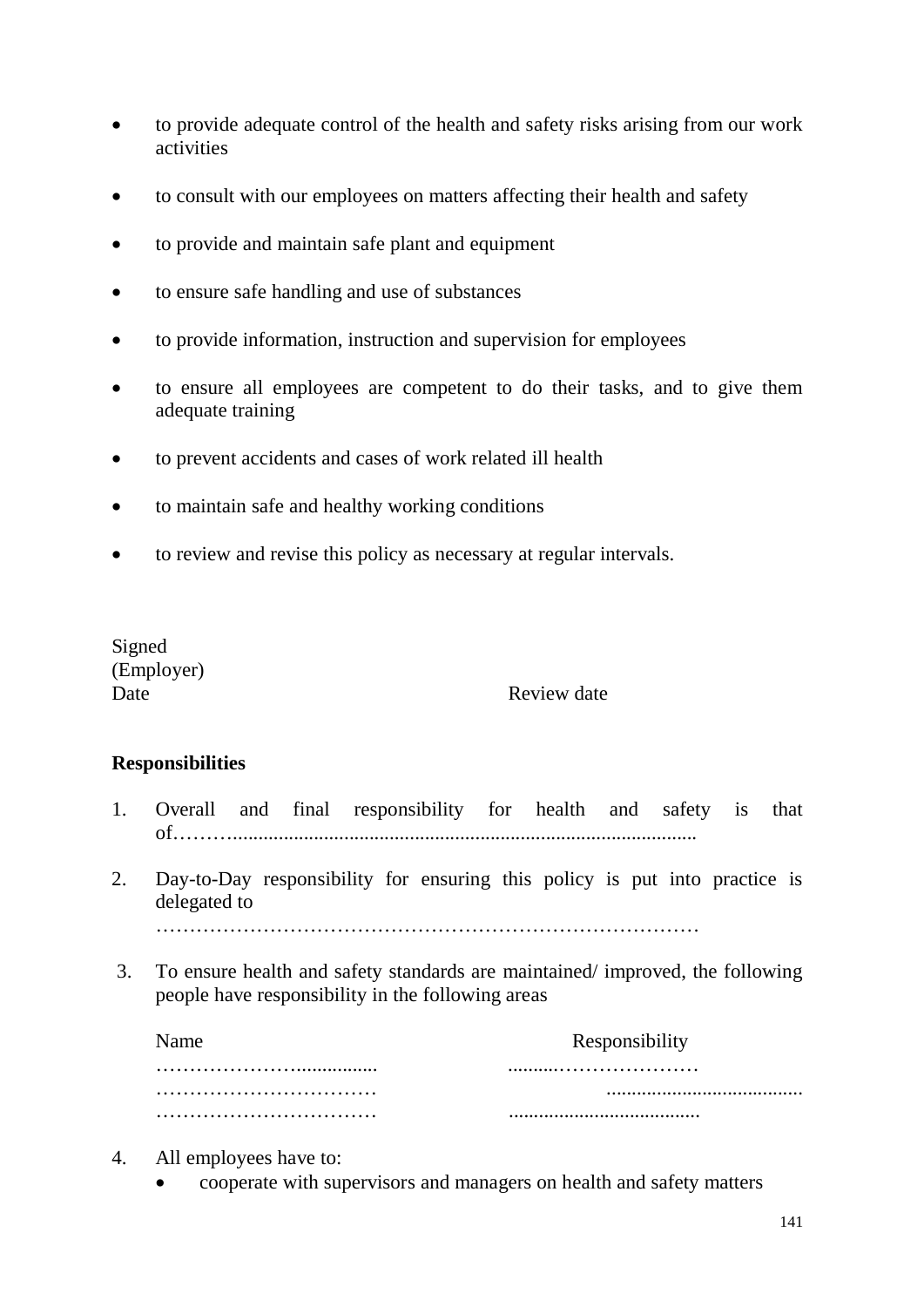- not interfere with anything provided to safeguard their health and safety
- take reasonable care of their own health and safety
- report all health and safety concerns to an appropriate person mentioned in this policy statement).

### **Health and safety risks arising from our work activities**

- 1. Risk assessments will be undertaken by……………........................
- 2. The findings of the risk assessments will be reported to……………………………………................................................ 3. Action required to remove/control risks will be approved by………………………………........................................................
- 4. ………………………….......will be responsible for ensuring the action required is implemented.
- 5. …………………….................. will check that the implemented actions have removed/reduced the risks.
- 6. Assessments will be reviewed every…………………… or when the work activity changes, whichever is soonest.

### **Consultation with employees**

- 1. Employee representative(s) are ………………………………………………………………………
- 2. Consultation with employees is provided by...................................

## **Safe plant and equipment**

- 1. ………….......................................will be responsible for identifying all equipment/plant needing maintenance.
- 2. ………….......................................will be responsible for ensuring effective maintenance procedures are drawn up.
- 3. ……………........................................will be responsible for ensuring that a dented maintenance is implemented. Any problems found with plant/equipment should be reported to……………………........................................................................
- 4. …………...................................will check that new plant and equipment meets health and safety standards before it is purchased.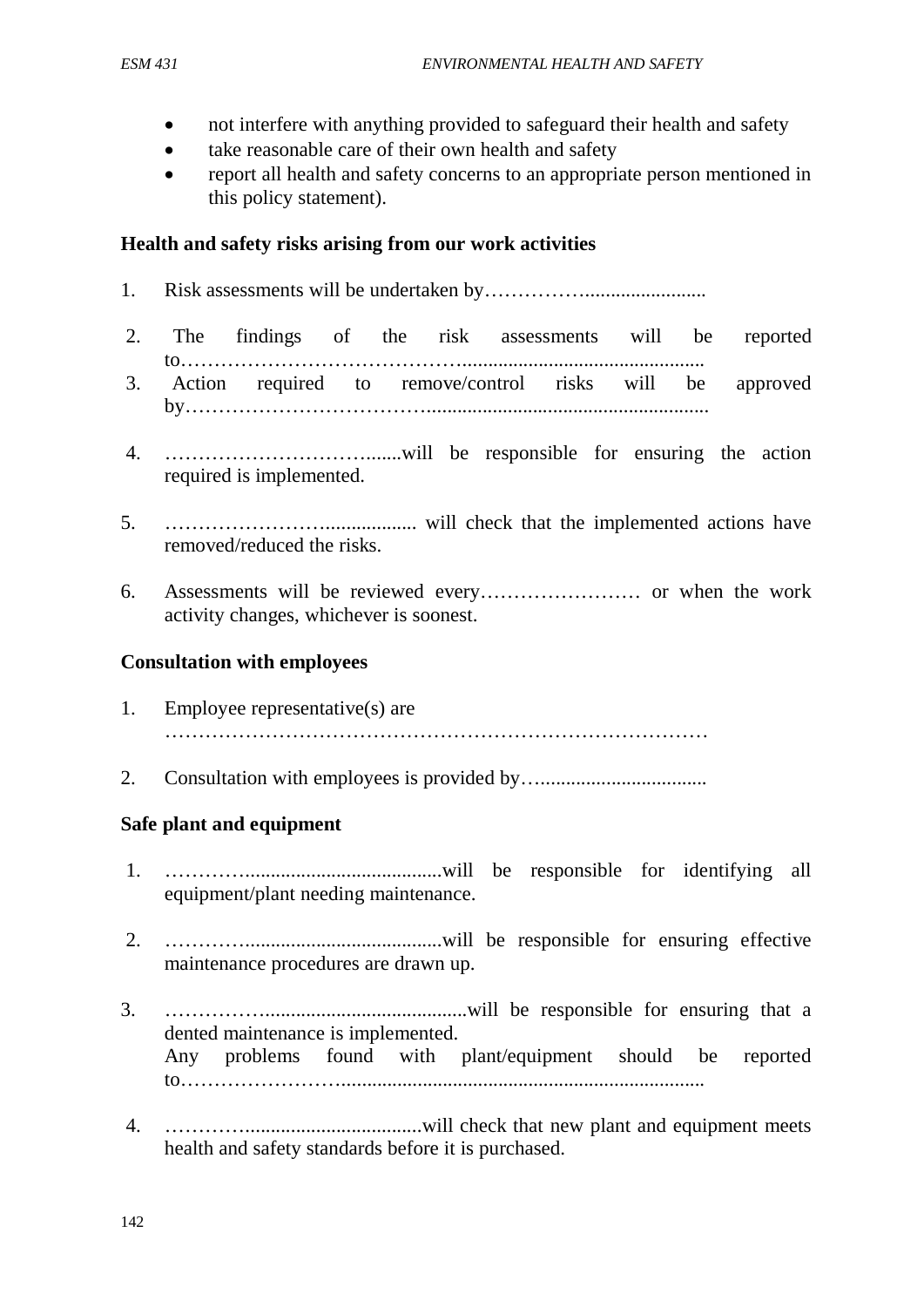#### **Safe handling and use of substances**

- 1. …………………...........................................will be responsible for identifying all substances which need a COSHH assessment.
- 2. ……………………………………..................will be responsible for undertaking COSHH assessments.
- 3. ……………………….....................will be responsible for ensuring that all actions identified in the assessments are implemented.
- 4. ………………………........will be responsible for ensuring that all relevant employees are informed about the COSHH assessments.
- 5. ………………………...............will check that new substances can be used safely before they are purchased.
- 6. Assessments shall be reviewed every …..................... or when the work activity changes, whichever is soonest.

### **Information, instruction and supervision**

- 1. The Health and Safety Law poster is displayed at/leaflets are issued by…………………...................
- 2. Health and safety advice is available fro……….……………….
- 3. Supervision of young workers/trainees will be arranged/undertaken/monitored by…….....................
- 4. …………………………is responsible for ensuring that our employees working at locations under the control of other employers are given relevant health and safety information.

### **Competency for tasks and training**

1. Induction training will be provided for all employees by……………………………… 2. Job specific training will be provided by…………………… 3. Specific iobs requiring special training are……………………………………………… 4. Training records are kept at/by………………………………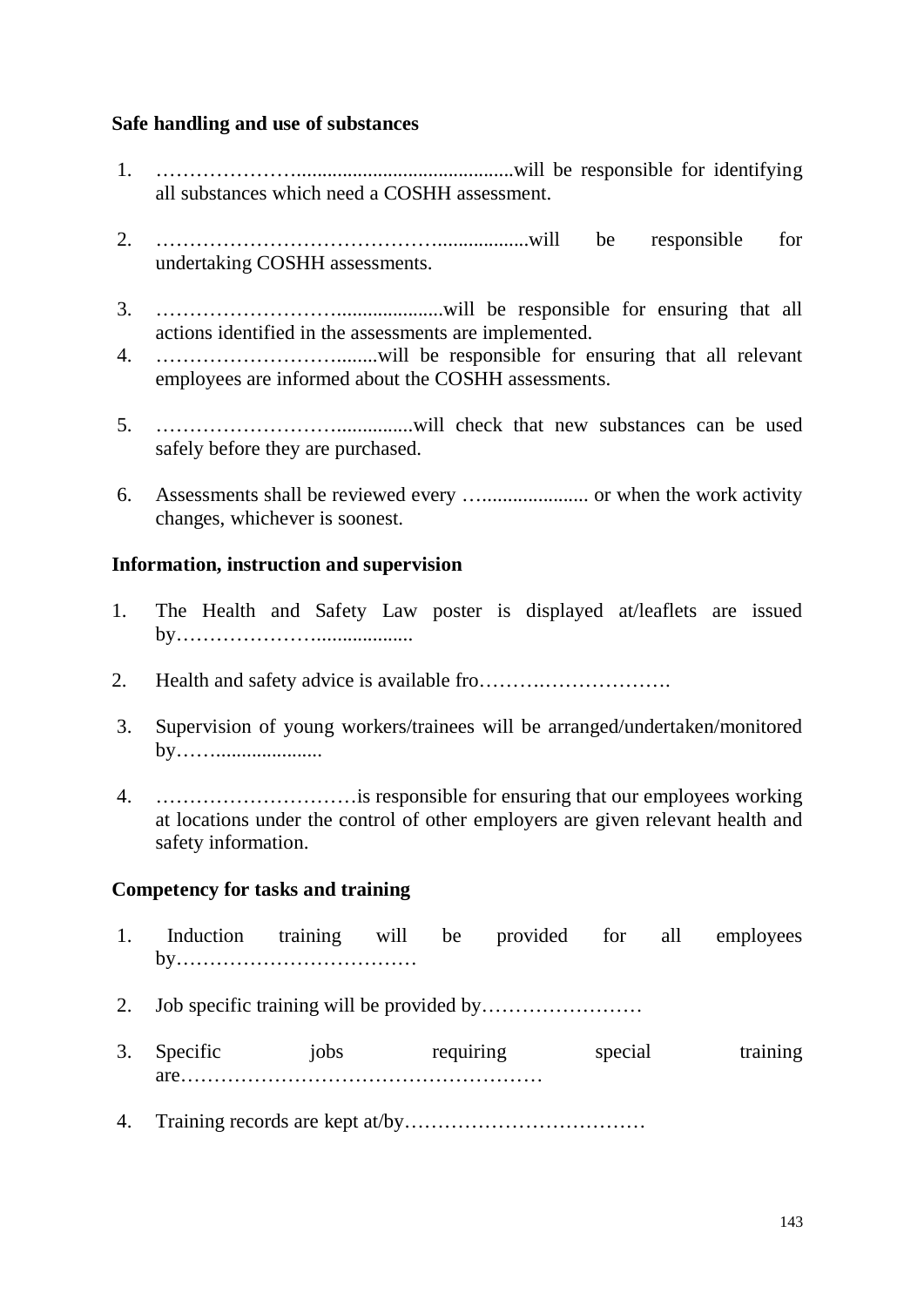5. Training will be identified, arranged and monitored by……………………………………

#### **Accidents, first aid and work related ill health**

Health surveillance is required for employees doing the following jobs…………..............................................................................

Health surveillance will be arranged by………………..……………..

Health surveillance records will be kept by/at…………………………………………………………………………………………

The first aid box(es) is/are kept at……………………………................

The appointed person(s)/first aider(s) is/are………………………........

All accidents and cases of work related ill health are to be recorded in the accident book. The book is kept by/at……………………………

………………………………………………is responsible for reporting accidents, diseases and dangerous occurrences to the enforcing authority

#### **Monitoring**

To check our working conditions, and ensure our safe working practices are being followed, we will………………………………………………………………………

……………………………………………………...is responsible for investigating accidents.

……………………………................is responsible for investigating work related causes of sickness absences.

………………….....................is responsible for acting on investigation findings to prevent a recurrence.

#### **Emergency procedures – fire and evacuation**

…………...................................is responsible for ensuring the fire risk assessment is undertaken and implemented.

Escape routes are checked by/every…………………………………..

Fire extinguishers are maintained and checked by/every……………….

Alarms are tested by/every………………………………………………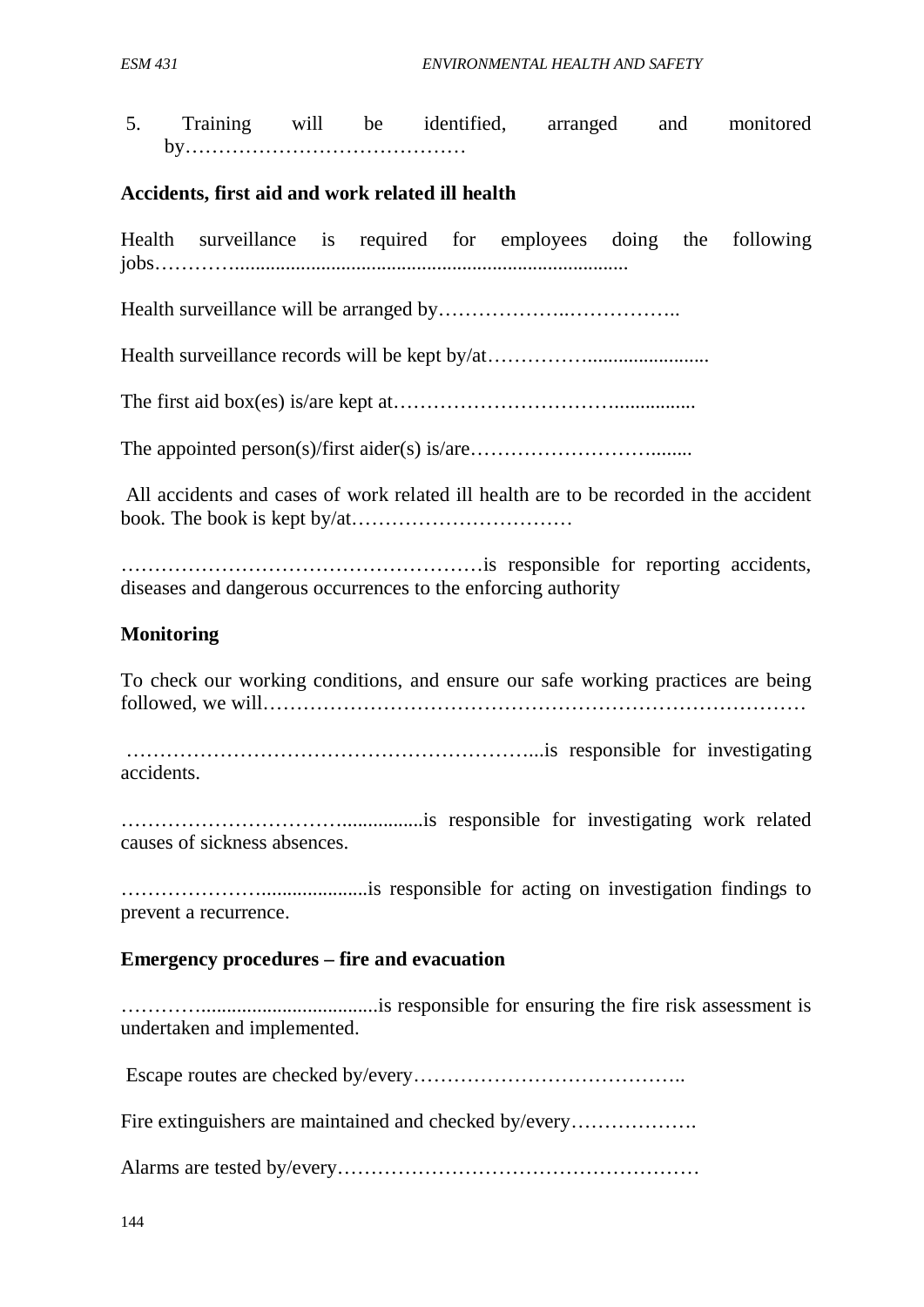| Emergency | evacuation | W <sub>1</sub> . |  |
|-----------|------------|------------------|--|
|           |            |                  |  |

Obtained from Health and Safety Executive

## **3.3 Accident Case Studies**

We have already seen the causes of accidents and have identified health and safety plans as a means of avoiding some of them. Nonetheless here are some accidents resulting in huge costs/ losses with a description of the technical/human failures. The following case studies were obtained from Health and Safety Executive which keeps records of industrial accidents worldwide.

### **1. Accident summary Union Carbide India Ltd, Bhopal, India. 3rd December 1984**

In the early hours of 3 December 1984 a relief valve on a storage tank containing highly toxic methyl isocyanate (MIC) lifted. A cloud of MIC gas was released which drifted onto nearby housing.

Prior to this, at 23.00 hrs on 2 December, an operator noticed the pressure inside the storage tank to be higher than normal but not outside the working pressure of the tank. At the same time a MIC leak was reported near the vent gas scrubber (VGS). At 00.15hrs a MIC release in the process area was reported. The pressure inside the storage tank was rising rapidly so the operator went outside to the tank. Rumbling sounds were heard from the tank and a screeching noise from the safety valve. Radiated heat could also be felt from the tank.

Attempts were made to switch on the VGS but this was not in operational mode.

Approximately 2,000 people died within a short period and tens of thousands were injured, overwhelming the emergency services. This was further compounded by the fact that the hospitals were unaware as to which gas was involved or what its effects were. The exact numbers of dead and injured are uncertain, as people have continued to die of the effects over a period of years.

The severity of this accident makes it the worst recorded within the chemical industry.

### **Failings in technical measures**

i. The flare system was a critical element within the plant's protection system. However, this fact was not recognised as it was out of commission for some three months prior to the accident.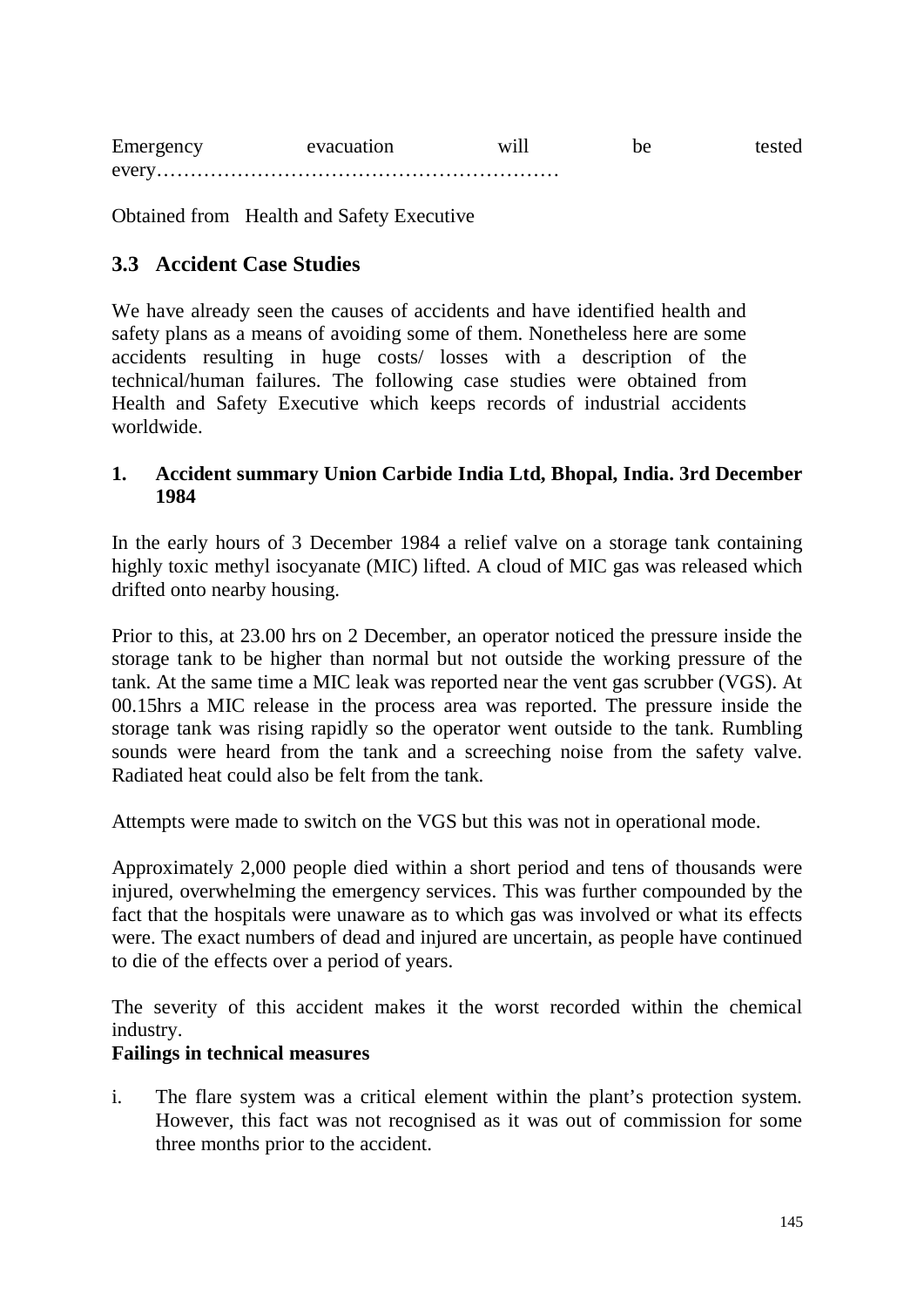- ii. Plant modification / change procedures: HAZOP, identification of safety critical elements.
- iii. Hazards associated with runaway reactions in a chemical reactor are generally understood. However, such an occurrence within a storage tank had received little research.
- iv. Reaction / product testing: laboratory testing.
- v. The ingress of water caused an exothermic reaction with the process fluid. The exact point of ingress is uncertain though poor modification/maintenance practices may have contributed.
- vi. Design codes Plant: ingress of unwanted material.
- vii. Maintenance procedures: training and competence levels.
- viii. Plant modification / change procedures: hazard operating procedure analysis (HAZOP)
- ix. The decommissioning of the refrigeration system was one plant modification that contributed to the accident. Without this system, the temperature within the tank was higher than the design temperature of 0°C.
- x. Plant modification / change procedures: HAZOP, decommissioning procedures.
- xi. The emergency response from the company to the incident and from the local authority suggests that the emergency plan was ineffective. During the emergency, operators hesitated when to use the siren system. No information was available regarding the hazardous nature of MIC and what medical actions should be taken.
- xii. Emergency response / spill control: site emergency plan, emergency operating procedures/training.

#### **2. Accident Summary Warehouse Fire**

An automatic fire alarm operated in a warehouse storing various materials including oxidising materials, solvents and various other chemicals in drums. The fire alarm was transmitted to the local fire service. By the time the fire service arrived, flames were shooting through holes in the roof. An explosion then occurred which broke the glass in the site gatehouse.

15 minutes into the incident another explosion occurred in a store holding oxidising materials. This blew out a roller shutter door, which hit the wall of a building about 10m away. This was now a serious fire engulfing both the oxidising materials store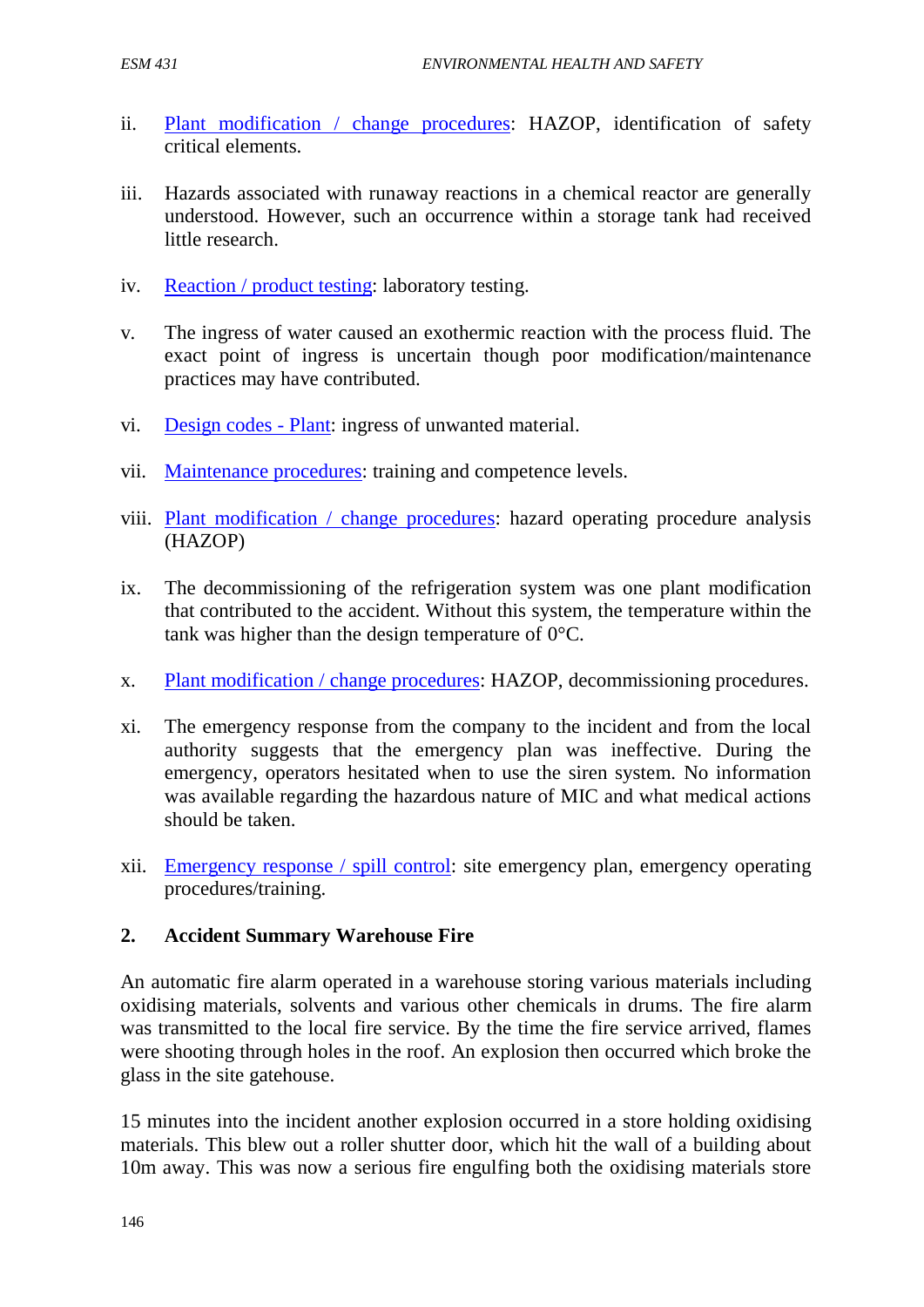and an acid pen area. Drums of solvents were beginning to explode in the intense heat. Some of these exploding drums were propelled several hundred feet into the air.

The fire also spread to the roof of a nearby building on the boundary of the site and after 30 minutes from the alarm being raised another offsite building 30m away was beginning to be endangered. Several explosions then occurred engulfing the front of this second building. A flying, burning solvent drum also crashed through the roof in the main store area, immediately starting another fire. The off-site emergency plan was progressively implemented during the course of the incident.

The Fire Brigade was advised of the broad generic basis of the materials involved in the fire, and a print out of stored materials was obtained. This list was too detailed for the needs of the emergency services. The resulting smoke from the fire contained a cocktail of 11 different chemicals including hydrogen chloride. Approximately 3,000 residents were evacuated from their homes.

### **Failings in technical measures**

- i. Lack of chemical segregation in the storage of a vast range of chemicals led to the extremely rapid and violent spread of the fire. Although the specific root cause of the fire has not been identified with a degree of certainty, a number of chemical routes to ignition in the event of spillage or exothermic reaction were present in the oxidising materials store where the fire started. The probable cause was leakage of a corrosive substance onto organic materials.
- ii. [Segregation of hazardous materials:](http://www.hse.gov.uk/comah/sragtech/techmeassegregat.htm) incompatible substances.
- iii. The building was constructed in 1982 in accordance with the building regulations in force at the time. However, later HSE guidance suggests that a more substantial thermal barrier, such as a double brick wall, should have separated the store from the adjacent area containing drums of flammable liquids.
- iv. Design codes [buildings / structures:](http://www.hse.gov.uk/comah/sragtech/techmeasbuilding.htm) design of buildings to withstand plant excursions.
- v. The drainage system on-site was adequate and able to cope with firewater runoff. Some minor pollution in the harbour did occur but this produced no obvious acute effects.
- vi. [Emergency response / Spill control:](http://www.hse.gov.uk/comah/sragtech/techmeasspill.htm) fire fighting.

### **3. Contractor suffers electric shock after failure to isolate power supply**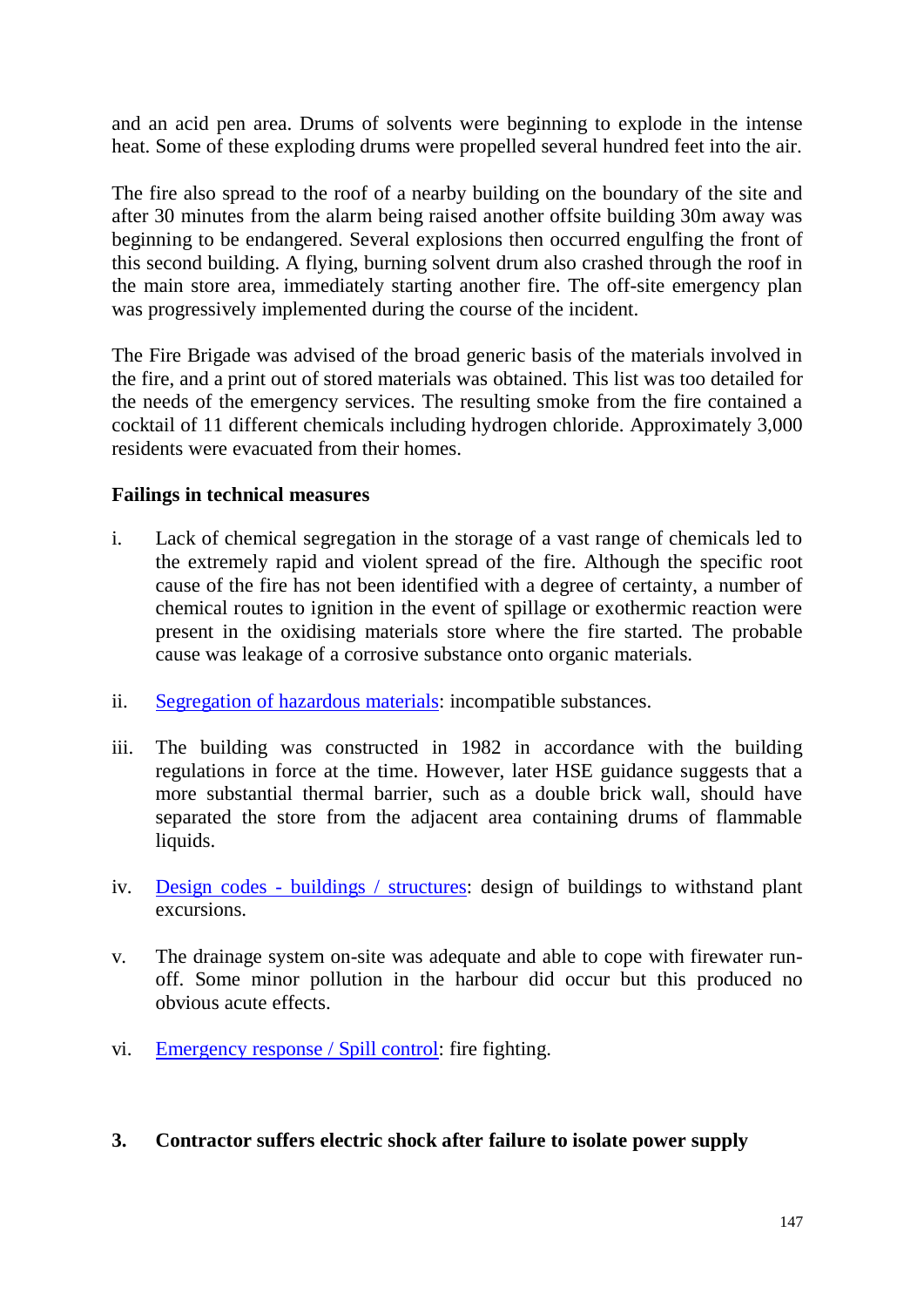A self-employed contractor sustained 415-volt electric shock injuries from the bare electrical wires supplying an overhead travelling crane while working from a cherry picker installing computer cabling. The defendant company failed to follow their procedures for safe isolation of the power supply to the crane.

Action

The company was prosecuted and fined £15 000.

#### **Failings in technical measures**

The Company should have:

- i. Carried out a risk assessment of the cabling activity that should have identified the hazard from the electrical wires.
- ii. Taken action to warn the contractor of the nearby presence of electrical wires; only allowed work when the power had been turned off.

#### **4. Fatal ATV overturn**

A 14-year-old child on a work placement scheme with a company operating a commercial shoot was killed when the all-terrain vehicle (ATV) he was riding overturned. He had ridden the ATV into woods on his own to feed pheasants and was later found next to the overturned vehicle on sloping ground. He was not wearing a helmet, although this was not the cause of his death

#### Action

- i. The company was prosecuted for failing to adequately assess the risks associated with using ATVs and for allowing its gamekeepers to use them without training.
- ii. Magistrates also heard that the tyres on the ATV were inflated to different pressures, which could have made the bike less stable. The company pleaded guilty, was fined £35 000 and ordered to pay £25 000 costs.

#### **Failings in technical measures**

The company should have:

i. Made sure that people using such machines have been properly trained, are capable of remaining in control of the bike at all times, are capable of the task and are supervised.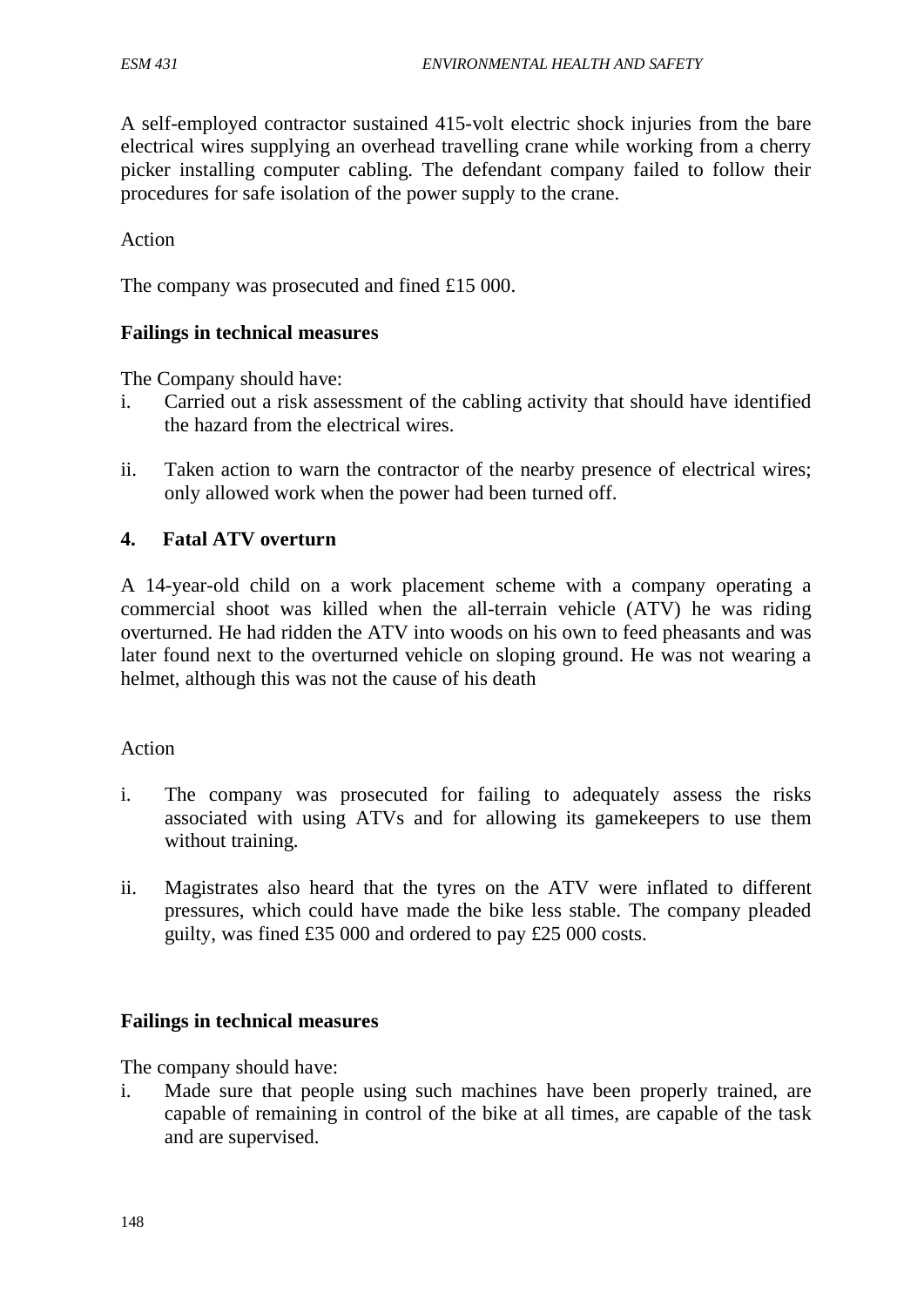- ii. Used personal protective equipment. Head protection is particularly essential, as is following the manufacturer's safety instructions, which advise specific age limits for different types of machine.
- iii. Carried out thorough risk assessment before a child or young person uses any machinery or equipment. Employers and users should be aware also that use of some work equipment by children is specifically prohibited. Even if the risk assessment indicates that the risk is low or can be controlled, adequate instructions and training should be given (appropriate to the physical and emotional maturity of the individual child or young person.

# **4.0 CONCLUSION**

Health and safety plans are initiated by management, prepared by the safety department but require the input of all members of staff to be successful. In our case review, we have seen that effective and efficient implementation of the health and safety plan may have prevented most of these accidents.

# **5.0 SUMMARY**

Health and safety plan is the framework for preventing personal injuries and deaths. The plan includes an initial status review(policy, organising, planning and monitoring*)* of the overall management system and a list of hazards that will be examined to check that adequate control for each of the hazards are in place. Essential elements of a health and safety plan include the OHS policy, safety organisation at plant level with responsibilities, safe procedures for carrying out various activities and identification of hazards.

## **SELF-ASSESSMENT EXERCISE**

- i. List the elements of the OHS plan.
- ii. Explain the importance of two of these elements in the OHS plan.

# **6.0 TUTOR-MARKED ASSIGNMENT**

As the Safety Officer of the company with the warehouse fire, use the safety template to write an OHS plan that could have prevented the fire. (Ensure all the technical problems cited are covered).

# **7.0 REFERENCES/FURTHER READING**

Health and Safety Executive (2006). *Accidents Case Studies*. http://www.hse.gov.uk/comah/stagtech/casesstudyind.htm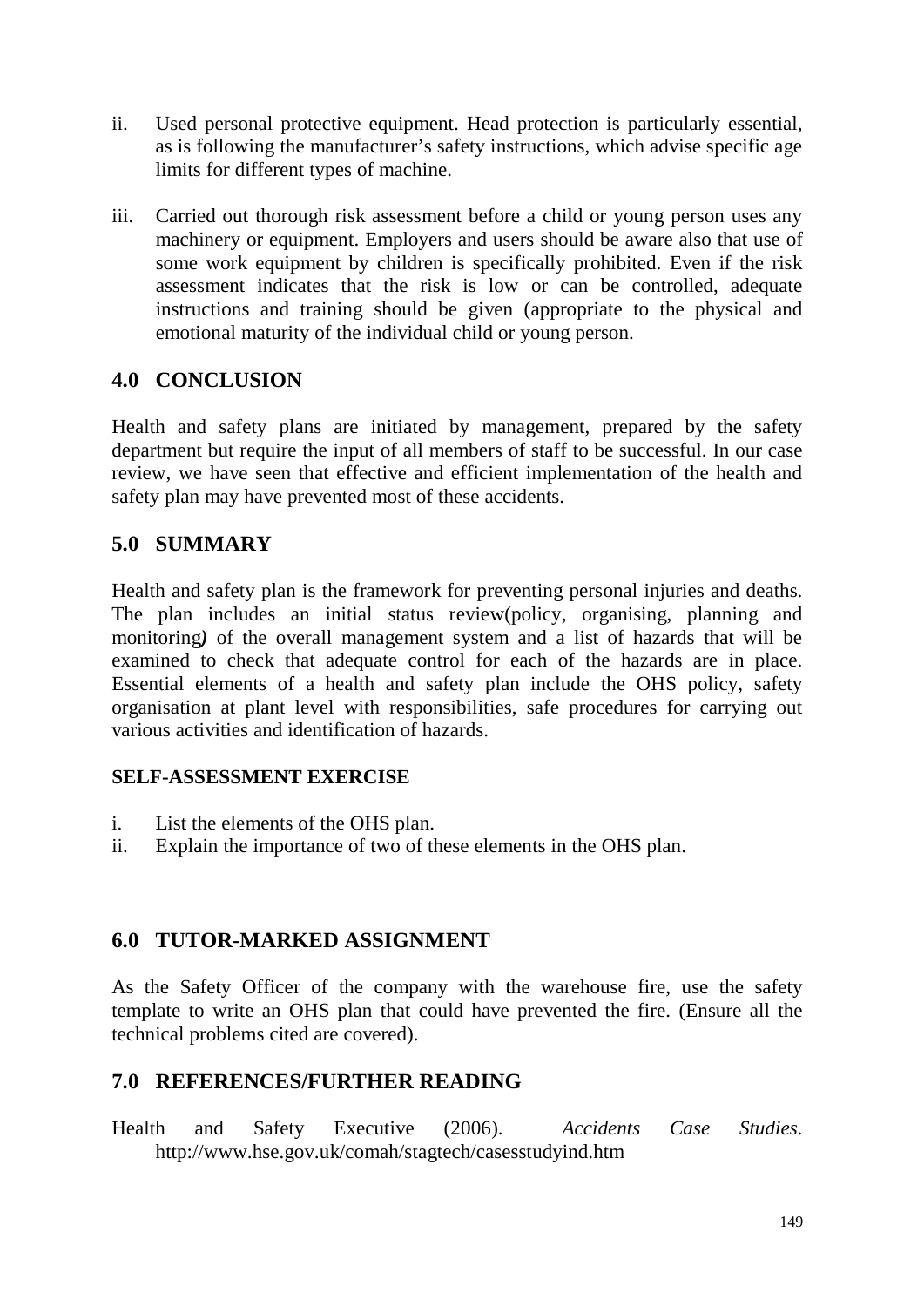- Health and Safety Executive (2008*). An Introduction to Health and Safety*. *Health and Safety in Small Businesses*. Health and Safety Executive INDG259(rev1) 08/08.
- Jain, R. K. & Sunil, S. R. (2008). *Industrial Safety, Health and Environment Management Systems.* New Delhi, India: Khanna Publishers.
- Lees, F. P. (1996). *Loss Prevention in the Process Industries – Hazard Identification,*  Assessment and Control. (2<sup>nd</sup> ed.). *vol 3.* London: Butterworth Heinemann.